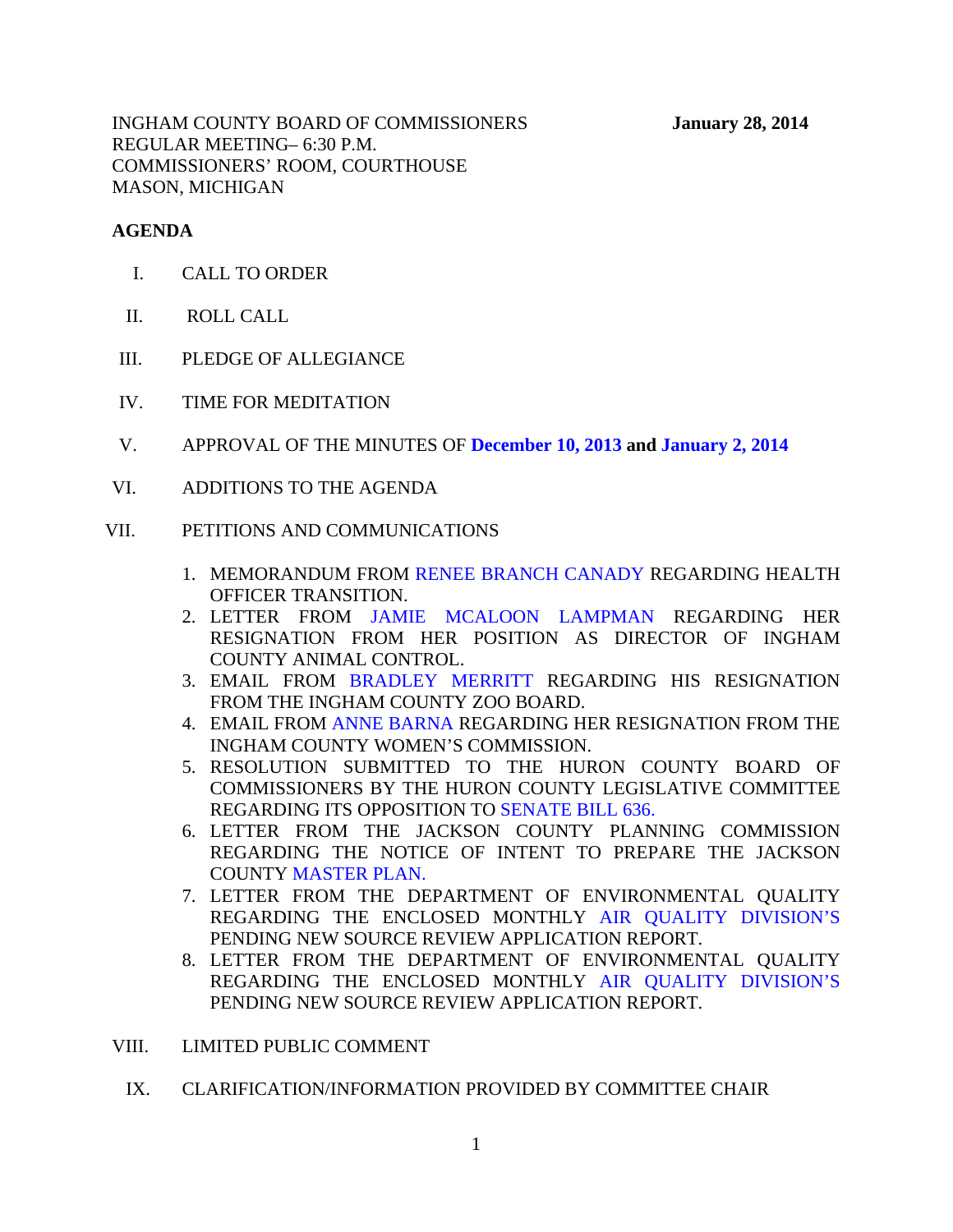- X. CONSIDERATION OF CONSENT AGENDA
- XI. COMMITTEE REPORTS AND RESOLUTIONS
	- 9. RESOLUTION HONORI[NG WHITNEY SPOTTS](#page-85-0)
	- 10. RESOLUTION HONORI[NG ELIZABETH "SUZIE" CHAMBERLAIN-](#page-86-0)**CANTWELL**
	- 11. RESOLUTION HONORI[NG GRAHAM FILLER](#page-87-0)
	- 12. RESOLUTION HONORIN[G LAURIE RHODES-GRIFFITH](#page-88-0)
	- 13. RESOLUTION HONORI[NG LAURYN HOLMES](#page-89-0)
	- 14. RESOLUTION HONORI[NG TABITHA SJOBERG](#page-90-0)
	- 15. RESOLUTION AWARDIN[G KRISTY MEDES WITH](#page-91-0) THE 2013 INGHAM COUNTY WOMEN'S COMMISSION LUCILE E. BELEN AWARD
	- 16. RESOLUTION RECOGNIZING [BLACK HISTORY/CULTURAL DIVERSITY](#page-92-0)  MONTH IN INGHAM COUNTY
	- 17. RESOLUTION SETTIN[G A PUBLIC HEARING FO](#page-93-0)R A BROWNFIELD PLAN FOR THE DART BANK HEADQUARTERS 222 W. ASH STREET AND 368 S. PARK STREET CITY OF MASON, MICHIGAN
	- 18. RESOLUTION TO APPROVE [THE SPECIAL AND ROUTINE PERMITS FO](#page-94-0)R THE INGHAM COUNTY ROAD DEPARTMENT
	- 19. RESOLUTION COMMITTING INGHAM COUNTY TO CONTINUED ACTION AGAINST NON-POINT SOURCE POLLUTION IN COMPLIANCE WITH PHASE II OF TH[E FEDERAL CLEAN WATER ACT BY: 1\)](#page-97-0) CONTINUING MEMBERSHIP IN THE GREATER LANSING REGIONAL COMMITTEE FOR STORMWATER MANAGEMENT, 2) AGREEING TO THE COMMITTEE'S DECEMBER 13, 2012 MEMORANDUM OF AGREEMENT, AND 3) DEFINING THE TERMS UPON WHICH THE DRAIN COMMISSIONER WILL REPRESENT ("NEST") COUNTY DEPARTMENTS FOR PHASE II **COMPLIANCE**
	- 20. RESOLUTION AUTHORIZING AN AGREEMENT WITH THE INGHAM [CONSERVATION DISTRICT](#page-113-0)
	- 21. RESOLUTION APPROVING A COLLECTIVE BARGAINING AGREEMENT WITH [LOCAL #1499 O](#page-114-0)F THE AMERICAN FEDERATION OF STATE, COUNTY AND MUNICIPAL EMPLOYEES AFL-CIO, COUNCIL 25
	- 22. RESOLUTION AUTHORIZING THE ESTABLISHMENT OF A MERS HYBRID PLAN FOR NEWLY HIRED EMPLOYEES UNDER LOCAL #1499 OF THE AMERICAN FEDERATION OF STATE, COUNTY AND MUNICIPAL [EMPLOYEES AFL-CIO, COUNCIL 25](#page-115-0)
	- 23. RESOLUTION APPROVING MODIFICATIONS TO THE 2014 MANAGERIAL AND CONFIDENTIA[L EMPLOYEE PERSONNEL MANUAL](#page-116-0)
	- 24. RESOLUTION TO AUTHORIZE A [BRIDGE DESIGN](#page-118-0) PROFESSIONAL ENGINEERING SERVICES CONTRACT WITH DLZ MICHIGAN, INC.
	- 25. RESOLUTION AUTHORIZING A CONTRACT WITH SHERIDAN LAND CONSULTING FOR CONSULTING SERVICES TO THE INGHAM COUNTY [FARMLAND AND OPEN SPACE PRES](#page-119-0)ERVATION BOARD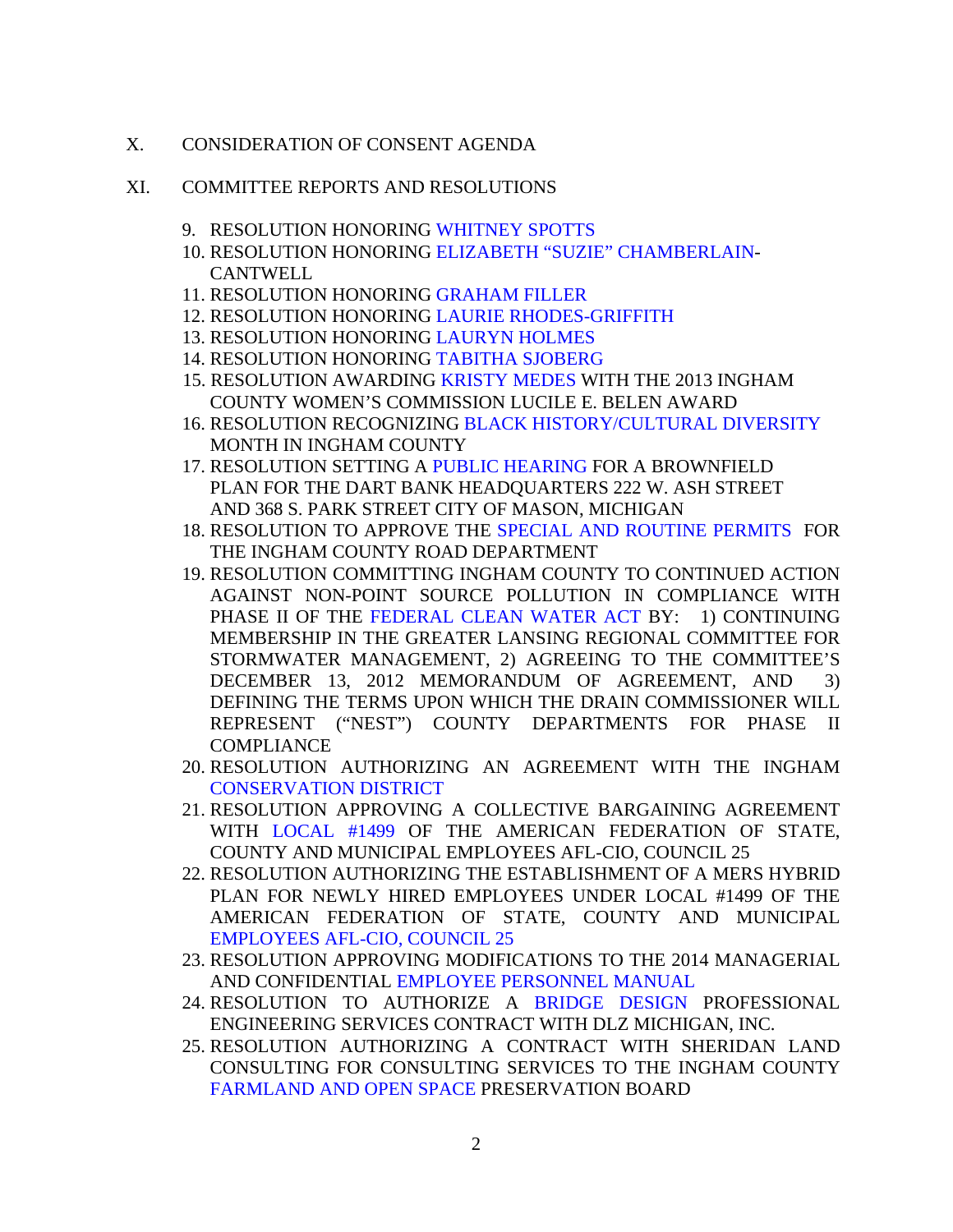- 26. RESOLUTION APPROVING PROCEEDING TO CLOSE PERMANENT CONSERVATION [EASEMENT DEEDS ON](#page-121-0) GOODNOE AND STICKLE PROPERTIES
- 27. RESOLUTION AUTHORIZING THE RECLASSIFICATION OF THE [PURCHASING ASSISTANT P](#page-122-0)OSITION
- 28. RESOLUTION AUTHORIZING A LEAS[E/OPTION TO PURCH](#page-123-0)ASE AGREEMENT WITH ONONDAGA TOWNSHIP FOR BALDWIN PARK
- 29. RESOLUTION AUTHORIZING A FUND TRANSFER TO THE POTTER PARK [ZOOLOGICAL SOCIETY FOR 20](#page-126-0)14 MARKETING
- 30. RESOLUTION AUTHORIZING A TRANSFER OF FUNDS AND AUTHORIZATION FOR THE [POTTER PARK ZOOLOGICAL SOCIETY T](#page-127-0)O PROVIDE THE MANAGEMENT OF SEASONAL WORKERS
- 31. RESOLUTION TO AUTHORIZE THE PURCHASE OF MICROSOFT [SOFTWARE LICENSING AND S](#page-129-0)OFTWARE ASSURANCE THROUGH DELL **COMPUTER**
- 32. RESOLUTION HONORIN[G BRENDA WEISENBERGER](#page-130-0)
- 33. RESOLUTION HONORIN[G RENÉE BRANCH CANADY](#page-131-0)
- 34. RESOLUTION TO AUTHORIZE AN AGREEMENT WITH THE INGHAM HEALTH PLAN CORPORATION TO BE THE MICHIGAN EARLY [CHILDHOOD HOME VISIT](#page-133-0)ING HUB FOR INGHAM COUNTY
- 35. RESOLUTION TO AUTHORIZE AN AGREEMENT WITH THE MICHIGAN DEPARTMENT O[F ENVIRONMENTAL QUALITY FOR](#page-134-0) 2013-2014
- 36. RESOLUTION TO AMEND THE INFECTIOUS DISEASE PHYSICIAN SERVICES AGREEMENT WITH MICHIGAN STATE UNIVERSITY'S COLLEGE OF OSTEOPATHIC MEDICIN[E – TUBERCULOSIS PROGRAM](#page-135-0)
- 37. RESOLUTION TO AUTHORIZE AN AGREEMENT WITH THE MICHIGAN STATE UNIVERSITY [COLLEGE OF NURSING FOR](#page-136-0) PEDIATRIC NURSE PRACTITIONER SERVICES IN INGHAM COMMUNITY HEALTH CENTERS
- 38. RESOLUTION TO ACCEPT ADDITIONAL FUNDS FROM THE HEALTH RESOURCES AND SERVICES ADMINISTRATION (HRSA) TO EXPAND [OUTREACH AND ENROLLMENT ASSISTANCE AC](#page-138-0)TIVITIES IN THE INGHAM COUNTY COMMUNITY
- 39. RESOLUTION TO ACCEPT FUNDING IN THE AMOUNT OF \$100,000 FROM INGHAM HEALTH PLAN CORPORATION AND AUTHORIZE AN AGREEMENT WIT[H CAPITAL LINK FO](#page-140-0)R CAPITAL PROJECT FACILITATION SERVICES
- 40. RESOLUTION TO AMEND RESOLUTION #13-417 AND CHANGE THE PERIOD OF THE [AGREEMENT WITH INT](#page-142-0)ELLIGENT MEDICAL OBJECTS, INC. (IMO, INC.) FOR IMO PROBLEM IT TERMINOLOGY SERVICE
- 41. RESOLUTION APPOINTING [NANCY HAYWARD A](#page-144-0)S ACTING HEALTH **OFFICER**
- 42. RESOLUTION AUTHORIZING ACCEPTANCE OF A GRANT FROM THE [MICHIGAN MUNICIPAL RISK MANAGEMENT AUT](#page-145-0)HORITY (MMRMA) AND TO PURCHASE A TRANSPORTATION SECURITY ADMINISTRATION (TSA) BODY SCANNER MACHINE FOR DEPLOYMENT IN THE JAIL
- 43. RESOLUTION TO ACCEPT TH[E 2014 MCOLES A](#page-147-0)CTIVE VIOLENCE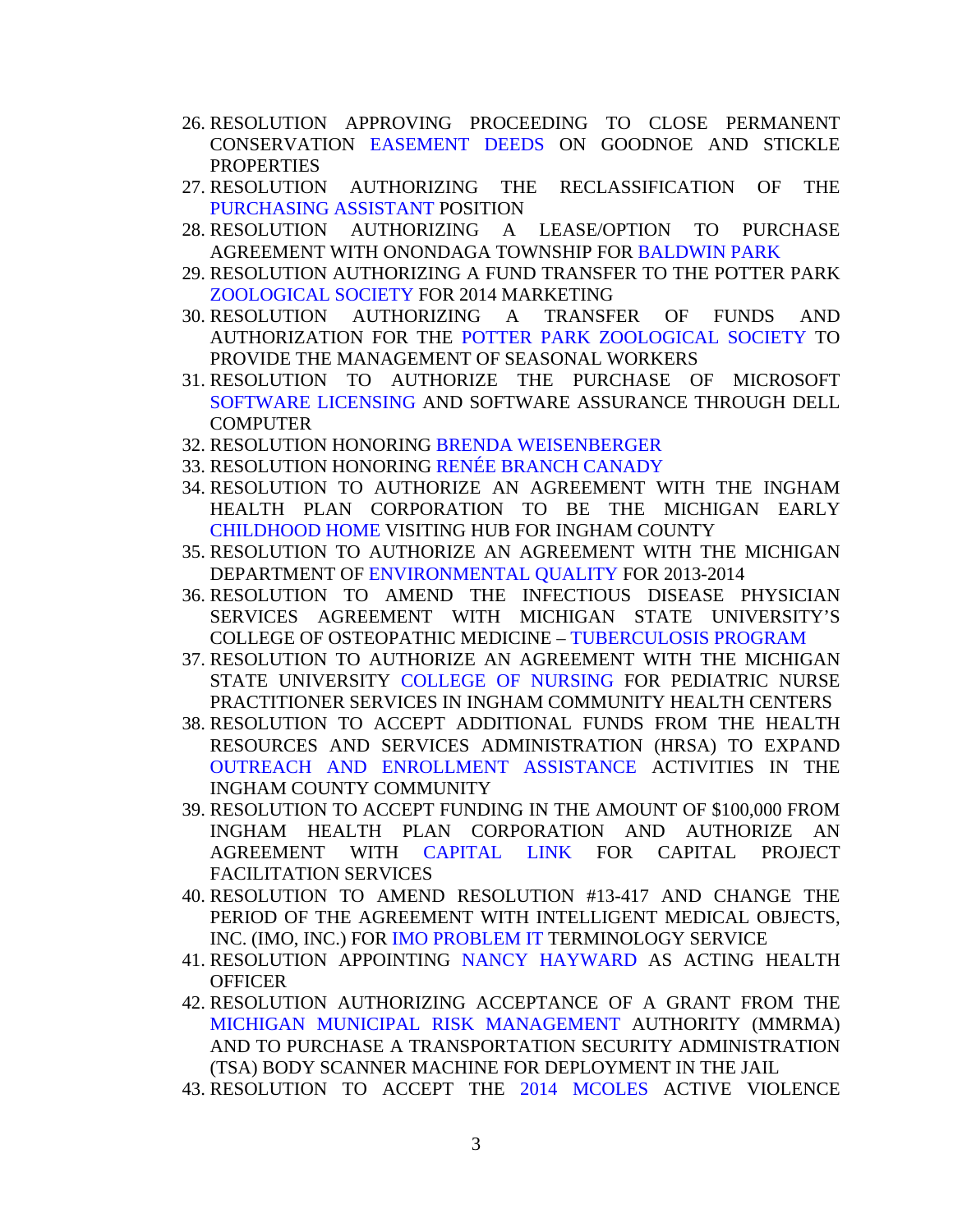INCIDENT TRAINING GRANT

- 44. RESOLUTION TO ENTER INTO A CONTRACT WITH THE CITY OF LANSING AND TO ACCEPT TH[E FY2013 HOMELAND SECURITY GR](#page-148-0)ANT PROGRAM FUNDS
- 45. RESOLUTION TO AUTHORIZE A ONE YEAR PILOT PROJECT CHANGING THE ENFORCEMENT/COURT OFFICER POSITION FROM A PART-TIME POSITIO[N TO A FULL-TIME ENFORCMENT](#page-149-0) OFFICER POSITION AND CREATING A HALF-TIME COURT OFFICER POSITION IN THE DISTRICT **COURT**
- 46. RESOLUTION AUTHORIZING ENTERING INTO A CONTRACT WITH [WALTER MECHANICAL SER](#page-151-0)VICES INC. DBA: ATI GROUP TO PROVIDE HVAC PREVENTATIVE MAINTENANCE SERVICES AT ELEVEN (11) 911 TOWER SITES
- 47. RESOLUTION HONORIN[G JAMES B. PAHL](#page-153-0)
- 48. RESOLUTION HONORI[NG ROBIN G. KELLEY](#page-155-0)
- 49. RESOLUTION TO APPOINT AN [INTERIM ANIMAL CONTROL DIRECTOR](#page-156-0)
- 50. RESOLUTION APPOINTING A SEARCH COMMITTEE TO SELECT AN [ANIMAL CONTROL DIRECTOR](#page-157-0)
- 51. RESOLUTION HONORING [JAMIE McALOON-LAMPMAN](#page-158-0)
- 52. RESOLUTION IN OPPOSITION T[O SENATE BILL 636](#page-159-0)
- XII. SPECIAL ORDERS OF THE DAY
- XIII. PUBLIC COMMENT
- XIV. COMMISSIONER ANNOUNCEMENTS
- XV. CONSIDERATION AND ALLOWANCE OF CLAIMS
- XVI. ADJOURNMENT

THE COUNTY OF INGHAM WILL PROVIDE NECESSARY REASONABLE AUXILIARY AIDS AND SERVICES, SUCH AS INTERPRETERS FOR THE HEARING IMPAIRED AND AUDIO TAPES OF PRINTED MATERIALS BEING CONSIDERED AT THE MEETING FOR THE VISUALLY IMPAIRED, FOR INDIVIDUALS WITH DISABILITIES AT THE MEETING UPON FIVE (5) WORKING DAYS NOTICE TO THE COUNTY OF INGHAM. INDIVIDUALS WITH DISABILITIES REQUIRING AUXILIARY AIDS OR SERVICES SHOULD CONTACT THE COUNTY OF INGHAM IN WRITING OR BY CALLING THE FOLLOWING: INGHAM COUNTY BOARD OF COMMISSIONERS, P.O. BOX 319, MASON, MI 48854, 517- 676-7200.

#### **PLEASE TURN OFF CELL PHONES AND OTHER ELECTRONIC DEVICES OR SET TO MUTE OR VIBRATE TO AVOID DISRUPTION DURING THE MEETING**

**FULL BOARD PACKETS ARE AVAILABLE AT: www.ingham.org**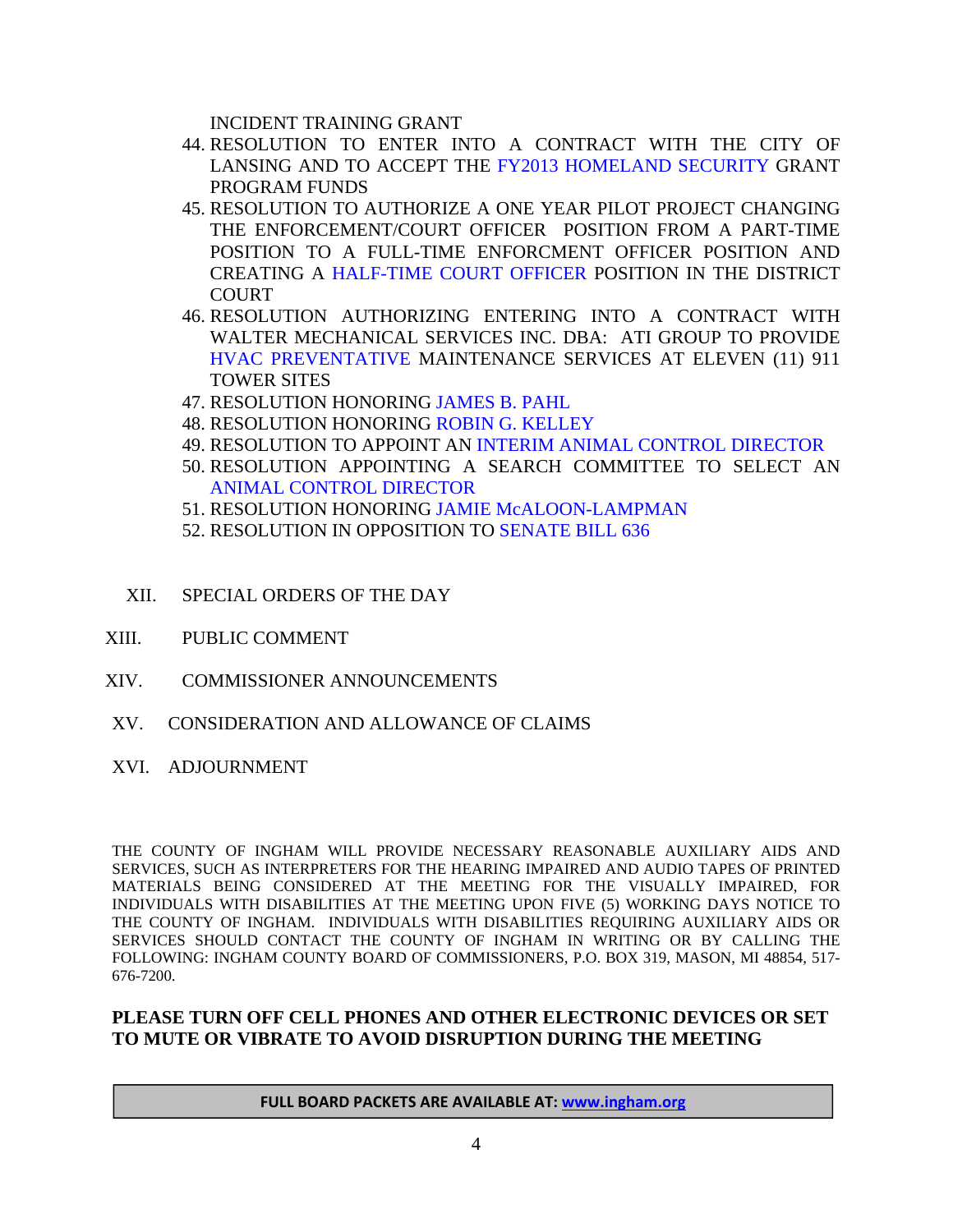Board of Commissioners Room – Courthouse  $Mason - 6:30 p.m.$ December 10, 2013

## <span id="page-4-0"></span>**CALL TO ORDER**:

Vice Chairperson Bahar-Cook called the December 10, 2013 regular meeting of the Ingham County Board of Commissioners to order at 6:30 p.m.

Members Present at Roll Call: Bahar-Cook, Crenshaw, Holman, Hope, Maiville, McGrain, Schafer, Tennis, Tsernoglou and Vickers.

Members Absent at Roll Call: Commissioners Anthony, Celentino and Nolan.

A quorum was present.

# **PLEDGE OF ALLEGIANCE**:

Vice Chairperson Bahar-Cook called on Treasurer Eric Schertzing to lead the Board in the Pledge of Allegiance.

## **MEDITATION**:

A moment of reflection was observed for those who were affected by recent storms.

#### **APPROVAL OF MINUTES OF NOVEMBER 26, 2013**:

Commissioner Crenshaw moved to approve the minutes of the November 26, 2013 meeting. Commissioner Maiville seconded the motion.

Motion to approve the minutes, as presented, carried unanimously. Absent: Commissioners Anthony, Celentino and Nolan.

#### **ADDITIONS TO THE AGENDA**:

Vice Chairperson Bahar-Cook indicated that without objection, the following substitute resolutions will be added to the agenda:

Agenda Item No. 5 – Resolution to waive the 80/20 requirement for health care cost for 2014 and authorize the director of human resources to sign the letters of understanding for health insurance

Agenda Item No. 13 – Resolution authorizing adjustments to the 2013 Ingham County Budget (includes additional information)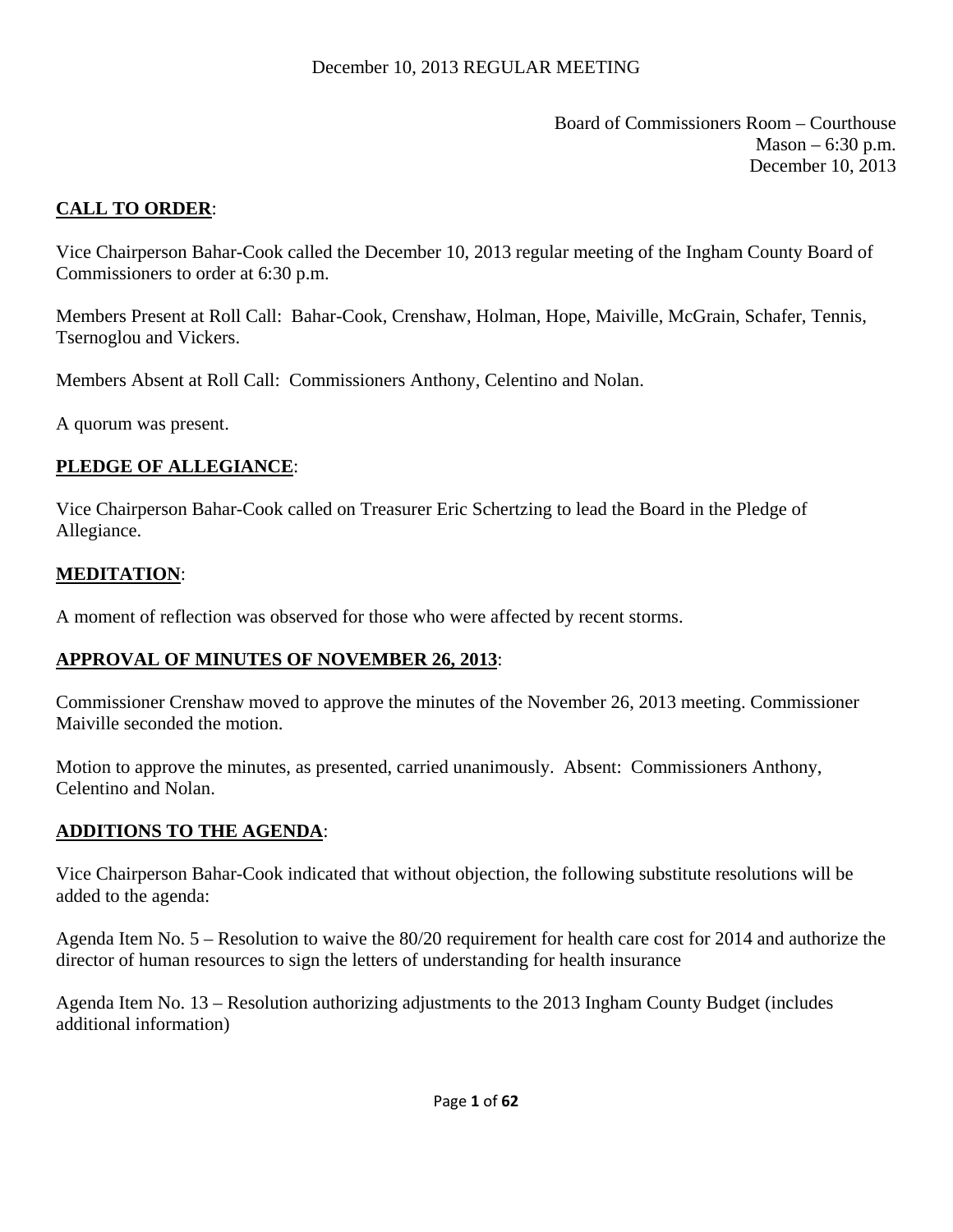Vice Chairperson Bahar-Cook indicated that without objection, the following resolution will be added to the agenda:

Agenda Item No. 26 – Resolution to authorize the transfer of the clerical services supervisor-circuit court and the chief deputy clerk positions from the circuit court to the county clerk's office

Vice Chairperson Bahar-Cook asked for an individual motion from the Board on the following Resolutions that ordinarily are referred to a Committee, but are to be considered by the Board immediately with a 2/3 vote:

Agenda Item No. 27 – Resolution approving a collective bargaining agreement with the Michigan Nurses Association – nurse practitioners/clinic nurses

Commissioner Koenig moved to consider the Resolution approving a collective bargaining agreement with the Michigan Nurses Association – nurse practitioners/clinic nurses and add it to the agenda as Item No. 27. Commissioner Tennis seconded the motion.

Motion carried unanimously. Absent: Commissioners Anthony, Celentino and Nolan.

Agenda Item No. 28 – Resolution authorizing the establishment of a MERS hybrid plan for newly hired employees in Michigan Nurses Association – nurse practitioner/clinic nurses unit (includes additional information)

Commissioner Koenig moved to consider the Resolution authorizing the establishment of a MERS hybrid plan for newly hired employees in Michigan Nurses Association – nurse practitioner/clinic nurses unit (includes additional information) and add it to the agenda as Item No. 28. Commissioner Crenshaw seconded the motion.

Motion carried unanimously. Absent: Commissioners Anthony, Celentino and Nolan.

Agenda Item No. 29 – Resolution approving the starting salary for a physician assistant at MCF 12 step 4

Commissioner Tennis moved to consider the Resolution approving the starting salary for a physician assistant at MCF 12 step 4 and add it to the agenda as Item No. 29. Commissioner Maiville seconded the motion.

Motion carried unanimously. Absent: Commissioners Anthony, Celentino and Nolan.

Agenda Item No. 30 – Resolution authorizing the purchase of 2316 S. Cedar Street, Lansing, Michigan for the purpose of housing a community health center facility

Commissioner Tennis moved to consider the Resolution authorizing the purchase of 2316 S. Cedar Street, Lansing, Michigan for the purpose of housing a community health center facility add it to the agenda as Item No. 30. Commissioner McGrain seconded the motion.

Motion carried unanimously. Absent: Commissioners Anthony, Celentino and Nolan.

# **PETITIONS AND COMMUNICATIONS**: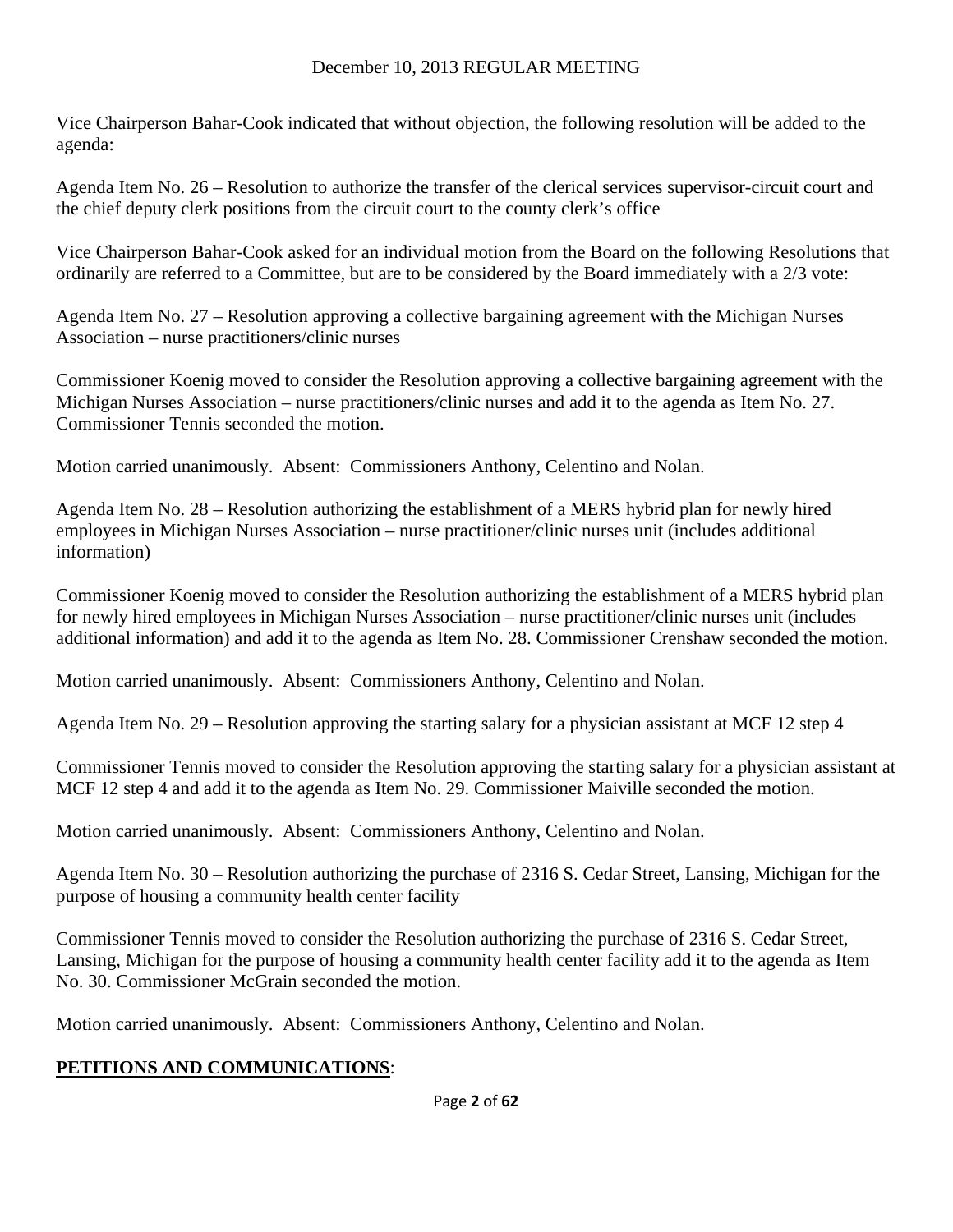Late - Memo from Travis Parsons, Human Resources Director, regarding the Michigan Nurses Association (MNA) – Nurse Practitioners/Clinic Nurses Collective Bargaining Agreement. Placed on file.

# **LIMITED PUBLIC COMMENT**:

Debbie Miller, President of the Fair Board, made a comment on Agenda Item No. 3, the Resolution honoring Charles Goeke for service as a Fair Board Officer/Members, and 4-H Liaison to the Fair Board. She stated that his term is ending this month. Ms. Miller also expressed her appreciation to the Board for composing this Resolution to honor him. She spoke highly of his role on the Fair Board.

# **CLARIFICATION/INFORMATION PROVIDED BY COMMITTEE CHAIR**:

None.

# **CONSIDERATION OF CONSENT AGENDA**:

Commissioner Maiville moved to adopt a consent agenda consisting of all items except Item No. 3 and Item No. 10 for disclosure. Commissioner Tennis asked to also pull Item No. 12 from the consent agenda.

Commissioner Vickers moved to adopt a consent agenda consisting of all items except Items No. 3, 10 and 12. Commissioner Koenig seconded the motion.

Motion carried unanimously. Absent: Commissioners Anthony and Celentino.

Commissioner Crenshaw moved to adopt the items on the consent agenda. Commissioner Schafer seconded the motion.

Items on the consent agenda were adopted by unanimous roll call vote. Items voted on separately are so noted in the minutes. Absent: Commissioners Anthony and Celentino.

Chairperson Nolan arrived at the meeting at 6:43 p.m.

Commissioner Schafer made a motion to suspend the rules and allow Chairperson Nolan to vote on the items included in the approved consent agenda. Commissioner McGrain seconded the motion.

The motion carried unanimously. Absent: Commissioners Anthony and Celentino.

Chairperson Nolan stated that she would like to vote in favor of the items in the approved consent agenda.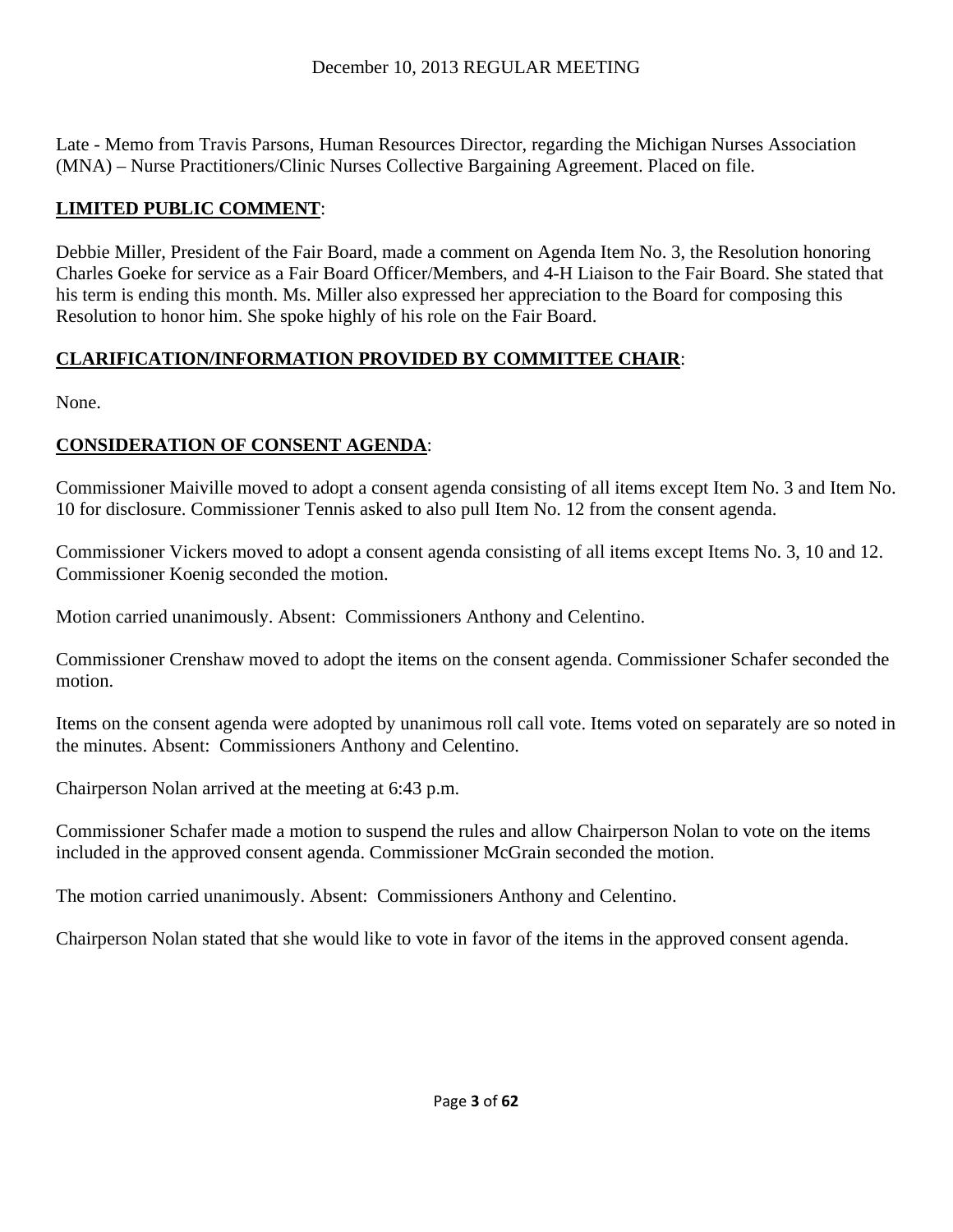Introduced by the County Services Committee of the:

# INGHAM COUNTY BOARD OF COMMISSIONERS

# **RESOLUTION HONORING DR. MARTIN LUTHER KING, JR.**

# **RESOLUTION # 13 – 467**

WHEREAS, Dr. Martin Luther King, Jr., a Baptist minister and passionate fighter for civil rights through nonviolent action, was a vital personality of the modern era, his lectures and remarks stirred the concern and sparked the conscience of a generation; and

WHEREAS, the movements and marches led by Dr. Martin Luther King, Jr. brought significant changes in the fabric of American life; and

WHEREAS, his courageous and selfless devotion gave people of color and the disenfranchised people direction to thirteen years of civil rights activities, his charismatic leadership inspired men and women, young and old, in the nation and abroad; and

WHEREAS, Dr. King's concept of somebodiness gave black and poor people a new sense of worth and dignity, his philosophy of nonviolent direct action, and his strategies for rational and non-destructive social change, galvanized the conscience of this nation and reordered its priorities; and

WHEREAS, his wisdom, his words, his actions, his commitment, and his dreams for a new cast of life, are intertwined with the American experience; and

WHEREAS, few have had as much impact upon the American consciousness as Dr. Martin Luther King, Jr.; and

WHEREAS, the 20th of January, 2014 has been designated a national holiday in honor of the birthday of the late Dr. Martin Luther King, Jr.

THEREFORE BE IT RESOLVED, that the Ingham County Board of Commissioners hereby honors the memory of Dr. Martin Luther King, Jr. in appreciation of the many accomplishments he made towards improving the quality of life for the citizens throughout the country, particularly those in Ingham County.

BE IT FURTHER RESOLVED, that the citizens of Ingham County are encouraged to celebrate this holiday and join the Board of Commissioners in the celebration of this notable holiday in honoring this great American hero and role model.

**COUNTY SERVICES: Yeas:** Koenig, Holman, Celentino, Nolan, Tsernoglou, Crenshaw, Maiville **Nays:** None **Absent:** None **Approved 12/3/13**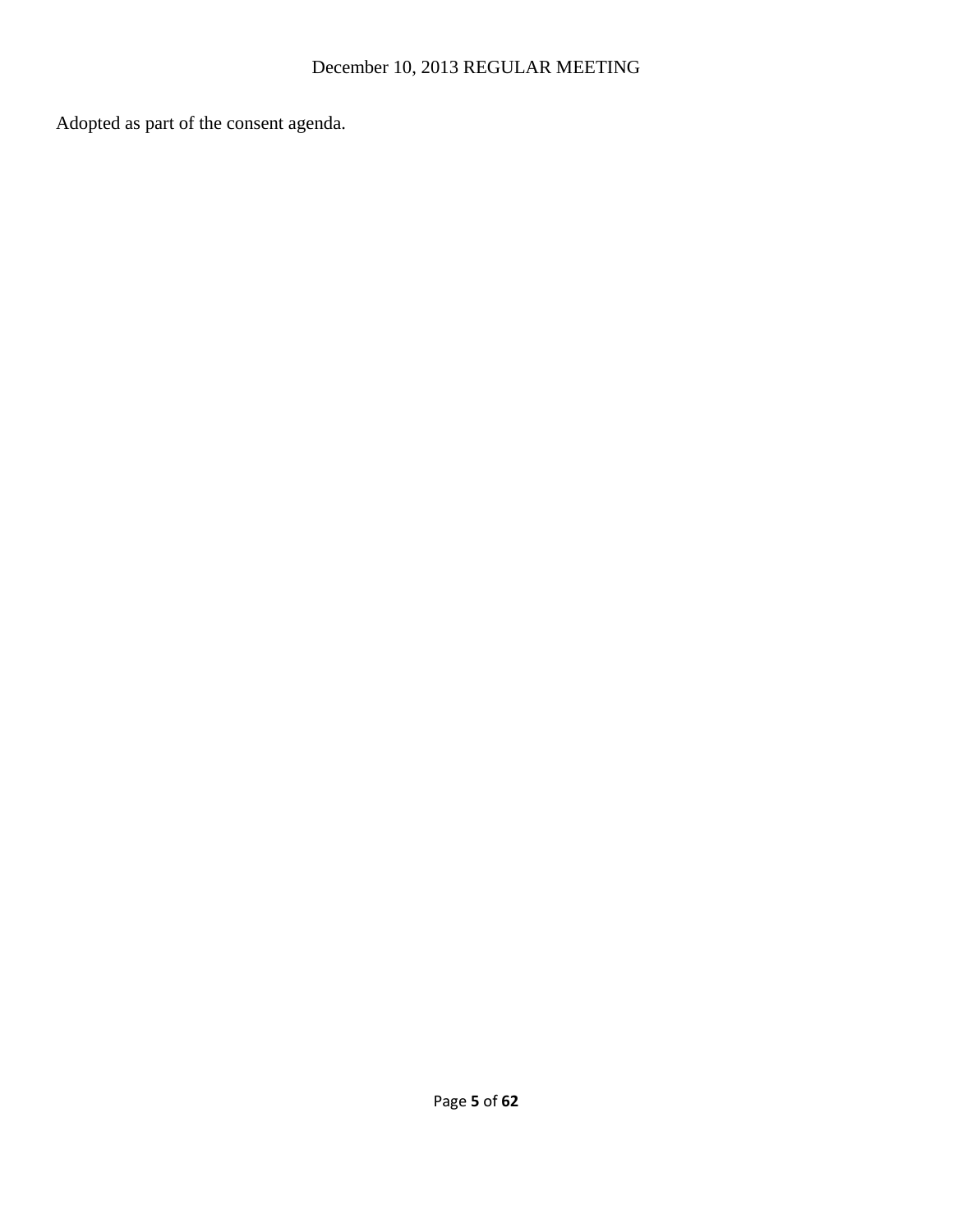Introduced by the County Services Committee of the:

## INGHAM COUNTY BOARD OF COMMISSIONERS

## **RESOLUTION HONORING PHI BETA SIGMA FRATERNITY, INC.**

#### **RESOLUTION # 13 – 468**

WHEREAS, Phi Beta Sigma Fraternity was founded at Howard University in Washington, D.C., January 9, 1914, by three young African-American male students, the Honorable A. Langston Taylor, Honorable Leonard F. Morse, and Honorable Charles I. Brown, who wanted to organize a Greek letter fraternity that would truly exemplify the ideals of brotherhood, scholarship, and service; and

WHEREAS, their wish was to create an organization that viewed itself as "a part of" the general community rather than "apart from" the general community, believing that each potential member should be judged by his own merits, rather than his family background or affluence…without regard to race, nationality, skin tone or texture of hair; and

WHEREAS, it was the desire of the Founders for their fraternity to exist as part of an even greater brotherhood which would be devoted to the "inclusive we" rather than the "exclusive we"; and

WHEREAS, Phi Beta Sigma was conceived as a mechanism to deliver services to the general community rather than gaining skills to be utilized exclusively for themselves and their immediate families; and

WHEREAS, the Founder's believed that they should return their newly acquired skills to the communities from which they had come, this deep conviction was mirrored in the Fraternity's motto, "Culture For Service and Service For Humanity"; and

WHEREAS, Phi Beta Sigma has blossomed into an international organization of leaders, members of the Fraternity have been instrumental in the establishment of the Phi Beta Sigma National Foundation, the Phi Beta Sigma Federal Credit Union and The Sigma Beta Club Foundation; and

WHEREAS, on January 9, 2014 Phi Beta Sigma Fraternity will celebrate its100th anniversary.

THEREFORE BE IT RESOLVED, that the Ingham County Board of Commissioners hereby honors Phi Beta Sigma Fraternity, Inc. on the event of its 100<sup>th</sup> anniversary and extends its sincere appreciation to Fraternity members for the many contributions they have made to the citizens of Ingham County.

BE IT FURTHER RESOLVED, that the Board wishes them continued success in all of their future endeavors.

**COUNTY SERVICES: Yeas:** Koenig, Holman, Celentino, Nolan, Tsernoglou, Crenshaw, Maiville **Nays:** None **Absent:** None **Approved 12/3/13**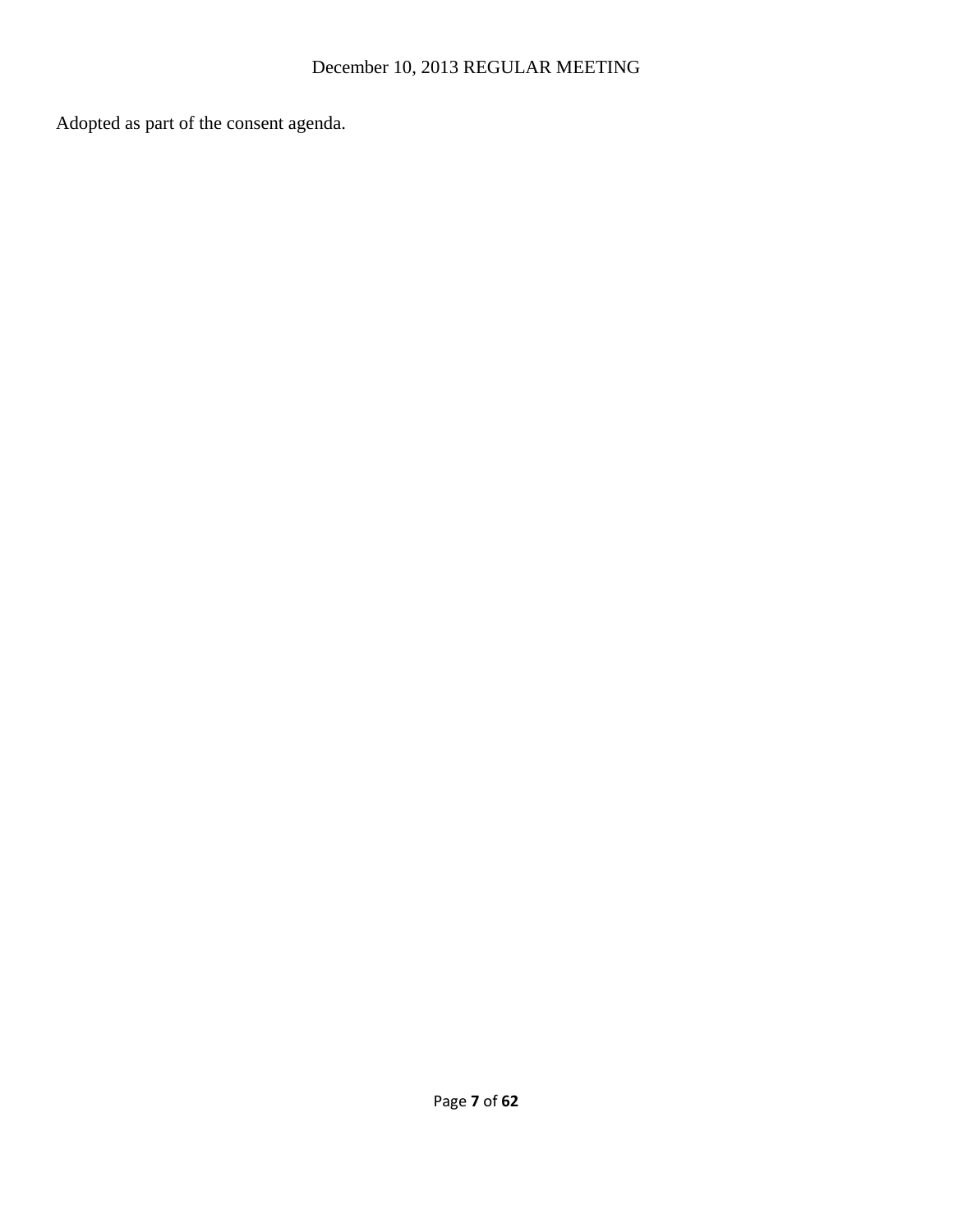Introduced by the County Services Committee of the:

## INGHAM COUNTY BOARD OF COMMISSIONERS

## **RESOLUTION HONORING CHARLES GOEKE FOR SERVICE AS A FAIR BOARD OFFICER/MEMBER, AND 4-H LIAISON TO THE FAIR BOARD**

## **RESOLUTION # 13 – 469**

WHEREAS, the Ingham County Board of Commissioners created the position of 4-H Liaison on the Ingham County Fair Board as a way to assist in cultivating and maintaining a positive relationship between the Fair Board and the Ingham County 4-H programs; and

WHEREAS, the current Fair Board Secretary/Treasurer/Member and 4-H Liaison, Charles Goeke, has honorably completed his term in said positions and has contributed in an honest, forthright manner during his term; and

WHEREAS, Charles Goeke stepped forward to carry out duties as the "acting Fair Manager", during the last candidate search, and consistently has thought outside the box, and recognized issues and concerns that others may not have seen; and

WHEREAS, the Ingham County Fair Board and Staff wish to recognize Charles Goeke's dedication during his service as a Fair Board officer/member and the 4-H Liaison.

THEREFORE BE IT RESOLVED, the Ingham County Board of Commissioners hereby honors Charles Goeke for his years of service as a Fair Board officer/member and 4-H liaison.

BE IT FURTHER RESOLVED, that the Board wishes him continued success in all of his future endeavors.

**COUNTY SERVICES: Yeas:** Koenig, Holman, Celentino, Nolan, Tsernoglou, Crenshaw, Maiville **Nays:** None **Absent:** None **Approved 12/3/13** 

Commissioner Koenig moved the resolution. Commissioner Vickers seconded the motion.

Commissioner Koenig introduced Charles Goeke and spoke highly of his dedication through times of transition with the Fair Board.

Mr. Goeke spoke to the Board regarding his pleasure in working with the Fair Board and the staff members of Ingham County.

The motion carried unanimously. Absent: Commissioners Anthony and Celentino.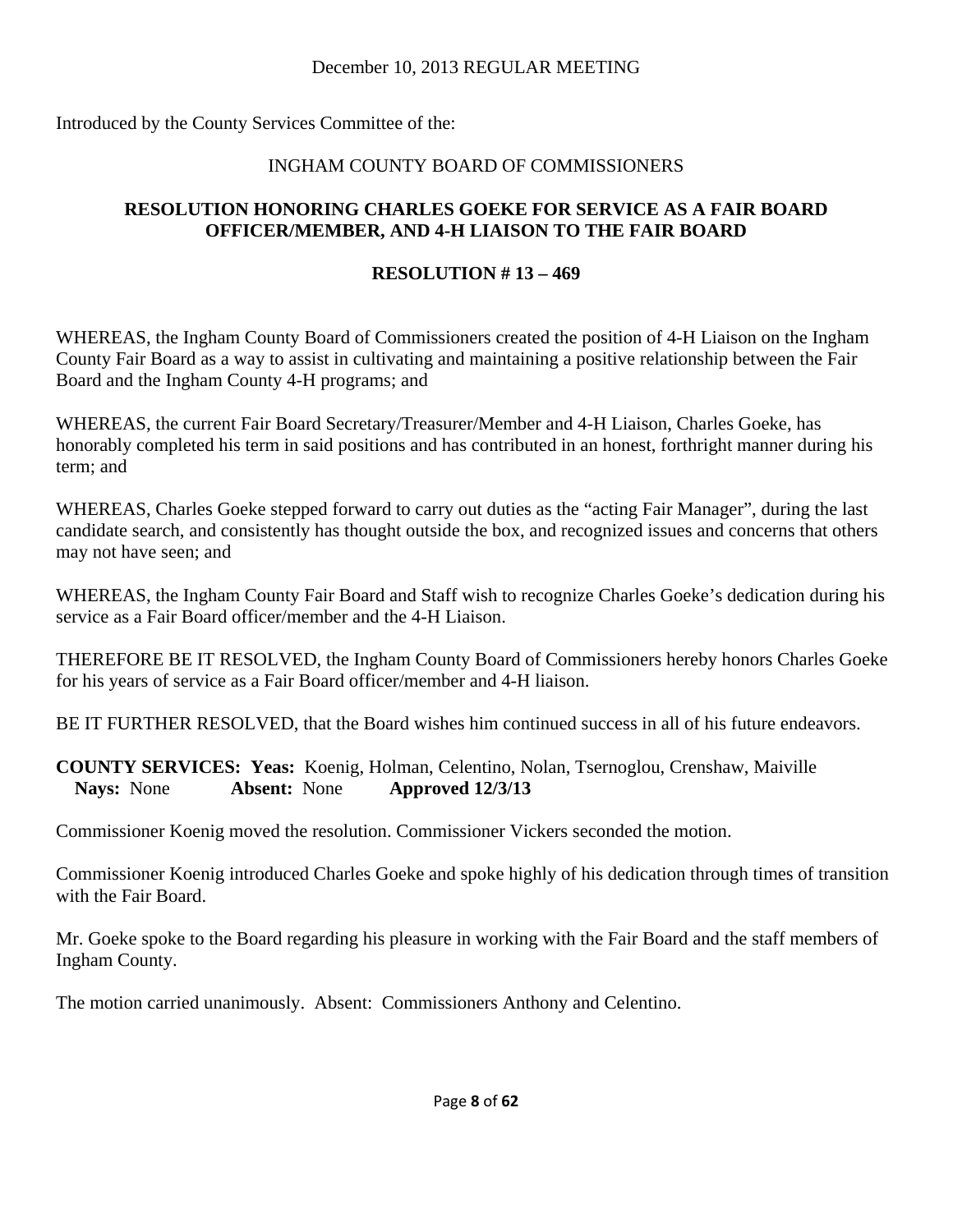Introduced by the County Services and Finance Committees of the:

## INGHAM COUNTY BOARD OF COMMISSIONERS

## **RESOLUTION TO TRANSFER ALL UNSOLD TAX REVERTED PROPERTIES REJECTED BY LOCAL UNITS TO THE INGHAM COUNTY LAND BANK FAST TRACK AUTHORITY**

## **RESOLUTION # 13 – 470**

WHEREAS, the Land Bank Fast Track Act, 2003 PA 258, being MCL 124.751 *et seq*., ("the Act") establishes the State Land Bank Fast Track Authority; and

WHEREAS, the Ingham County Treasurer, with the Ingham County Board of Commissioners' approval, has entered into an intergovernmental agreement with the State Land Bank Fast Track Authority under the Act to form an Ingham County Land Bank Fast Track Authority; and

WHEREAS, tax reverted property not previously sold by the Ingham County Treasurer, acting as the foreclosing governmental unit (FGU), shall be transferred to the city, village, or township in which the property is located, except those parcels of property to which the city, village or township has objected to in accordance with 1999 PA 123, MCL 211.78M(6); and

WHEREAS, parcels rejected by a city, village or township become the property of Ingham County; and

WHEREAS, the Land Bank was established to assist in the strategic disposition of tax reverted property; and

WHEREAS, local units are encouraged to object so the parcels stay with the County for disposition by the Land Bank.

THEREFORE BE IT RESOLVED, that the County Board of Commissioners authorizes the Controller/Administrator to take appropriate action to transfer all rejected property to the Land Bank.

BE IT FURTHER RESOLVED, that this Resolution shall be renewed annually.

BE IT FURTHER RESOLVED, that the Ingham County Board of Commissioners authorizes the Board Chairperson to sign any necessary documents that are consistent with this resolution and approved as to form by the County Attorney.

**COUNTY SERVICES: Yeas:** Koenig, Holman, Celentino, Nolan, Tsernoglou, Crenshaw, Maiville **Nays:** None **Absent:** None **Approved 12/3/13** 

**FINANCE: Yeas:** McGrain, Anthony, Bahar-Cook, Tennis, Koenig, Vickers **Nays**: None **Absent:** Schafer **Approved 12/4/13**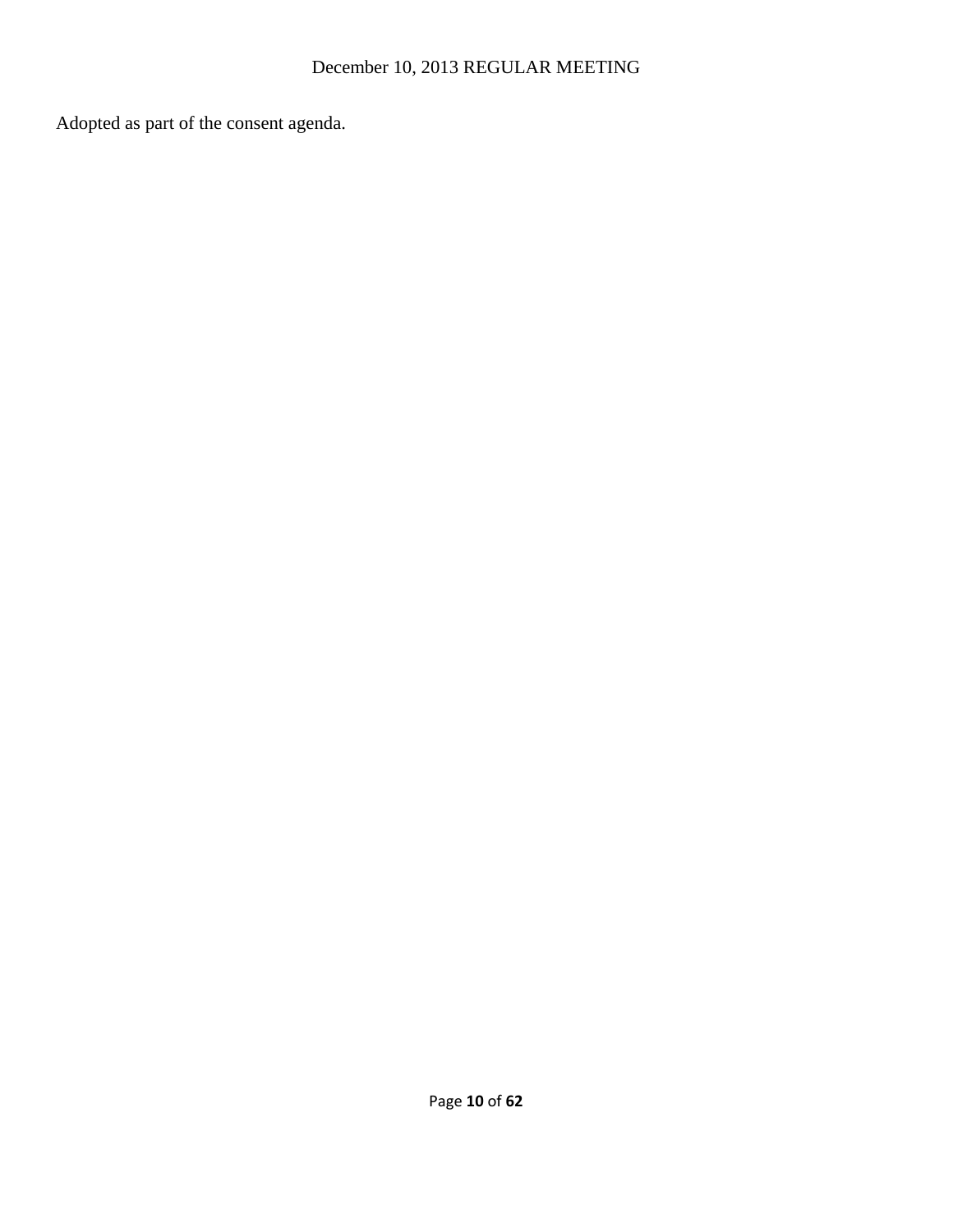Introduced by the County Service and Finance Committees of the:

## INGHAM COUNTY BOARD OF COMMISSIONERS

## **RESOLUTION TO WAIVE THE 80/20 REQUIREMENT FOR HEALTH CARE COST FOR 2014 AND AUTHORIZE THE DIRECTOR OF HUMAN RESOURCES TO SIGN THE LETTERS OF UNDERSTANDING FOR HEALTH INSURANCE**

## **RESOLUTION # 13 – 471**

WHEREAS, Public Act 152 of 2011 places limits on public employer's contributions towards their employee's health benefits; and

WHEREAS, the recently approved Resolution 13-409 waived the hard cap requirement of the act and elected to comply with the 80% statutory percentage limit; and

WHEREAS, all requirements of the act can be waived with a 2/3 vote of the governing body; and

WHEREAS, the Road Department employees are still under negotiation for health insurance benefits for 2014; and

WHEREAS, the uncertainty associated with the cost of the benefits for the Road Department employees makes it very difficult to determine if the County will be in compliance with the 80% requirement; and

WHEREAS, it is the intent of the Board of Commissioners that the County make continued progress to comply with all sections of Public Act 152; and

WHEREAS, in the recent past, the Director of Human Resources has been authorized to sign the letters of understanding with the bargaining units.

THEREFORE BE IT RESOLVED, that the Ingham County Board of Commissioners hereby elects to waive all requirements of Public Act 152 of 2011 for 2014 yet attempt to meet all of the requirements of the Act.

BE IT FURTHER RESOLVED, that the Director of Human Resources is authorized to sign all letters of understanding regarding 2014 health insurance benefits after review and approval as to form by the County Attorney.

**COUNTY SERVICES: Yeas:** Koenig, Holman, Celentino, Nolan, Tsernoglou, Crenshaw, Maiville **Nays:** None **Absent:** None **Approved 12/3/13** 

**FINANCE: Yeas:** McGrain, Anthony, Bahar-Cook, Tennis, Koenig, Vickers **Nays**: None **Absent:** Schafer **Approved 12/4/13**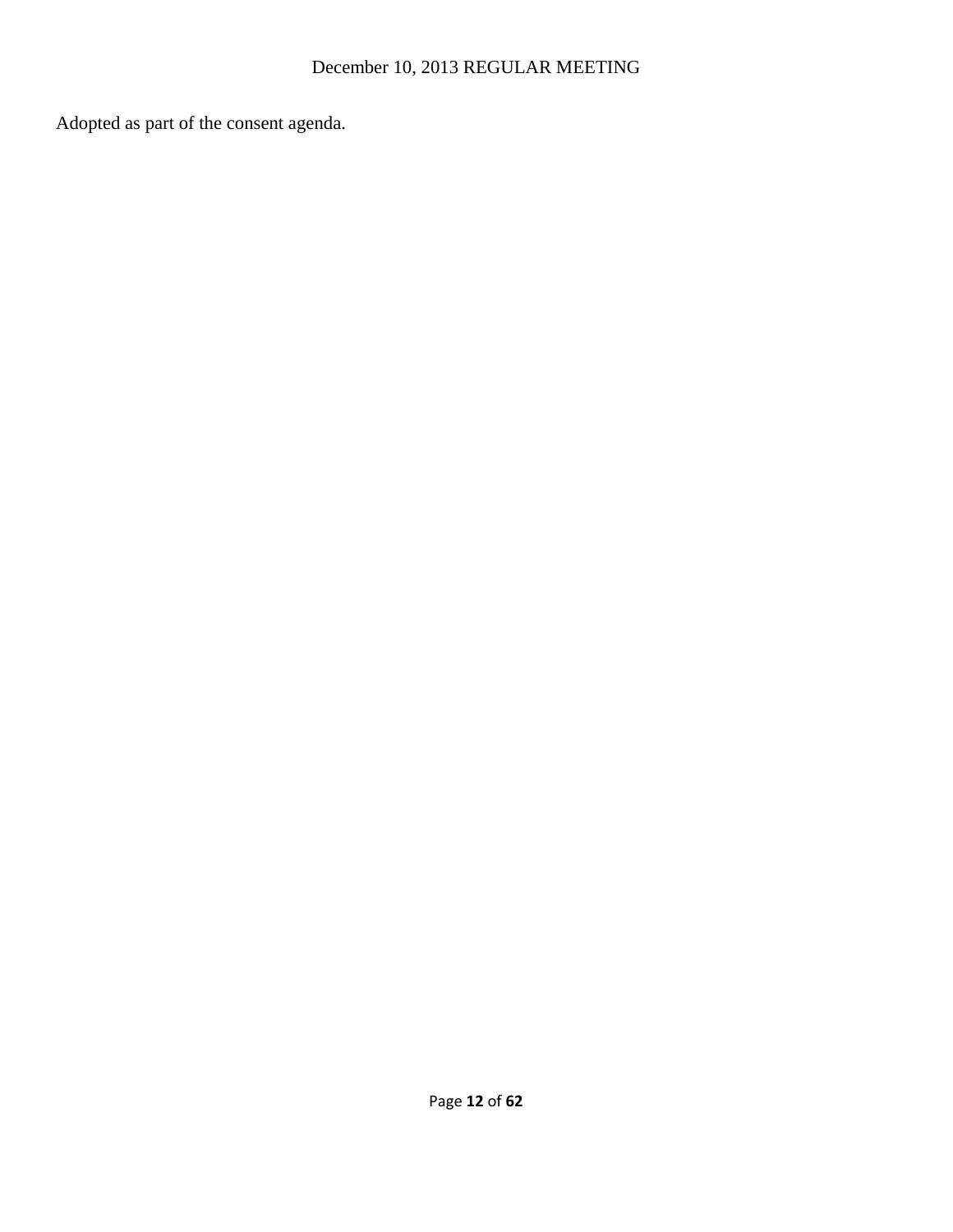Introduced by the County Services of the:

## INGHAM COUNTY BOARD OF COMMISSIONERS

## **RESOLUTION TO APPROVE THE DART CONTAINER CORPORATION HOGSBACK ROAD SPECIAL USE CONCEPT AND PREPARATION OF AN EASEMENT AGREEMENT**

## **RESOLUTION # 13- 472**

WHEREAS, the Ingham County Road Department (Road Department) has been discussing various aspects of Dart Container Corporation's Mason Plant expansion work and traffic operation needs for months; and

WHEREAS, the Road Department received a formal request letter from Dart Container Corporation asking for special use of Hogsback Road, adjacent to their Mason complex, by way of a formal easement agreement. Said agreement is to address ways to better maintain site access and traffic circulation in and out of their newly expanded campus and minimize the interaction between Dart Container's traffic and public traffic; and

WHEREAS, said easement agreement would generally include:

- 1. Permission to permanently close the Hogsback Road to traffic at its intersection with Howell Road (Dart Container's south property line) and construct a turnaround for motorists and maintenance vehicles.
- 2. Permission to temporarily close Hogsback Road to traffic, at Dart Container's north property line, and construct a turnaround for Road Department maintenance vehicles until the future Cedar Street reconfiguration comes to fruition.
- 3. Permission to use the isolated portion of Hogsback Road throughout the year, regardless of weight restrictions, and provide all maintenance therein, per Road Department requirements.

THEREFORE BE IT RESOLVED, that the Ingham County Board of Commissioners approves the Hogsback Road special use concept proposed by Dart Container Corporation and authorizes preparation of a formal easement agreement to provide for the special use.

BE IT FURTHER RESOLVED, that the Ingham County Board of Commissioners authorizes the Board Chairperson to sign any easement agreement that is consistent with County requirements, Road Department requirements, and approved as to form by the County Attorney.

**COUNTY SERVICES: Yeas:** Koenig, Holman, Celentino, Nolan, Tsernoglou, Crenshaw, Maiville **Nays:** None **Absent:** None **Approved 12/3/13**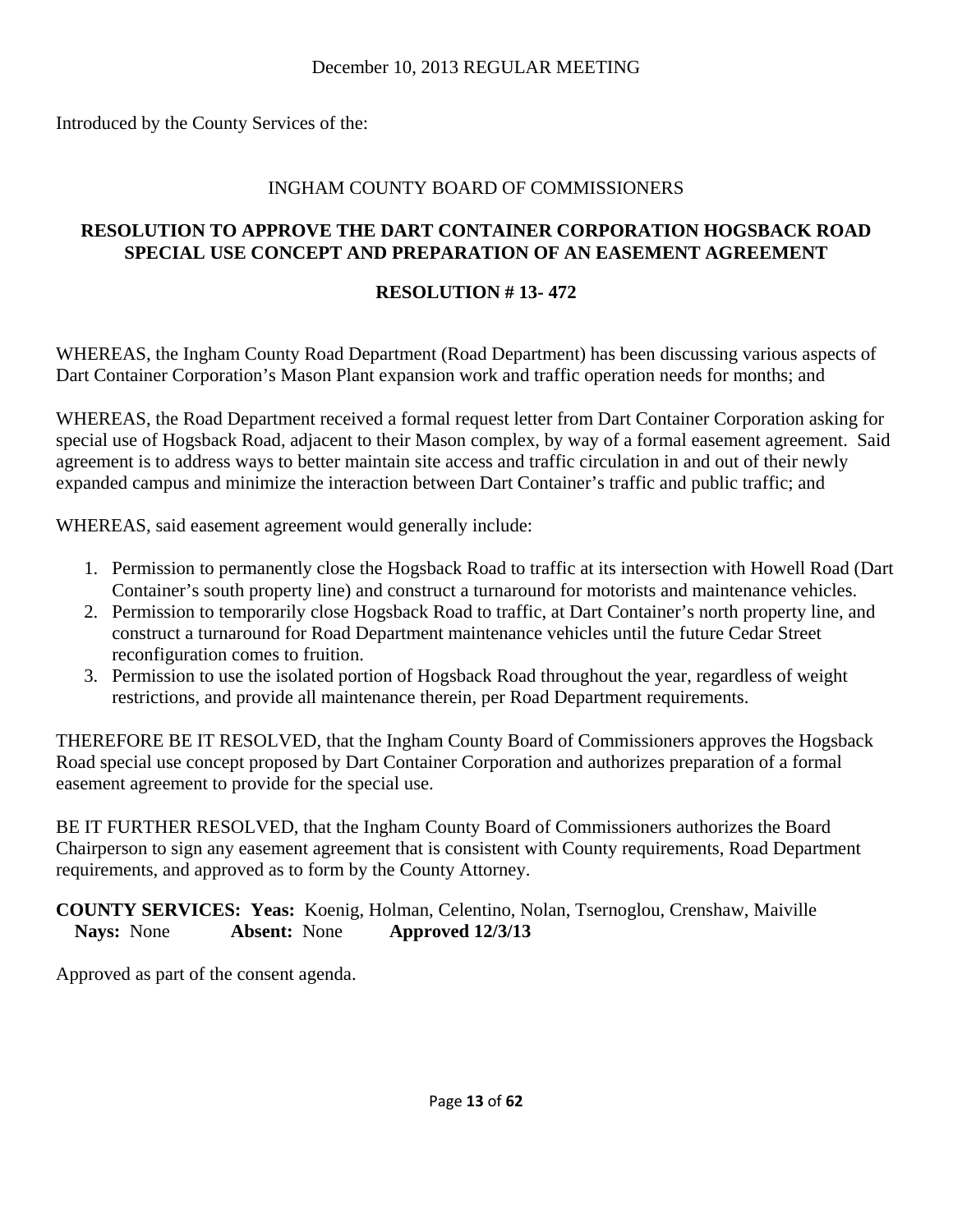Introduced by the County Services of the:

#### INGHAM COUNTY BOARD OF COMMISSIONERS

#### **RESOLUTION TO APPROVE THE BOND STREET NO STOPPING, STANDING, OR PARKING ZONE TRAFFIC CONTROL ORDER**

## **RESOLUTION # 13 – 473**

WHEREAS, Holt Public Schools sent the Ingham County Road Department a letter requesting that the Road Department sponsor a No Parking zone along the south side of Bond Street, adjacent to Elliott Elementary School; and

WHEREAS, Road Department staff forwarded the request letter to the Michigan State Police for their consideration and action; and

WHEREAS, the Michigan State Police agreed with the Holt Public School and Road Department request and forwarded a No Stopping, Standing, or Parking Traffic Control Order along the south side of Bond Street from Park Lane to Elliott Street for Ingham County Board of Commissioners acceptance and execution, pursuant to MCL 257.675(4).

THEREFORE BE IT RESOLVED, that the Ingham County Board of Commissioners accepts the Bond Street No Stopping, Standing, or Parking Traffic Control Order and authorizes the Board Chairperson to execute and date the proper documents after review by the County Attorney.

BE IT FURTHER RESOLVED, that the Ingham County Board of Commissioners authorizes installation of No Stopping, Standing, or Parking signs, per the accepted traffic control order.

**COUNTY SERVICES: Yeas:** Koenig, Holman, Celentino, Nolan, Tsernoglou, Crenshaw, Maiville **Nays:** None **Absent:** None **Approved 12/3/13**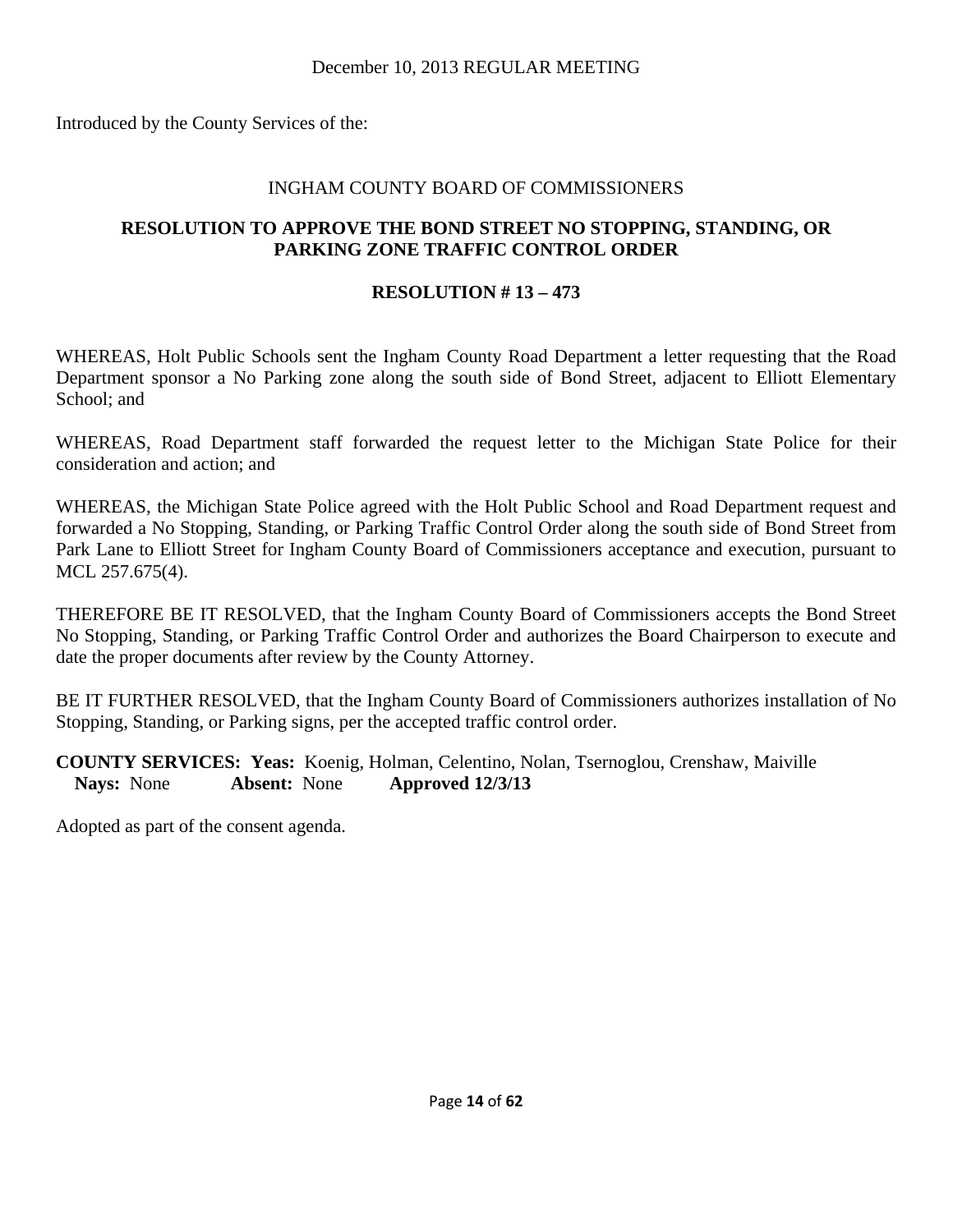Introduced by the County Services Committee of the:

## INGHAM COUNTY BOARD OF COMMISSIONERS

## **RESOLUTION TO APPROVE AGREEMENT FOR WORK IN COUNTY ROAD RIGHTS OF WAY BY GREEN NO. 4 CONSOLIDATED DRAIN DRAINAGE DISTRICT**

## **RESOLUTION # 13 – 474**

WHEREAS, as a result of drainage problems and flooding experienced in the Drainage District, a Petition, dated November 1, 2011, for improvements, including but not limited to the cleaning out, relocating, widening, deepening, straightening, tiling, extending, improving, providing structures, and adding branches and a relief drain (hereinafter "Improvements") to the drain known and designated as the Green No. 4 Consolidated Drain (hereinafter "Drain") was filed by Delhi Charter Township, a municipality that will be liable for an assessments at large for at least a percentage of the total amount to be assessed for the cost of the Drain; and

WHEREAS, an Order of Necessity was entered on November 29, 2011, determining that the Improvements petitioned therefore are necessary and conducive to the public health, convenience or welfare, and that the Drain should be improved and that Improvements to the Drain are necessary for the protection of the public health in Delhi Township; and

WHEREAS, the Drainage District is developing plans and specifications for Improvements to the Drain within the Drainage District, and is in the process of securing easements necessary therefore; and

WHEREAS, said Improvements are intended to relieve the drainage problem and flooding providing cause for the Petition previously filed, in a manner consistent with now-existing federal and state statutes and regulations and local ordinances; and

WHEREAS, said Improvements entail work to be performed in public road rights-of-way under the control and jurisdiction of the Ingham County Road Department (ICRD), for which permission must be obtained from the ICRD pursuant to Section 321 of the Drain Code of 1956, MCL 280.321; and

WHEREAS, the Drain Commissioner has requested that the ICRD grant such permission to construct the Drain in road rights-of-way under the jurisdiction of the ICRD; and

WHEREAS, the ICRD and Drain Commissioner agree to cooperate to assure that drainage from properties and roads is unobstructed and the roads are left in equal, or better, condition once construction is complete in accordance with the terms of an agreement to be executed.

THEREFORE BE IT RESOLVED, that the Ingham County Board of Commissioners approves entering into an agreement with the Ingham County Drain Commissioner on behalf of the Green No. 4 Consolidated Drain Drainage District to grant license and permission to said Drainage District, its assigns and successors in interest, for purposes of constructing, improving and maintaining the Drain, and to allow said Drain to be constructed in and occupy any and all granted road rights-of-way held by the ICRD necessary for the construction,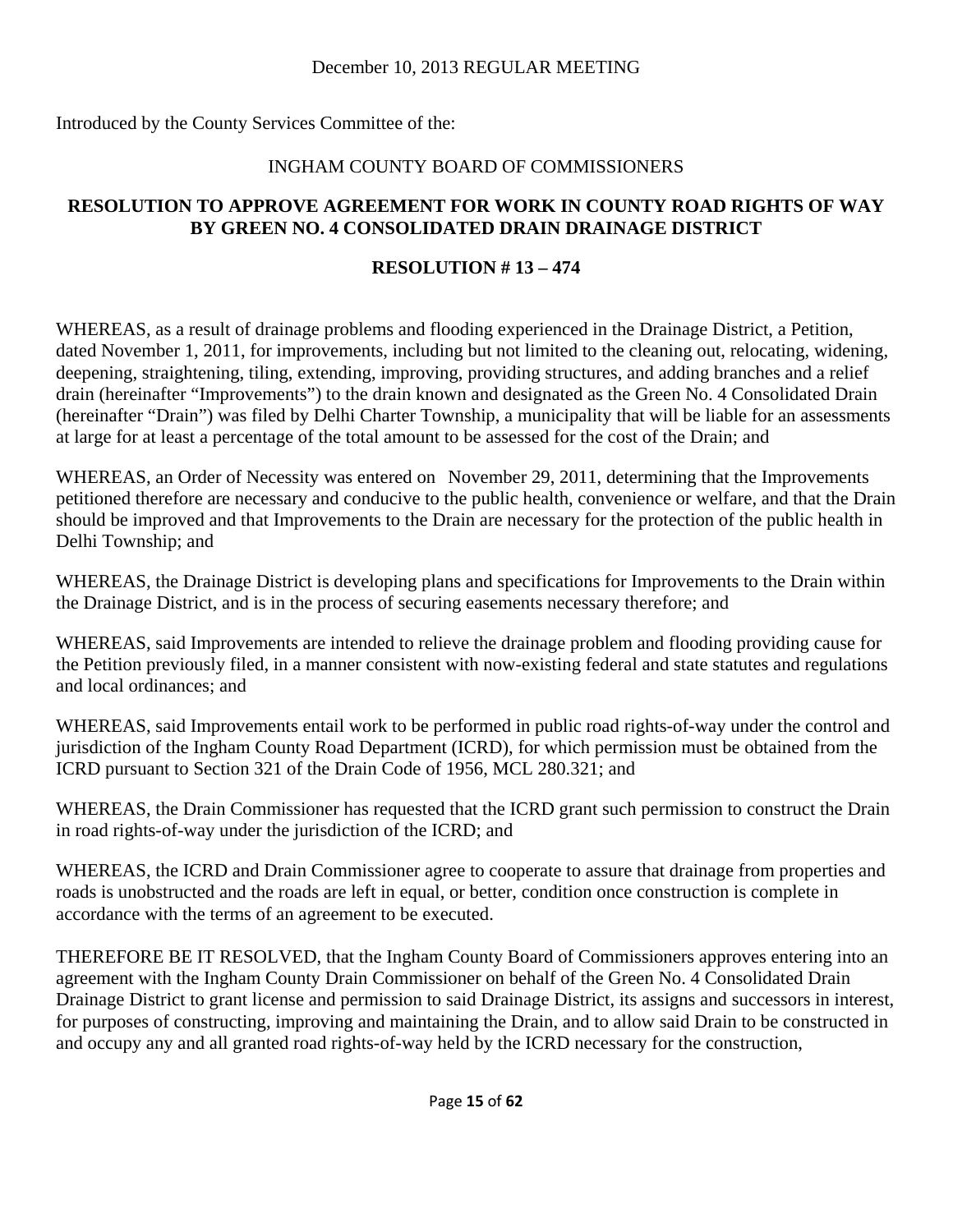improvement and maintenance of the Drain, subject to and conditioned upon construction to be performed and constructed in the road rights-of-way as permitted by the ICRD.

BE IT FURTHER RESOLVED, that the Board of Commissioners authorizes the Board Chairperson to sign any necessary Agreements that are consistent with this resolution and approved as to form by the County Attorney.

## **COUNTY SERVICES: Yeas:** Koenig, Holman, Celentino, Nolan, Tsernoglou, Crenshaw, Maiville **Nays:** None **Absent:** None **Approved 12/3/13**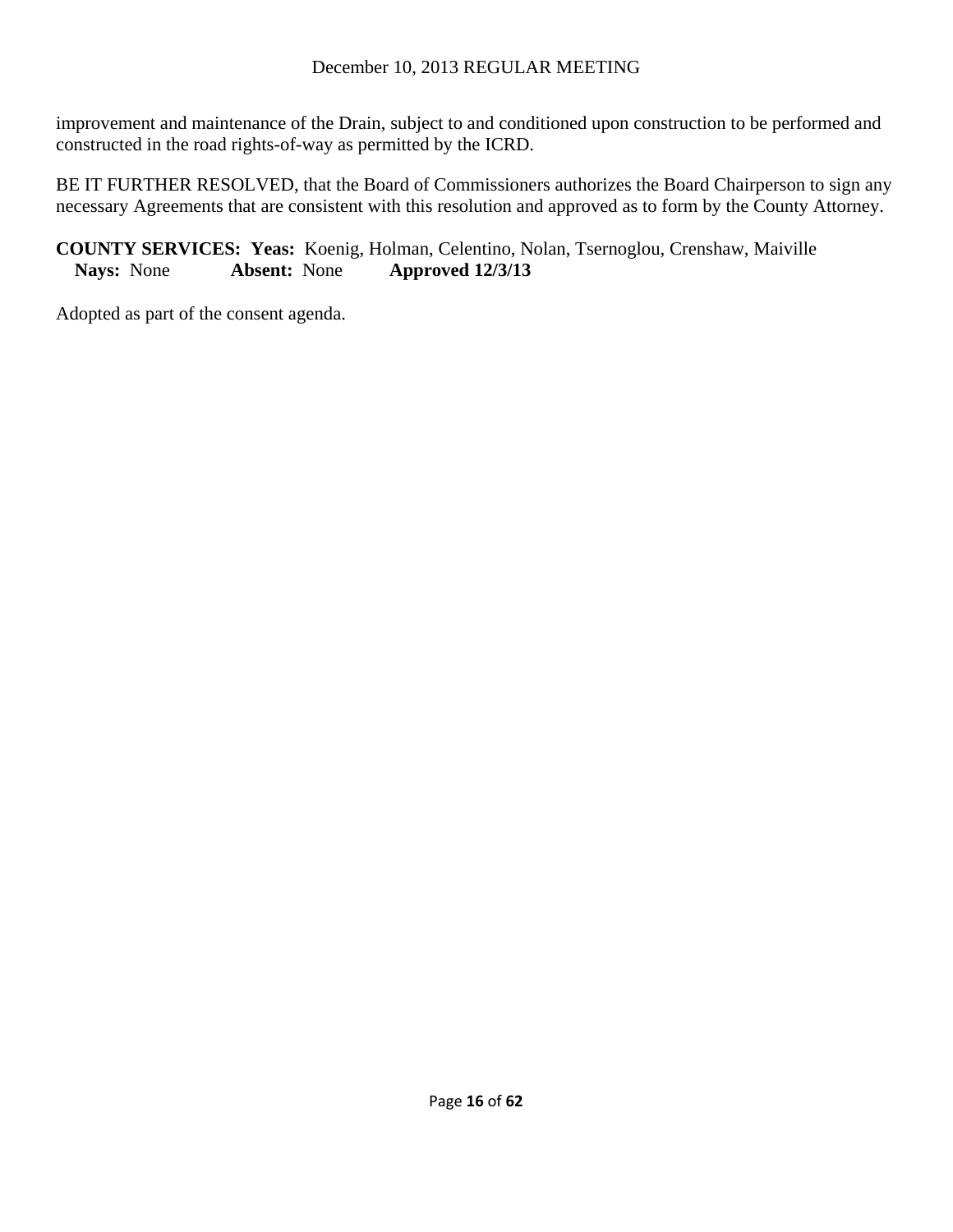Introduced by the County Services Committee of the:

## INGHAM COUNTY BOARD OF COMMISSIONERS

## **RESOLUTION TO APPROVE THE SPECIAL AND ROUTINE PERMITS FOR THE INGHAM COUNTY ROAD DEPARTMENT**

## **RESOLUTION # 13 – 475**

WHEREAS, as of July 23, 2013, the Ingham County Department of Transportation and Roads becomes the Ingham County Road Department per Resolution #13-289; and

WHEREAS, the Ingham County Road Commission periodically approved Special and Routine permits as part of the their roles and responsibilities; and

WHEREAS, this will now be the responsibility of the Board of Commissioners to approve these permits as necessary.

THEREFORE BE IT RESOLVED, that the Ingham County Board of Commissioners approves the attached list of Special and Routine Permits dated November 21, 2013 as submitted.

**COUNTY SERVICES: Yeas:** Koenig, Holman, Celentino, Nolan, Tsernoglou, Crenshaw, Maiville **Nays:** None **Absent:** None **Approved 12/3/13**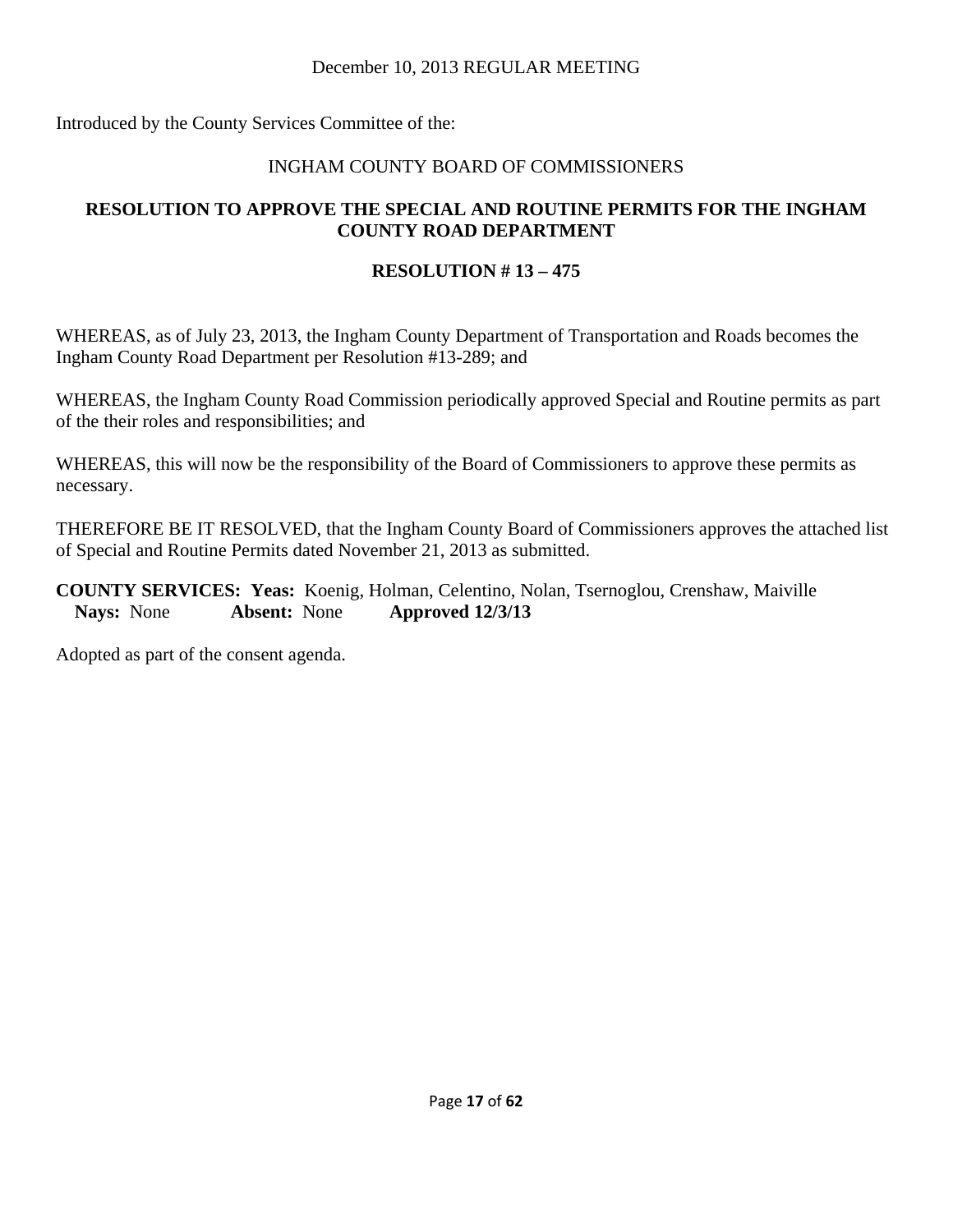Introduced by County Services and Finance Committee of the:

#### INGHAM COUNTY BOARD OF COMMISSIONERS

## **RESOLUTION APPROVING THE RANKING OF THE 2013 FARMLAND AND OPEN SPACE PRESERVATION PROGRAMS APPLICATION CYCLE RANKING AND RECOMMENDATION TO PURCHASE PERMANENT CONSERVATION EASEMENT DEEDS ON THE TOP RANKED PROPERTIES**

## **RESOLUTION # 13 – 476**

WHEREAS, by Resolution #04-210, Ingham County established an Agricultural Preservation Board (currently known as the Farmland and Open Space Board Preservation Program), charged with reducing sprawl and encouraging wise land use by purchasing development rights from owners of undeveloped rural land who might otherwise be forced by economic circumstances to develop their land; and

WHEREAS, on August 5, 2008, the voters of Ingham County approved the levy of 0.14 mills for the purpose of funding the Farmland and Open Space Board; and

WHEREAS, Resolution #10-100 directs the Farmland and Open Space Board to identify agricultural and open space property for inclusion in the program, to rank the applications received according to established criteria approved by the Board of Commissioners, and to select properties for purchase of Conservation Easement Deeds which requires approval by the Board of Commissioners; and

WHEREAS, the Ingham County Farmland and Open Space Preservation Board has funding in place to purchase Conservation Easement Deeds on Agricultural and Open Space properties in Ingham County; and

WHEREAS, the Ingham County Farmland and Open Space Preservation Board has scored and ranked all farmland open space applications received for the 2013 cycle and wishes to proceed with negotiations on the top ranked properties.

THEREFORE BE IT RESOLVED, that the Ingham County Board of Commissioners approves the 2013 Farmland and Open Space Application Ranking as attached.

BE IT FURTHER RESOLVED, that the Ingham County Board of Commissioners authorizes the Ingham County Farmland and Open Space Preservation Board to proceed with negotiations on the top ranked Agricultural and Open Space properties.

**COUNTY SERVICES: Yeas:** Koenig, Holman, Celentino, Nolan, Tsernoglou, Crenshaw, Maiville **Nays:** None **Absent:** None **Approved 12/3/13** 

**FINANCE: Yeas:** McGrain, Anthony, Bahar-Cook, Tennis, Koenig, Vickers **Nays**: None **Absent:** Schafer **Approved 12/4/13**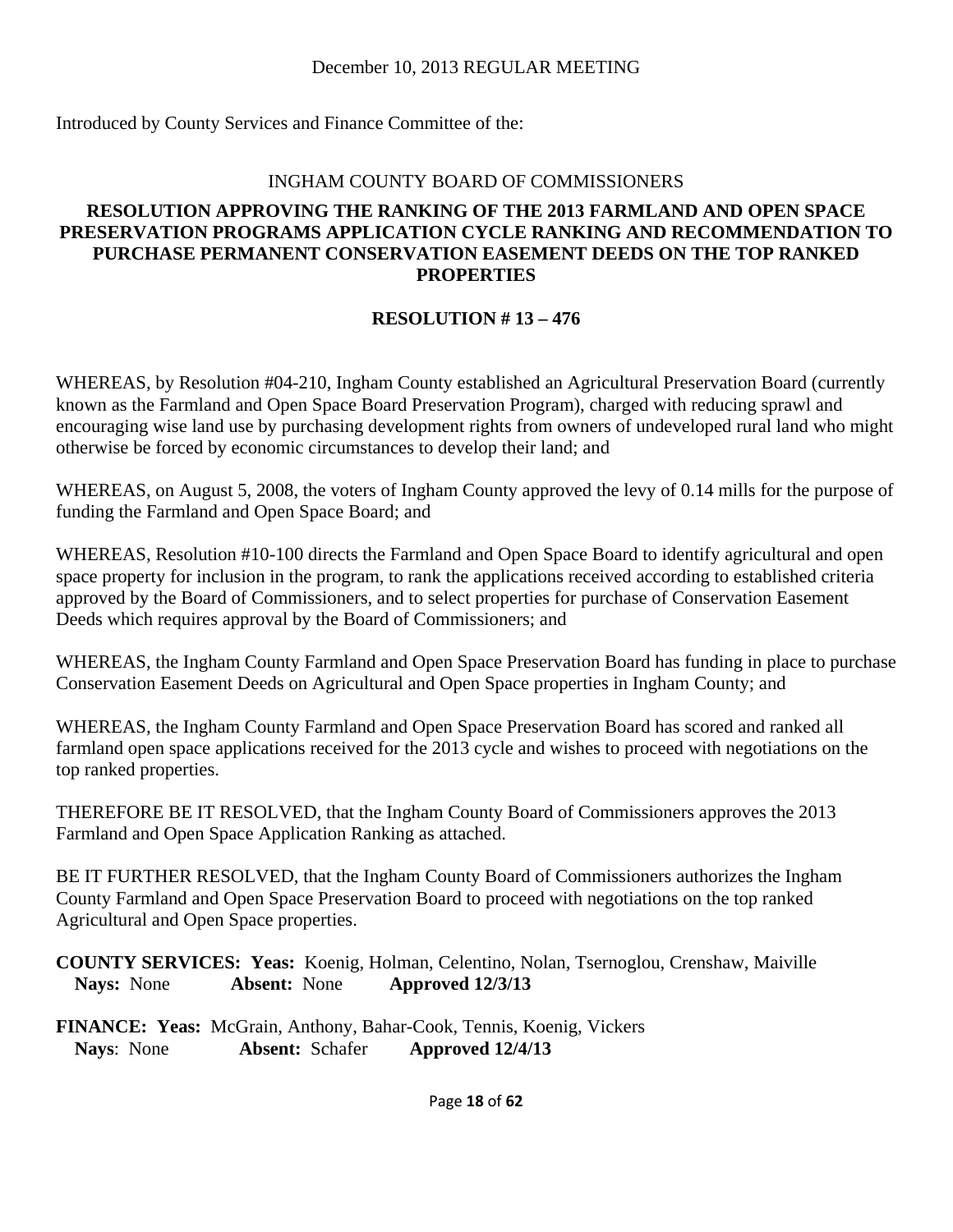Commissioner Koenig moved the resolution. Commissioner Vickers seconded the motion.

Commissioner Maiville disclosed that the top-ranked farmland property listed is owned by the neighbor of his in-laws.

The motion carried unanimously. Absent: Commissioners Anthony and Celentino.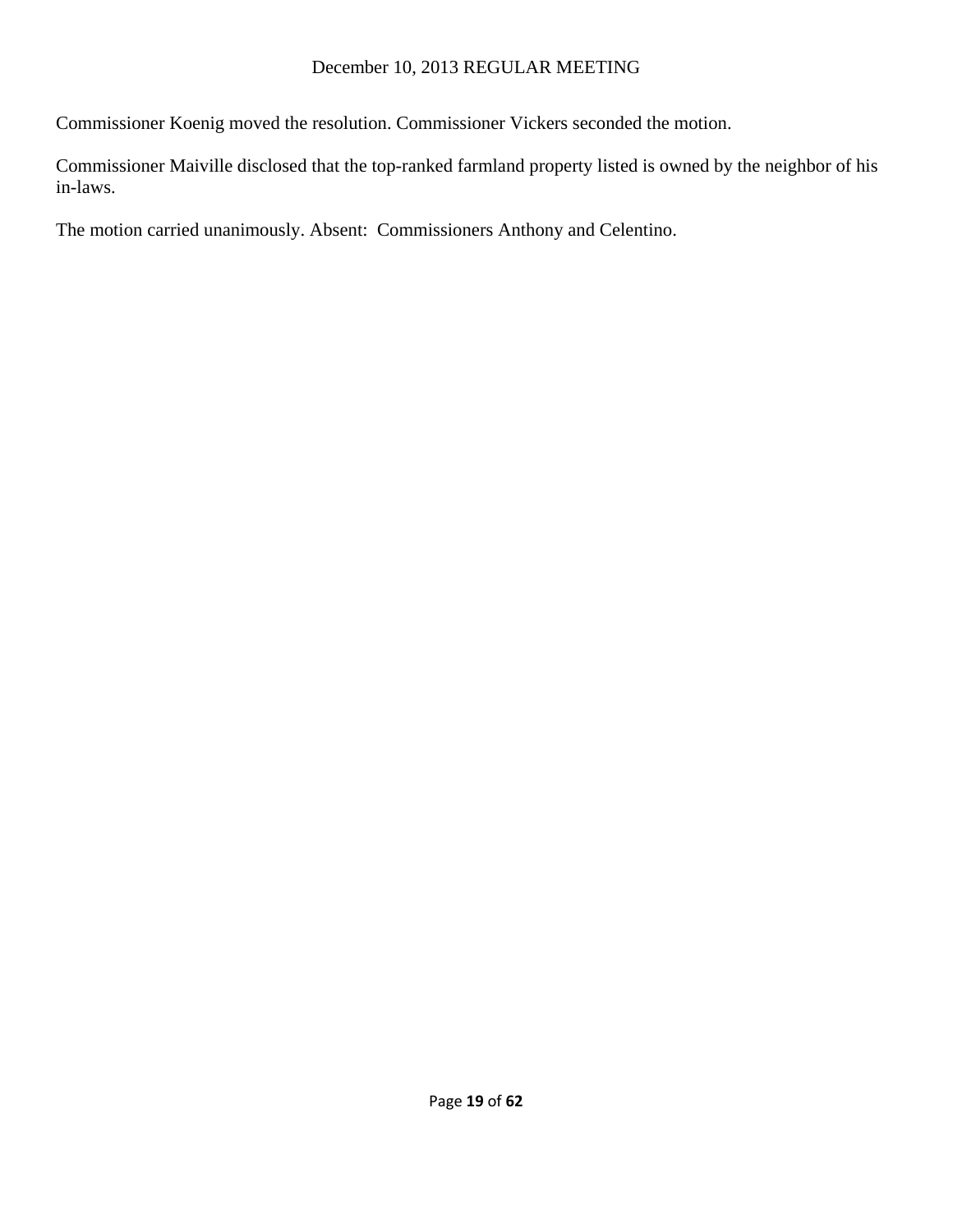# **Open Space Ranking**

| Landowner          | Year | Acres | Township     | <b>Final Score</b> | Rank             |
|--------------------|------|-------|--------------|--------------------|------------------|
| Lewis              | 2010 | 153.5 | Stockbridge  | 30.45              | $9th$ (declined) |
| Mellhaff/Villareal | 2010 | 77.7  | Onondaga     | 43.85              | $5th$ (closed)   |
| Culver             | 2010 | 10.64 | Onondaga     | 23.4               | $10^{\text{th}}$ |
| Gruber             | 2010 | 40    | Williamstown | 35.65              | 8 <sup>th</sup>  |
| Linn, Judy         | 2011 | 75    | Meridian     | 54.7               | $4th$ (declined) |
| Schrepher          | 2011 | 80.62 | Williamstown | 43.84              | $6th$ (declined) |
| Goodnoe            | 2012 | 80    | Williamstown | 58.2               | 2nd              |
| Stickle            | 2012 | 44.4  | Williamstown | 55.05              | 3rd              |
| Davis              | 2013 | 202   | Onondaga     | 66                 | 1st              |
| Medema             | 2013 | 280   | Aurelius     | 42.5               | 7th              |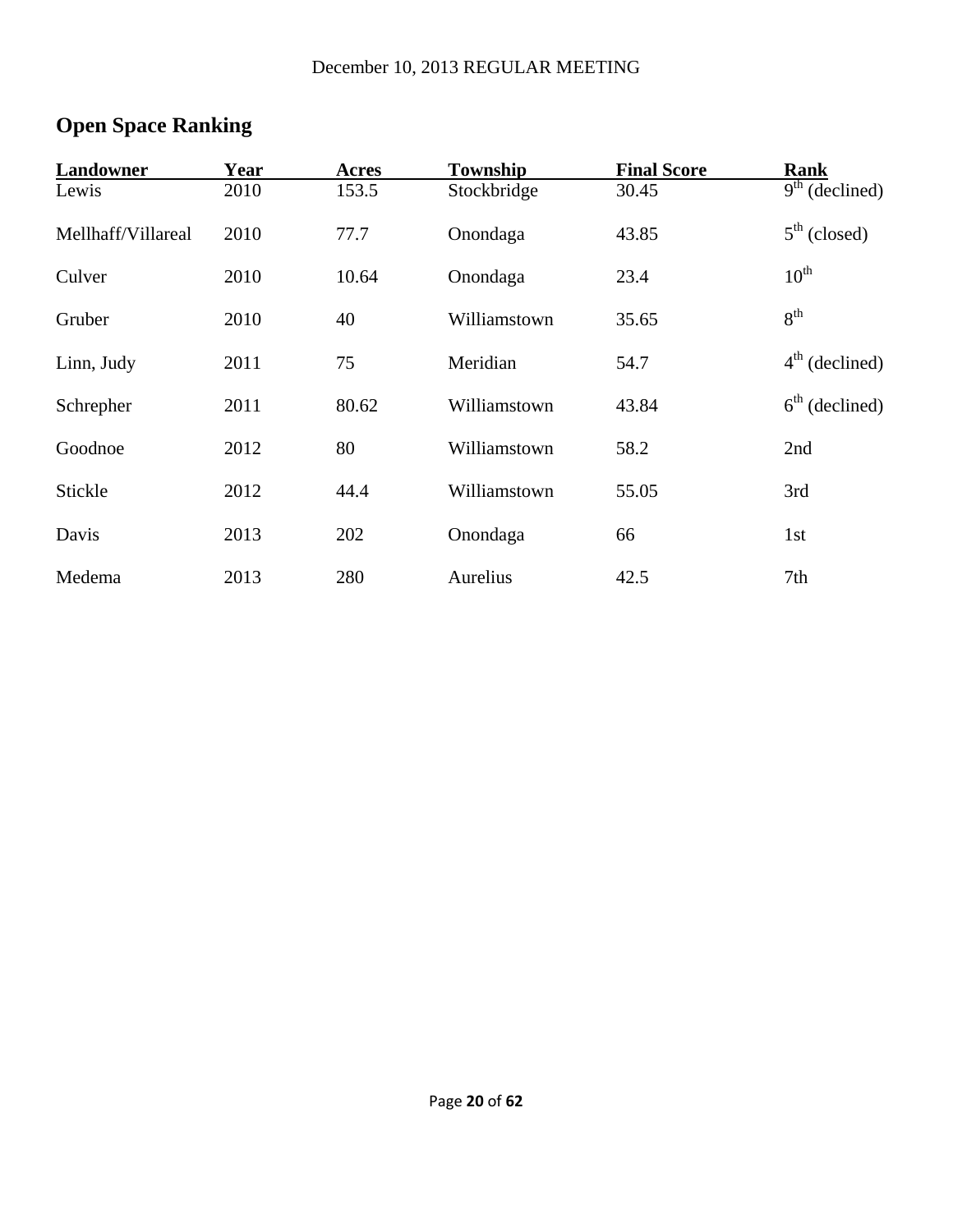Farmland Ranking

|                | Last Name                     | Application Cycle | Acres        | Township            | Ag Productivity - 20 | Parcel Size - 20 |             | Ag Income | Proximity to Livestock. | Surrounding Land. | Sewer/Water - 10<br>Pop. Center - 30 | Rd. Frontage - g | ∞  | Protected Prop .<br><b>Ag Zoning-3</b> | <b>Block Apps - 15</b><br>Ag Charact. | ى<br><b>MAEAP</b> | ς<br>$r_{\mathfrak{d}q}$ | Status                                  |
|----------------|-------------------------------|-------------------|--------------|---------------------|----------------------|------------------|-------------|-----------|-------------------------|-------------------|--------------------------------------|------------------|----|----------------------------------------|---------------------------------------|-------------------|--------------------------|-----------------------------------------|
|                | Powell                        | 2009              |              | 395.03 Williamstown | 16.55                | 25               | 5           | 5         | 5                       | 10                | 30                                   | 8                | 15 | 3<br>0                                 | 5                                     | 0                 |                          | 127.55 declined 2011 appraisal          |
|                | Shannon                       | 2010              | 211<br>4     | Williamstown        | 20                   | 25               | 5           | 3         | $\overline{2}$          | 0                 | 30                                   |                  | 15 | 3<br>$\mathbf{0}$                      | 0                                     | 0                 | 111                      | declined 2011 appraisal                 |
| 3              | Schwab                        | 2011              |              | 191.1 Delhi         | 11.57                | 19.1             | 0           | 3         | 5                       | 10                | 28                                   | 6.21             | 15 | $\mathbf 1$<br>0                       | $\circ$                               | 0                 |                          | 98.88 accepted and proceeding to close  |
| 4              | Hudson                        | 201:              | 107.19 Delhi |                     | 9.604                | 10.7             | $\Omega$    | 3         | 5                       |                   | 30                                   | 6.84             | 15 | $\mathbf{1}$<br>0                      | $\circ$                               | 0                 |                          | 88.144 declined 2011 appraisal          |
|                | 5 Medema                      | 2011              |              | 280.42 Aurelius     | 0                    | 25               | $\circ$     | 3         | 5                       |                   | 24                                   | 8                | 15 | $\mathbf 1$<br>0                       | o                                     | 0                 |                          | 88 declined 2011 appraisal              |
| 6              | Nussdorfer                    | 201:              |              | 140.78 Aurelius     | 4.75                 | 14.08            | 0           | 3         | 5                       |                   | 22                                   |                  | 20 | 3                                      | 0                                     |                   |                          | 84.828 accepted and proceeding to close |
| $\overline{7}$ | Snow                          | 2009              | 319.52 Vevay |                     | 18.79                | 25               | 5           | 5         | 7                       | 8                 | 0                                    | 8                | 5  | $\mathbf 1$<br>0                       | $\circ$                               | 0                 | 82.79                    |                                         |
|                | 8 Rogers, M,D (formally Todd) | 2007              |              | 216.33 Onondaga     | 15.03                | 25               | $\Omega$    | 3         | $\overline{7}$          | 0                 | 0                                    |                  | 15 | $\mathbf{1}$<br>8                      | $\circ$                               | 0                 |                          | 82.03 declined 2011 appraisal           |
|                | 9 Johnson                     | 2012              |              | 121 Aurelius        | 9.35                 | 12.1             | 5           | 0         | 5                       |                   | 28                                   | 8                | 5  | $\mathbf 1$<br>0                       | $\circ$                               | 0                 | 80.45                    |                                         |
| 10             | Peplowski                     | 2009              | 141.7        | Locke               | 13.38                | 17.71            | $\mathbf 0$ | 0         | $\overline{7}$          | 10                | 22                                   |                  | 0  | $\mathbf{1}$<br>$\epsilon$             | o                                     | 0                 | 79.09                    | declined 2011 appraisal                 |
| 11             | Thorburn                      | 2011              |              | 102.1 Alaeidon      | 11.85                | 10.2             | 0           | 3         | 5                       | 10                | 30                                   | 5.92             | 0  | $\mathbf 1$<br>0                       | 0                                     | 0                 | 76.97                    | accepted and proceeding to close        |
| 12             | Kranz                         | 2012              |              | 72 Vevay            | 16.7                 | 7.2              | 5           | 5         | 5                       |                   | 24                                   |                  | 0  | $\mathbf{1}$<br>O                      | o                                     | 0                 | 76.9                     |                                         |
| 13             | Halmrich Sod Farm             | 201:              |              | 57.77 Meridian      | 10                   | 5.77             | 5           | 0         | $\overline{a}$          | 5                 | 30                                   | 0                | 15 | 3<br>0                                 | $\circ$                               | 0                 | 75.77                    |                                         |
| 14             | Rogers                        | 2007              |              | 331.1 Onondaga      | 14.96                | 25               | 0           | 0         | 7                       | 0                 | 0                                    |                  | 5  | $\mathbf{1}$<br>8                      | 0                                     |                   |                          | 68.96 declined 2011 appraisal           |
| 15             | Richardson                    | 2007              |              | 60 Onondaga         | 14.16                | 7.5              | 0           | 0         | 7                       | 8                 | 0                                    |                  | 15 | $\mathbf{1}$<br>8                      | 0                                     | 0                 | 68.66                    | declined 2011 appraisal                 |
|                | 16 Hector                     | 2006              | 80           |                     | 14.98                | 10.01            | $\circ$     | 5         | 7                       | 6                 | 0                                    | 8                | 15 | $\mathbf{1}$<br>0                      | $\circ$                               | $\circ$           | 66.99                    |                                         |
| 17             | Cavanaugh                     | 2006              |              | 239 Bunkerhill      | 9.79                 | 25               | 5           | 5         | 7                       | 6                 | 0                                    |                  | 0  | $\mathbf{1}$                           | o                                     | 0                 | 66.79                    |                                         |
|                | 18 Shaw L.                    | 2007              | 161.66 Vevay |                     | 18.58                | 20.2             | 0           | 5         | 5                       | 8                 | 0                                    |                  | 0  | 1<br>0                                 | $\circ$                               | 0                 | 65.78                    |                                         |
|                | 19 Shaw D.                    | 2007              |              | 140 Vevay           | 14.57                | 17.61            | 5           | в         | 7                       | 5                 | o                                    |                  | 0  | 1<br>c                                 | 0                                     | 0                 | 61.18                    |                                         |
|                | 20 Haynes #3                  | 2009              |              | 77 Aurelius         | 16.21                | 9.695            | $\circ$     | 5         | 7                       | 8                 | o                                    | 8                | 5  | $\mathbf 1$<br>0                       | $\circ$                               | 0                 | 59.905                   |                                         |
| 21             | Hutchinson                    | 2006              |              | 77 Onondaga         | 14.69                | 9.782            | 5           | 5         | 7                       | 0                 | 0                                    |                  | 15 | $\mathbf{1}$<br>0                      | $\circ$                               | £                 | 57.472                   |                                         |
| 22             | Morehouse                     | 2009              |              | 109.57 Bunkerhill   | 19.59                | 13.69            | 0           | 0         | 7                       | 6                 | 0                                    |                  | 0  | $\mathbf{1}$<br>0                      | o                                     | 0                 | 55.28                    |                                         |
| 23             | Fitzgerald                    | 2010              |              | 56.44 Locke         | 20                   | 7.055            |             | 0         | 7                       | 6                 | 0                                    |                  | 0  | $\overline{1}$<br>C                    | 0                                     |                   | 54.055                   |                                         |
|                | 24 Collar                     | 2012              |              | 40 vevay            | 19.55                | 4                | 5           | 3         | 5                       | 5                 | 0                                    |                  | 0  | $\mathbf{1}$<br>0                      | 5                                     | 0                 | 51.55                    |                                         |
| 25             | Brake                         | 2010              |              | 75 Locke            | 15.6                 | 9.375            | 0           | 5         | 7                       | 6                 | o                                    |                  | 0  | $\mathbf{1}$<br>C                      | 0                                     | C                 | 45.975                   |                                         |
| 26             | Shaw T.                       | 2007              |              | 60 Vevay            | 15.74                | 7.5              | $\circ$     | 5         | 7                       | 5                 | 0                                    | 1.87             | 0  | 1<br>0                                 | $\circ$                               | 0                 | 43.11                    |                                         |
| 27             | Miner                         | 2012              |              | 95 Leslie           |                      | 9.5              |             | 5         | 7                       | 5                 | 0                                    |                  | 0  | $\overline{1}$<br>c                    | 0                                     |                   | 40.5                     |                                         |
| 28             | Clark R.                      | 2009              |              | 52.95 Leslie        | 12.36                | 6.61             | 5           | $\circ$   | 5                       | 10                | 0                                    | 0                | 0  | $\mathbf 1$<br>0                       | o                                     | 0                 | 39.97                    |                                         |
| 29             | Ball                          | 2010              |              | 25 Locke            | 15.4                 | 3.125            | 0           | 5         | 7                       | 6                 | o                                    |                  | 0  | $\mathbf{1}$<br>0                      | $\circ$                               | 0                 | 38.525                   |                                         |
| 30             | Cavanaugh                     | 2007              |              | 39.99 Bunkerhill    | 11.55                | 5                | 0           | 5         | 7                       | 0                 | o                                    |                  | 0  | $\mathbf 1$<br>O                       | 0                                     |                   | 37.55                    |                                         |
| 31             | Andrus                        | 2011              | 65.1         | Locke               | 16.7                 | 6.5              | $\circ$     | 3         | 7                       | 0                 | o                                    | 2.86             | 0  | $\mathbf 1$<br>0                       | $\circ$                               | 0                 | 37.06                    |                                         |
| 32             | Cheney                        | 2012              |              | 40 Vevay            | 13.8                 | 4                | 0           | 0         | 7                       | 5                 | o                                    |                  | 0  | $\mathbf{1}$<br>0                      | $\circ$                               | $^{\circ}$        | 34.8                     |                                         |
|                | 33 Klicker                    | 2009              |              | 37 Whiteoak         | 18                   | 4.62             | $\circ$     | 0         | $\overline{7}$          | $\mathbf 0$       | о                                    | 0.55             | 0  | 1<br>O                                 | $\circ$                               | C                 | 31.17                    |                                         |
| 34             | Hale                          | 2009              |              | 100 Stockbridge     | 10.053               | 12.5             | 0           | 0         | $\overline{7}$          | 0                 | 0                                    | 0.34             | 0  | $\mathbf{1}$<br>C                      | $\circ$                               |                   | 30.893                   |                                         |
|                | 35 Zimmerman                  | 2011              |              | 80 Bunkerhill       | 11.75                | 8                | 0           | 0         | 7                       | 0                 | 0                                    | 1.86             | 0  | $\mathbf{1}$<br>0                      | $\circ$                               | 0                 | 29.61                    |                                         |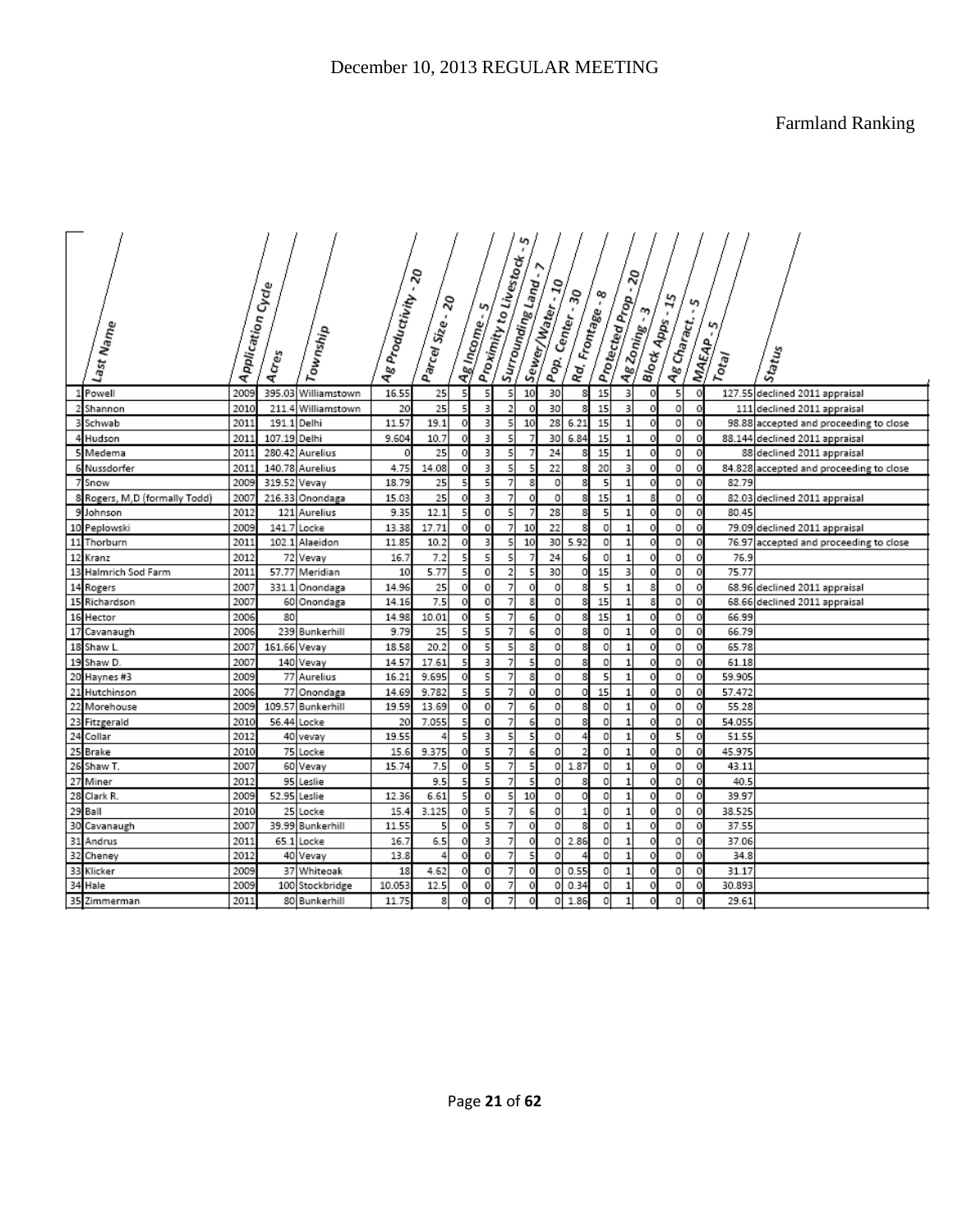Introduced by the County Services and Finance Committees:

#### INGHAM COUNTY BOARD OF COMMISSIONERS **RESOLUTION AUTHORIZING THE MODIFICATION OF THE MERS HYBRID PLAN ADOPTION AGREEMENTS**

## **RESOLUTION # 13 - 477**

WHEREAS, the County Board of Commissioners has authorized the establishment of MERS Hybrid Plan divisions; and

WHEREAS, the MERS Hybrid Plan (Defined Contribution Component) Adoption Agreement for each division provided for employer and employee contributions to the Trust on a monthly basis; and

WHEREAS, the MERS Hybrid Plan Adoption Agreements allows for bi-weekly contributions; and

WHEREAS, the Board of Commissioners recognize the advantage to participating employees to have contributions to the Trust made on a bi-weekly basis after January 1, 2014.

THEREFORE BE IT RESOLVED, that the Board of Commissioners authorizes the modification of the MERS Hybrid Plan Adoption Agreements for each division.

BE IT FURTHER RESOLVED, that the Chairperson of the Board of Commissioners is authorized on behalf of the County to sign and execute all documents to effectuate and finalize this transaction, subject to approval as to form, by the County Attorney.

**COUNTY SERVICES: Yeas:** Koenig, Holman, Celentino, Nolan, Tsernoglou, Crenshaw, Maiville **Nays:** None **Absent:** None **Approved 12/3/13** 

**FINANCE: Yeas:** McGrain, Anthony, Bahar-Cook, Tennis, Koenig, Vickers **Nays**: None **Absent:** Schafer **Approved 12/4/13**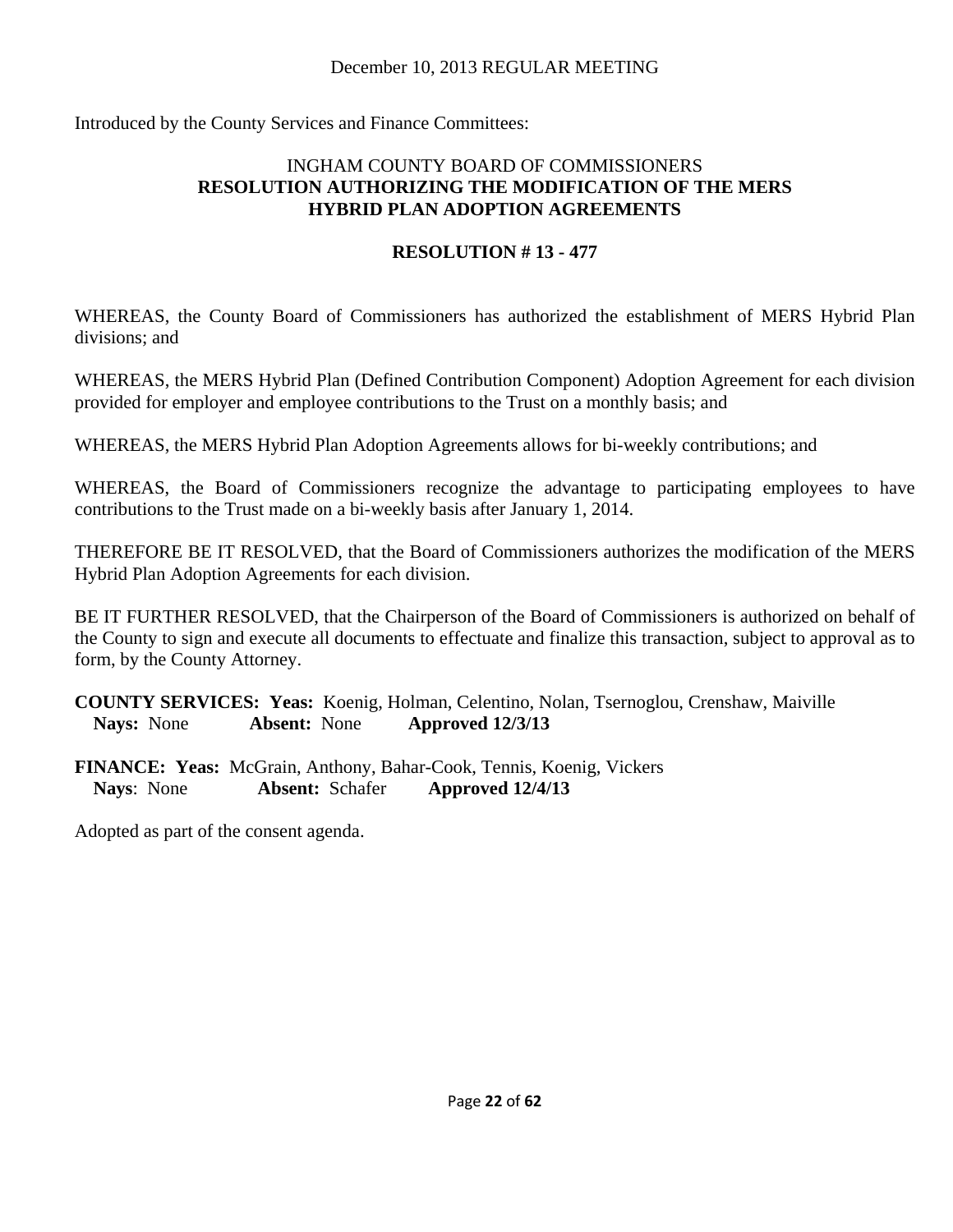Introduced by the County Services Committee of the:

#### INGHAM COUNTY BOARD OF COMMISSIONERS

## **RESOLUTION TO ESTABLISH TIMETABLES FOR TRANSFER OF FUNDS FROM THE CITY OF LANSING FOR 911 EMPLOYEES**

#### **RESOLUTION # 13 – 478**

WHEREAS, 34 employees transferred from the City of Lansing and 11 employees from the City of East Lansing to Ingham County on July 1, 2012 as part of the 911 Consolidation; and

WHEREAS, the 911 Legacy agreement with the Cities of Lansing and East Lansing required the Cities to transfer the accumulated pension and retiree health care assets and Other Post-Employment Benefit (OPEB) assets for these employees; and

WHEREAS, in June of 2013, MERS transferred \$918,225 from the City of East Lansing's account into Ingham County's account for their 11 transferred employees' accumulated pension assets, and \$55,249 for their accumulated health care assets to Ingham County as required by contract; and

WHEREAS, the City of Lansing has yet to pay either pension or health care accumulated assets to Ingham County; and

WHEREAS, on November 12, 2013 the Ingham County Board of Commissioners adopted Resolution #13-429 to make the 32 remaining City of Lansing employees whole by providing \$1,500,000 to temporarily fund retirement accounts for impacted employees through Municipal Employees Retirement System (MERS) of Michigan; and

WHEREAS, County and City officials have not yet agreed on a dollar amount for this transfer; and

WHEREAS, the City of Lansing acknowledges owing at least \$1,070,857.88; and

WHEREAS, the City of Lansing continues to refine a dollar value for OPEB assets owed to Ingham County under the 911 Legacy Agreement.

THEREFORE BE IT RESOLVED, that the Ingham County Board of Commissioners directs its Controller/Administrator to send written notice to the City of Lansing seeking payment of the \$1,070,857.88 to the County, the amount the City believes it owes under the 911 Legacy Agreement, to be remitted on or before January 15, 2014.

BE IT FURTHER RESOLVED, that the Board of Commissioners calls on the City of Lansing to enter into binding arbitration to determine the disputed amount owed to the County above and beyond the \$1,070,857.88 through a mutually agreed upon arbitrator (American Arbitration Association or Federal Mediation and Conciliation Service) by January 15, 2014**,** if the matter cannot be settled prior thereto.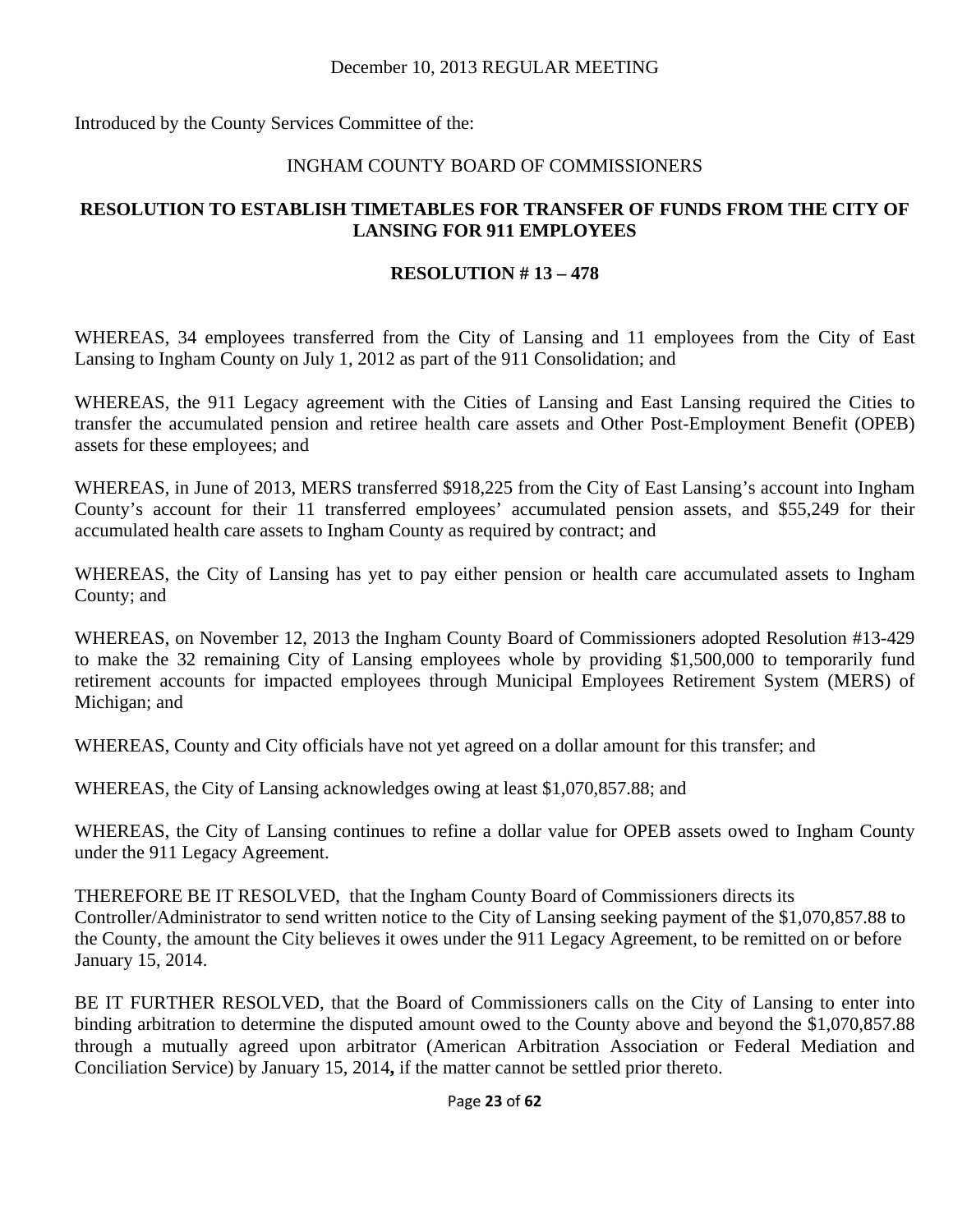BE IT FURTHER RESOLVED, that should the City of Lansing fail to remit payment on or before January 15, 2014 or fail to agree to arbitration by said date, Corporation Counsel shall initiate necessary legal action against the City of Lansing for the purpose of recovering amounts owed for accumulated pension and retiree health care assets, as cited in the 911 Legacy Agreement.

BE IT FURTHER RESOLVED, that the Controller/Administer shall continue negotiations with City officials in an attempt to secure the balance of funds owed to fully fund OPEB assets for impacted employees formerly employed by the City of Lansing prior to January 15, 2014.

**COUNTY SERVICES: Yeas:** Koenig, Holman, Celentino, Nolan, Tsernoglou, Crenshaw, Maiville **Nays:** None **Absent:** None **Approved 12/3/13** 

## **FINANCE: No action was taken by the Finance Committee.**

Commissioner Koenig moved the resolution. Commissioner Shafer seconded the motion.

Commissioner Tennis stated that he asked for this Resolution to be pulled from the consent agenda because he said he plans to vote "no" on it. He stated that he felt the Resolution might do more harm than good.

Commissioner Vickers stated that he was not aware of any progress in this matter.

Chairperson Nolan called on Tim Dolehanty, Controller, to give a brief report on the current status of this matter.

Mr. Dolehanty stated that the City of Lansing and Ingham County still disagree when it comes to an amount for the pension. He said he believes the City of Lansing will agree to allow the inclusion of an arbitrator, but they will need to submit a formal agreement for that to occur. Mr. Dolehanty also stated that they plan to meet again before January 15, 2014 regarding OPEB as that number is still being refined.

Commissioner McGrain made a motion to amend the resolution as follows:

WHEREAS, the City of Lansing has not provided **continues to refine** a dollar value for OPEB assets owed to Ingham County under the 911 Legacy Agreement.

Commissioner Koenig seconded the motion.

Commissioner Vickers stated that he doesn't think the City of Lansing is working towards a friendly agreement because they have not at least paid what they agree to owing.

After an inquiry from Commissioner Bahar-Cook, Peter Cohl, Attorney, stated that there would be no legal impediment from the proposed amendment.

Commissioner Schafer stated that he will not object to the amendment as he believes it will bring more support for the resolution.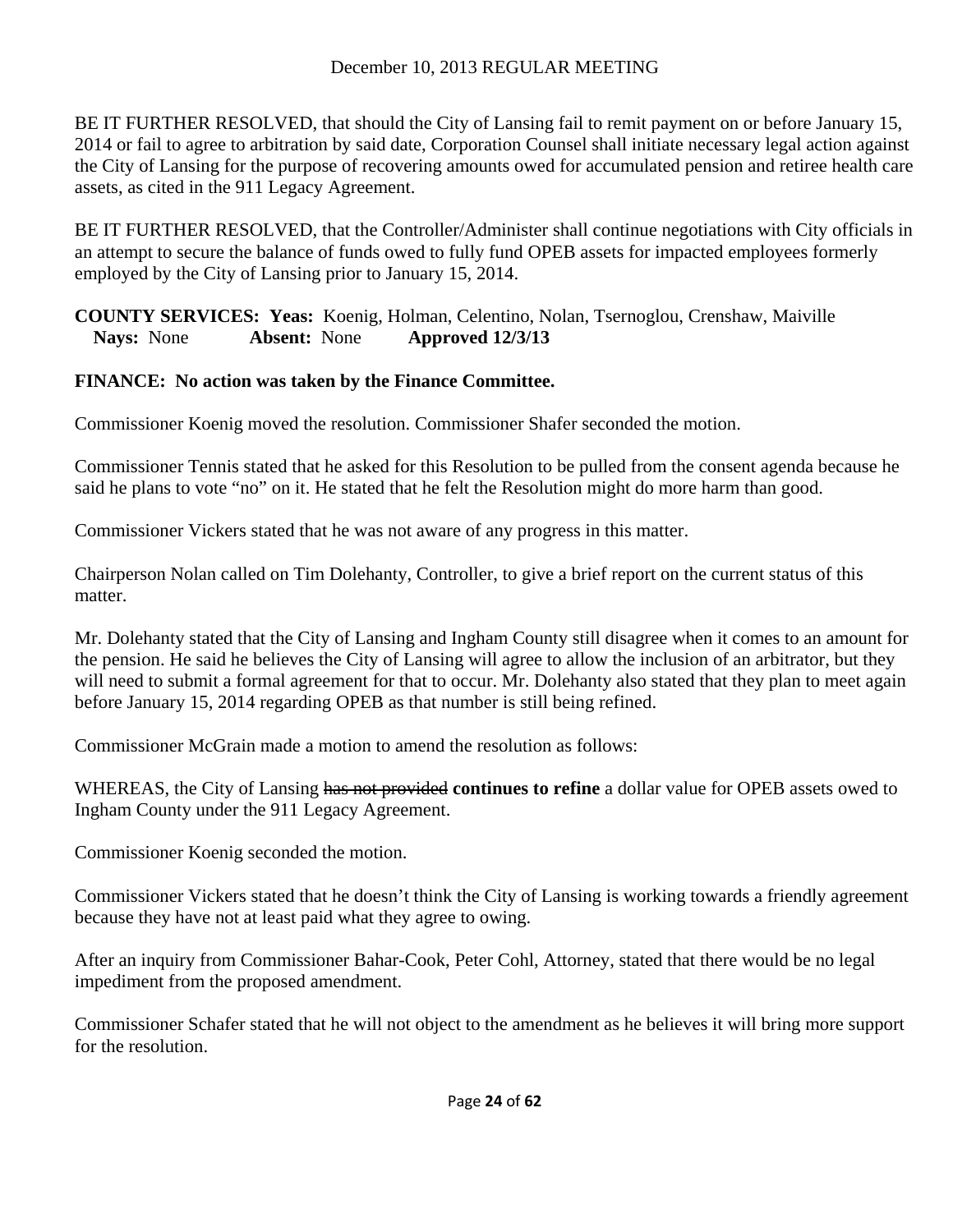Commissioner Holman indicated that the friendly amendment would update the resolution to reflect progress made in recent negotiations.

Commissioner McGrain stated that he doesn't believe that this situation is scandalous, but that an arbitrator does need to be involved so that a number can be agreed upon by the City of Lansing and Ingham County.

Commissioner Bahar-Cook thanked the Chairperson of the County Services for drafting a resolution that is firm, yet non-threatening.

This was considered a friendly amendment.

The motion carried. **Yeas**: Bahar-Cook, Crenshaw, Holman, Hope, Maiville, McGrain, Nolan, Schafer, Tsernoglou and Vickers. **Nays**: Tennis. **Absent**: Anthony and Celentino.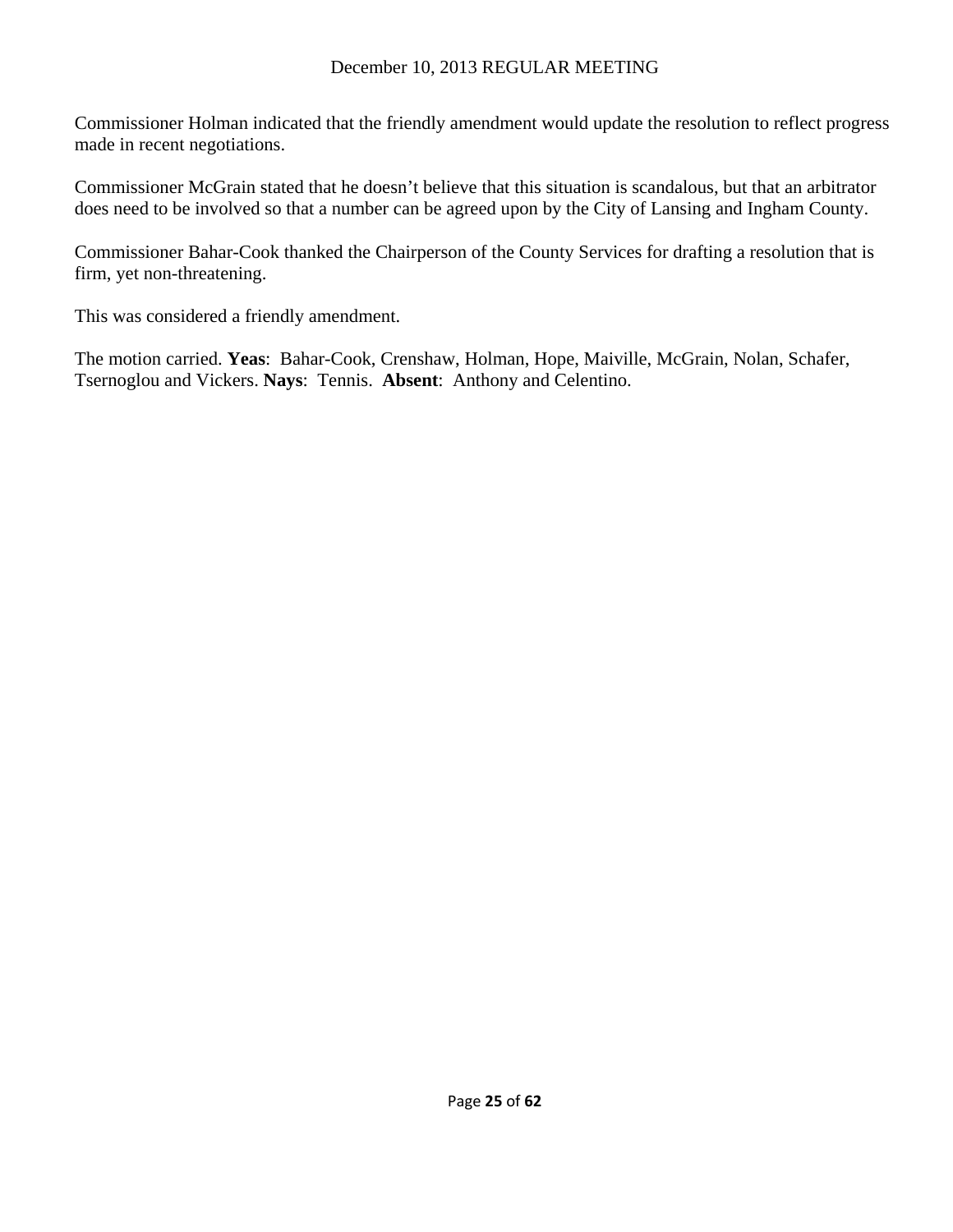Introduced by the Finance Committee of the:

#### INGHAM COUNTY BOARD OF COMMISSIONERS

## **RESOLUTION AUTHORIZING ADJUSTMENTS TO THE 2013 INGHAM COUNTY BUDGET**

#### **RESOLUTION # 13 – 479**

WHEREAS, the Board of Commissioners adopted the 2013 Budget on October 23, 2012 and has authorized certain amendments since that time, and it is now necessary to make some adjustments as a result of updated revenue and expenditure projections, fund transfers, reappropriations, accounting and contractual changes, errors and omissions, and additional appropriation needs; and

WHEREAS, the Liaison Committees and the Finance Committee have reviewed the proposed budget adjustments prepared by the Controller's staff and have made adjustments where necessary; and

WHEREAS, Public Act 621 of 1978 requires that local units of government maintain a balanced budget and periodically adjust the budget to reflect revised revenue and expenditure levels; and

WHEREAS, the Board of Commissioners annually authorizes the Controller to make necessary year end transfers to comply with state statute; and

WHEREAS, Resolution 13-453 approved a renewal contract in the amount of \$48,000 with Robert Refior and Louis Kafantaris for guardian ad litem services for general probate matters; and

WHEREAS, the correct contract amount should have been \$72,000, and this amount is included in the 2014 budget; and

WHEREAS, the Prosecutor's Domestic Assault Task Force (DART) grant was discontinued in 2013; and

WHEREAS, the DART grant provided funding for an Assistant Prosecuting Attorney position.

THEREFORE BE IT RESOLVED, that the Ingham County Board of Commissioners hereby directs the Controller to make the necessary transfers to adjust revenues and expenditures in the following funds, according to the attached schedules:

|             |                                  | 2013 BUDGET  | <b>PROPOSED</b> | <b>PROPOSED</b> |
|-------------|----------------------------------|--------------|-----------------|-----------------|
| <b>FUND</b> | <b>DESCRIPTION</b>               | 11/15/13     | <b>CHANGES</b>  | <b>BUDGET</b>   |
|             |                                  |              |                 |                 |
| 101         | General Fund                     | \$74,720,280 | \$1,217,251     | \$75,937,531    |
| 103         | <b>Minimum Security Facility</b> | 1,020,023    | (1,020,023)     |                 |
| 258         | Potter Park/Zoo                  | 3,614,723    | 5,733           | 3,620,456       |
| 266         | Anti-Drug Grant                  | 460,329      |                 | 460,329         |
| 288         | DHS - Child Care                 | 3,619,322    | 130,000         | 3,749,322       |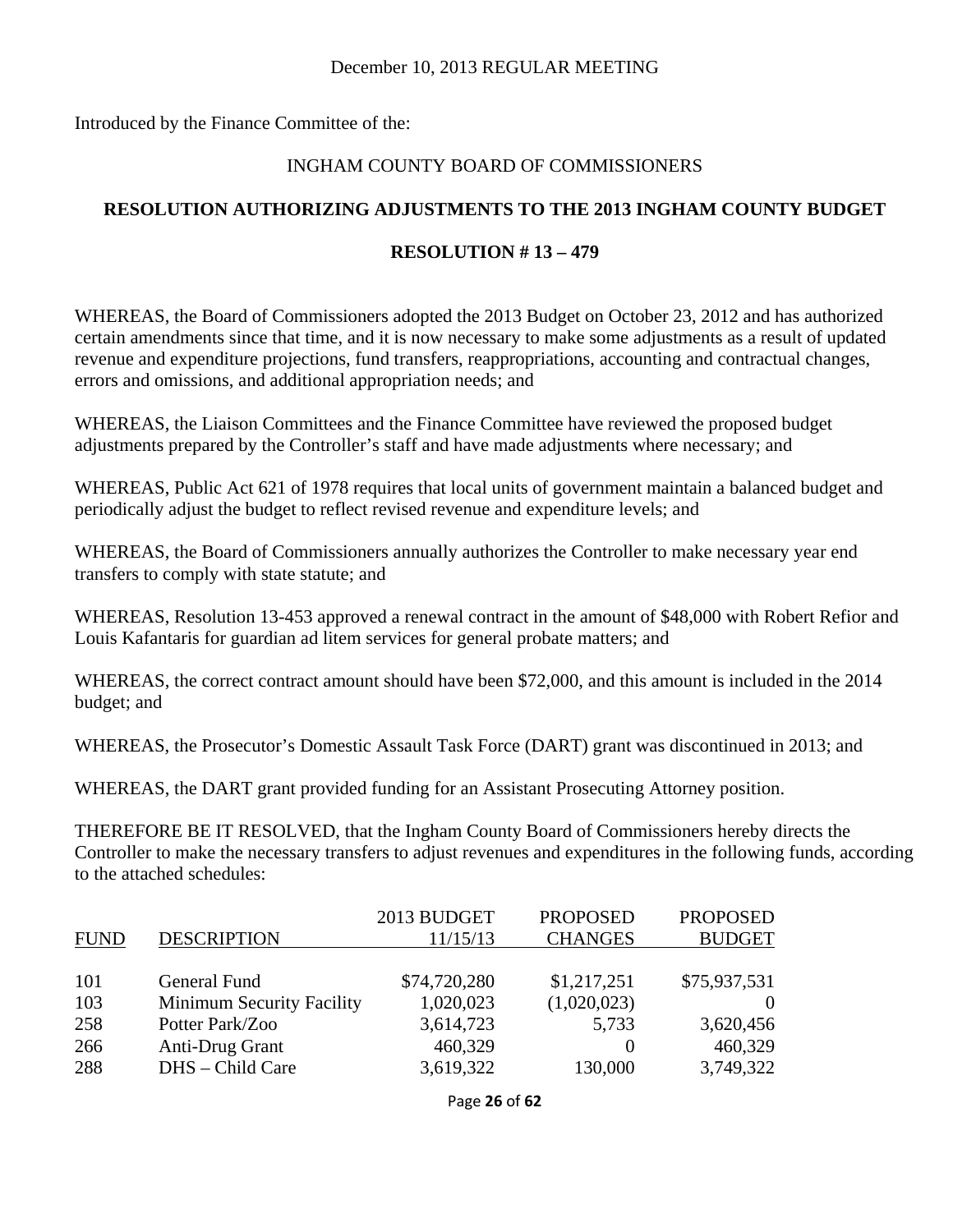664 Mach. & Equip. Revolving 1,085,855 32,070 1,117,925

BE IT FURTHER RESOLVED, that the Controller is authorized to make necessary transfers among all budgeted funds, activities, and line items in order to comply with the state statute and to balance the 2013 Ingham County General Fund budget at \$75,937,531.

BE IT FURTHER RESOLVED, that Resolution 13-453 is corrected by approving a renewal contract in the amount of \$72,000 with Robert Refior and Louis Kafantaris for guardian ad litem services for general probate matters.

BE IT FURTHER RESOLVED, that an Assistant Prosecuting Attorney position (#229015) is eliminated from 2013 Approved Position List and Position Allocation List.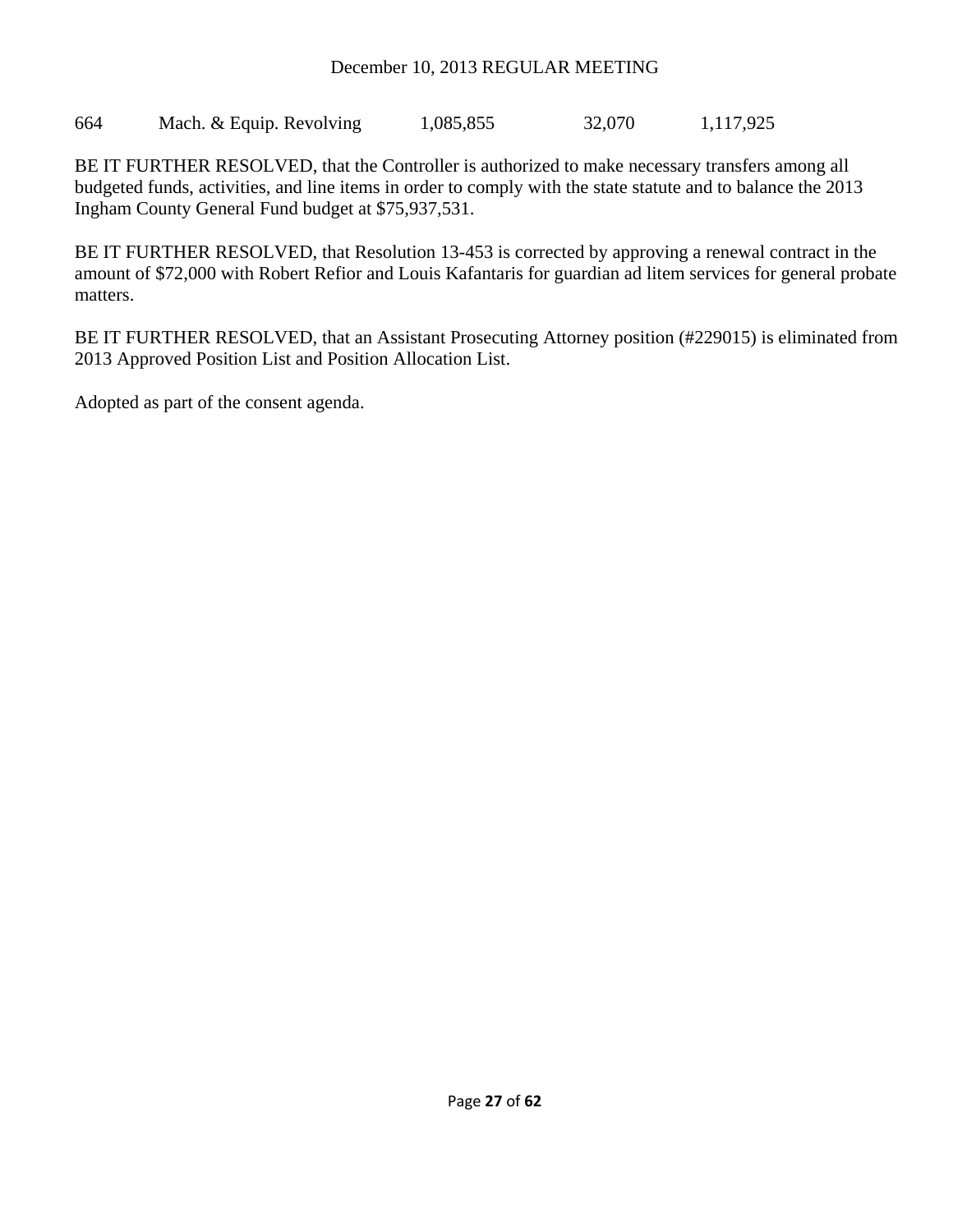# **GENERAL FUND REVENUES**

|                                     | $2013$ Budget $-$<br>11/15/13 | Proposed<br>Changes | 2013 Proposed<br><b>Budget</b> |
|-------------------------------------|-------------------------------|---------------------|--------------------------------|
| <b>Tax Revenues</b>                 |                               |                     |                                |
| <b>County Property Tax</b>          | 41,058,229                    |                     | 41,058,229                     |
| <b>Property Tax Adjustments</b>     | (450,000)                     |                     | (450,000)                      |
| Delinquent Real Property Tax        | 15,000                        |                     | 15,000                         |
| <b>Unpaid Personal Property Tax</b> | (25,000)                      |                     | (25,000)                       |
| <b>Industrial Facility Tax</b>      | 330,000                       |                     | 330,000                        |
| <b>Trailer Fee Tax</b>              | 15,000                        |                     | 15,000                         |
| <b>Intergovernmental Transfers</b>  |                               |                     |                                |
| <b>State Revenue Sharing</b>        | 4,725,000                     |                     | 4,725,000                      |
| Convention/Tourism Tax - Liquor     | 2,143,468                     |                     | 2,143,468                      |
| <b>Court Equity Fund</b>            | 1,575,000                     |                     | 1,575,000                      |
| Use of Fund Balance                 | 4,192,469                     |                     | 4,192,469                      |
| <b>Department Generated Revenue</b> |                               |                     |                                |
| <b>Animal Control</b>               | 713,706                       |                     | 713,706                        |
| Circuit Court - Family Division     | 640,551                       |                     | 640,551                        |
| Circuit Court - Friend of the Court | 342,000                       |                     | 342,000                        |
| Circuit Crt - General Trial         | 2,401,452                     |                     | 2,401,452                      |
| Controller                          | 3,170                         |                     | 3,170                          |
| Cooperative Extension               | 26,325                        |                     | 26,325                         |
| <b>County Clerk</b>                 | 630,400                       |                     | 630,400                        |
| <b>District Court</b>               | 2,466,331                     |                     | 2,466,331                      |
| Drain Commissioner/Drain Tax        | 339,658                       |                     | 339,658                        |
| <b>Economic Development</b>         | 49,462                        |                     | 49,462                         |
| Elections                           | 28,950                        |                     | 28,950                         |

Page **28** of **62**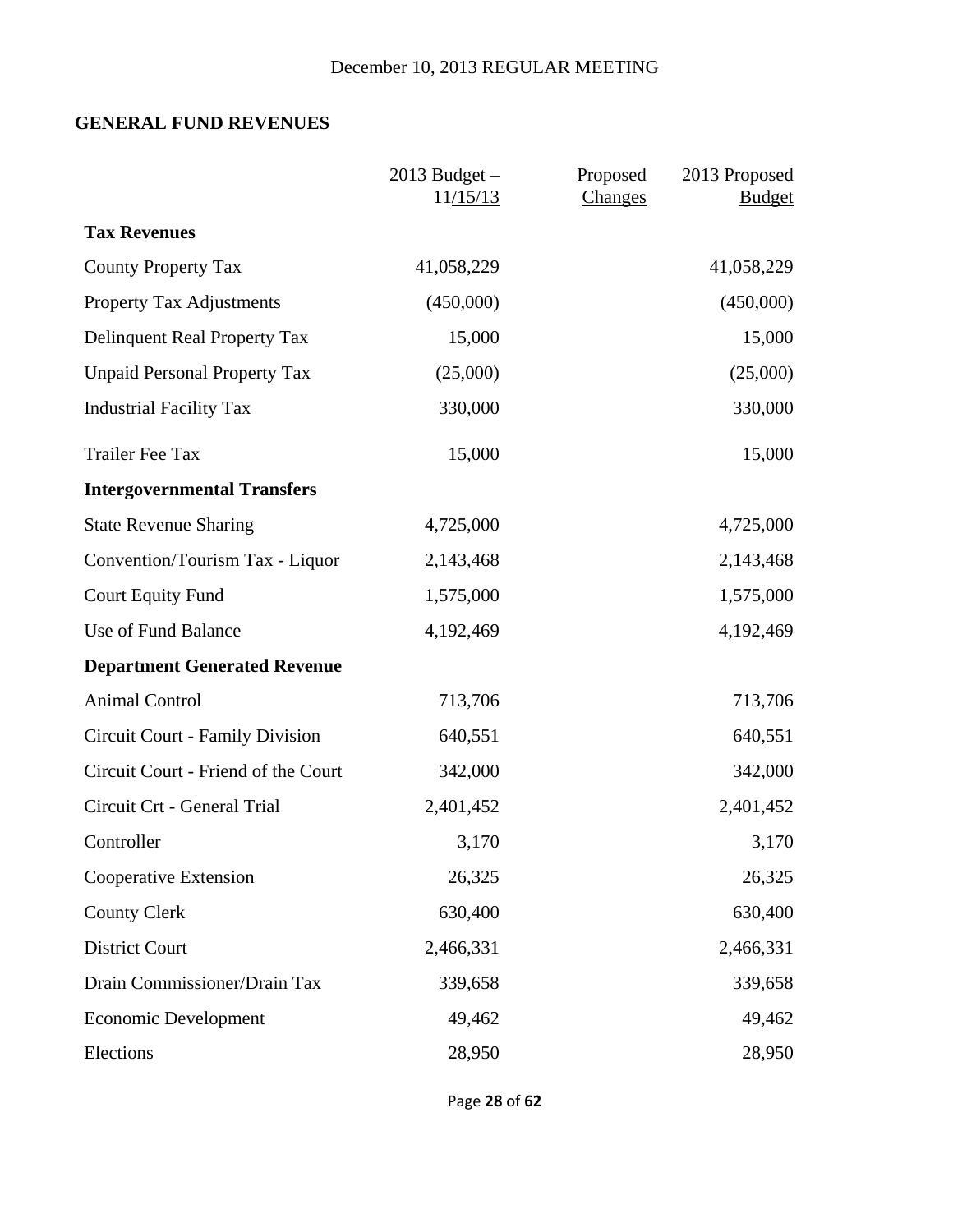| <b>Total General Fund Revenues</b>  | 74,720,280  | 1,217,251 | 75,937,531 |
|-------------------------------------|-------------|-----------|------------|
| Veteran Affairs                     | 378,881     |           | 378,881    |
| <b>Tri-County Regional Planning</b> | 62,976      |           | 62,976     |
| Treasurer                           | 4,445,576   |           | 4,445,576  |
| Sheriff                             | 5, 191, 243 | 1,066,868 | 6,258,111  |
| <b>Remonumentation Grant</b>        | 80,444      |           | 80,444     |
| <b>Register of Deeds</b>            | 1,646,325   | 150,383   | 1,796,708  |
| <b>Prosecuting Attorney</b>         | 583,371     |           | 583,371    |
| <b>Probate Court</b>                | 277,178     |           | 277,178    |
| <b>Human Resources</b>              | 55,028      |           | 55,028     |
| <b>Health Department</b>            | 340,327     |           | 340,627    |
| <b>Financial Services</b>           | 54,742      |           | 54,742     |
| Facilities                          | 170,805     |           | 170,805    |
| <b>Equalization /Tax Mapping</b>    | 10,100      |           | 10,100     |
| Homeland Sec./Emergency Ops         | 201,813     |           | 201,813    |

# **GENERAL FUND EXPENDITURES**

|                                        | 2013 Budget -<br>11/15/13 | Proposed<br>Changes | 2013 Proposed<br><b>Budget</b> |
|----------------------------------------|---------------------------|---------------------|--------------------------------|
| <b>Board of Commissioners</b>          | 547,230                   |                     | 547,230                        |
| Circuit Court - General Trial          | 8,115,176                 |                     | 8,115,176                      |
| <b>District Court</b>                  | 2,429,915                 |                     | 2,429,915                      |
| Circuit Court - Friend of the Court    | 1,377,860                 |                     | 1,377,860                      |
| Jury Board                             | 1,123                     |                     | 1,123                          |
| <b>Probate Court</b>                   | 1,425,212                 |                     | 1,425,212                      |
| <b>Circuit Court - Family Division</b> | 4,501,513                 |                     | 4,501,513                      |
| <b>Jury Selection</b>                  | 99,543                    |                     | 99,543                         |
| Elections                              | 177,651                   |                     | 177,651                        |

Page **29** of **62**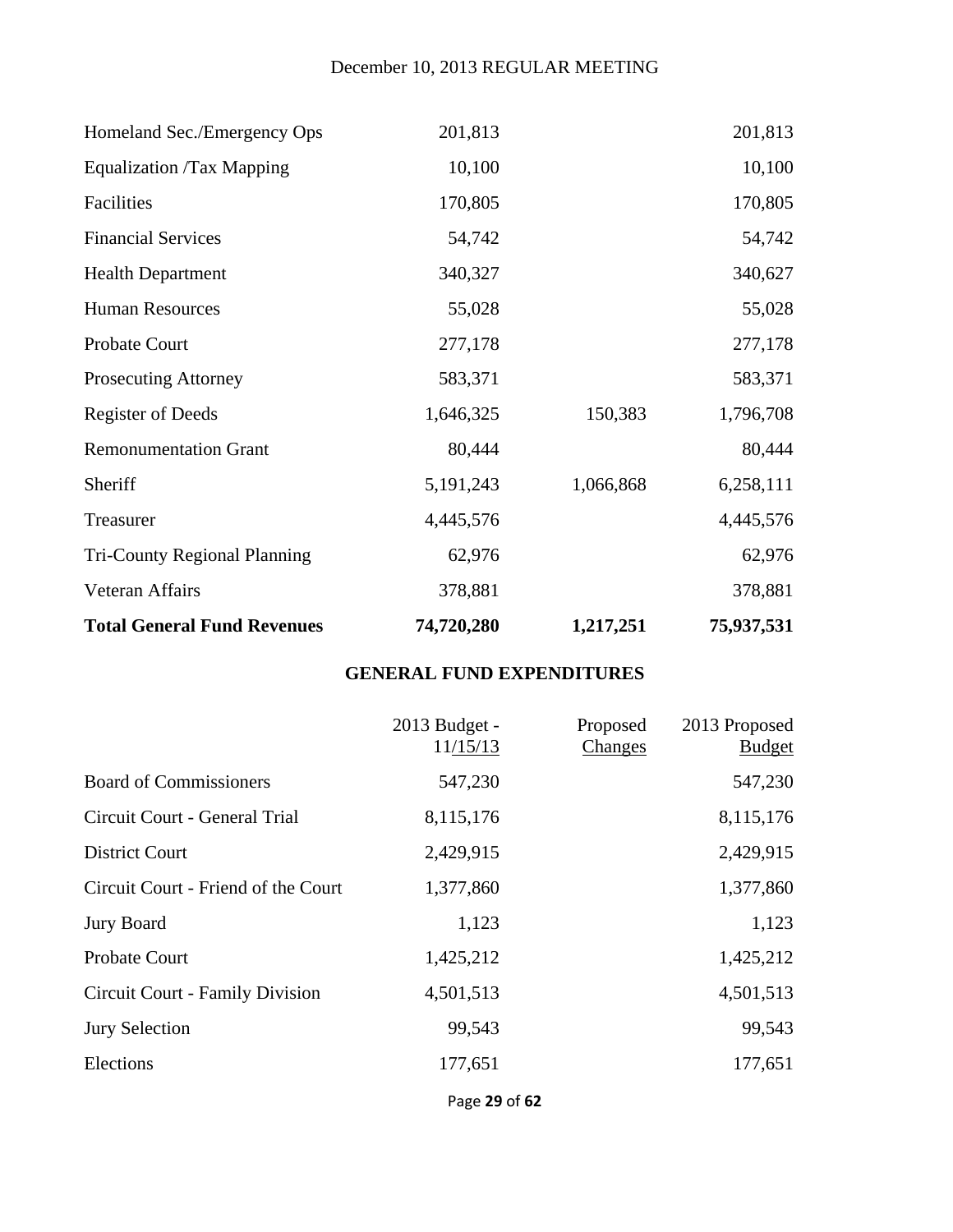| <b>Financial Services</b>           | 753,533          |           | 753,533    |
|-------------------------------------|------------------|-----------|------------|
| <b>County Attorney</b>              | 416,334          |           | 416,334    |
| <b>County Clerk</b>                 | 572,533          |           | 572,533    |
| Controller                          | 813,437          |           | 813,437    |
| <b>Equalization/Tax Services</b>    | 664,640          |           | 664,640    |
| <b>Human Resources</b>              | 621,681          |           | 621,681    |
| <b>Prosecuting Attorney</b>         | 5,867,587        |           | 5,867,587  |
| Purchasing                          | 211,773          |           | 211,773    |
| Facilities                          | 1,863,038        |           | 1,863,038  |
| <b>Register of Deeds</b>            | 451,827          |           | 451,827    |
| <b>Remonumentation Grant</b>        | 80,444           |           | 80,444     |
| Treasurer                           | 623,707          |           | 623,707    |
| Drain Commissioner                  | 886,430          | 6,875     | 893,305    |
| <b>Economic Development</b>         | 114,290          |           | 114,290    |
| <b>Community Agencies</b>           | 185,720          |           | 185,720    |
| <b>Equal Opportunity Committee</b>  | 500              |           | 500        |
| Women's Commission                  | 500              |           | 500        |
| <b>Historical Commission</b>        | 500              |           | 500        |
| <b>Tri-County Regional Planning</b> | 104,960          |           | 104,960    |
| Jail Maintenance                    | 268,100          |           | 268,100    |
| Sheriff                             | 18, 152, 138     | 1,061,135 | 19,219,273 |
| <b>Community Corrections</b>        | 141,529          |           | 141,529    |
| <b>Animal Control</b>               | 1,439,834        |           | 1,439,834  |
| Metro Squad                         | $\boldsymbol{0}$ | 60,774    | 60,774     |
| Homeland Sec/Emergency Ops          | 326,269          |           | 326,269    |
| <b>Board of Public Works</b>        | 300              |           | 300        |
| Drain Tax at Large                  | 345,000          |           | 345,000    |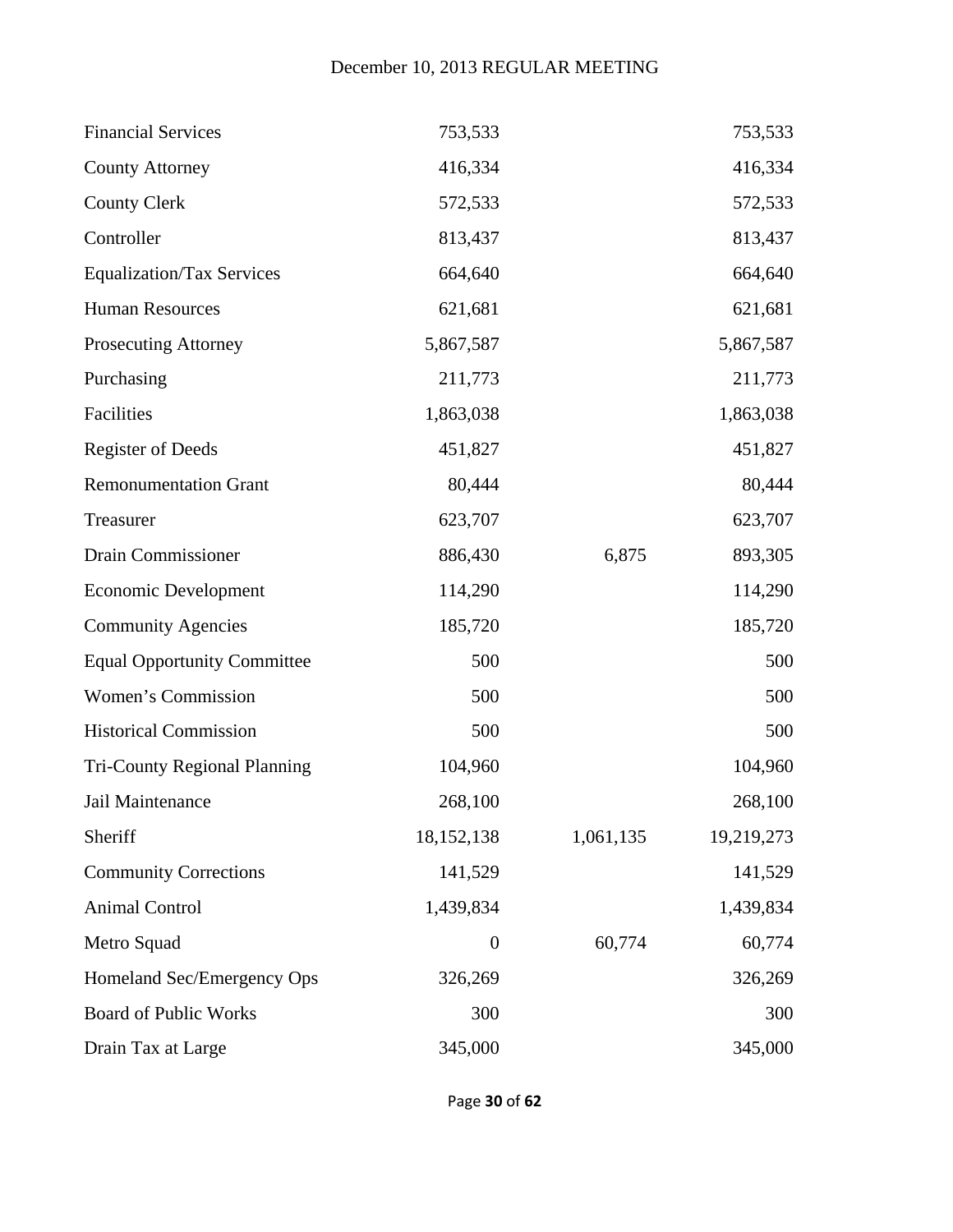| <b>Total General Fund</b><br><b>Expenditures</b> | 74,720,280       | 1,217,251  | 75,937,531       |
|--------------------------------------------------|------------------|------------|------------------|
| <b>All Departments</b>                           | $\boldsymbol{0}$ | 208,428    | 208,428          |
| <b>Capital Improvements</b>                      | 3,148,252        |            | 3,148,252        |
| 2-1-1 Project                                    | 33,750           |            | 33,750           |
| Legal Aid                                        | 20,000           |            | 20,000           |
| <b>Contingency Reserves</b>                      | 208,428          | (208, 428) | $\boldsymbol{0}$ |
| Parks and Recreation                             | 1,373,962        |            | 1,373,962        |
| Cooperative Extension                            | 503,804          | (41, 533)  | 462,271          |
| <b>Veterans Affairs</b>                          | 490,786          |            | 490,786          |
| Tri-County Aging                                 | 76,225           |            | 76,225           |
| Department of Human Services                     | 1,778,665        | 130,000    | 1,908,665        |
| <b>Community Mental Health</b>                   | 1,751,631        |            | 1,751,631        |
| <b>Substance Abuse</b>                           | 1,078,593        |            | 1,078,593        |
| <b>Medical Examiner</b>                          | 337,035          |            | 337,035          |
| <b>Community Health Centers</b>                  | 999,682          |            | 999,682          |
| <b>Health Department</b>                         | 9,337,640        |            | 9,337,640        |

#### **General Fund Revenues**

Register of Deeds Increase revenue \$150,383 to reflect current projections.

Sheriff Increase insurance proceeds \$41,112 for replacement of two patrol vehicles. Increase sale of fixed assets revenue \$5,733 to reflect transfer of a Sheriff vehicle to the Potter Park Zoo. Increase jail bed rental \$1,020,023 due to merger of Minimum Security Facility Fund into Sheriff General Fund budget.

#### **General Fund Expenditures**

Drain Office Increase contractual services account \$6,875 for audit expenses.

Sheriff Increase vehicle budget \$41,112 for two replacement vehicles for Delhi division. Replacement cost is covered by insurance proceeds. Merge Minimum Security Facility Fund into Sheriff General Fund budget. When the facility first became operational, the additional staff and debt service were accounted for separately to insure full costs were recouped through the rental of jail beds. Over the last several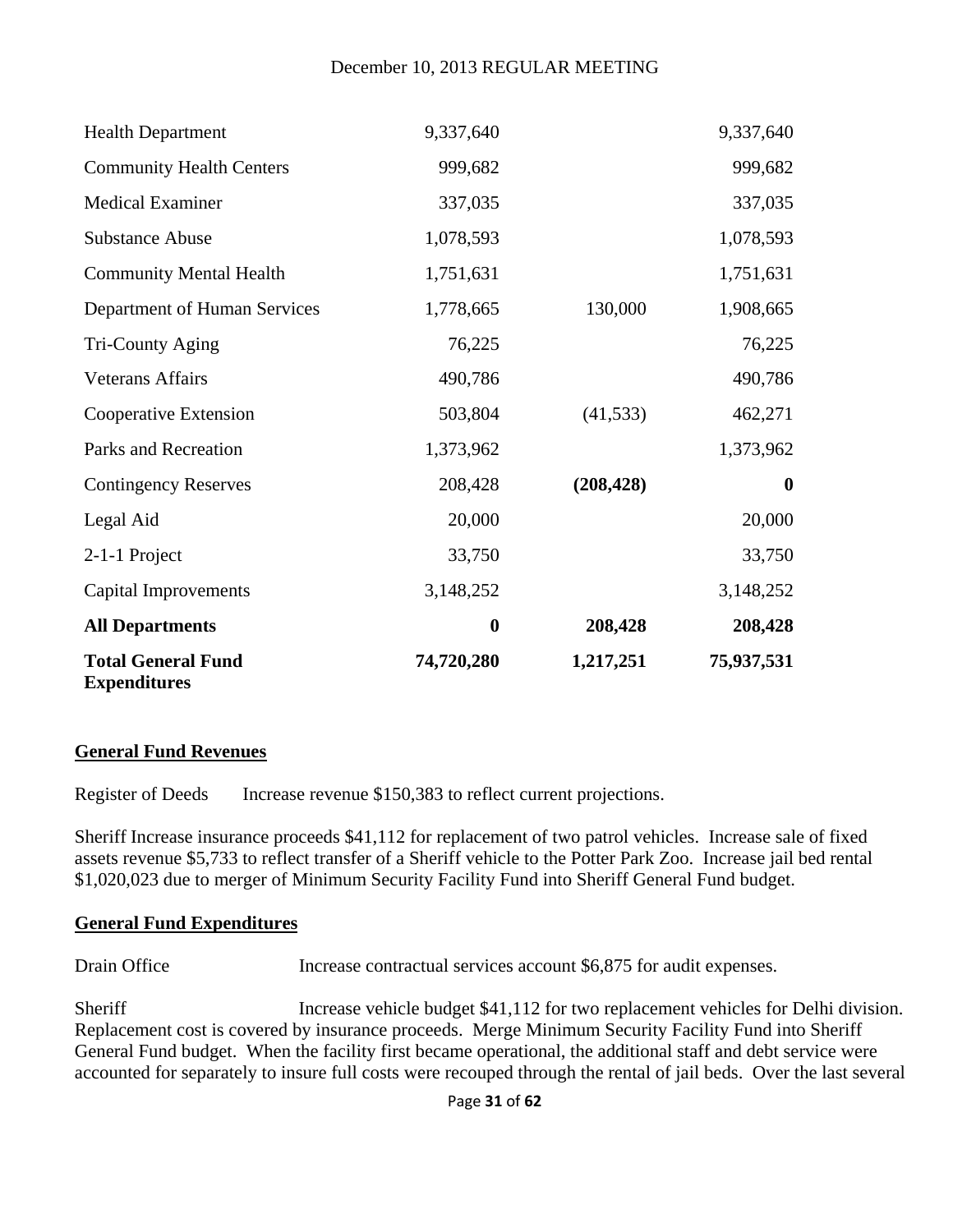years, this has been verified. Merging this fund into the General Fund will simplify the accounting and budgeting for the Sheriff's Office and make the budget consistent with the financial report. \$1,020,023 in expenses, including six corrections officers, will be transferred to the General Fund.

Metro Squad Transfer \$60,774 to the Metro Squad budget. 2012/2013 for feiture revenues were insufficient to fully reimburse of the Ingham County contribution of \$257,083.

Dept of Human Services Increase appropriation \$130,000 due to a one-time adjustment for prior year billing adjustments.

Cooperative Extension Decrease contractual services budget \$41,533 per amended Annual Work Plan with MSU Extension approved by Resolution 13-398.

**Contingency Decrease contingency account \$208,428 to fund one-time lump sum wage supplement as approved by Resolution 13-438.** 

**All Departments Increase wages and FICA \$208,428 to reflect cost of one-time lump sum wage supplement as approved by Resolution 13-438.** 

#### **Non-General Fund Adjustments**

Minimum Security Fac. Merge Minimum Security Facility Fund into Sheriff General Fund budget. When (F103) the facility first became operational, the additional staff and debt service were accounted for separately to insure full costs were recouped through the rental of jail beds. Over the last several years, this has been verified. Merging this fund into the General Fund will simplify the accounting and budgeting for the Sheriff's Office and make the budget consistent with the financial report. \$1,020,023 in revenues and expenses, including six corrections officers, will be transferred to the General Fund.

| Potter Park/Zoo | Increase budget to reflect transfer of a Sheriff vehicle to the Zoo. (\$5,733) |
|-----------------|--------------------------------------------------------------------------------|
| (F258)          |                                                                                |
|                 |                                                                                |

Anti-Drug Grant Decrease grant revenue based on final grant approval. (\$36,777) Increase (F266) revenue from Tri-County Metro Narcotics Squad by like amount. The Metro Squad agreed to cover the grant shortfall for the 2012-2013 grant year from its reserve account. Transfer \$60,774 from the general fund to the Metro Squad budget. 2012/2013 Metro Squad forfeiture revenues were insufficient to fully reimburse the Ingham County contribution of \$257,083.

| Dept of Human Services         | Increase general fund appropriation and expenses due to one-time adjustment for                             |
|--------------------------------|-------------------------------------------------------------------------------------------------------------|
| (F288)                         | prior year billing adjustments. (\$130,000)                                                                 |
| Mach./Equip. Revolving         | Increase CIP upgrade funds to purchase 3 replacement laser printers for Probate                             |
| (F664)                         | Court (\$2,333) and five computers and monitors for the Department of Human                                 |
|                                | Services (\$4,237). Increase vehicle budget for Facilities for replacement vehicle (\$25,500). Cost will be |
| covered by insurance proceeds. |                                                                                                             |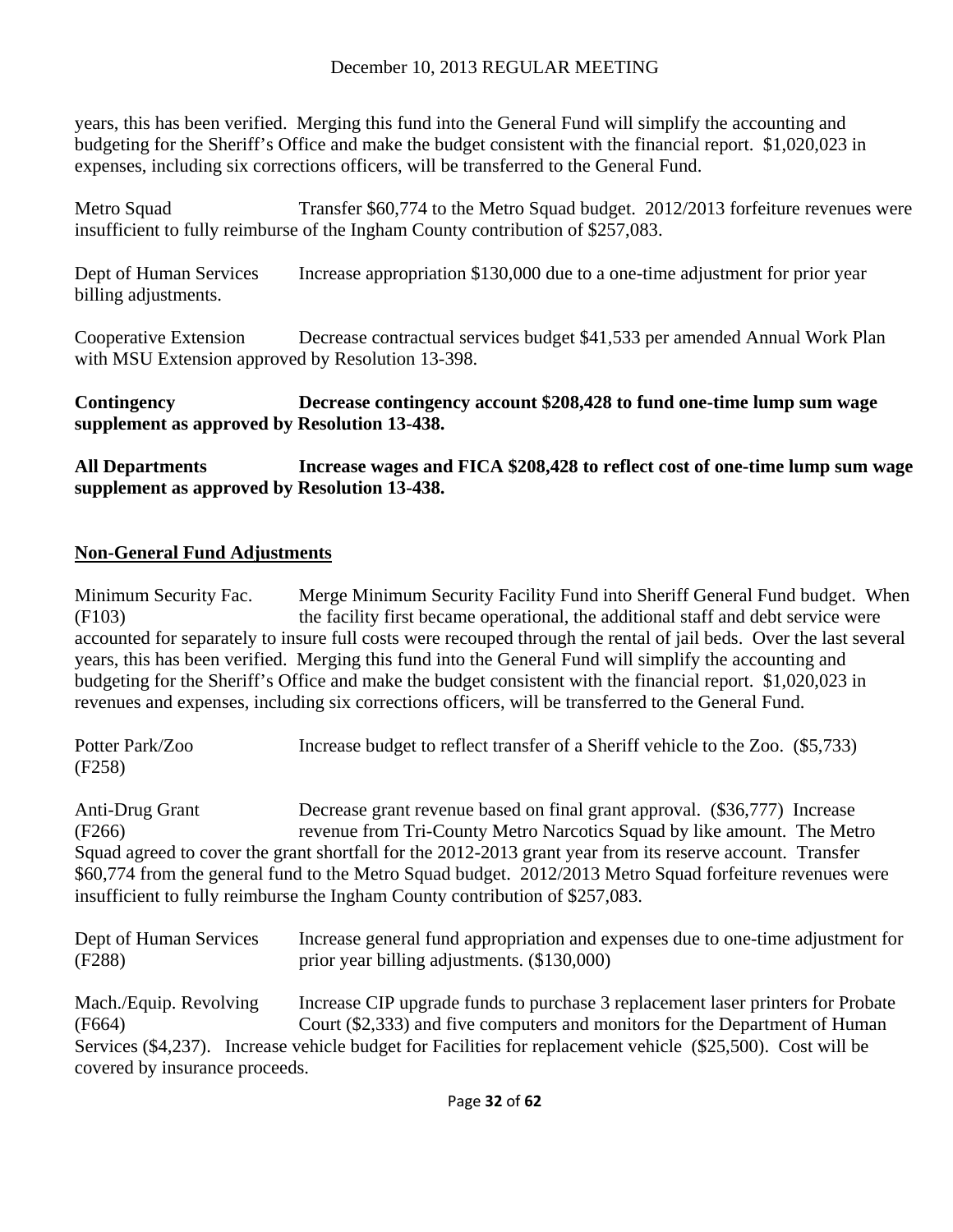Introduced by the Finance Committee of the:

## INGHAM COUNTY BOARD OF COMMISSIONERS

## **RESOLUTION HONORING KATY PALMER**

## **RESOLUTION # 13 – 480**

WHEREAS, Katy Palmer began her career with the County of Ingham on June 19, 2000, starting out as the departmental secretary for the Drain Commissioner, then being promoted to the Specialist Clerk position at the Drain Commissioner's Office; and

WHEREAS, Katy Palmer has tirelessly contributed her knowledge and expertise to the creation and maintenance of the legal documentation for each body corporate drainage district for the hundreds of county and intercounty drains; and

WHEREAS, Katy Palmer has ably managed and organized the legal documents for administration of the drains, including records of notices and proofs of service for public hearings and all aspects of petitioned drain improvement projects of Ingham County; and

WHEREAS, Katy Palmer further demonstrated her organizational skills by serving as support for the Drain Engineer, administering and documenting the Engineer's review of plats and his enforcement of drain maintenance agreements, each of which is a strong component of environmentally friendly economic development for the citizens of the County of Ingham; and

WHEREAS, Katy Palmer's big heart and kindness are well-known and appreciated, and will be irreplaceable and greatly missed by all her co-workers at the Drain Commissioner's Office.

THEREFORE BE IT RESOLVED, that the Ingham County Board of Commissioners hereby honors Katy Palmer for her dedicated service of over 13 years to the County of Ingham and for the contributions that she has made through her employment at the Ingham County Drain Commissioner's Office.

BE IT FURTHER RESOLVED, that the Board wishes Katy Palmer continued success in all of her future endeavors.

**FINANCE: Yeas:** McGrain, Anthony, Bahar-Cook, Tennis, Koenig, Vickers **Nays**: None **Absent:** Schafer **Approved 12/4/13**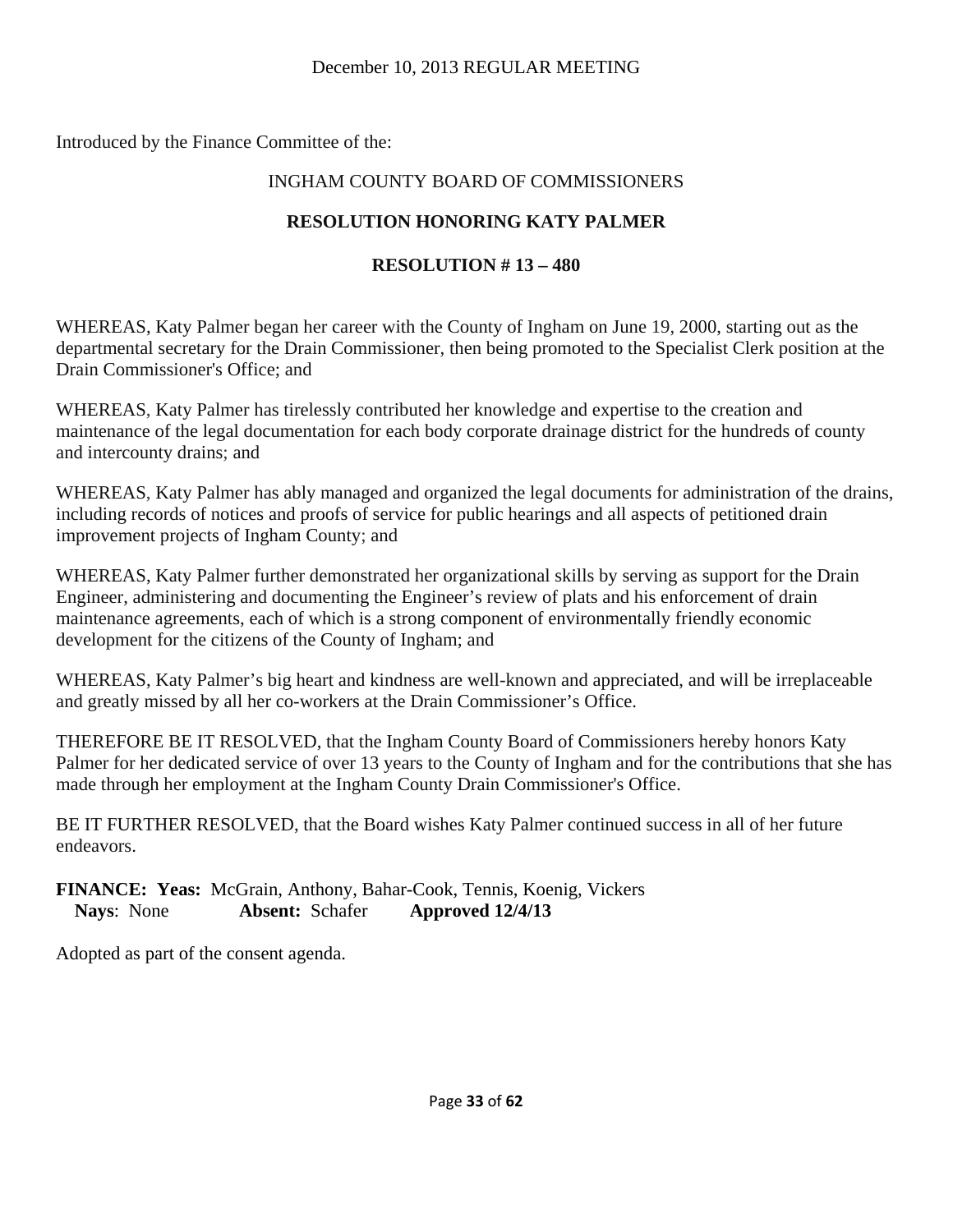Introduced by the Human Services Committee of the:

## INGHAM COUNTY BOARD OF COMMISSIONERS

## **RESOLUTION TO AUTHORIZE A REVISED COOPERATIVE OPERATIONAL AGREEMENT WITH THE COMMUNITY HEALTH CENTER BOARD OF DIRECTORS**

## **RESOLUTION # 13 – 481**

WHEREAS, in Resolution #13-455 the Cooperative Operational Agreement between the Ingham County and the Ingham Community Health Center Board of Directors was extended for the period of December 1, 2013 through January 31, 2014; and

WHEREAS, as a Health Center Program Grantee of the U.S. Department of Health and Human Services' Health Resources and Services Administration (HRSA), the Ingham County Health Department is required by Section 330 of the Public Health Services (PHS) Act to maintain a governing board composed of individuals, a majority of who are being served by the center and, who as a group, represent the individuals being served by the center in terms of demographic factors such as race, ethnicity and sex; and

WHEREAS, as a public entity health department, the Ingham County Health Department may fulfill this requirement with two separate boards; and

WHEREAS, when two boards exist, each board's responsibilities must be specified in writing so that responsibilities for carrying out the governance functions are clearly understood; and

WHEREAS, the health center board's functions must, at a minimum, include the:

- selection of services to be provided by the center;
- determination of hours during which such services will be provided;
- approval of the center's annual budget and grant application, and
- approval of the selection and dismissal of the Executive Director of the community health centers; and

WHEREAS, the Health Department fulfills this requirement through a Cooperative Operational Agreement between the Ingham Community Health Center Board of Directors; and

WHEREAS, the current Cooperative Operational Agreement ends January 31, 2014; and

WHEREAS, changes to the current Cooperative Operational Agreement are necessary; and

WHEREAS, in order to maintain compliance as HRSA grantee, a revised agreement must be established; and

WHEREAS, HRSA has reviewed and approved the terms and conditions of the revised Cooperative Operational Agreement (Attached); and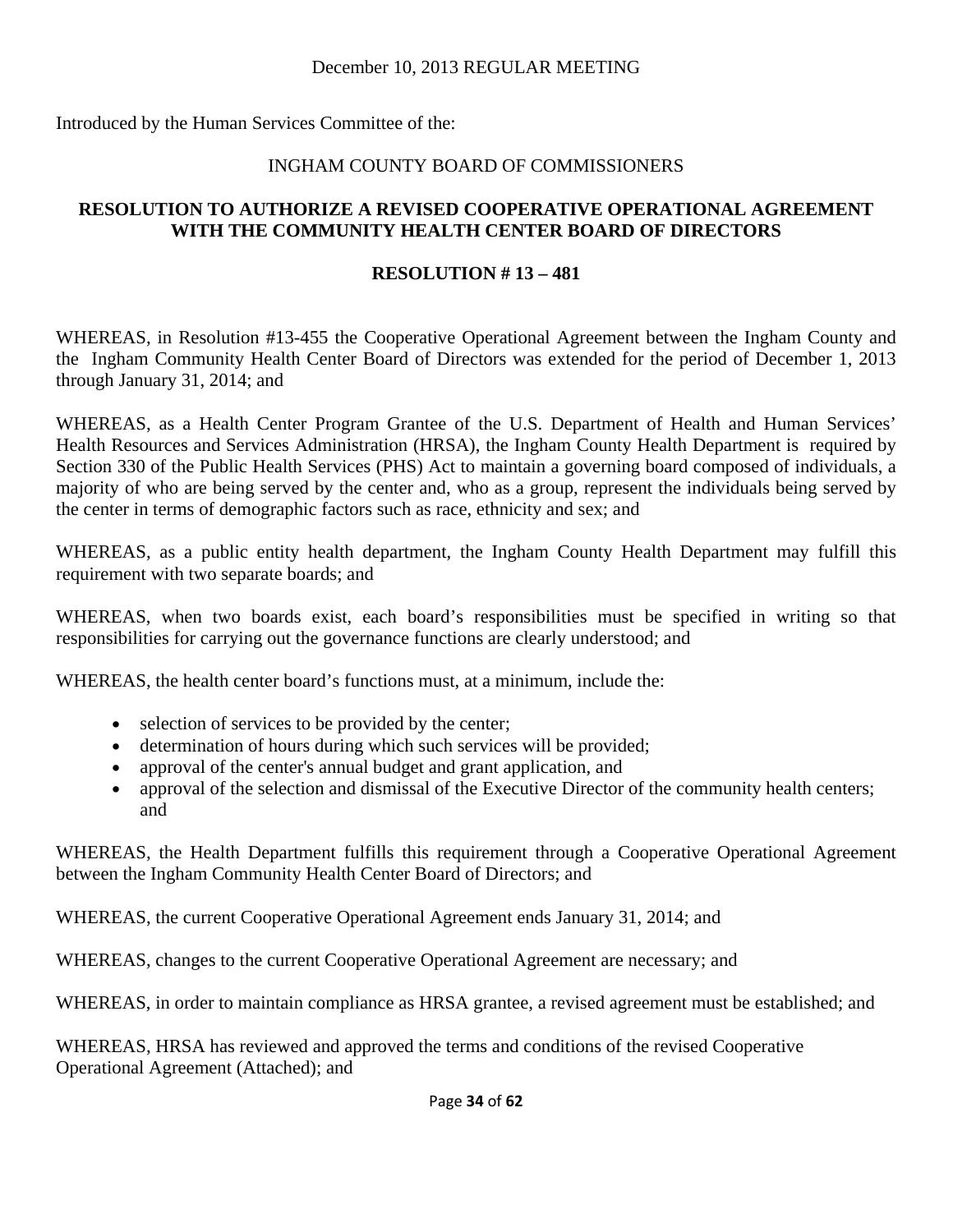WHEREAS, the Community Health Center Board of Directors has reviewed and supports the agreement; and

WHEREAS, the Health Officer recommends that the Board of Commissioners authorize a revised Cooperative Operational Agreement and extend it through November 30, 2015.

THEREFORE BE IT RESOLVED, that the Ingham County Board of Commissioners hereby authorizes the revised Cooperative Operational Agreement between Ingham County and the Community Health Center Board and extend it through November 30, 2015.

BE IT FURTHER RESOLVED, that the Chairperson of the Board of Commissioners is hereby authorized to sign the necessary contract documents on behalf of the County after approval as to form by the County Attorney.

## **HUMAN SERVICES:** Y**eas:** Tennis, Hope, Anthony, McGrain, Nolan, Vickers, Maiville **Nays**: None **Absent:** None **Approved 12/2/13**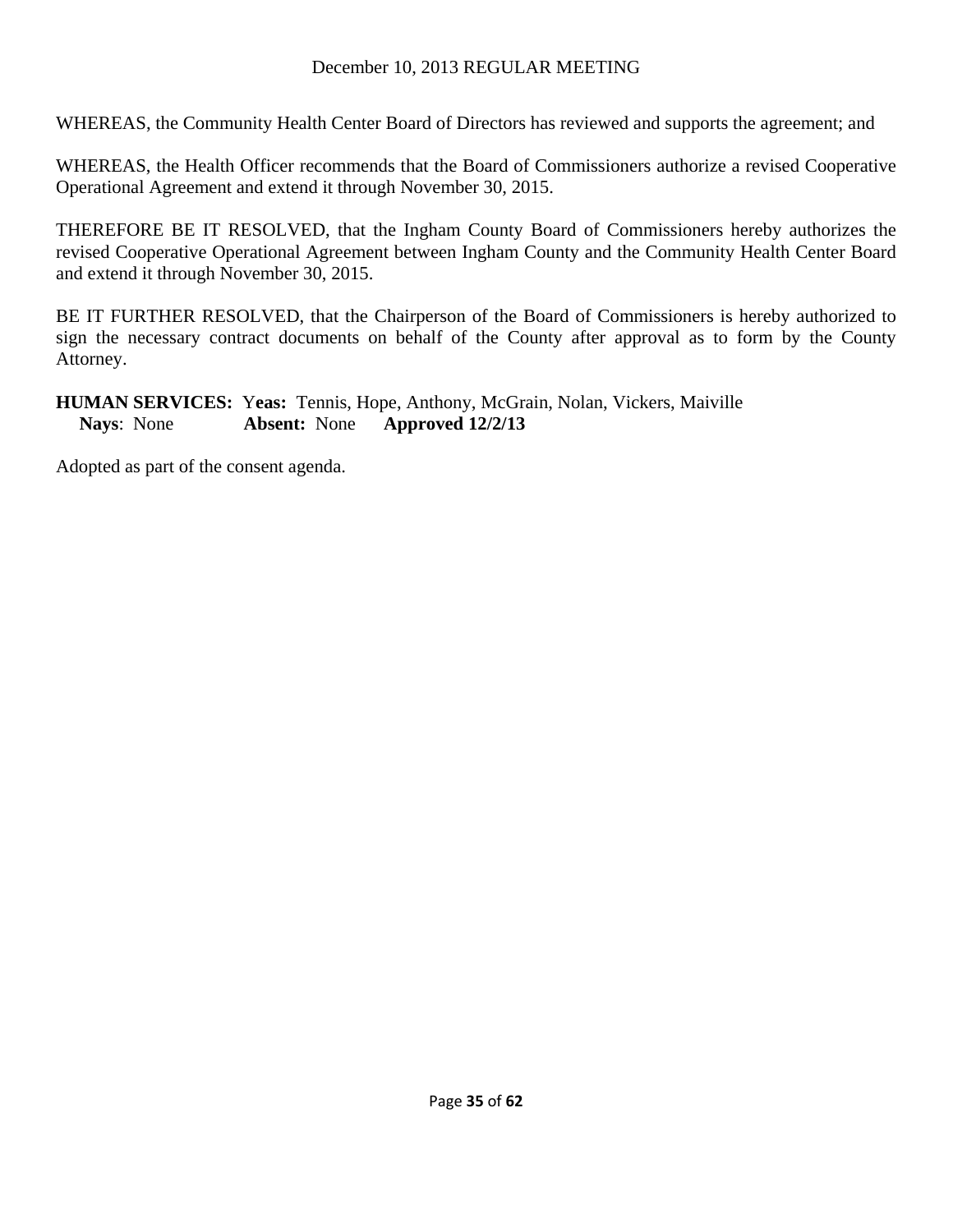Introduced by the Human Services and Finance Committees of the:

#### INGHAM COUNTY BOARD OF COMMISSIONERS

#### **RESOLUTION TO EXTEND A LEASE AGREEMENT FOR THE HEALTHY SMILES DENTAL CENTER AT 2815 S. PENNSYLVANIA AVE., SUITE 203, LANSING MI**

#### **RESOLUTION # 13 – 482**

WHEREAS, Ingham County has occupied space at 2815 S. Pennsylvania Ave., Suite 203, Lansing, Michigan since January 1, 2001, to house the Healthy Smiles Dental Health Center; and

WHEREAS, the current lease agreement expires on December 31, 2013, and there are two years remaining on a five-year renewal; and

WHEREAS, the Health Department has notified Vlahakis Commercial Property Management, LLC that it is exercising the option to extend a lease agreement for a one-year period; and

WHEREAS, Vlahakis has proposed a rental rate and conditions that are reasonable and competitive; and

WHEREAS, the Ingham Community Health Center Board has reviewed and approves the proposed rental rate and terms of the lease agreement; and

WHEREAS, the Health Officer has recommended that the Board of Commissioners authorize the lease agreement for space in the Lansing Medical Office Center building at 2815 S. Pennsylvania Ave., Suite 203, Lansing, Michigan 48910.

THEREFORE BE IT RESOLVED, that the Ingham County Board of Commissioners authorizes a lease agreement with Vlahakis Commercial Property Management, LLC for approximately 2,319 square feet of space in the Lansing Medical Office Center for use as a pediatric dental center.

BE IT FURTHER RESOLVED, that the period of the lease agreement shall be January 1, 2014 through December 31, 2014.

BE IT FURTHER RESOLVED, that the annual rent and utility cost for the above base term will be as follows:

 $1/1/14$  to  $12/31/14$  \$13.11/sq. ft. \$2,533.51 + \$418.88/mo. for utilities

BE IT FURTHER RESOLVED, that the County Clerk and the Chairperson of the Board of Commissioners are hereby authorized to sign the necessary contract documents on behalf of the County after approval as to form by the County Attorney.

**HUMAN SERVICES:** Y**eas:** Tennis, Hope, Anthony, McGrain, Nolan, Vickers, Maiville **Nays**: None **Absent:** None **Approved 12/2/13**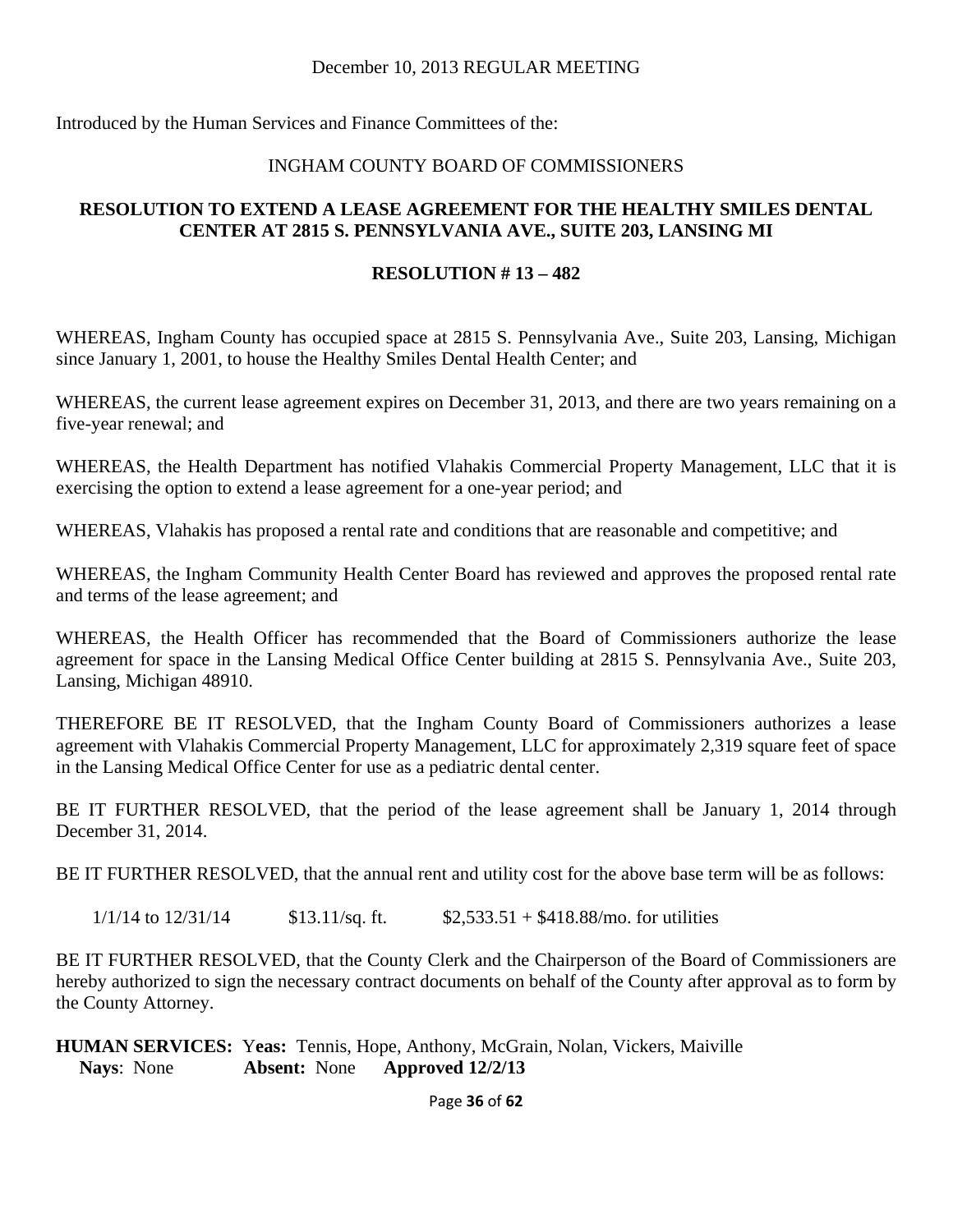## FINANCE: Yeas: McGrain, Anthony, Bahar-Cook, Tennis, Koenig, Vickers<br>Nays: None **Absent:** Schafer **Approved 12/4/13 Nays**: None **Absent:** Schafer **Approved 12/4/13**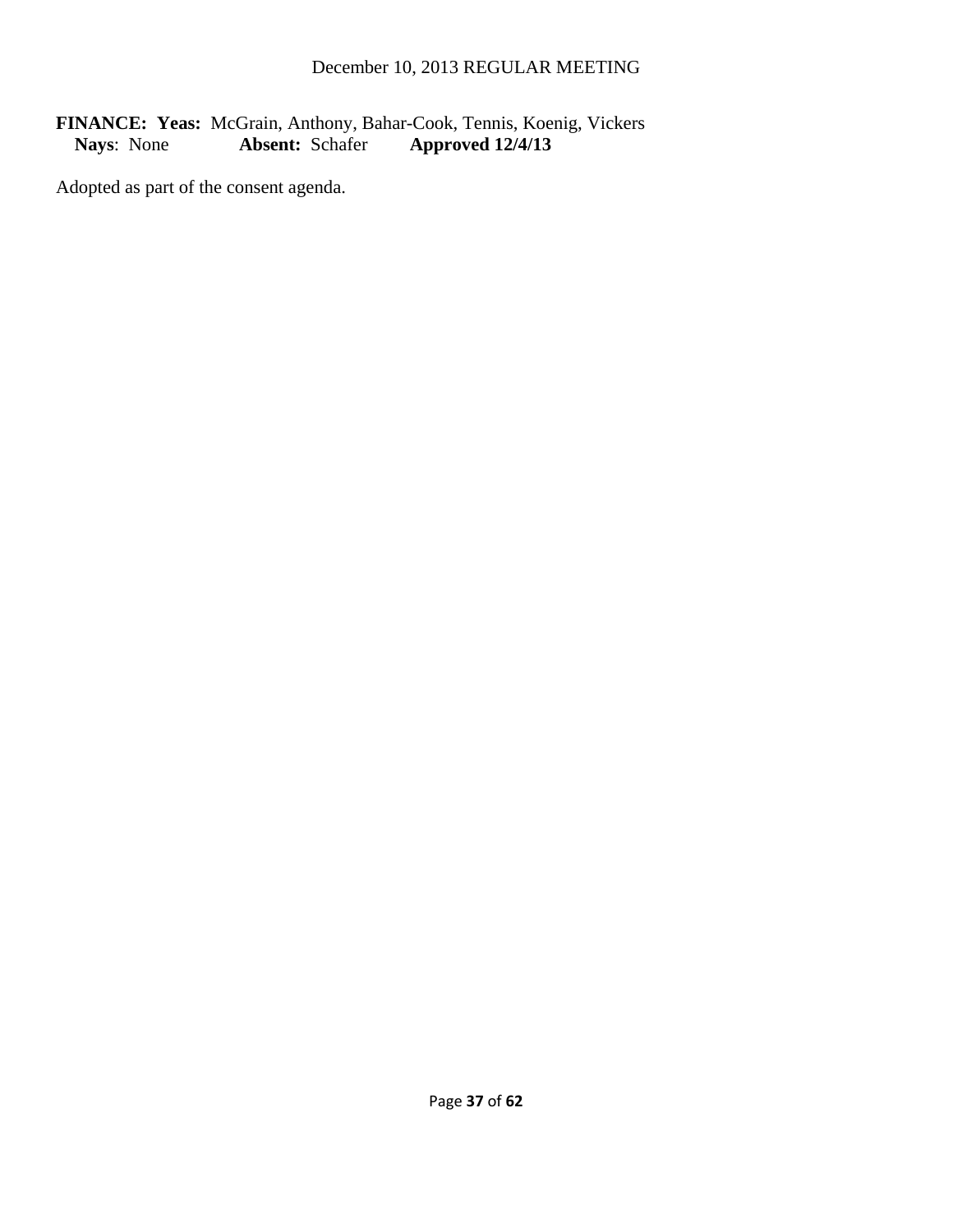Introduced by the Human Services, County Services and Finance Committee of the:

## INGHAM COUNTY BOARD OF COMMISSIONERS

## **RESOLUTION APPROVING THE MARKET SALARY ADJUSTMENT FOR PROVIDERS AT THE INGHAM COMMUNITY HEALTH CENTERS**

#### **RESOLUTION # 13 – 483**

WHEREAS, the Ingham County Board of Commissioners recognized the historical difficulty of recruiting provider positions in the Ingham Community Health Centers; and

WHEREAS, the Ingham County Board of Commissioners requested a review of market salaries for comparable positions; and

WHEREAS, the historical job evaluations for some positions did not establish a competitive pay grade based on point value evaluation and the positions were established a market exceptions; and

WHEREAS, the regional market data provided by the National Association of Community Health Centers demonstrated that current non-represented provider salaries were lagging in the marketplace; and

WHEREAS, the Health Officer is in concurrence with making the market salary adjustments for the identified provider positions and recommends the use of Medicaid cost reimbursement settlement funds; and

WHEREAS, the Board has reviewed and determined that sufficient funding exists from the Medicaid cost reimbursement settlement funds.

THEREFORE BE IT RESOLVED, the Ingham Board of Commissioners approves the following recommendations for market salary adjustments, effective January 1, 2014:

Changes in Appendix C – Position Listing Managerial & Confidential Pay Grades.

- Physician Assistant (position # 601317) from MCF Grade 12 to MCF Market Grade A
- Dentist (position # 601417, 601345, 601181, 601174) from MCF Grade 14 to MCF Market Grade C (new)
- Dental Director (position # 601003) from MCF Grade 15 to MCF Market Grade D (new)
- Medical Director (position # 601416, 601002) from the MCF Market Grade C to MCF Market Grade F (new)

BE IT FURTHER RESOLVED, that the Ingham County Board of Commissioners directs the Controller/Administrator to make any necessary budget adjustments in the FY 2014 from the Medicaid cost reimbursement settlement funds.

**HUMAN SERVICES:** Y**eas:** Tennis, Hope, Anthony, McGrain, Nolan, Vickers, Maiville **Nays**: None **Absent:** None **Approved 12/2/13** 

Page **38** of **62**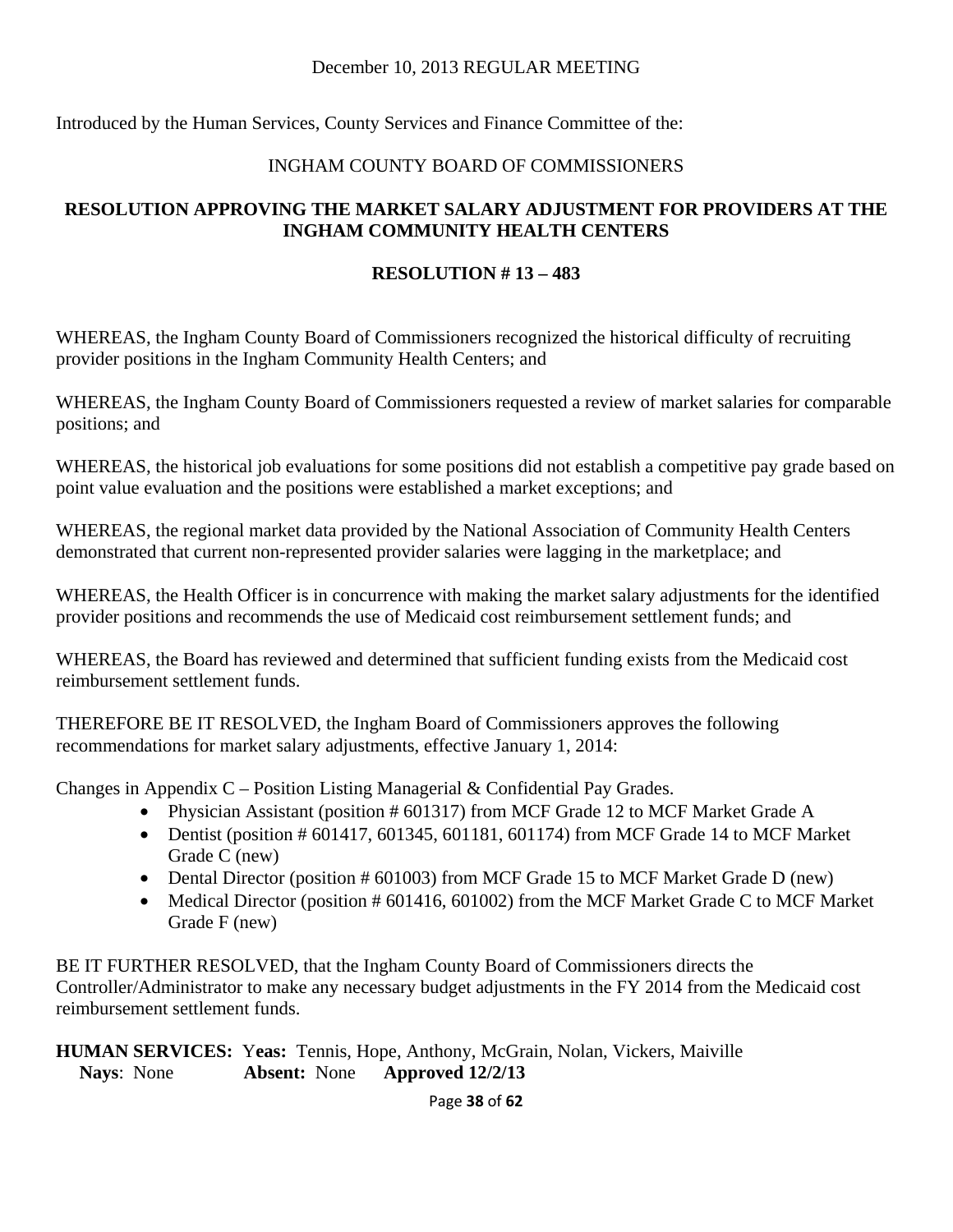**COUNTY SERVICES: Yeas:** Koenig, Holman, Celentino, Nolan, Tsernoglou, Crenshaw, Maiville **Nays:** None **Absent:** None **Approved 12/3/13** 

FINANCE: Yeas: McGrain, Anthony, Bahar-Cook, Tennis, Koenig, Vickers<br>Nays: None **Absent:** Schafer **Approved 12/4/13 Nays**: None **Absent:** Schafer **Approved 12/4/13**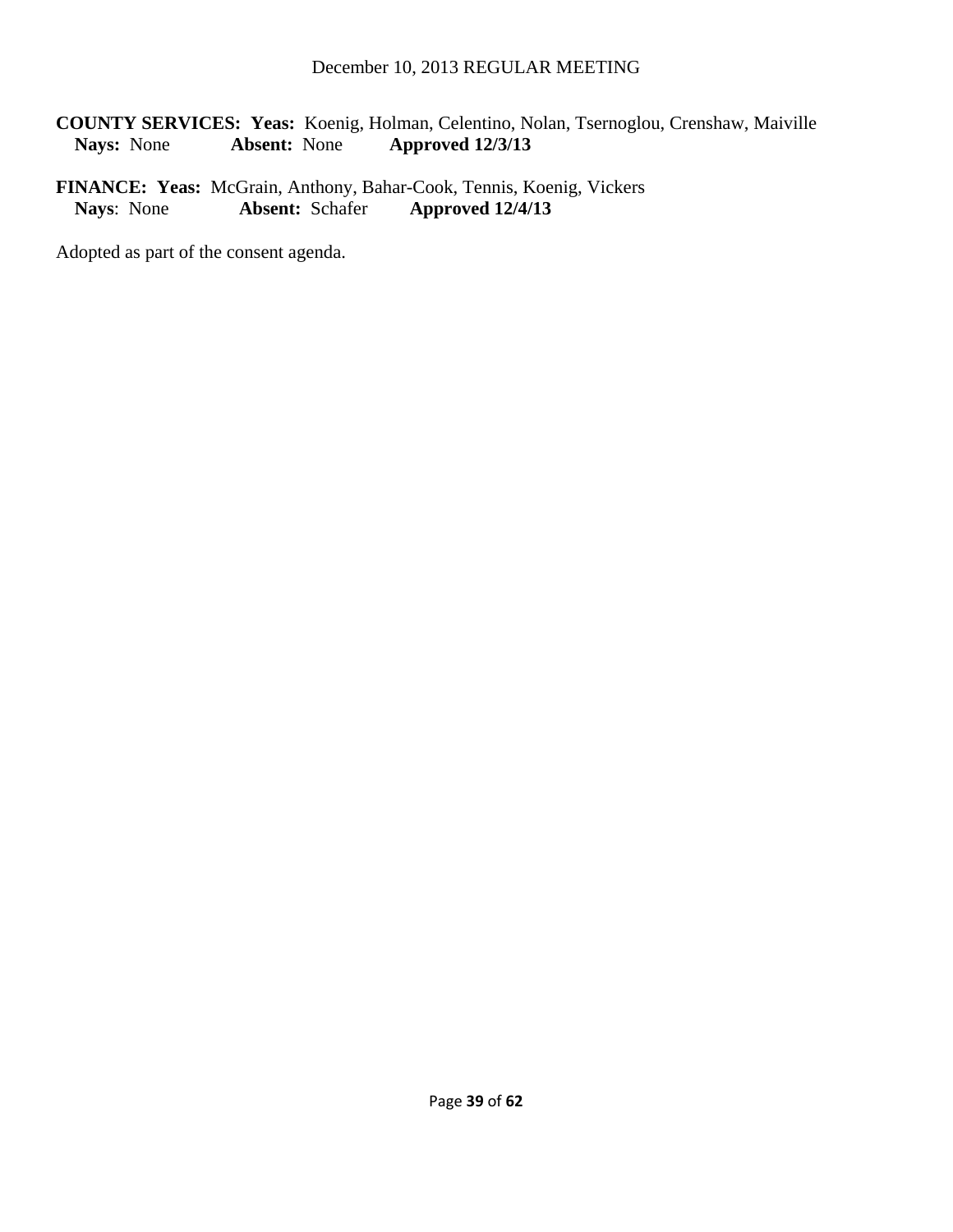Introduced by the Human Services and Finance Committees of the:

## INGHAM COUNTY BOARD OF COMMISSIONERS

#### **RESOLUTION TO AUTHORIZE AN AMENDMENT TO THE AGREEMENT FOR MICHIGAN STATE UNIVERSITY EXTENSION SERVICES BETWEEN MICHIGAN STATE UNIVERSITY AND INGHAM COUNTY APPROVING THE ANNUAL WORK PLAN FOR 2014**

#### **RESOLUTION # 13 – 484**

WHEREAS, Michigan State University Extension (MSUE), in collaboration with Ingham County are committed to helping people improve their lives through initiatives in four Extension Educational Program Institutes; and

WHEREAS, MSUE will provide access to educators appointed to the four Institutes and MSU faculty affiliated with each Institute to deliver core programs; and

WHEREAS, MSUE will provide administrative oversight of operating expenses for educators, 4-H coordinators, and other MSUE program staff and faculty who provide programming to counties; and

WHEREAS, the Ingham County Board of Commissioners will provide office space for a County Extension office, including utilities, telephone and access to high speed internet; and

WHEREAS, the Ingham County Board of Commissioners will provide clerical staff for the Extension office that will perform clerical functions, including assisting County residents in accessing MSUE resources by office visit, telephone, email, internet and media; and

WHEREAS, the parties will adhere to all applicable federal, state and local laws, ordinances, rules and regulations prohibiting discrimination; and

WHEREAS, Ingham County has an umbrella agreement with MSU Extension to provide educational services from January 1, 2012 through December 31, 2016.

THEREFORE BE IT RESOLVED, the Board of Commissioners authorizes entering into the attached annual Work Plan that includes a county assessment of \$188,605 with MSU Extension for the period of January 1, 2014 through December 31, 2014 for delivery of Extension services and education.

BE IT FURTHER RESOLVED, the Ingham County Board of Commissioners authorizes the Board Chairperson to sign any necessary contract/placement documents that are consistent with this resolution and approved as to form by the County Attorney.

**HUMAN SERVICES:** Y**eas:** Tennis, Hope, Anthony, McGrain, Nolan, Vickers, Maiville **Nays**: None **Absent:** None **Approved 12/2/13**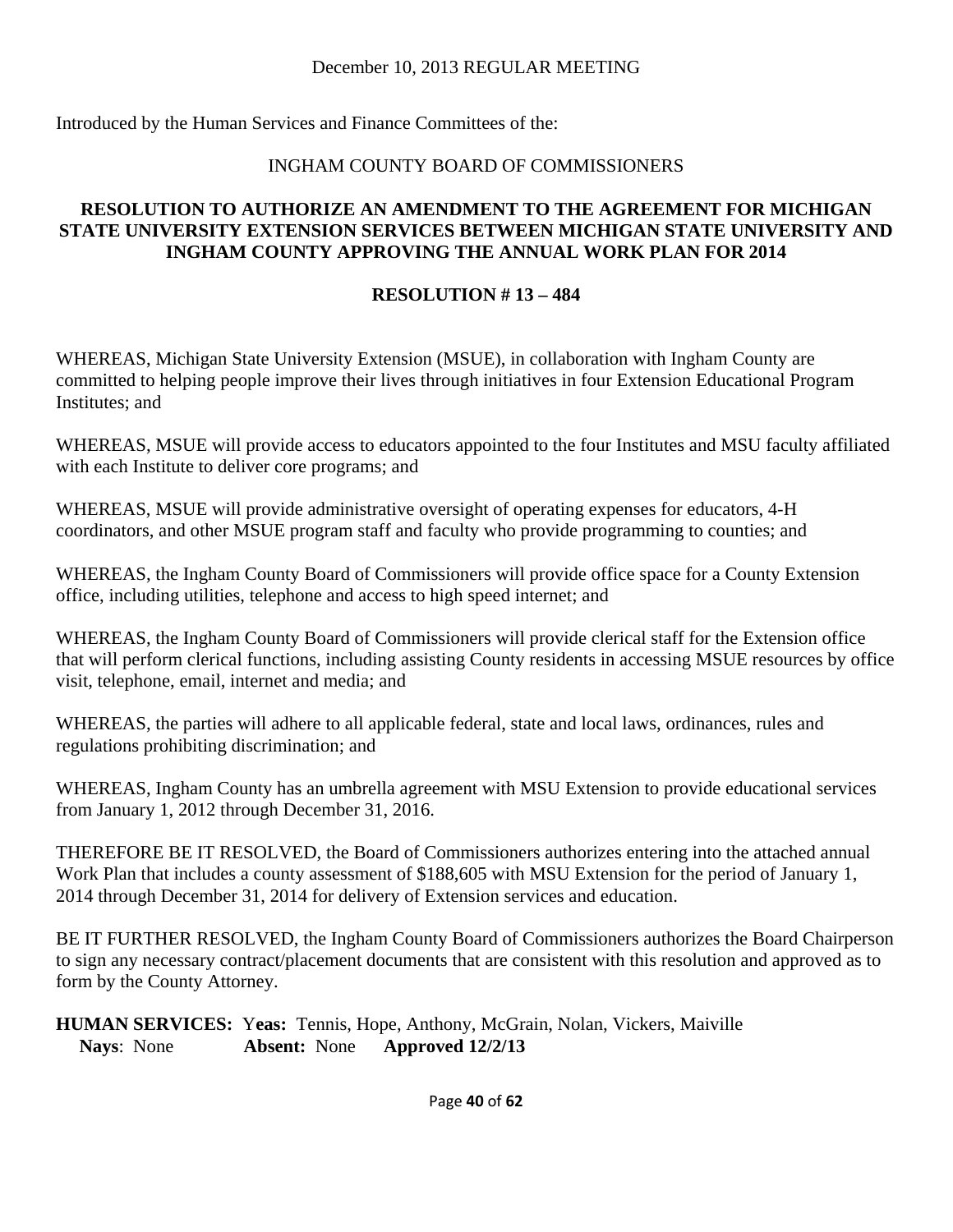## FINANCE: Yeas: McGrain, Anthony, Bahar-Cook, Tennis, Koenig, Vickers<br>Nays: None **Absent:** Schafer **Approved 12/4/13 Nays**: None **Absent:** Schafer **Approved 12/4/13**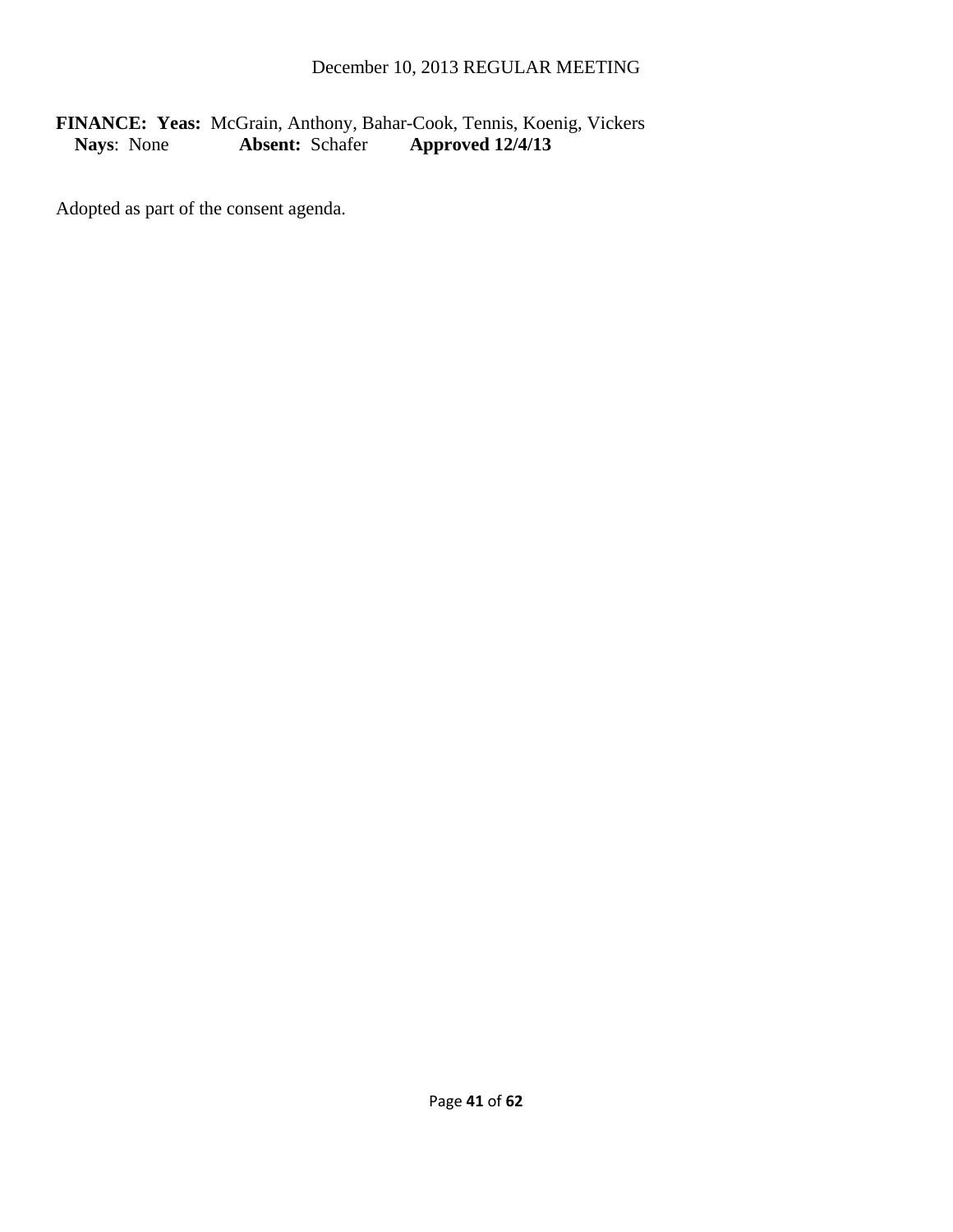Introduced by the Human Services and Finance Committees of the:

#### INGHAM COUNTY BOARD OF COMMISSIONERS

## **RESOLUTION TO AUTHORIZE DENTAL SERVICES AGREEMENTS AT THE INGHAM COUNTY JAIL FOR 2014**

#### **RESOLUTION # 13 – 485**

WHEREAS, Ingham County provides oral health services to individuals incarcerated within the Ingham County Jail; and

WHEREAS, the Health Department coordinates medical and oral health services provided to inmates of the Ingham County Jail; and

WHEREAS, the Health Department utilizes professional services agreements to obtain the professional services of dentists to serve inmates of the Ingham County Jail; and

WHEREAS, the Health Department's 2014 Budget includes \$22,000 for the purpose of contracting with dentists; and

WHEREAS, the rate of pay rate for contracting with dentists has remained the same since 2009; and

WHEREAS, the Health Officer has recommended that professional services contracts be authorized with dentists to serve inmates of the Ingham County Jail.

THEREFORE BE IT RESOLVED, the Ingham County Board of Commissioners authorizes professional services agreements with dentists to serve individuals incarcerated at the Ingham County Jail.

BE IT FURTHER RESOLVED, that the agreements shall compensate dentists at the rate of \$70 per hour for services not to exceed a total of \$22,000.

BE IT FURTHER RESOLVED, that the period of the professional services agreements shall be January 1, 2014 through December 31, 2014.

BE IT FURTHER RESOLVED, that the Chairperson of the Board of Commissioners is hereby authorized to sign the necessary contract documents on behalf of the County after approval as to form by the County Attorney.

**HUMAN SERVICES:** Y**eas:** Tennis, Hope, Anthony, McGrain, Nolan, Vickers, Maiville **Nays**: None **Absent:** None **Approved 12/2/13** 

**FINANCE: Yeas:** McGrain, Anthony, Bahar-Cook, Tennis, Koenig, Vickers **Nays**: None **Absent:** Schafer **Approved 12/4/13**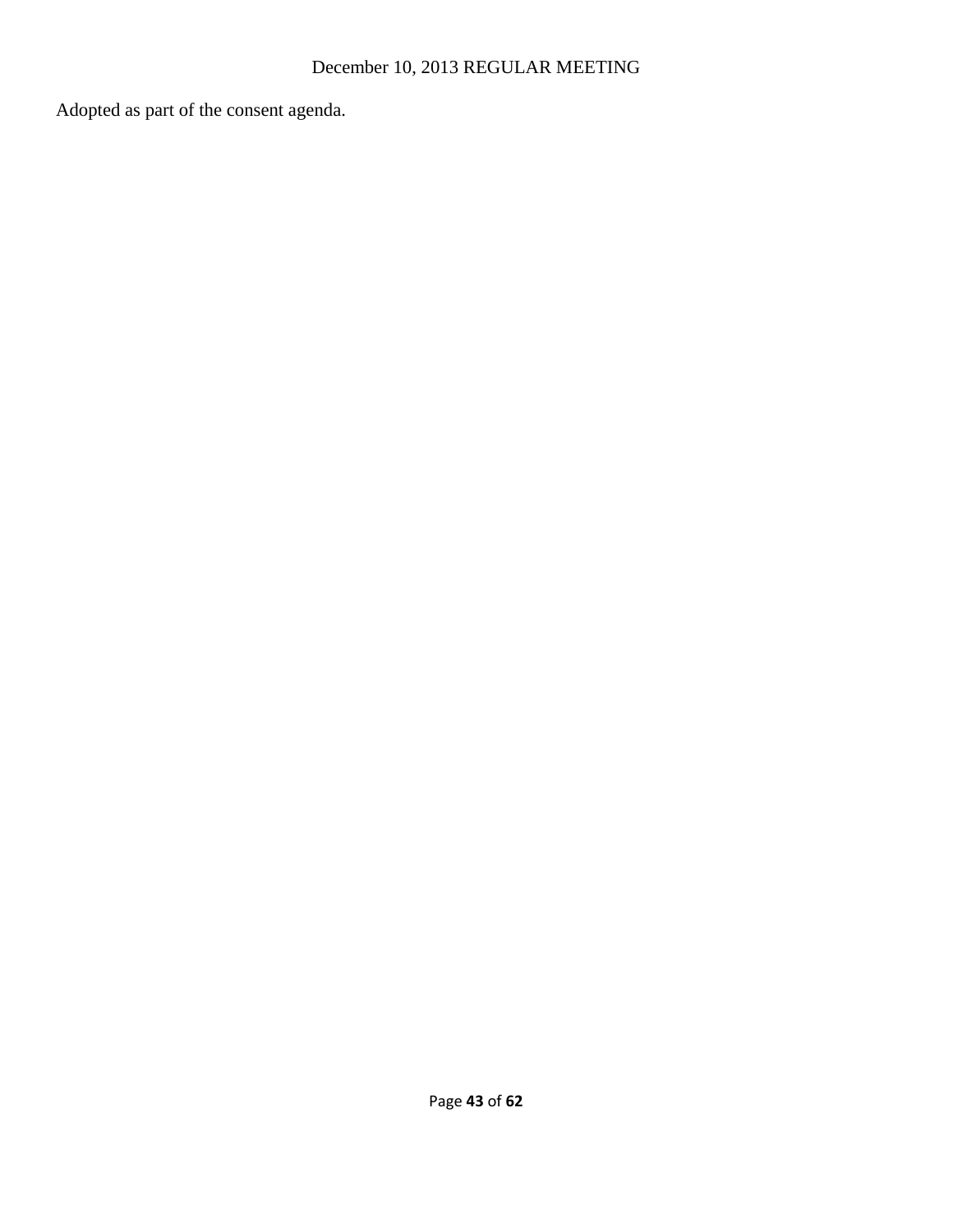Introduced by the Human Services, County Services and Finance Committees of the:

## INGHAM COUNTY BOARD OF COMMISSIONERS

## **RESOLUTION TO AUTHORIZE A REORGANIZATION TO ADJUST HEALTH DEPARTMENT CAPACITY IN RESPONSE TO FEDERAL REQUIREMENTS**

## **RESOLUTION # 13 – 486**

WHEREAS, the Board of Commissioners establishes the Plan of Organization for the Health Department, with the concurrence of the Michigan Department of Community Health; and

WHEREAS, passage of the Affordable Care Act (ACA) and the Public Health Accreditation Board (PHAB) standards bring new Health Department requirements; and

WHEREAS, the Health Department has received public entity cost settlement funds in excess of budgeted amounts; and

WHEREAS, Health Department compliance with new public health and health care standards can be accomplished by adjusting the staffing profile;

WHEREAS, the Health Officer recommends increasing administrative efficiency through the elimination of the Chief Operation Officer, Community Health Centers and the realignment of Health Department services; and

WHEREAS, the proposed changes will result in increased staffing capacity to respond to new programmatic requirements; and

WHEREAS, the proposed adjustments can be implemented by taking advantage of currently vacant positions, staff retirements, and health department cost settlement revenue; and

WHEREAS, the necessary programmatic changes (additional travel requirements, promotion of services, and accreditation fees) can be accommodated by cost settlement revenue; and

WHEREAS, the net costs of said adjustments is \$357,800 (\$245,800 personnel and \$112,000 programmatic) in year 1 of implementation, and a reduced net cost of \$254,700 (\$189,700 personnel and \$65,000 programmatic) costs in subsequent years; and

WHEREAS, the proposed recommendations have been evaluated by the Human Resources Department which has concurred with the recommendations that are contained in this resolution; and

WHEREAS, the affected bargaining groups have been notified and provided documentation regarding the recommendations contained in this resolution; and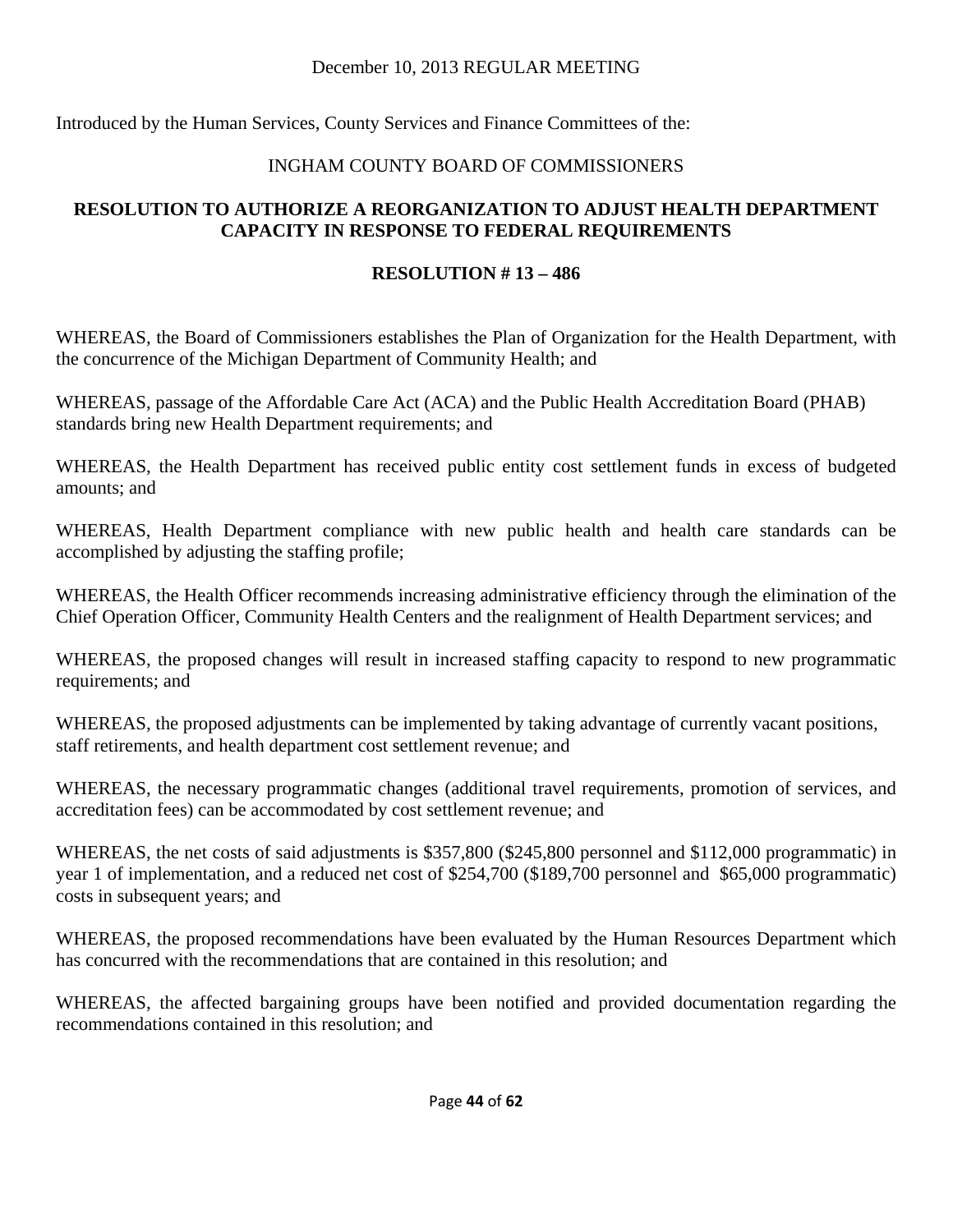WHEREAS, the Health Officer recommends that the Board of Commissioners accept the proposed Department Reorganization of services and authorize the resulting changes in job titles, classifications and establishment of positions; and

THEREFORE BE IT RESOLVED, that the Ingham County Board of Commissioners hereby amends the Ingham County Health Department Plan of Organization.

BE IT FURTHER RESOLVED, the Board of Commissioners authorizes the following changes in job titles and reclassification/salary grades:

| Position number | <b>Current Grade</b>     | <b>Proposed Grade</b>        | Title                            |
|-----------------|--------------------------|------------------------------|----------------------------------|
| 601381          | <b>MCF 15</b>            | <b>MCF16</b>                 | Deputy Health Officer,           |
|                 | $(\$85,145-\$102,200)$   | $(\$91,846-S110,242)$        | <b>Public Health Services</b>    |
| 601003          | <b>MCF 17</b>            | <b>MCF16</b>                 | Deputy Health Officer/           |
|                 | $(\$98,589 - \$118,334)$ | $(\$91,846-S110,242)$        | Executive Director,              |
|                 |                          |                              | <b>Community Health Services</b> |
| 601436          | <b>ICEA 8</b>            | ICEA 6                       | Provider Enrollment and          |
|                 | $(\$53,827 - \$64,618)$  | $(\$45,091 - \$54,130)$      | <b>Credentialing Coordinator</b> |
| <b>TBD</b>      | <b>ICEA Jail Scale</b>   | <b>ICEA Jail Scale</b>       | Senior Jail Nurse                |
|                 | Jail Nurse-RN            | <b>Registered Head Nurse</b> |                                  |
|                 | $(\$47,969 - \$57,863)$  | $(\$52,448-S63,238)$         |                                  |
| <b>TBD</b>      | PHN <sub>3</sub>         | PHN 4                        | Senior Public Health Nurse       |
|                 | $(\$53,841 - \$64,635)$  | $(\$56,369-S67,660)$         |                                  |

BE IT FURTHER RESOLVED, the Board of Commissioners authorizes the following changes in job titles:

| Position / Title                                                                      | Proposed Title                           |
|---------------------------------------------------------------------------------------|------------------------------------------|
| 601003/Chief Executive Officer, CHCS                                                  | Deputy Health Officer/Executive Director |
|                                                                                       | <b>Community Health Services</b>         |
| 601436/Billing and Customer Service Coordinator Provider Enrollment and Credentialing |                                          |
|                                                                                       | Coordinator                              |

BE IT FURTHER RESOLVED, the Board of Commissioners authorizes the following positions be established:

| Position / Title                     | <b>Proposed Grade</b>      |
|--------------------------------------|----------------------------|
| <b>PCMH</b> Coordinator              | MNA 3 (\$54,384-\$65,287)  |
| <b>Executive Assistant</b>           | MCF 5 (\$38,710-\$46,467)  |
| Electronic Health Records Specialist | ICEA 7 (\$49,350-\$59,243) |
| Electronic Health Records Specialist | ICEA 7 (\$49,350-\$59,243) |
| Senior Community Epidemiologist      | ICEA 9 (\$58,870-\$70,671) |
| <b>Health Analyst</b>                | ICEA 7 (\$49,350-\$59,243) |

BE IT FURTHER RESOLVED, that the following vacant position be eliminated:

Position/Title Grade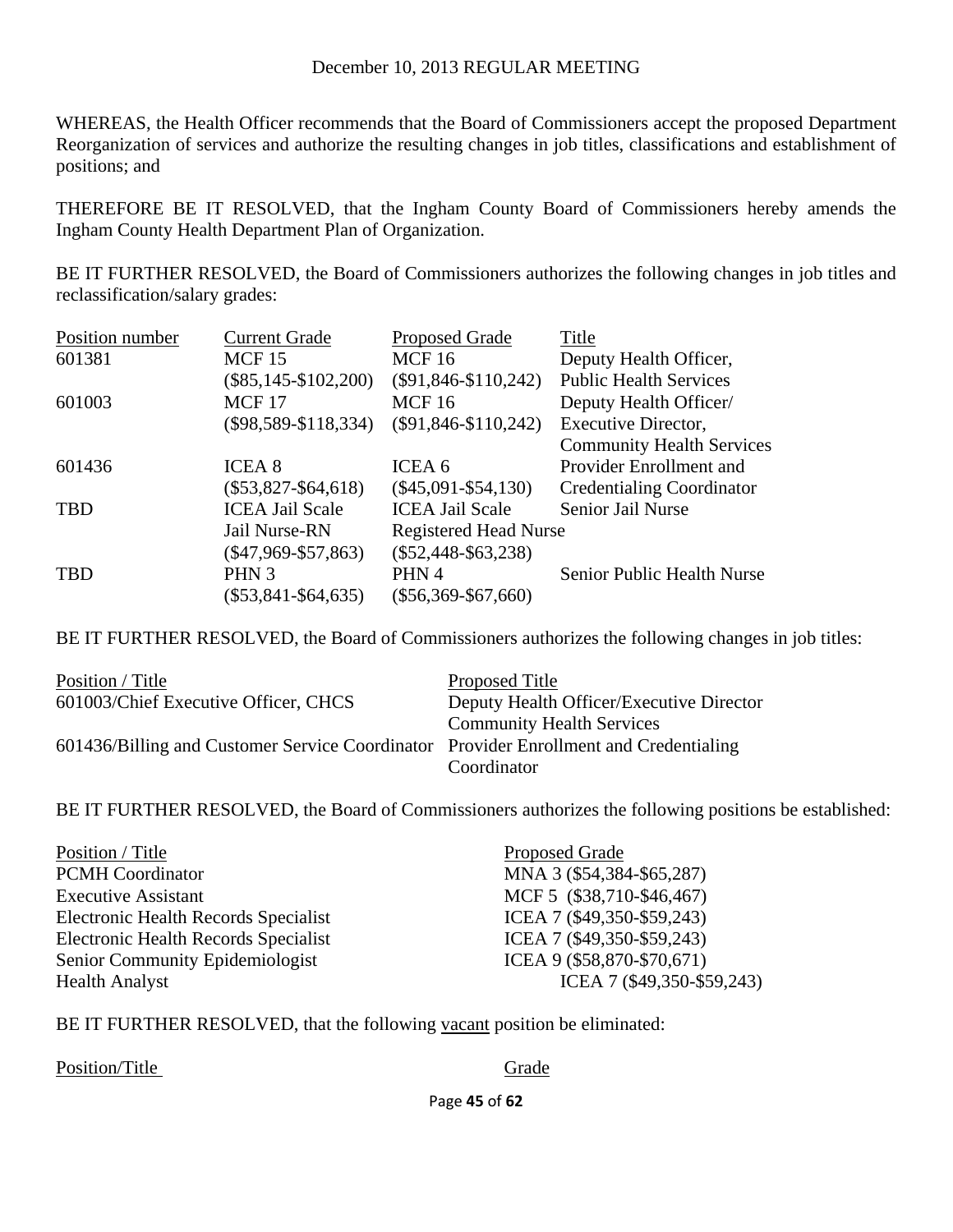601382 / Chief Operation Officer, CHCS MCF 13 (\$73,099-\$87,739) 601402/ Prevention Programs Supervisor ICEA 10 (\$63,582-\$76,326) \*effective 4/1/14

BE IT FURTHER RESOLVED, that the following budget line items be expanded or established:

| Budget Line                                                                                                    | Proposed budget |
|----------------------------------------------------------------------------------------------------------------|-----------------|
| CHC travel                                                                                                     | \$30,000        |
| *(in support of CHC board attendance at national meetings and new staff positions attending required training) |                 |
| Promotions and Health Communications                                                                           | \$50,000        |
|                                                                                                                |                 |

PHAB Accreditation Fees \$32,000

BE IT FURTHER RESOLVED, that the Controller is authorized to make any budget adjustments needed to implement this resolution.

| <b>Nays:</b> None |                                          | <b>HUMAN SERVICES: Yeas: Tennis, Hope, Anthony, McGrain, Nolan, Vickers, Maiville</b><br><b>Absent:</b> None <b>Approved</b> 12/2/13 |  |
|-------------------|------------------------------------------|--------------------------------------------------------------------------------------------------------------------------------------|--|
|                   | Nays: None Absent: None Approved 12/3/13 | <b>COUNTY SERVICES: Yeas:</b> Koenig, Holman, Celentino, Nolan, Tsernoglou, Crenshaw, Maiville                                       |  |
|                   |                                          |                                                                                                                                      |  |

**FINANCE: Yeas:** McGrain, Anthony, Bahar-Cook, Tennis, Koenig, Vickers **Nays**: None **Absent:** Schafer **Approved 12/4/13**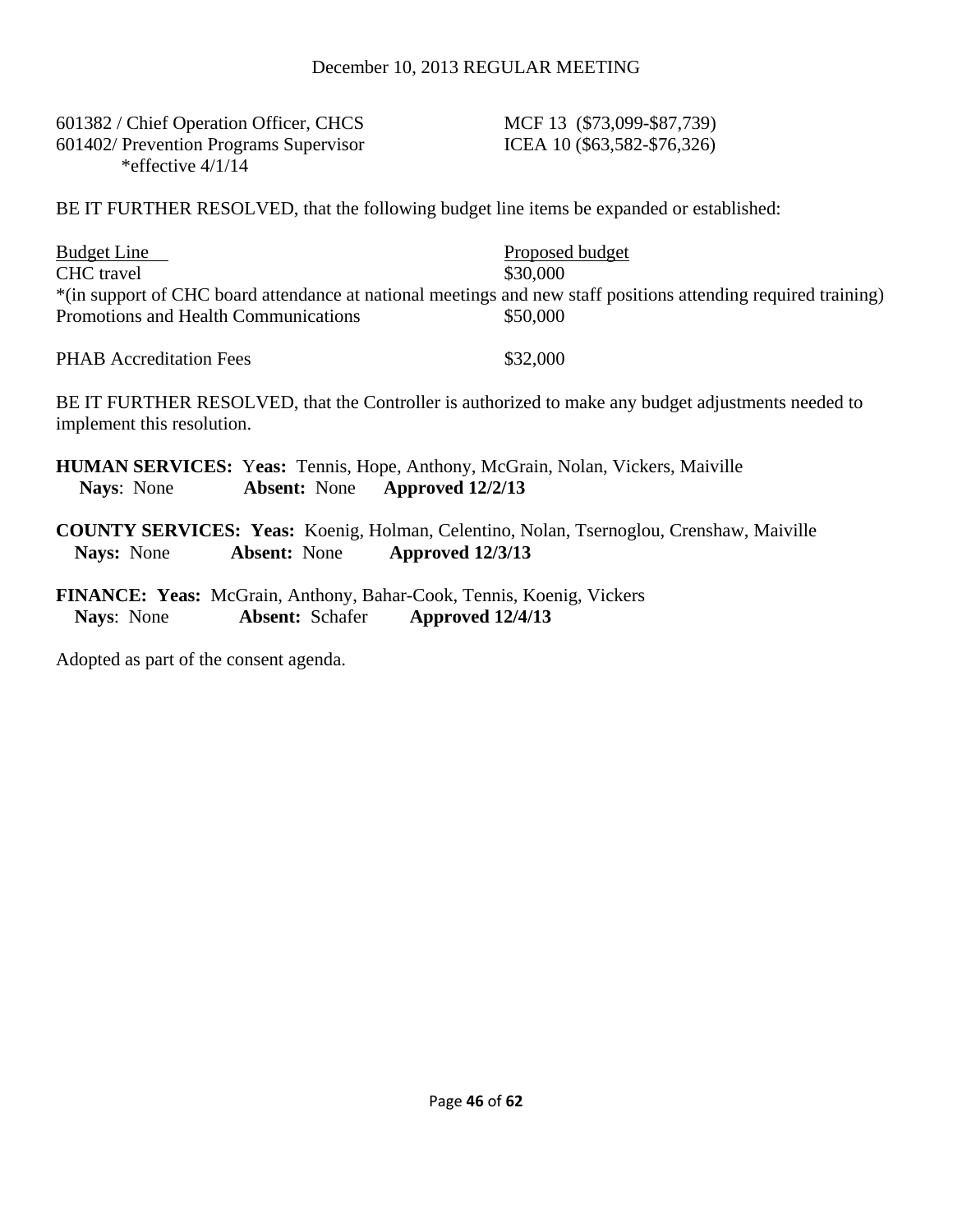Introduced by the Human Services and Finance Committees of the:

#### INGHAM COUNTY BOARD OF COMMISSIONERS

#### **RESOLUTION TO AMEND THE AGREEMENTS WITH THE MICHIGAN PRIMARY CARE ASSOCIATION FOR MEDICAID AND CHIP OUTREACH AND ENROLLMENT SERVICES**

#### **RESOLUTION # 13 – 487**

WHEREAS, the Michigan Primary Care Association (MPCA) has provided funding to the Ingham Health Department's Ingham Community Health Centers to provide outreach and enrollment services to children who are uninsured or fail to complete their redetermination application for Medicaid or the Children's Health Insurance Program (Medicaid/CHIP); and

WHEREAS, the Board of Commissioners authorized an agreement and Business Associate Agreement with MPCA to provide these services in Resolution #11-393; and

WHEREAS, in Resolution #12-336, the Board of Commissioners authorized an amendment to extend the initial agreement with MPCA through August 17, 2013 and to accept up to \$18,826 of additional funding bringing the total amount of the agreements up to \$33,892; and

WHEREAS, MPCA has provided \$16,291 in additional funding and to extend the period of the agreement to August 17, 2014; and

WHEREAS, the Community Health Center Board has reviewed and supports the proposed amendment to the agreements.

THEREFORE BE IT RESOLVED, that the Ingham County Board of Commissioners authorizes an amendment to the agreements with MPCA to support outreach and enrollment services to children who are uninsured or fail to complete their redetermination for Medicaid/CHIP.

BE IT FURTHER RESOLVED, that the Board of Commissioners accept up to \$16,291 of additional funding bringing the total amount of the agreements up to \$50,183.

BE IT FURTHER RESOLVED, that the agreements are extended through August 17, 2014.

BE IT FURTHER RESOLVED, that the Controller/Administrator is authorized to make the necessary budget adjustments, and the Purchasing Department is authorized to issue any necessary purchase orders or purchase items needed.

BE IT FURTHER RESOLVED, that the Chairperson of the Board of Commissioners is hereby authorized to sign the documents on behalf of the County after approval as to form by the County Attorney.

**HUMAN SERVICES:** Y**eas:** Tennis, Hope, Anthony, McGrain, Nolan, Vickers, Maiville **Nays**: None **Absent:** None **Approved 12/2/13** 

Page **47** of **62**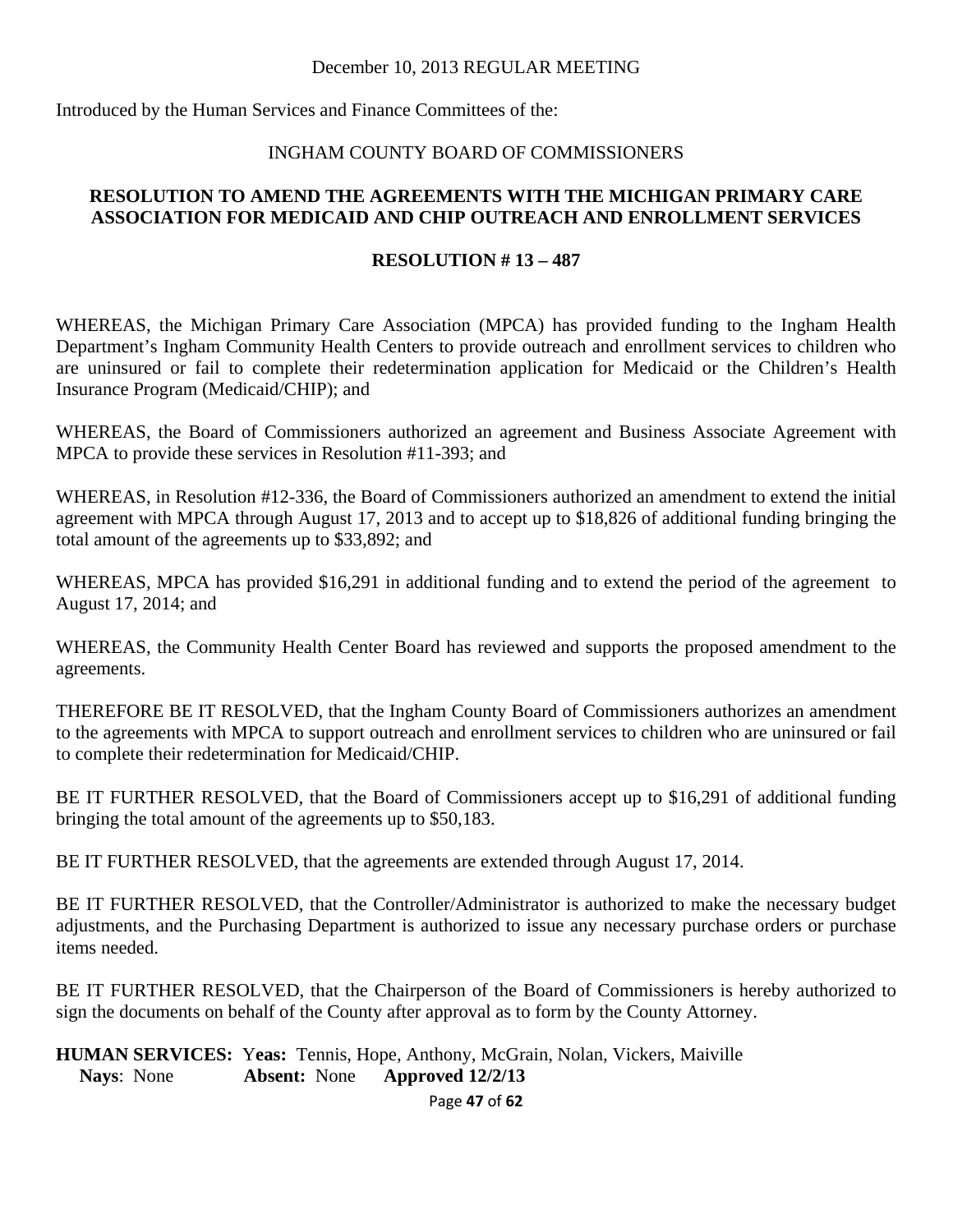## FINANCE: Yeas: McGrain, Anthony, Bahar-Cook, Tennis, Koenig, Vickers<br>Nays: None **Absent:** Schafer **Approved 12/4/13 Nays**: None **Absent:** Schafer **Approved 12/4/13**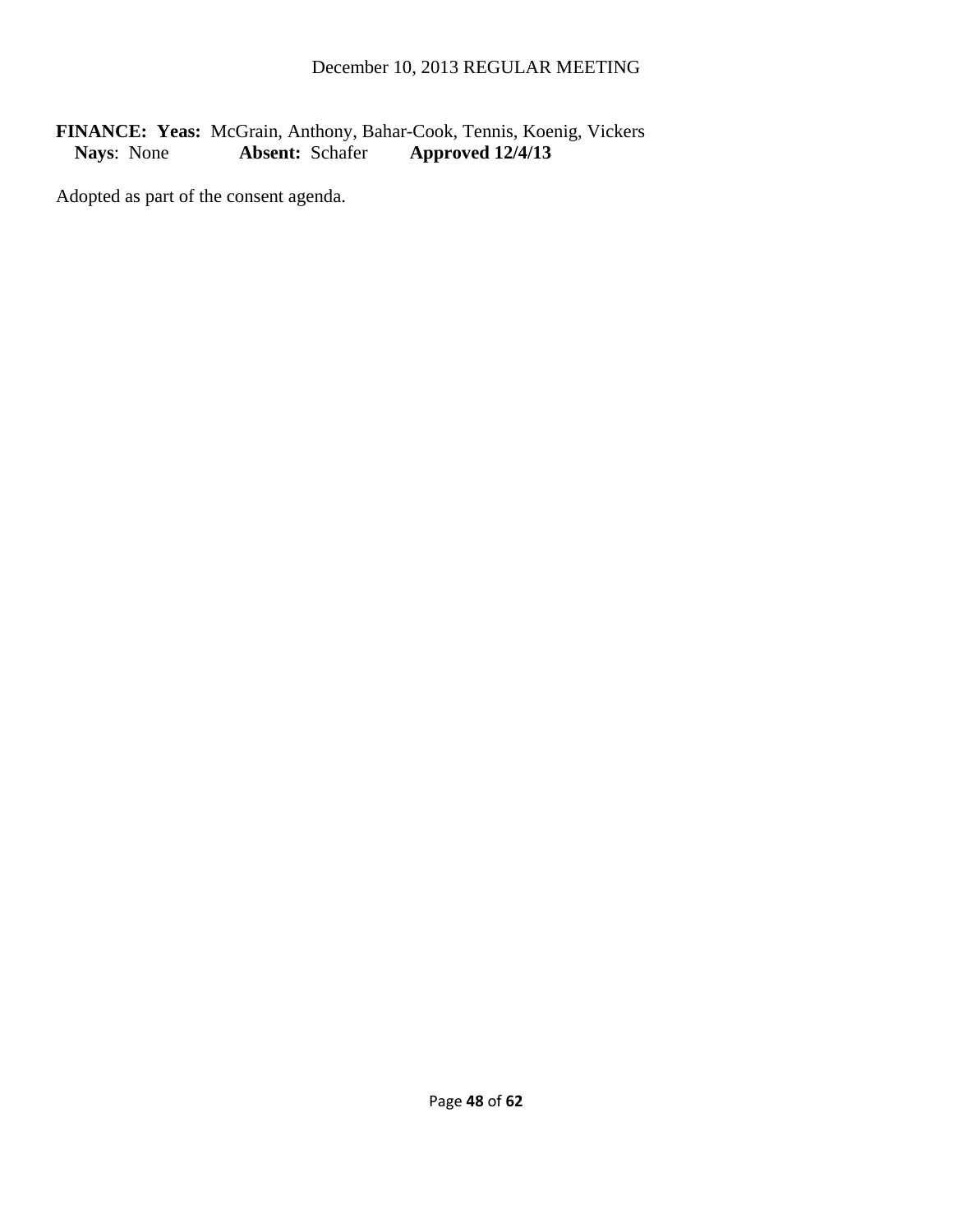Introduced by the Human Services and Finance Committees of the:

## INGHAM COUNTY BOARD OF COMMISSIONERS

#### **RESOLUTION TO AUTHORIZE AN ADDENDUM TO THE PATIENT MANAGEMENT AND ELECTRONIC HEALTH RECORDS SOFTWARE AGREEMENT WITH NEXTGEN ® HEALTH INFORMATION SYSTEMS, INC. FOR INGHAM COUNTY ORAL HEALTH SERVICES**

## **RESOLUTION # 13 – 488**

WHEREAS, in Resolution #12-275, the Ingham County Board of Commissioners authorized a contract with NextGen ® Healthcare Information Systems, Inc. for patient management and electronic health records software systems; and

WHEREAS, in Resolution #12-276 the Ingham County Board of Commissioners authorized an addendum to the agreement with NextGen ® Healthcare Information Systems, Inc (NextGen ®) to install the Health Quality measures (HQM) Reporting Service in the Health Department's electronic health records; and

WHEREAS, over 2012 and 2013, the Community Health Centers and Ingham County Jail Medical went live with NextGen ® patient management and electronic health record systems in order to maintain compliance, meet meaningful use standards and deliver quality patient care; and

WHEREAS, Community Health Centers' two dental centers, Adult Dental Center and Healthy Smiles Dental Center, and oral health services provided to inmates of Ingham County Jail do not yet have electronic health records; and

WHEREAS, the Community Health Center Network fund was increased by \$147,000 in 2013 to recognize meaningful use funds for the equipment, training, software, interface and license cost associated with the Dental Electronic Health Record Project; and

WHEREAS, the Community Health Center Board has reviewed and supports this agreement.

THEREFORE BE IT RESOLVED, that the Ingham County Board of Commissioners authorizes an addendum to the agreement with NextGen ® for patient management and electronic health records to include Community Health Centers' dental centers and oral health services through Ingham County Jail Medical.

BE IT FURTHER RESOLVED, that the NextGen ® Healthcare Information Systems, Inc. patient management and electronic health records for dental include HQM Reporting Service.

BE IT FURTHER RESOLVED, the cost for the license, software, interface, equipment and training for dental electronic health records through NextGen ® will not exceed the \$147,000 allocated to the Dental Electronic Health Records Project.

BE IT FURTHER RESOLVED, that the Controller/Administrator is authorized to make any necessary budget adjustments consistent with this resolution.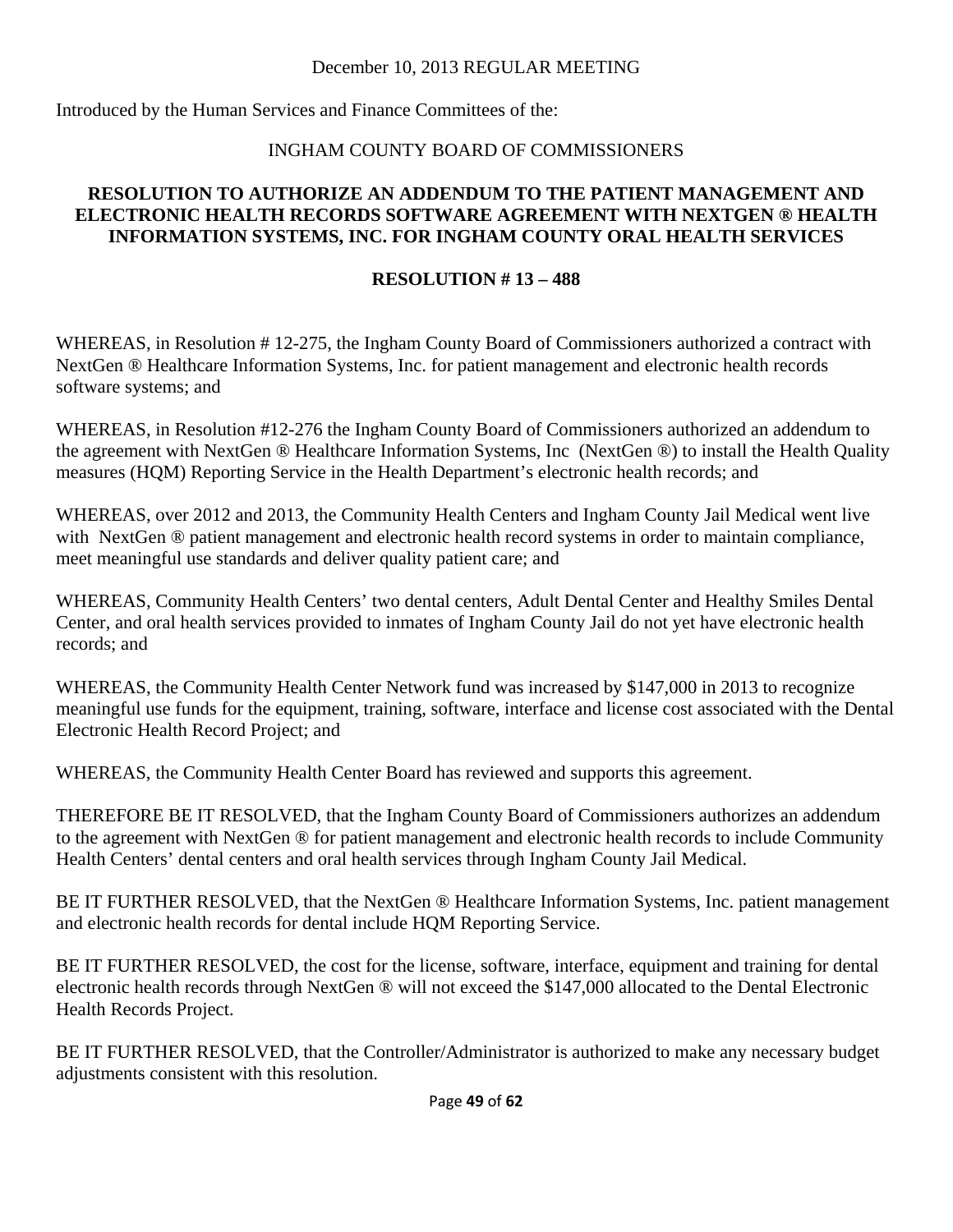BE IT FURTHER RESOLVED, that the Board Chairperson is authorized to sign any necessary documents that are consistent with this resolution and approved as to form by the County Attorney.

**HUMAN SERVICES:** Yeas: Tennis, Hope, Anthony, McGrain, Nolan, Vickers, Maiville<br>Nays: None **Absent:** None **Approved 12/2/13 Nays**: None **Absent:** None **Approved 12/2/13** 

**FINANCE: Yeas:** McGrain, Anthony, Bahar-Cook, Tennis, Koenig, Vickers **Nays**: None **Absent:** Schafer **Approved 12/4/13**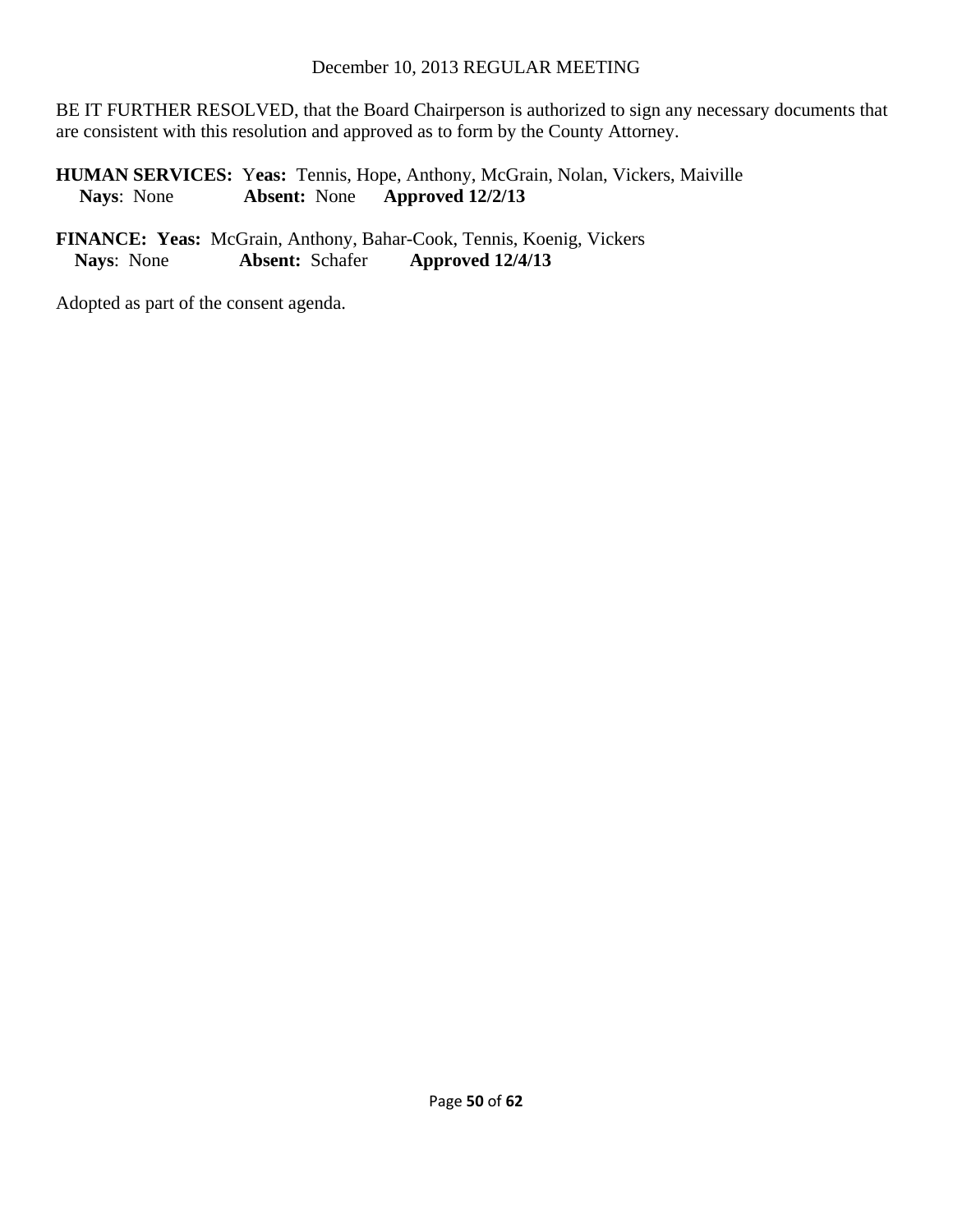Introduced by the Human Services and Finance Committees of the:

#### INGHAM COUNTY BOARD OF COMMISSIONERS

#### **RESOLUTION TO ENTER INTO A CLEAN SWEEP PROGRAM AGREEMENT WITH THE MICHIGAN DEPARTMENT OF AGRICULTURE AND RURAL DEVELOPMENT**

#### **RESOLUTION # 13 – 489**

WHEREAS, Ingham County Health Department has operated a Household Hazardous Waste Collection Program since 1985; and

WHEREAS, the Health Department has had a Michigan Agriculture Environmental Assurance Program (MAEP) Clean Sweep Program Agreement with the Michigan Department of Agriculture and Rural Development since 2001; and

WHEREAS, each year the Agreement has allowed the Health Department to be reimbursed for costs associated with the collection, transportation and disposal of pesticides; and

WHEREAS, the Michigan Department of Agriculture and Rural Development has proposed to enter into a new agreement with the Health Department; and

WHEREAS, the Michigan Department of Agriculture and Rural Development shall pay the Health Department up to \$15,000 for costs associated with the collection, transportation and disposal of pesticides; and

WHEREAS, the term of the Agreement shall be October 1, 2013 through September 30, 2014; and

WHEREAS, the Health Department anticipates a continuation of these services and funds in its 2014 budget; and

WHEREAS, the Health Officer has recommended that the Board of Commissioners authorizes a MAEAP Clean Sweep Program Agreement with the Michigan Department of Agriculture and Rural Development.

THEREFORE BE IT RESOLVED, that the Ingham County Board of Commissioners authorizes an Agreement with the Michigan Department of Agriculture and Rural Development.

BE IT FURTHER RESOLVED, that the Michigan Department of Agriculture and Rural Development shall reimburse the Health Department up to \$15,000 for costs associated with the collection, transportation and disposal of pesticides.

BE IT FURTHER RESOLVED, that the term of the agreement shall be October 1, 2013 through September 30, 2014.

BE IT FURTHER RESOLVED, that the Board Chairperson is authorized to sign the Agreement after review by the County Attorney.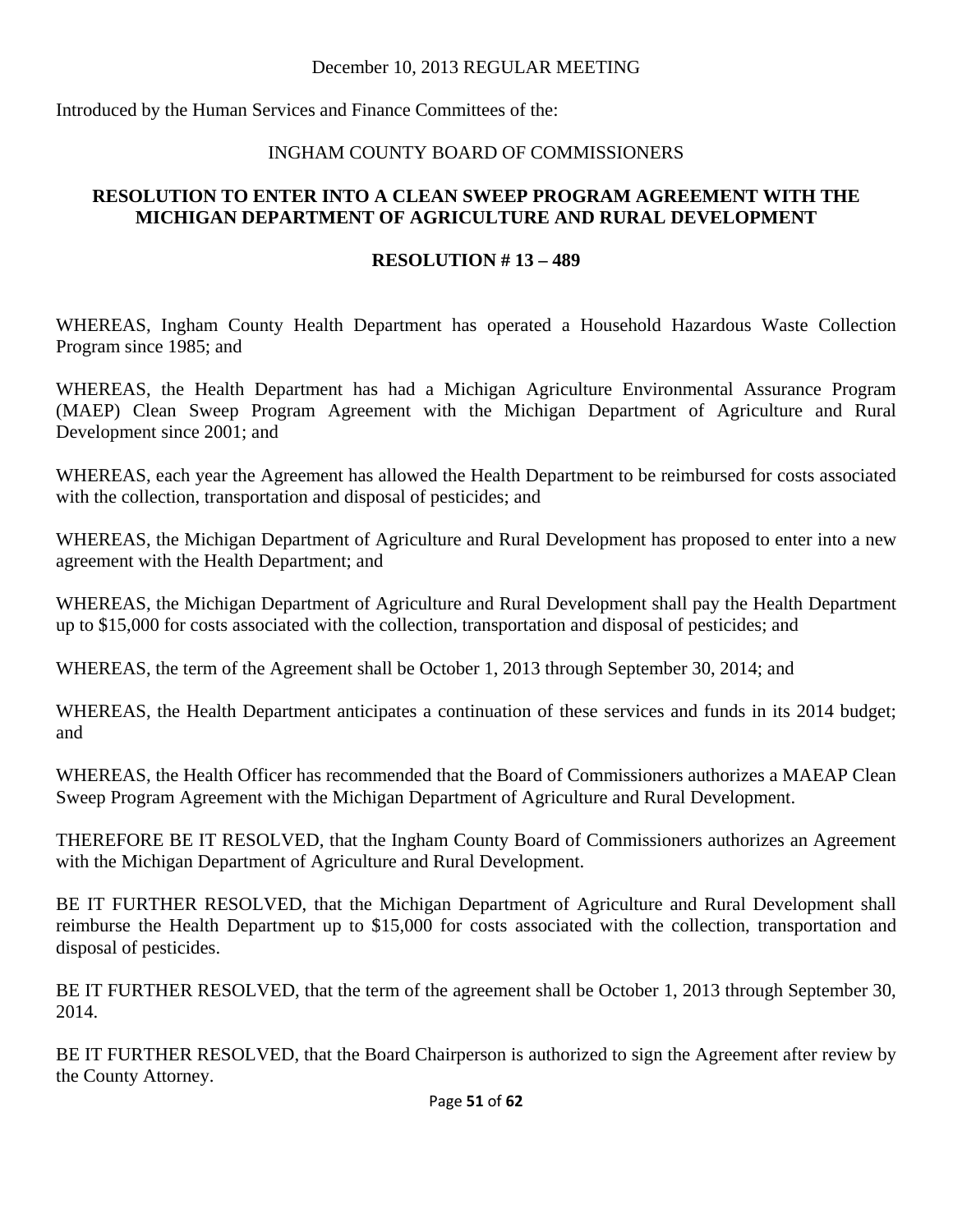**HUMAN SERVICES: Yeas:** Tennis, Hope, Anthony, McGrain, Nolan, Vickers, Maiville Nays: None **Absent:** None **Approved 12/2/13 Nays**: None **Absent:** None **Approved 12/2/13** 

**FINANCE: Yeas:** McGrain, Anthony, Bahar-Cook, Tennis, Koenig, Vickers<br>Nays: None **Absent:** Schafer **Approved 12/4/13 Absent:** Schafer **Approved 12/4/13**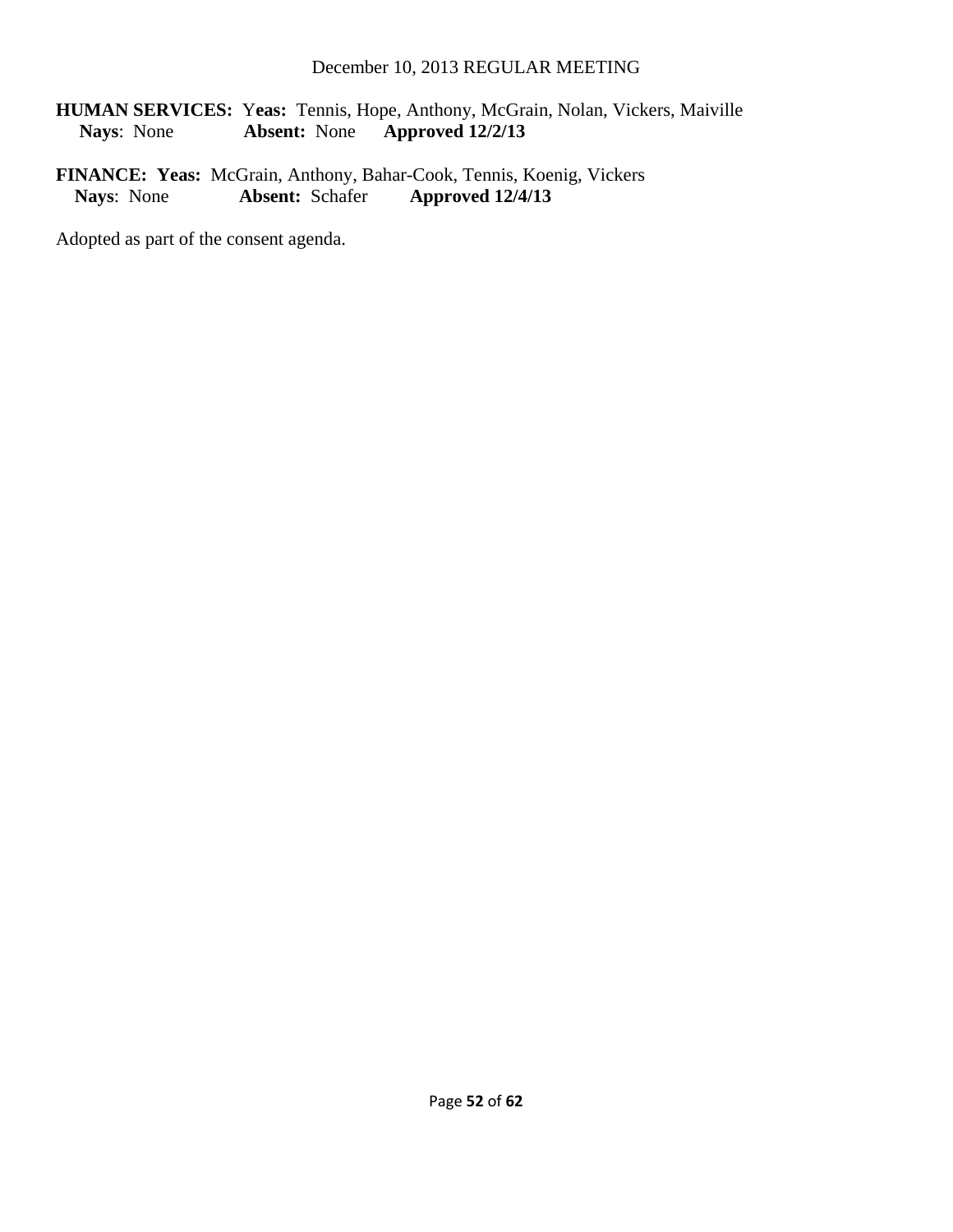Introduced by the Law & Courts and Finance Committees of the:

## INGHAM COUNTY BOARD OF COMMISSIONERS

## **RESOLUTION TO AUTHORIZE THE PURCHASE OF NEW HANDGUNS FOR THE SHERIFF'S OFFICE**

## **RESOLUTION # 13 – 490**

WHEREAS, the Ingham County Sheriff's Office, acquired (13) Sig Sauer Model 226.40 caliber handguns from the Ingham County Parks Department in 2013; and

WHEREAS, the Ingham County Sheriff's Office does not use the same model handgun for active duty; and

WHEREAS, the Ingham County Sheriff's Office will sell/receive a credit for (13) Sig Sauer Model 226.40 Caliber for \$400 per handgun from Sig Sauer Inc., the handguns will be delivered to the retail store "Not Just Guns" for processing; and

WHEREAS, the \$5,200 will be credited to the Ingham County Sheriff's Office from Sig Sauer Inc.; and

WHEREAS, the Ingham County Sheriff's Office will use the \$5,200 credit towards the purchase of new Sig Sauer Model 229.40 caliber handguns.

THEREFORE BE IT RESOLVED, the Ingham County Board of Commissioners authorizes the Ingham County Sheriff's Office to purchase (13) new Sig Sauer 229.40 handguns at a total cost of \$ 7,787 less a \$ 5,200 credit from the sale/credit of (13) Sig Sauer Model 226.40 handguns for a total net cost of \$ 2,587 from the 2013 Sheriff's office budget.

BE IT FURTHER RESOLVED, the Ingham County Board of Commissioners directs the Controller to make any necessary budget adjustments in the Ingham County Sheriff's Office 2013 budget.

BE IT FURTHER RESOLVED, that the Ingham County Board of Commissioners authorizes the Board Chairperson to sign any necessary contract/purchase order documents that are consistent with this resolution and approved as to form by the County Attorney.

**LAW & COURTS:** The Law & Courts Committee will meet on December 5, 2013.

**FINANCE: Yeas:** McGrain, Anthony, Bahar-Cook, Tennis, Koenig, Vickers **Nays**: None **Absent:** Schafer **Approved 12/4/13**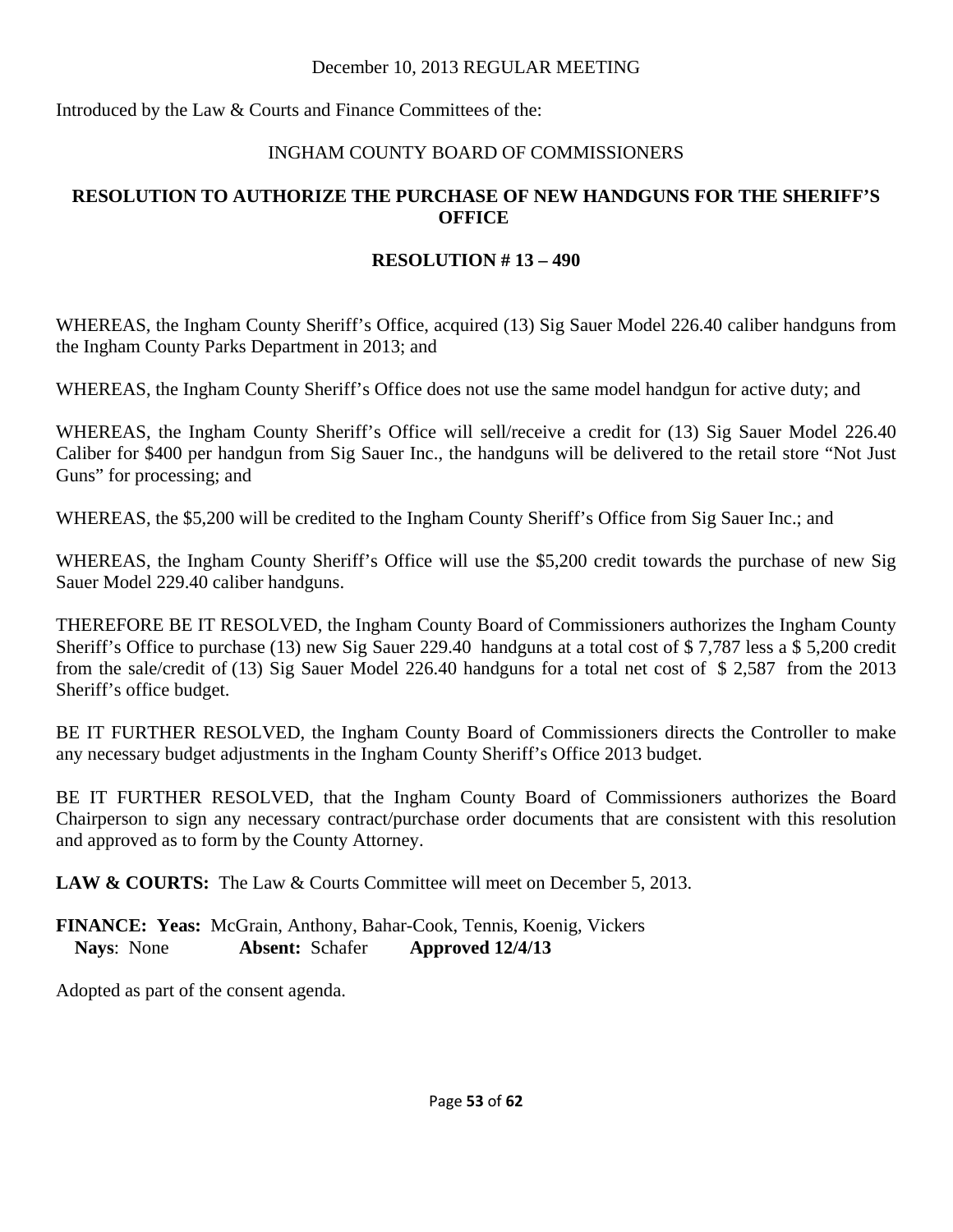Introduced by the Law and Courts and Finance Committees of the:

## INGHAM COUNTY BOARD OF COMMISSIONERS

#### **RESOLUTION TO AUTHORIZE RENEWING THE CONTRACT WITH ALCOHOL DRUG ADMINISTRATIVE MONITORING, INC. (A.D.A.M.) FOR DRUG TESTING AND BREATHALYZER SERVICES**

#### **RESOLUTION # 13 – 491**

WHEREAS, a contract was entered between Ingham County and Alcohol Drug Administrative Monitoring, Inc. (ADAM) on January 1, 2008 to provide drug and breathalyzer testing services to ensure that County testing and collection requirements are complied with; and

WHEREAS, the current contract with ADAM will expire December 31, 2013; and

WHEREAS, 30<sup>th</sup> Judicial Circuit Court through Pretrial Services, Circuit Court Adult Probation, Swift and Sure Sanctions Probation Program and Family Division, including Friend of the Court and Juvenile Division (hereafter referred to as "referral sources") clients require ongoing testing services that are administered in compliance with all County requirements including laboratory testing at predetermined frequencies in conjunction with instant testing and approved chain of custody protocols; and

WHEREAS, A.D.A.M., Inc. maintains two Ingham County testing locations in the City of Lansing and East Lansing and is willing to provide these testing services and to comply with testing protocols as defined by Ingham County for all clients referred by the above referral sources; and

WHEREAS, in the absence of any monetary subsidy provided by Ingham County, it is critical that client pay testing services be available at a level that is not overly burdensome to clients referred from the above County referral sources; and

WHEREAS, A.D.A.M., Inc. is willing to provide client pay services at no cost to Ingham County without a minimum guaranteed number of referrals pursuant to the attached fee schedule that is agreeable to the above referral sources; and

WHEREAS, testing services to be billed directly to the Circuit Court will be billed pursuant to the attached fee schedule that is agreeable to the Circuit Court.

THEREFORE BE IT RESOLVED, that the Ingham County Board of Commissioners authorizes renewing the contract with Alcohol Drug Administrative Monitoring, Inc. (A.D.A.M., Inc.) for drug and breathalyzer testing services as set forth in the attached Scope of Services for the period of January 1, 2014 through December 31, 2014 with automatic renewal each year thereafter up to but not to extend beyond the 31<sup>st</sup> day of December, 2016.

BE IT FURTHER RESOLVED, that the Board Chairperson is authorized to sign any necessary contracts\subcontracts consistent with this resolution subject to approval as to form by the County Attorney.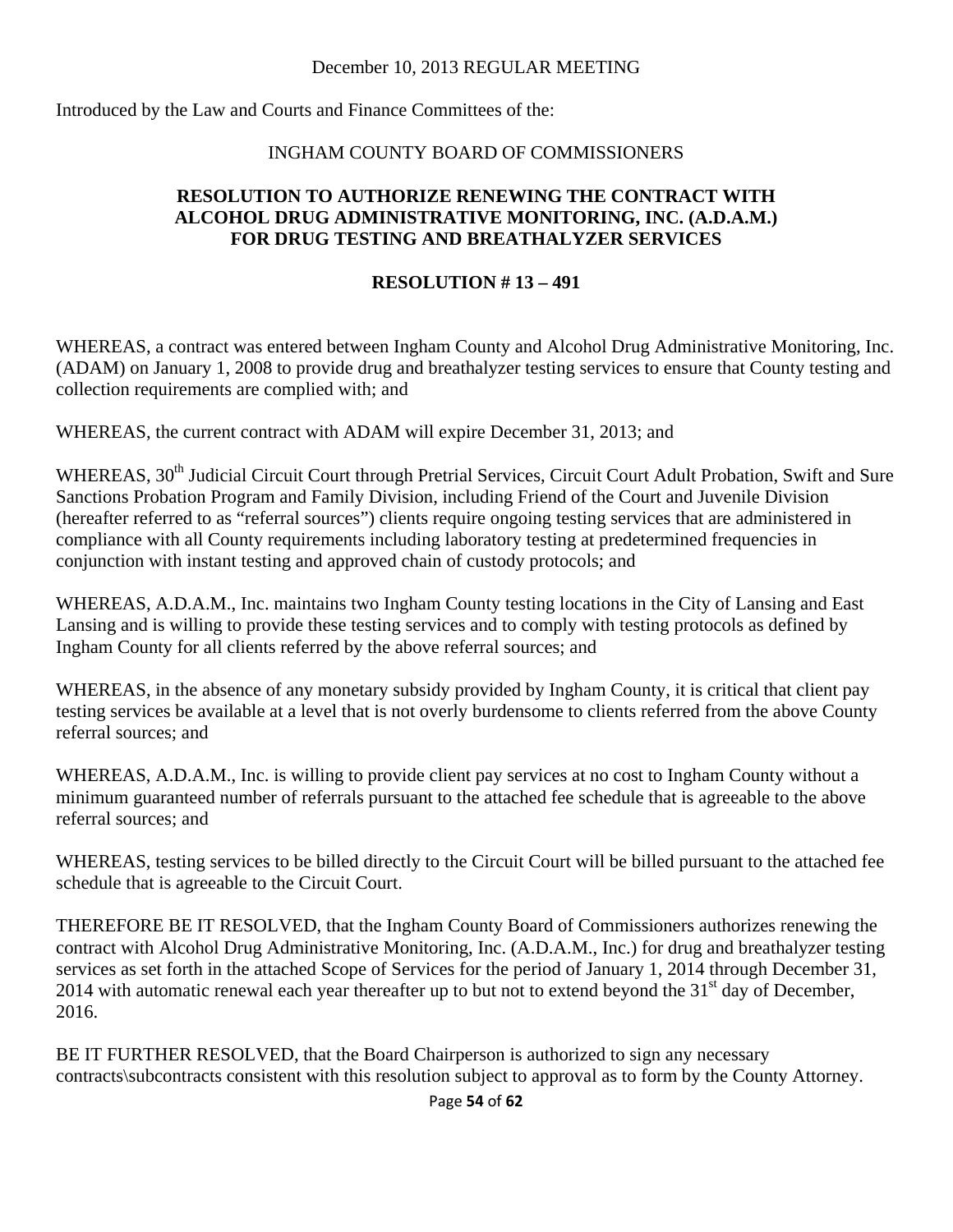## LAW & COURTS: The Law & Courts Committee will meet on December 5, 2013.

FINANCE: Yeas: McGrain, Anthony, Bahar-Cook, Tennis, Koenig, Vickers<br>Nays: None **Absent:** Schafer **Approved 12/4/13** Absent: Schafer **Approved 12/4/13**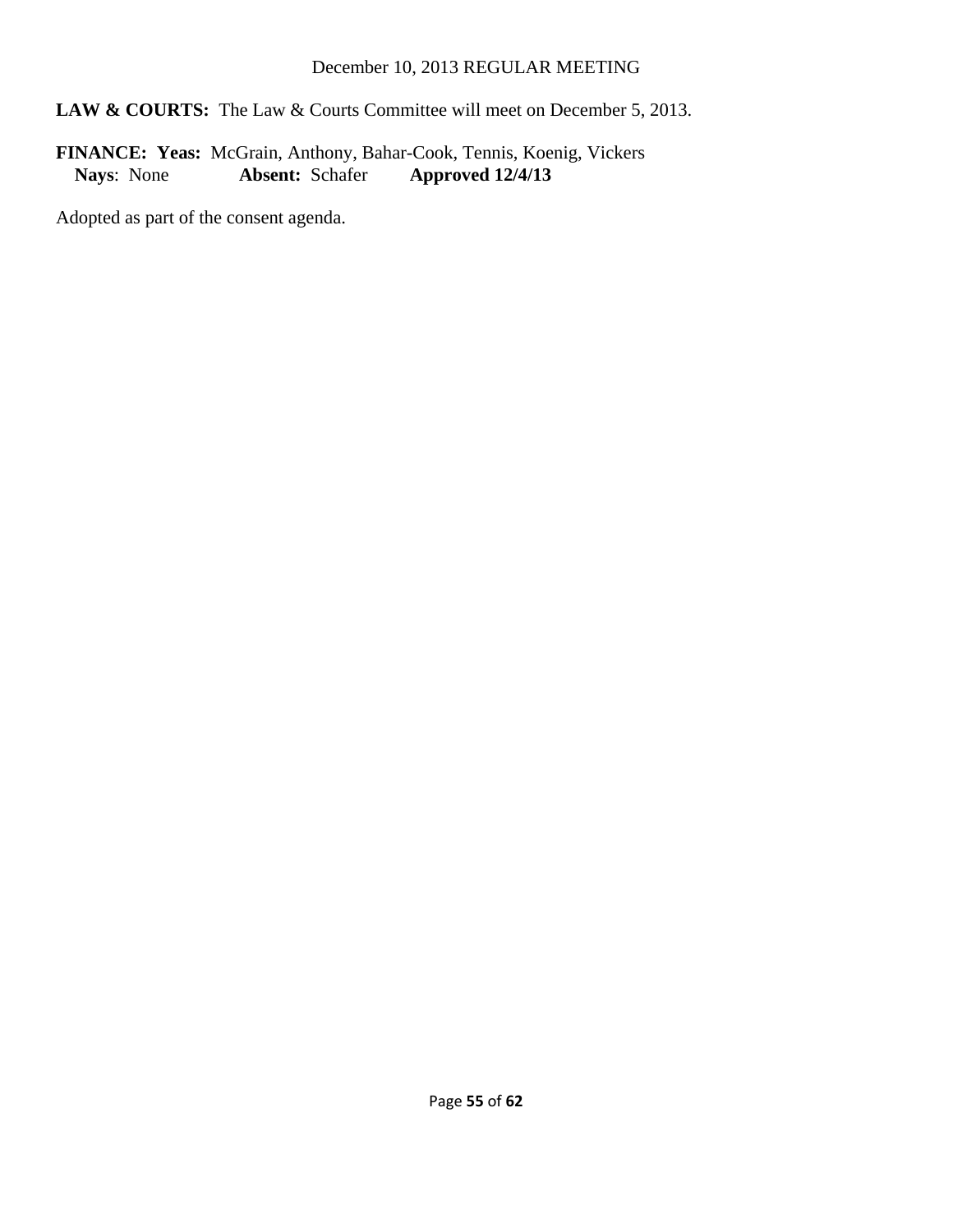Introduced by the Law & Courts Committee of the:

## INGHAM COUNTY BOARD OF COMMISSIONERS

## **RESOLUTION TO AUTHORIZE THE TRANSFER OF THE CLERICAL SERVICES SUPERVISOR-CIRCUIT COURT AND THE CHIEF DEPUTY CLERK POSITIONS FROM THE CIRCUIT COURT TO THE COUNTY CLERK'S OFFICE**

## **RESOLUTION # 13 – 492**

WHEREAS, the Circuit Court and the County Clerk have agreed to reorganize the Circuit Court Clerk's office and have the Chief Deputy Clerk (Circuit Court) and the Clerical Services Supervisor to be supervised by the County Clerk; and

WHEREAS, under the Michigan Constitution, it is the duty of the County Clerk, or in the Clerk's absence the Chief Deputy Clerk, to serve as Clerk of the Court; and

WHEREAS, the Board of Commissioners transfers the positions of Clerical Services Supervisor-Circuit Court and Chief Deputy Clerk in Circuit Court to the County Clerk to enable the County Clerk to fulfill these Constitutional duties.

THEREFORE BE IT RESOLVED, that the Ingham County Board of Commissioners hereby transfers the fulltime Clerical Services Supervisor-Circuit Court, (Position #130026 - MCF 08, salary range \$49,404 - \$59,301) and full-time Chief Deputy Clerk (Circuit Court) , (Position #130054 – MCF 09, salary range \$53,886 - \$64,680) in Circuit Court to the County Clerk's Office effective January 1, 2014.

BE IT FURTHER RESOLVED, that the Human Resources Department is to work with the County Clerk and the Circuit Court to update the job descriptions for the Clerical Services Supervisor-Circuit Court, Chief Deputy Clerk and Circuit Court Administrator/Jury Administrator job descriptions.

BE IT FURTHER RESOLVED, that the Controller is authorized to make the necessary budget adjustments and changes to the Position Allocation list.

#### **LAW & COURTS: Yeas:** Celentino, Tsernoglou, Holman, Bahar-Cook, Hope, Schafer  **Nays: None Absent**: Crenshaw **Approved 12/5/13**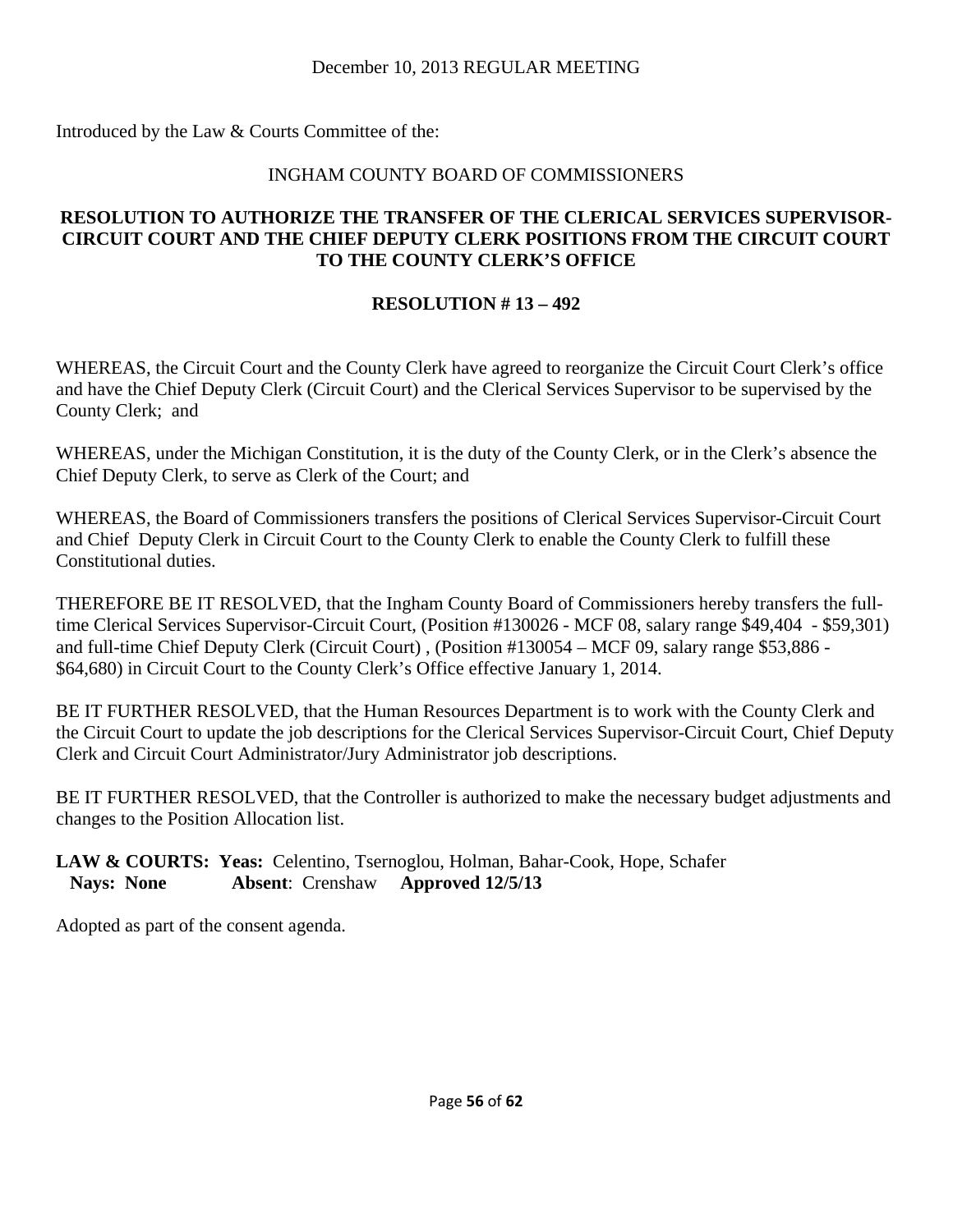Introduced by the:

#### INGHAM COUNTY BOARD OF COMMISSIONERS

#### **RESOLUTION APPROVING A COLLECTIVE BARGAINING AGREEMENT WITH THE MICHIGAN NURSES ASSOCIATION – NURSE PRACTITIONERS/CLINIC NURSES**

#### **RESOLUTION # 13 - 493**

WHEREAS, an agreement has been reached between representatives of Ingham County and the Michigan Nurses Association for the period January 1, 2012 through December 31, 2014; and

WHEREAS, the agreement has been ratified by the employees within the bargaining unit; and

WHEREAS, the provisions of the agreement have been approved by the County Services Committee.

THEREFORE BE IT RESOLVED, that the Ingham County Board of Commissioners hereby approves the contract between Ingham County and Michigan Nurses Association – Nurse Practitioners/Clinic Nurses for the period January 1, 2012 through December 31, 2014.

BE IT FURTHER RESOLVED, that the Chairperson of the Board of Commissioners and the County Clerk are authorized to sign the contract on behalf of the County, subject to the approval as to form by the County Attorney.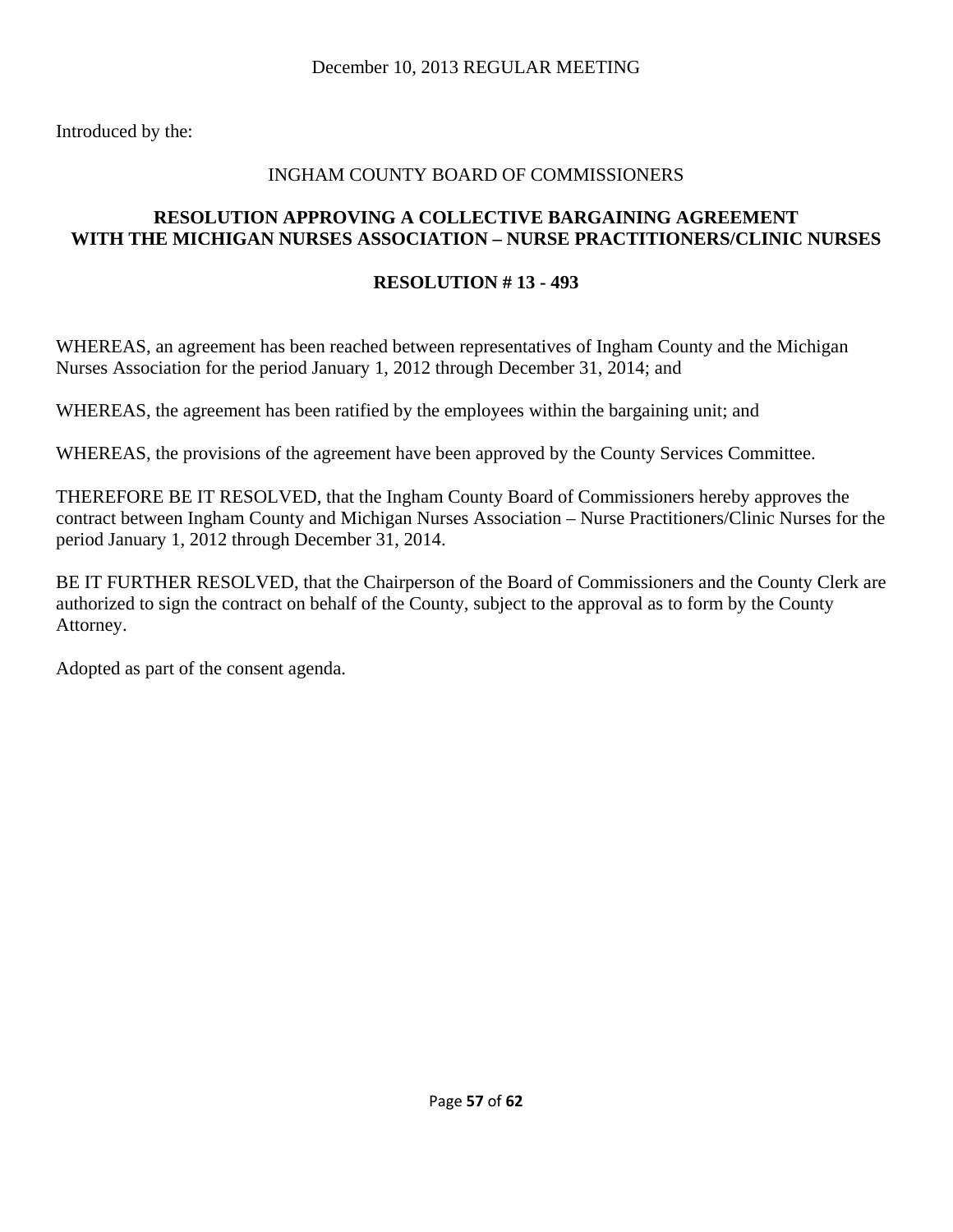#### INGHAM COUNTY BOARD OF COMMISSIONERS

#### **RESOLUTION AUTHORIZING THE ESTABLISHMENT OF A MERS HYBRID PLAN FOR NEWLY HIRED EMPLOYEES IN MICHIGAN NURSES ASSOCIATION – NURSE PRACTITIONER/CLINIC NURSES UNIT**

#### **RESOLUTION # 13 - 494**

WHEREAS, the County Board of Commissioners has recognized the escalating cost of the current MERS Defined Benefit Plan; and

WHEREAS, the Michigan Nurses Association – Nurse Practitioner/Clinic Nurses Unit ratified a new collective bargaining agreement that includes the establishment of a MERS Hybrid pension plan for new hires.

THEREFORE BE IT RESOLVED, that the Board of Commissioners authorizes the attached resolutions establishing the MERS Hybrid Pension Plan for Michigan Nurses Association – Nurse Practitioner/Clinic Nurses hired on or after January 1, 2014.

BE IT FURTHER RESOLVED, that the Chair of the Board is authorized on behalf of the County to sign and execute all documents to effectuate and finalize this transaction, subject to approval as to form, by the County Attorney.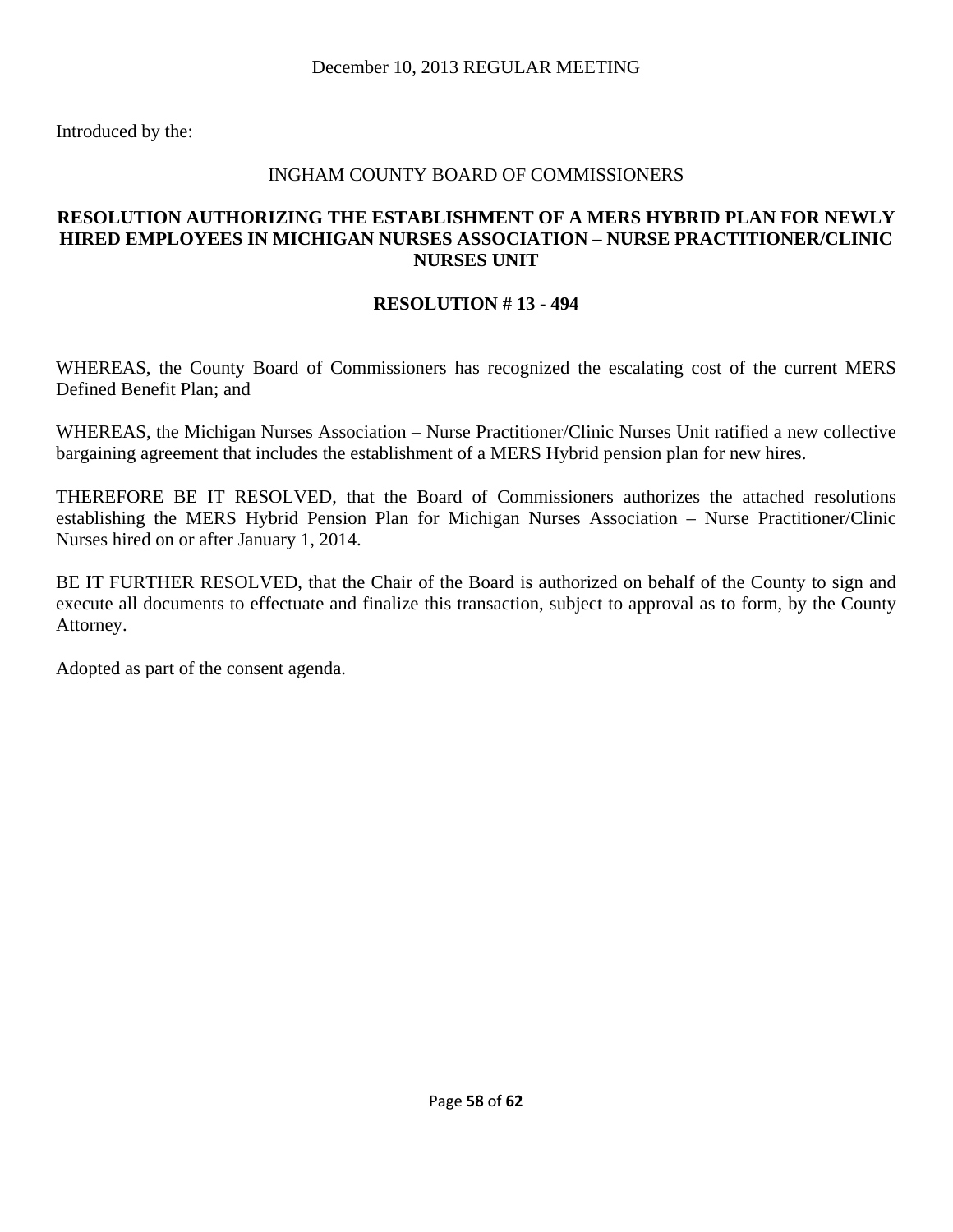## INGHAM COUNTY BOARD OF COMMISSIONERS

## **RESOLUTION APPROVING THE STARTING SALARY FOR A PHYSICIAN ASSISTANT AT MCF 12 STEP 4**

## **RESOLUTION # 13 – 495**

WHEREAS, the Ingham County Board of Commissioners recognizes the need to establish a competitive pay grade for the Health Department's Community Health Center Providers; and

WHEREAS, the Health Department has completed the interview process for the Physician Assistant position located at the Eastern Health Center; and

WHEREAS, Ms. Janell Twietmeyer has been recommended for the Physician Assistant position; and

WHEREAS, Ms. Twietmeyer has worked as a Physician Assistant for the past six years, currently at Sparrow Health Systems; and

WHEREAS, Ms. Twietmeyer is willing to accept the Physician Assistant position contingent upon Step 4 in the MCF 12 salary range (\$78,358); and

WHEREAS, the Health Officer recommends that the starting salary for Janell Twietmeyer be authorized at MCF 12, Step 4 (\$78,358).

THEREFORE BE IT RESOLVED, that the Board of Commissioners authorizes the starting salary for Ms. Janell Twietmeyer at MCF 12, Step 4 (\$78,358) for the Physician Assistant position at the Eastern Health Center.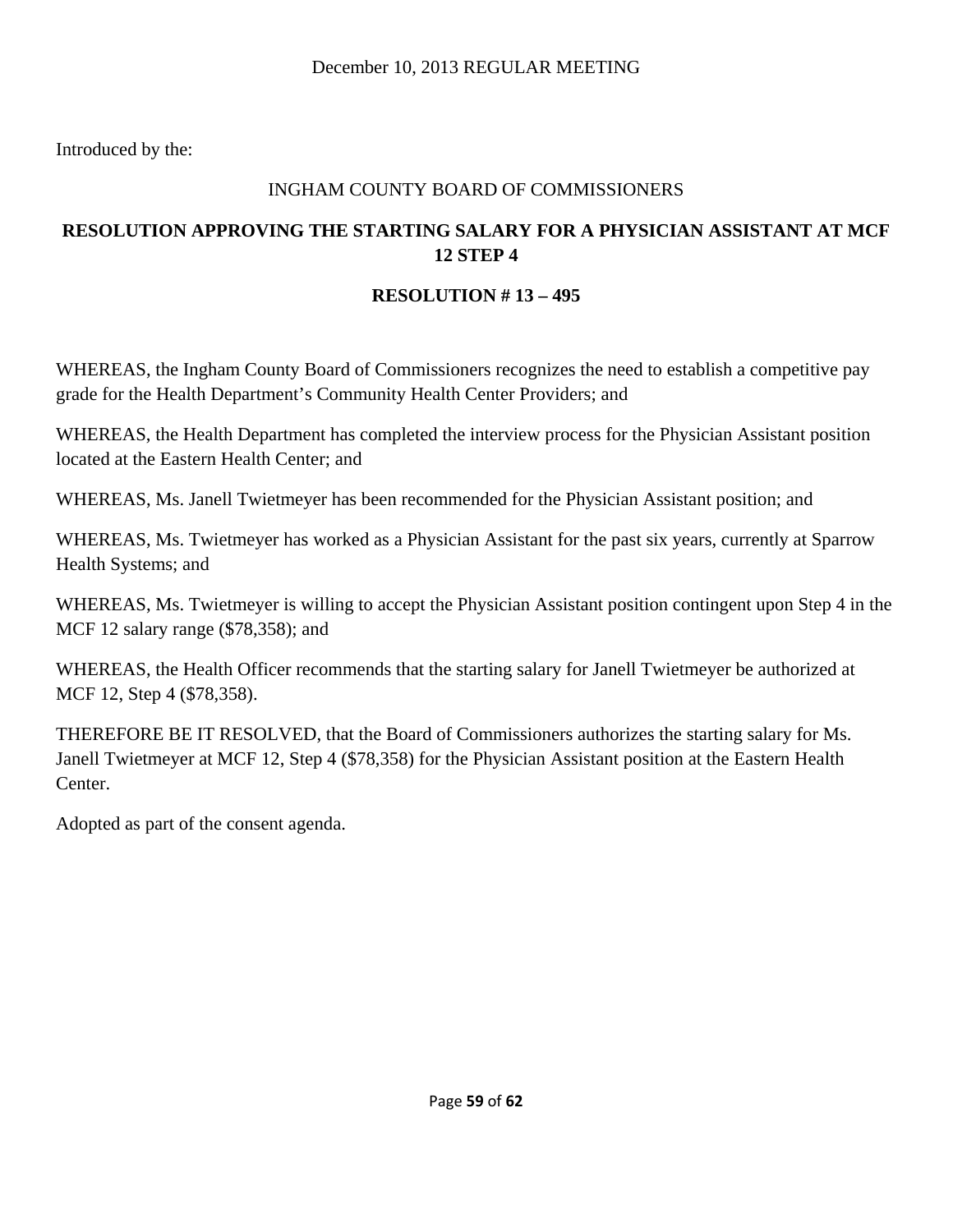# INGHAM COUNTY BOARD OF COMMISSIONERS

# **RESOLUTION AUTHORIZING THE PURCHASE OF 2316 S. CEDAR STREET, LANSING, MICHIGAN FOR THE PURPOSE OF HOUSING A COMMUNITY HEALTH CENTER FACILITY**

## **RESOLUTION # 13 – 496**

WHEREAS, the Ingham Community Health Centers (ICHC), in partnership with the Ingham County Health Department (ICHD), initiated a process to assess its current operations and facilities to develop a short and long term strategic plan that is responsive to challenges within the existing health center locations; and

WHEREAS, all community health center sites currently operate at full capacity, with no ability to add additional providers and support staff to meet current demand; and

WHEREAS, the health centers are located in out-of-date buildings that are now poorly designed, making it difficult to accommodate new technology; and

WHEREAS, with implementation of the Affordable Care Act (ACA), it is projected that more than 30,000 individuals within Ingham County will become eligible for expanded Medicaid; and

WHEREAS, Resolution #13-322 authorized the Controller/Administrator, subject to approval by the Board Chairperson, to negotiate for the purchase of property for a community health center facility, and to enter into contracts as necessary for inspections and environmental assessment; and

WHEREAS, this acquisition is consistent with the strategic facility plan developed for the community health centers by Capital Link; and

WHEREAS, staff from the Controller/Administrator's Office and Health Department have visited and evaluated this property, and are in agreement that the 2316 S. Cedar Street location best meets the needs of the Health Department/Community Health Center Board and the community.

THEREFORE BE IT RESOLVED, that the Ingham County Board of Commissioners does hereby authorize an appropriation from Medicaid cost reimbursement settlement funds for the purchase of 2316 S. Cedar Street, Lansing, Michigan for a sum not to exceed One Million Eight Hundred Forty Thousand Dollars (\$1,840,000) for the purpose of housing a community health center facility.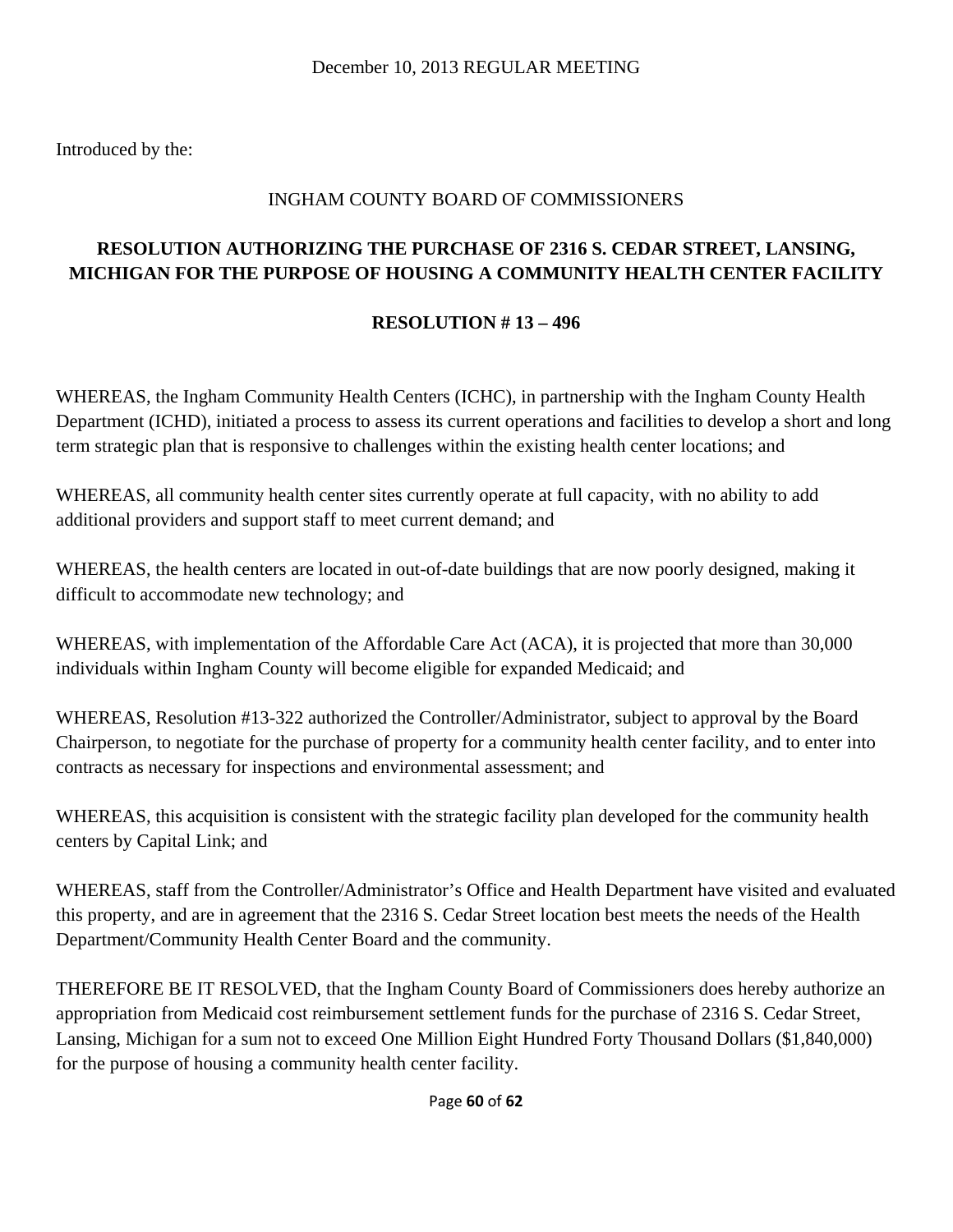BE IT FURTHER RESOLVED, the Board of Commissioners authorizes payment of an additional \$2,352.04 for closing and recording fees, and pro-rated taxes, and authorizes a total expenditure at the closing of the transaction of an amount not to exceed \$1,842,352.04.

BE IT FURTHER RESOLVED, the Controller/Administrator is authorized to make any necessary budget adjustments consistent with this resolution.

BE IT FURTHER RESOLVED, the Chairperson of the Board of Commissioners is authorized to sign any necessary documents consistent with this resolution after review and approval as to form by the County Attorney.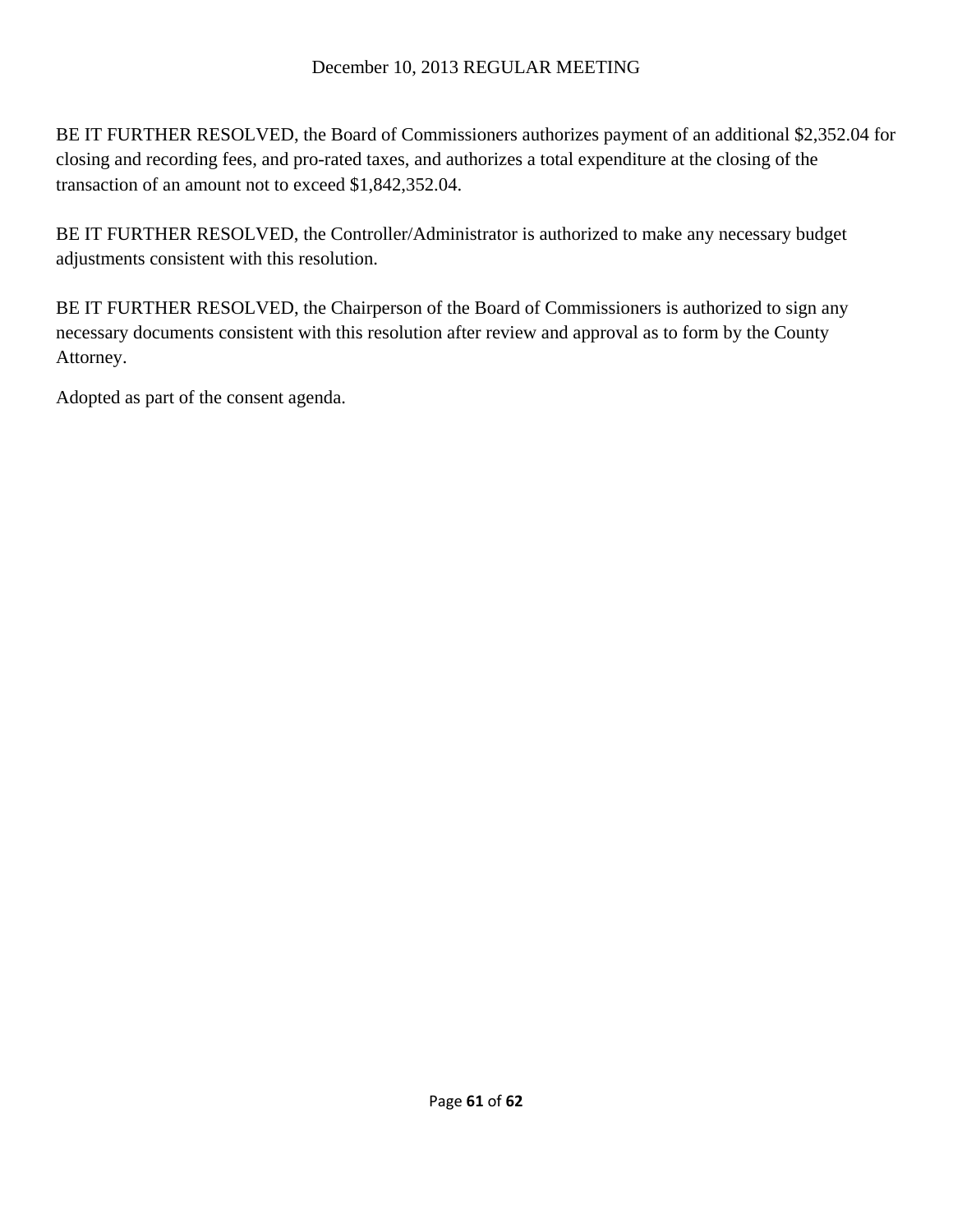## **SPECIAL ORDERS OF THE DAY**:

After recommendation from the Democratic Caucus, Commissioner Tennis moved to appoint Diane Henry Cunningham to the Housing Commission. Commissioner Crenshaw seconded the motion.

The motion carried unanimously. Absent: Commissioners Anthony and Celentino.

Chairperson Nolan stated that Dr. Renee Canady will be resigning from Ingham County to accept a new job with the Michigan Public Health Institute. She stated that the County is sad to see her leave. Chairperson Nolan stated that she selected a committee to assist with the nation-wide search for a new Health Department Officer. She listed those members as Commissioners Celentino, McGrain, Maiville, Holman, Nolan, Koenig, Bahar-Cook, Tennis, Hope and Anthony.

Commissioner Vickers moved to accept the Health Department Officer Search Committee as listed by Chairperson Nolan. Commissioner Bahar-Cook seconded the motion.

The motion carried unanimously. Absent: Commissioners Anthony and Celentino.

## **PUBLIC COMMENT**:

None.

## **COMMISSIONER ANNOUNCEMENTS**:

Commissioner Bahar-Cook expressed her gratitude for the time and energy spent by Chairperson Nolan on chairing the Board for the past year.

Commissioner Koenig acknowledged "Art for Charlie," organized by the parents of five-year-old Charlie Waller who recently passed away. She said the funeral for Charlie is on Thursday.

## **CONSIDERATION AND ALLOWANCE OF THE CLAIMS**:

Commissioner McGrain moved to approve payment of the claims submitted by the County Clerk and Financial Services Department in the amount of \$1,922,624.89. Commissioner Schafer seconded the motion.

The motion carried unanimously. Absent: Commissioners Anthony and Celentino.

## **ADJOURNMENT**:

There being no further business, the meeting was adjourned at 7:05 p.m.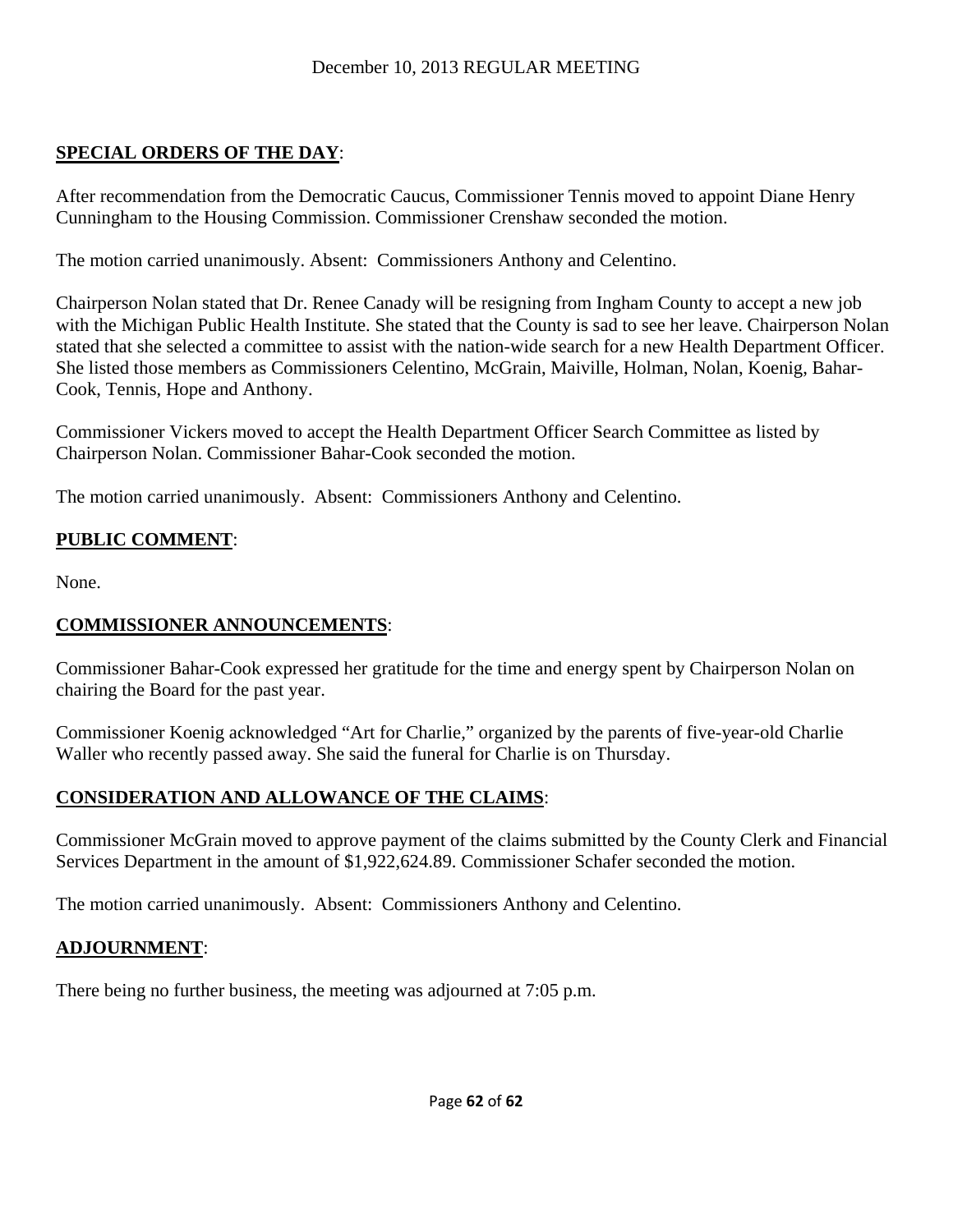Board of Commissioners Rooms - Courthouse  $Mason - 6:00 p.m.$ January 2, 2014

## **CALL TO ORDER**:

Chairperson Deb Nolan called the January 2, 2014 Organizational meeting of the Ingham County Board of Commissioners to order at 6:00 p.m.

Members Present at Roll Call: Anthony, Bahar-Cook, Celentino, Crenshaw, Hope, Maiville, McGrain, Nolan, Tsernoglou and Vickers.

Members Absent at Roll Call: Holman, Koenig, Schafer and Tennis.

A quorum was present.

#### **PLEDGE OF ALLEGIANCE**:

Chairperson Nolan asked Carla Clos, Deputy Drain Commissioner, to lead the Board in the Pledge of Allegiance.

#### **MEDITATION**

A moment of silence was observed out of respect for the constituents who endured the recent power outages.

#### **ADDITIONS TO THE AGENDA:**

Chairperson Nolan indicated that Board rules state resolutions will ordinarily be referred to a committee unless there is a 2/3 vote to allow the resolution to be considered by the Board immediately. The following resolutions were added to the agenda:

Commissioner Maiville moved to consider the Resolution pledging full faith and credit to Green Drain Drainage District 2014 Bonds. Commissioner Anthony seconded the motion. The motion carried unanimously and the Resolution was added as Agenda Item No. 5. Absent: Commissioners Schafer and Tennis.

Commissioner McGrain moved to consider the late Resolution authorizing the Board Chairperson and Controller/Administrator to appoint an interim health officer. Commissioner Crenshaw seconded the motion. The motion carried unanimously and the Resolution was added as Agenda Item No. 6. Absent: Commissioners Schafer and Tennis.

#### **Commissioner Koenig arrived at 6:03 p.m.**

**Commissioner Holman arrived at 6:04 p.m.**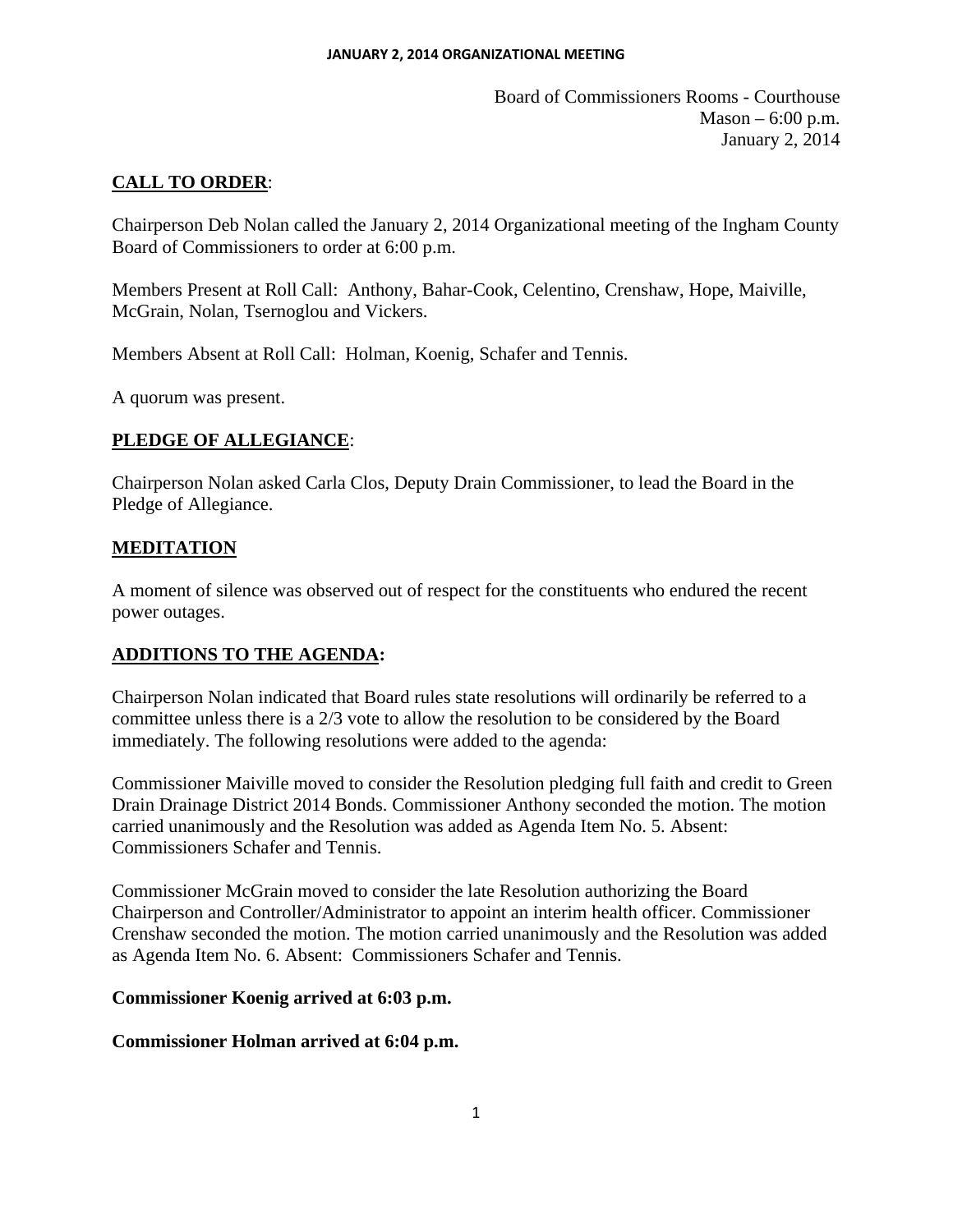#### **PETITIONS AND COMMUNICATIONS**:

Letter from Patrick E. Lindemann, Ingham County Drain Commissioner, regarding the Glens of Willoughby Branch of the Green Drain Maintenance and Improvement Project with attachments. Accepted and placed on file.

#### **LIMITED PUBLIC COMMENT**:

None

#### **ELECTION OF OFFICERS**:

CHAIRPERSON: Chairperson Nolan opened the floor to nominations to the position of Chairperson of the Board. Commissioner Crenshaw nominated Commissioner Celentino for Chairperson. Commissioner Vickers seconded the nomination. Chairperson Nolan called for further nominations. There were no other nominations. Motion to elect Victor Celentino to the position of Chairperson carried unanimously.

VICE CHAIRPERSON: Chairperson Celentino opened the floor for nominations to the position of Vice-Chairperson of the Board. Commissioner Maiville nominated Commissioner McGrain. Commissioner Vickers seconded the nomination. Chairperson Celentino called for further nominations. There were no other nominations. The motion to elect Commissioner Brian McGrain to the position of Vice-Chairperson carried unanimously.

VICE CHAIRPERSON PRO-TEM: Chairperson Celentino opened the floor for nominations to the position of Vice Chairperson Pro-tem of the Board. Commissioner Crenshaw nominated Commissioner Maiville. Commissioner Anthony seconded the nomination. Chairperson Celentino called for further nominations. There were no other nominations. The motion to elect Commissioner Randy Maiville to the position of Vice Chairperson Pro-Tem carried unanimously.

#### **COMMITTEE REPORTS AND RESOLUTIONS:**

Introduced by the:

#### INGHAM COUNTY BOARD OF COMMISSIONERS

#### **RESOLUTION PLEDGING FULL FAITH AND CREDIT TO GREEN DRAIN DRAINAGE DISTRICT 2014 BONDS**

**RESOLUTION # 14 - 01**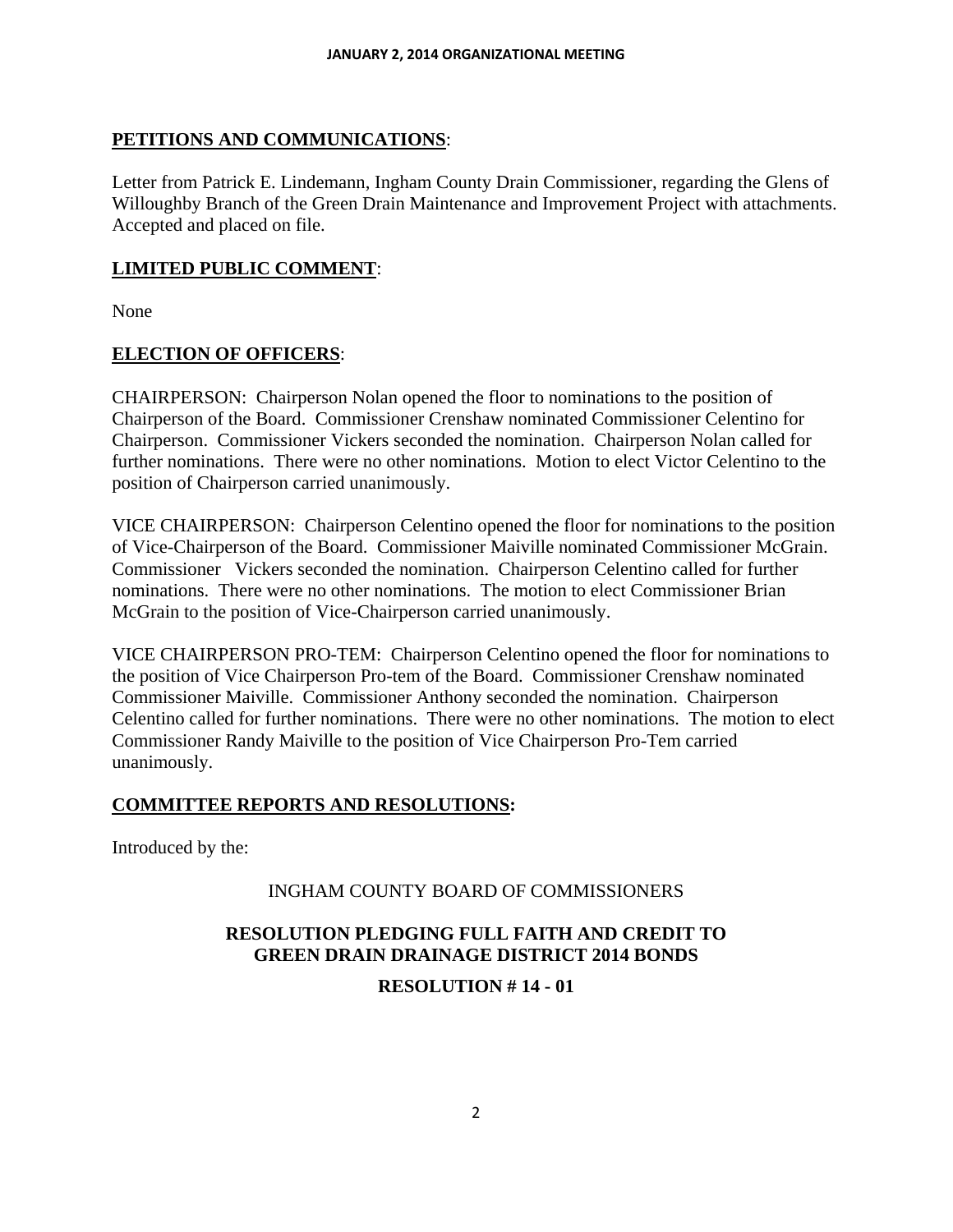#### **JANUARY 2, 2014 ORGANIZATIONAL MEETING**

Minutes of a regular meeting of the Board of Commissioners of Ingham County, Michigan, held

in the Ingham County Courthouse, Mason, Michigan, on January 2, 2014, at 6:00 p.m. local

time.

- PRESENT: Commissioners Sarah Anthony, Rebecca Bahar-Cook, Victor Celentino, Bryan Crenshaw, Dianne Holman, Kara Hope, Carol Koenig, Randy Maiville, Brian McGrain, Deb Nolan, Penelope Tsernoglou and Don Vickers.
- ABSENT: Commissioners Randy Schafer and Todd Tennis.

The following resolution was offered by Commissioner Hope and supported by Commissioner McGrain:

WHEREAS, pursuant to a petition filed with the Drain Commissioner of the County of Ingham, State of Michigan (the "Drain Commissioner"), proceedings have been taken under the provisions of Act 40, Public Acts of Michigan, 1956, as amended (the "Act"), for the making of certain intra-county drain improvements referred to as the Glens of Willoughby Branch of the Green Drain Maintenance and Improvement Project (the "Project") which is being undertaken by the Green Drain Drainage District (the "Drainage District") in the Glens of Willoughby Branch of the Green Drain Special Assessment District (the "Special Assessment District"); and

WHEREAS, the Project is necessary for the protection of the public health, and in order to provide funds to pay the costs of the Project, the Drain Commissioner intends to issue the Drainage District's bonds (the "Bonds") in an amount not to exceed \$595,000 pursuant to the Act; and

WHEREAS, the principal of and interest on the Bonds will be payable from assessments to be made upon public corporations and/or benefited properties in the Special Assessment District; and

WHEREAS, the Ingham County Board of Commissioners (the "Board") may, by resolution adopted by a majority of the members of the Board, pledge the full faith and credit of the County for the prompt payment of the principal of and interest on the Bonds pursuant to Section 276 of the Act; and

WHEREAS, the pledge of the full faith and credit of the County to the Bonds will reduce the cost of financing the Project and will be a benefit to the people of the County.

#### NOW, THEREFORE, IT IS RESOLVED as follows:

1. The County pledges its full faith and credit for the prompt payment of the principal of and interest on the Bonds in a par amount not to exceed \$595,000. The County shall immediately advance sufficient moneys from County funds, as a first budget obligation, to pay the principal of and interest on any of the Bonds should the Drainage District fail to pay such amounts when due. The County shall, if necessary, levy a tax on all taxable property in the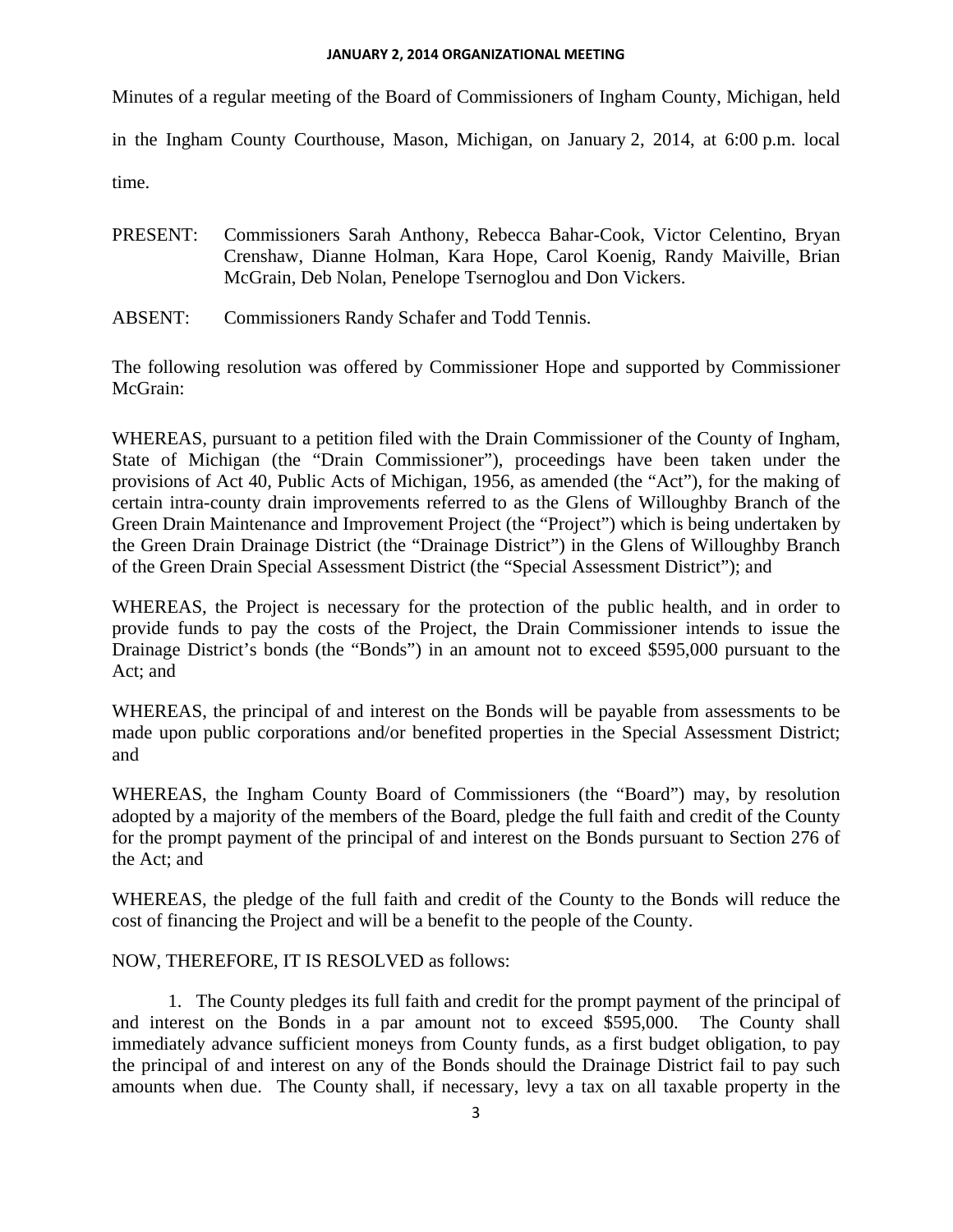#### **JANUARY 2, 2014 ORGANIZATIONAL MEETING**

County, to the extent other available funds are insufficient to pay the principal of and interest on the Bonds when due.

2. Should the County advance County funds pursuant to the pledge made in this Resolution, the amounts shall be repaid to the County from assessments or reassessments made upon benefited properties in the Special Assessment District as provided in the Act.

3. The Chairperson of the Board, the County Clerk, the County Treasurer and any other official of the County, or any one or more of them, are authorized and directed to take all actions necessary or desirable for the issuance of the Bonds, and to execute any documents or certificates necessary to complete the issuance of the Bonds, including, but not limited to, any applications including the Michigan Department of Treasury, including an Application for State Treasurer's Approval to Issue Long-Term Securities, any waivers, certificates, receipts, orders, agreements, instruments, and any certificates relating to federal or state securities laws, rules or regulations.

4. All resolutions and parts of resolutions are, to the extent of any conflict with this resolution, rescinded to the extent of the conflict.

YEAS: Commissioners Sarah Anthony, Rebecca Bahar-Cook, Victor Celentino, Bryan Crenshaw, Dianne Holman, Kara Hope, Carol Koenig, Randy Maiville, Brian McGrain, Deb Nolan, Penelope Tsernoglou and Don Vickers.

 $\overline{a}$ 

- NAYS: None
- ABSTAIN: None

ABSENT: Commissioners Randy Schafer and Todd Tennis.

RESOLUTION DECLARED ADOPTED.

Barb Byrum, County Clerk, Ingham County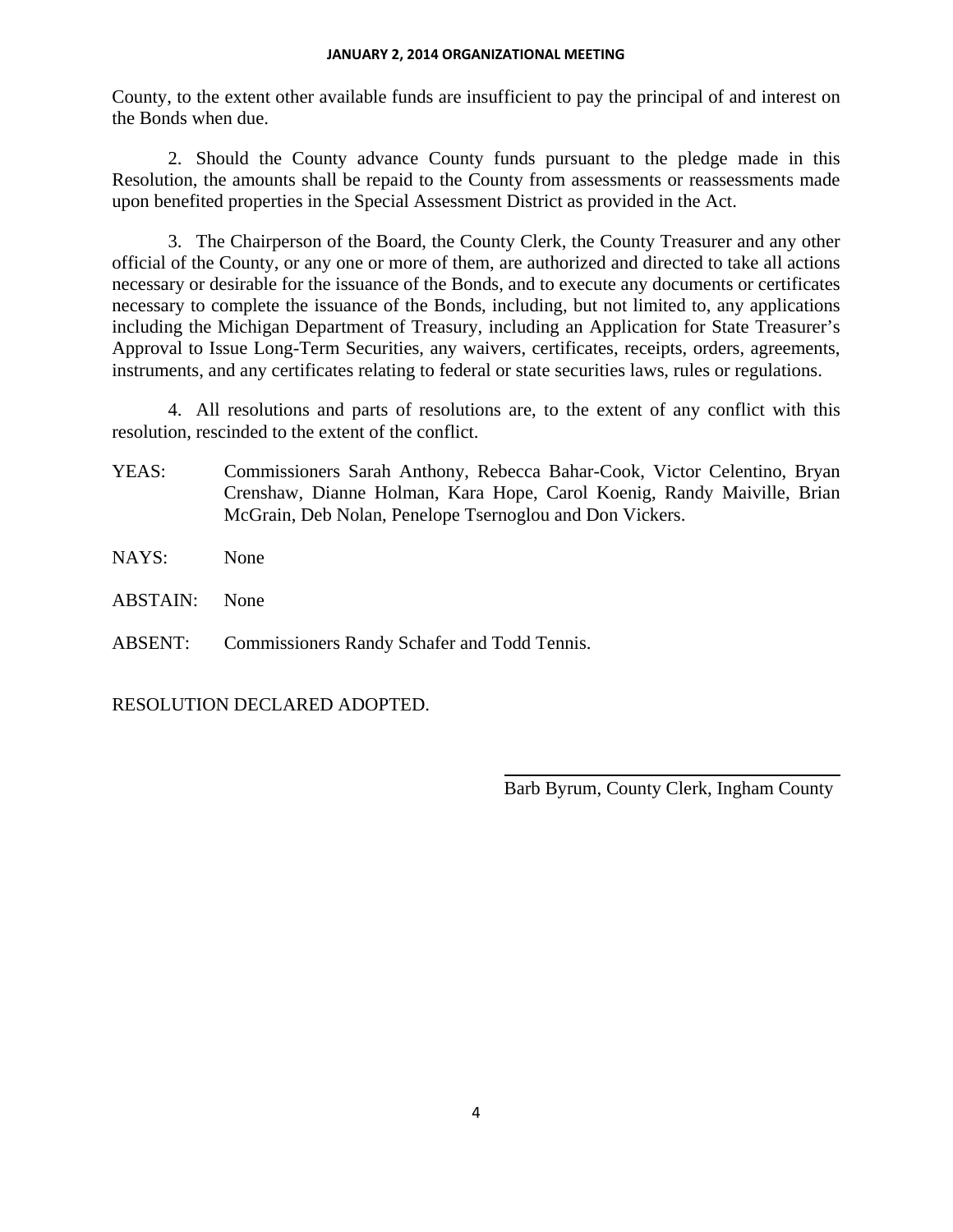#### STATE OF MICHIGAN ) ) SS COUNTY OF INGHAM )

I, Barb Byrum, the duly qualified and acting Clerk of Ingham County, Michigan (the "County") do hereby certify that the foregoing is a true and complete copy of a resolution adopted by the Board of Commissioners at a meeting held on January 2, 2014, the original of which is on file in my office. Public notice of said meeting was given pursuant to and in compliance with Act No. 267 of the Public Acts of Michigan of 1976, as amended.

IN WITNESS WHEREOF, I have hereunto affixed my signature this  $2<sup>nd</sup>$  day of January, 2014.

l

Barb Byrum, County Clerk Ingham County

Commissioner Hope moved the resolution. Commissioner McGrain seconded the motion.

The motion carried by unanimous roll call vote. Absent: Commissioners Schafer and Tennis.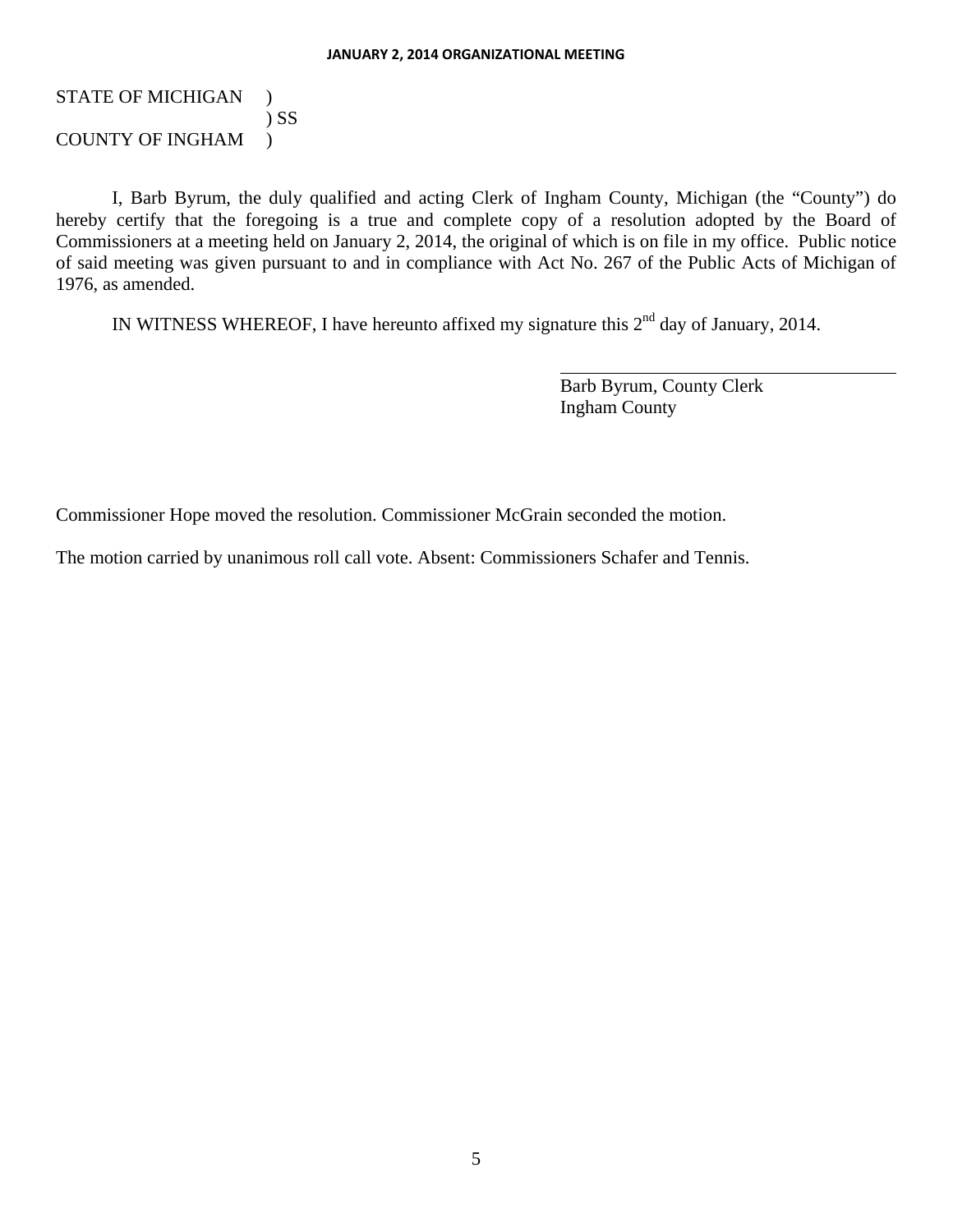#### INGHAM COUNTY BOARD OF COMMISSIONERS

#### **RESOLUTION AUTHORIZING THE BOARD CHAIRPERSON AND CONTROLLER/ADMINISTRATOR TO APPOINT AN INTERIM HEALTH OFFICER**

#### **RESOLUTION # 14 – 02**

WHEREAS, Dr. Renee Canady has resigned from her position as the Ingham County Health Officer; and

WHEREAS, it is necessary for the Ingham County Health Department to have a Health Officer, to act as the administrative head of the Health Department, and to carry out the Health Department's delegated functions to protect the public health and prevent disease; and

WHEREAS, pursuant to MCL 333.2428(1), the Board of Commissioners has the responsibility to appoint a new Health Officer to succeed Dr. Canady and a search process to find qualified candidates is underway; and

WHEREAS, the Board of Commissioners' next meeting is scheduled for January 28, 2014 and it will be necessary to appoint an interim Health Officer prior to that date.

THEREFORE BE IT RESOLVED, that the Ingham County Board of Commissioners hereby authorizes the Board Chairperson and the County Controller/Administrator to appoint an interim Health Officer for the Ingham County Health Department for a period of up to three months while the search for a qualified Health Officer continues, subject to ratification by the Board of Commissioners at their January 28, 2014 meeting.

BE IT FURTHER RESOLVED, that the salary for the Interim Health Officer (MCF 18 \$105,267 - \$126,350) will be determined by the Board Chairperson and the Controller/Administrator.

Commissioner Nolan moved the resolution. Commissioner Crenshaw supported the motion.

The motion carried by unanimous vote. Absent: Commissioners Schafer and Tennis.

#### **SPECIAL ORDERS OF THE DAY**:

STANDING COMMITTEE APPOINTMENTS: Chairperson Celentino made the following appointments to standing committees. The first person named will serve Chairperson of the committee; second person named will serve as Vice Chairperson of the Committee:

County Services Committee: Commissioners (Chair) Holman, (Vice-Chair) Tsernoglou, Crenshaw, Nolan, Koenig, Celentino and Maiville.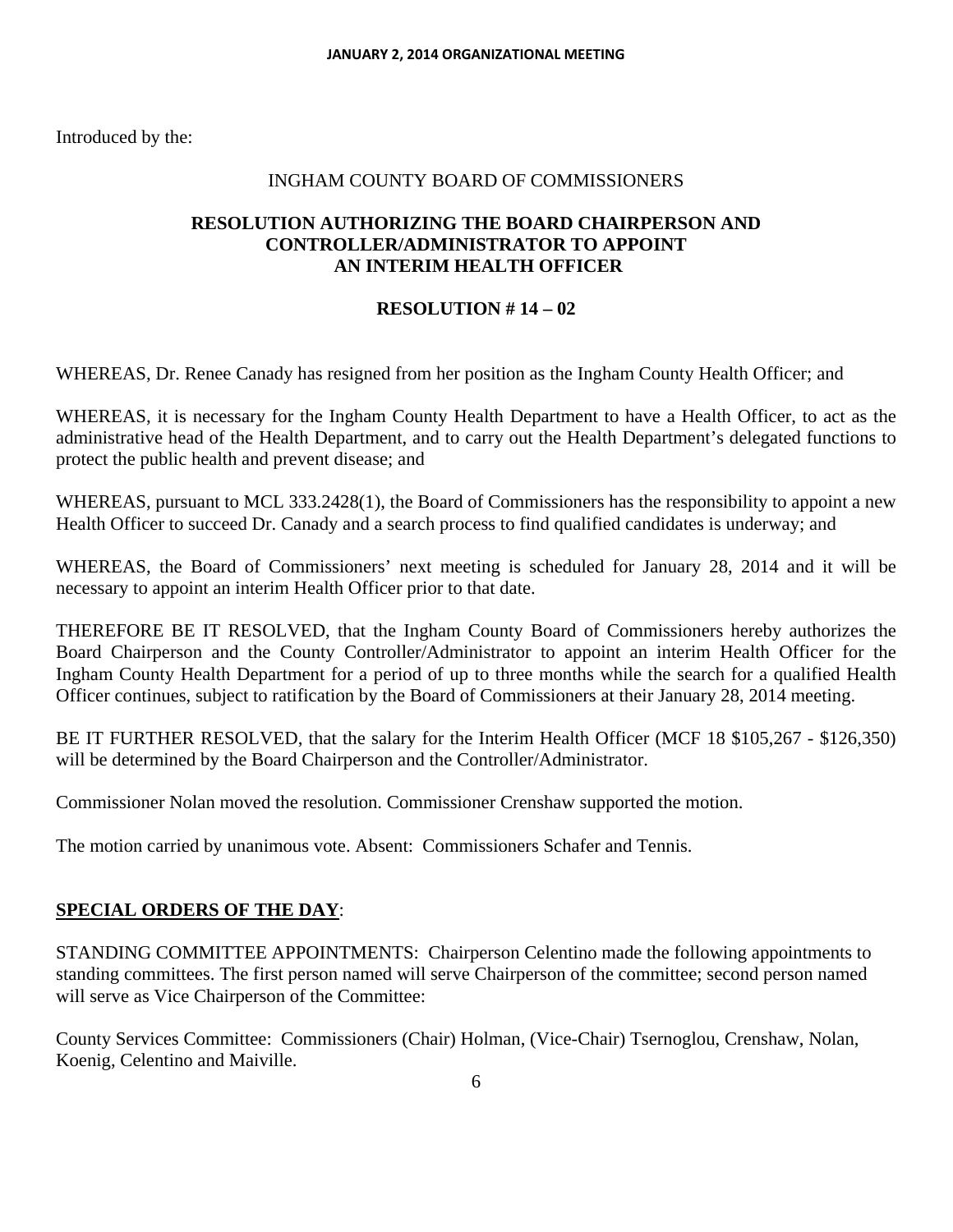Finance Committee: Commissioners (Chair) Koenig, (Vice-Chair) Anthony, Tennis, McGrain, Bahar-Cook, Schafer and Vickers.

Human Services Committee: Commissioners (Chair) Nolan, (Vice-Chair) Tennis, Holman, McGrain, Hope, Anthony and Vickers.

Law and Courts Committee: Commissioners (Chair) Bahar-Cook, (Vice-Chair) Hope, Crenshaw, Celentino, Tsernoglou, Schafer and Maiville.

OTHER APPOINTMENTS: Chairperson Celentino made the following Commissioner and staff appointments to other advisory boards and commissions:

| Animal Control Shelter Advisory Board            | <b>Todd Tennis</b>                                   |
|--------------------------------------------------|------------------------------------------------------|
| Capital Area Michigan (WORKS) Board              | Sarah Anthony, Penelope Tsernoglou, Rebecca Bahar-   |
|                                                  | Cook                                                 |
| <b>CARTS</b> Committee                           | Jared Cypher, Dianne Holman (alternate)              |
| <b>CATA Board</b>                                | Mark Grebner                                         |
| Capital Region Airport Authority Liaison         | Bryan Crenshaw                                       |
| <b>Community Coalition for Youth</b>             | <b>Sarah Anthony</b>                                 |
| <b>Community Corrections Advisory Board</b>      | Carol Koenig                                         |
| <b>Community Services Administration</b>         | Eric Schertzing, Carol Koenig                        |
| <b>Convention Visitors Bureau</b>                | <b>Brian McGrain</b>                                 |
| Drainage Board                                   | Victor Celentino, Bd Chair, Carol Koenig, Fin. Chair |
| Ingham County Chapter, Michigan                  | Don Vickers, Kara Hope                               |
| <b>Townships Association</b>                     |                                                      |
| Ingham Family Center Adv. Bd. Judiciary Rep.     | Rebecca Bahar-Cook                                   |
| <b>McLaren Board of Directors</b>                | <b>Charles Steinberg</b>                             |
| <b>Land Bank</b>                                 | Deb Nolan (local unit of govt. rep)                  |
| Lansing Area Safety Council                      | Carol Koenig                                         |
| <b>Local Emergency Planning Committee</b>        | <b>Randy Schafer</b>                                 |
| <b>LEAP</b>                                      | Rebecca Bahar-Cook, (alt) Brian McGrain              |
| <b>Mason Local Development Finance Authority</b> | Don Vickers                                          |
| <b>MSUE District Extension Council</b>           | Carol Koenig                                         |
| Parks Board                                      | Carol Koenig (Road Commission representative)        |
| Power of We Consortium                           | <b>Sarah Anthony</b>                                 |
| <b>Smart Zone Board</b>                          | <b>Brian McGrain</b>                                 |
| <b>Tri-County Aging Consortium</b>               | Bryan Crenshaw, Rebecca Bahar-Cook,                  |
|                                                  | Kara Hope                                            |
| <b>Tri-County Regional Planning Commission</b>   | Kara Hope, Brian McGrain, Dianne Holman (road)       |
| Tri-Co. Reg. Planning Growth Study Committee     | <b>Brian McGrain</b>                                 |

Commissioner Koenig moved to confirm the appointments. Commissioner Nolan seconded the motion. Motion carried unanimously. Absent: Commissioners Schafer and Tennis.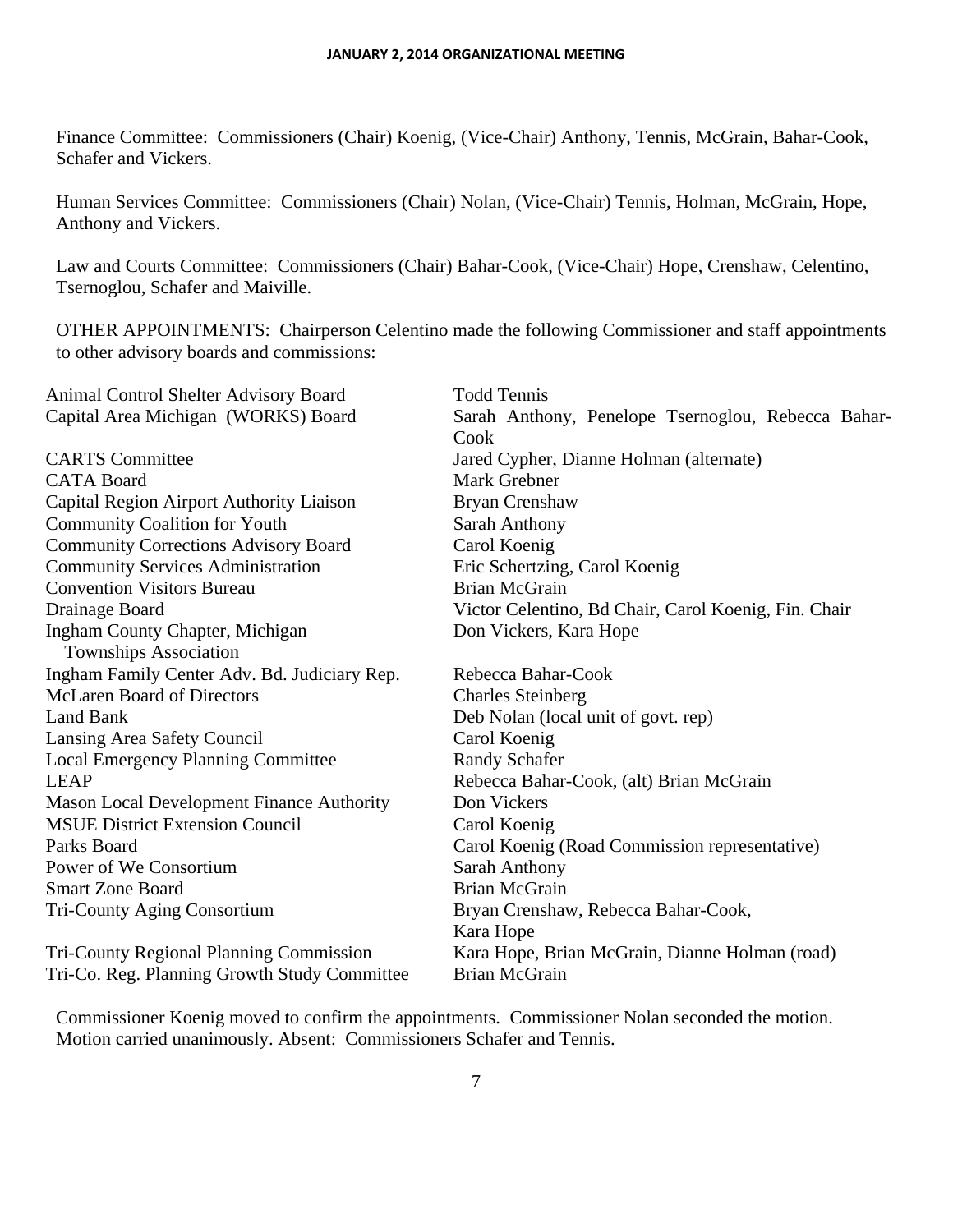Chairperson Celentino presented Commissioner Nolan with a gavel and expressed his gratitude to her for her leadership and dedication as the Board's Chairperson for 2013.

# **PUBLIC COMMENT**:

Eric Schertzing, Ingham County Treasurer, spoke to the Board regarding the current Ingham County foreclosure list and if they know anyone on the list to refer them to the County Treasurer's office for potential assistance.

# **COMMISSIONER ANNOUNCEMENTS**:

Commissioner Hope expressed her gratitude towards the community groups and individuals who helped their neighbors during the recent power outages. She also stated that as a result of the recent ice storm, Delhi Township is offering a brush drop-off to its residents each Saturday during January at the POTW plant in Delhi Township.

After suggestion from Commissioner Nolan, Commissioner Vickers moved to suspend the Board rules and allow Commissioners Holman and Koenig to include their "yea" votes for consideration of the two late agenda items at which they were not present for the vote at the beginning of the meeting. Commissioner Maiville seconded the motion. The motion carried unanimously. Absent: Commissioners Schafer and Tennis.

Commissioner Anthony announced that Phi Beta Sigma will be celebrating its centennial anniversary this year. She said the Lansing chapter will be holding a Gala on January 18 at the Crown Plaza.

Commissioner Bahar-Cook recognized the Michigan State University Spartan Football Team for its recent 2014 Rose Bowl Championship.

Chairperson Celentino expressed his gratitude to the Board for entrusting him with the position of Chairperson. He said he looks forward to working with all of the Commissioners in the upcoming year.

There being no further business, the meeting was adjourned at 6:23 p.m.

#### \_\_\_\_\_\_\_\_\_\_\_\_\_\_\_\_\_\_\_\_\_\_\_\_\_\_\_\_\_\_\_\_\_\_\_\_\_\_\_\_\_\_\_\_\_\_\_\_ **BARB BYRUM, INGHAM COUNTY CLERK**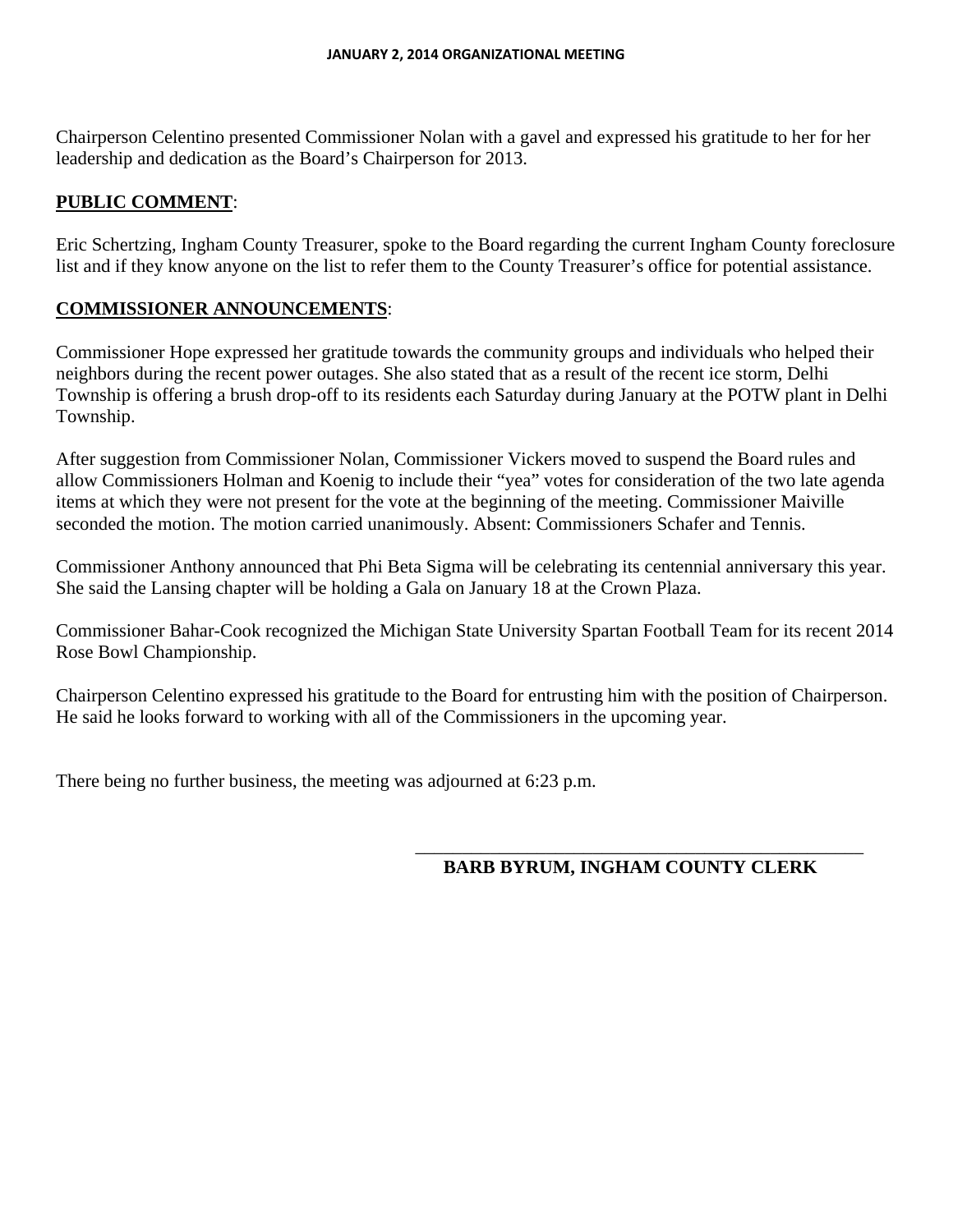#### January 13, 2014

#### MEMORANDUM

TO: Victor Celentino, Chair, Ingham County Board of Commissioners

Deb Nolan, Chair, Human Services Committee

Renée Branch Canady, Health Office<br>Health Officer Transition FR:  $RE:$ 

I extend my most sincere thanks for the privilege of serving as the Ingham County Health Officer. Leading the talented team of public health professionals and representing the interests of the Ingham County Board of Commissioners over the past two years as Health Officer and prior, as the Deputy Health Officer, has been both personally and professionally rewarding. I am grateful for the opportunity.

I now formally tender my resignation effective January 21, 2013. As you know, I will be accessible and am readily available to support the Acting Health Officer and the new Health Officer upon their appointment in any way possible to assist with their transition. I am attaching a description of current events at the Health Department to assist in that regard.

I will always remain a friend and supporter of the Ingham County Health Department. Thank you for your leadership and support of the Department as well as of me.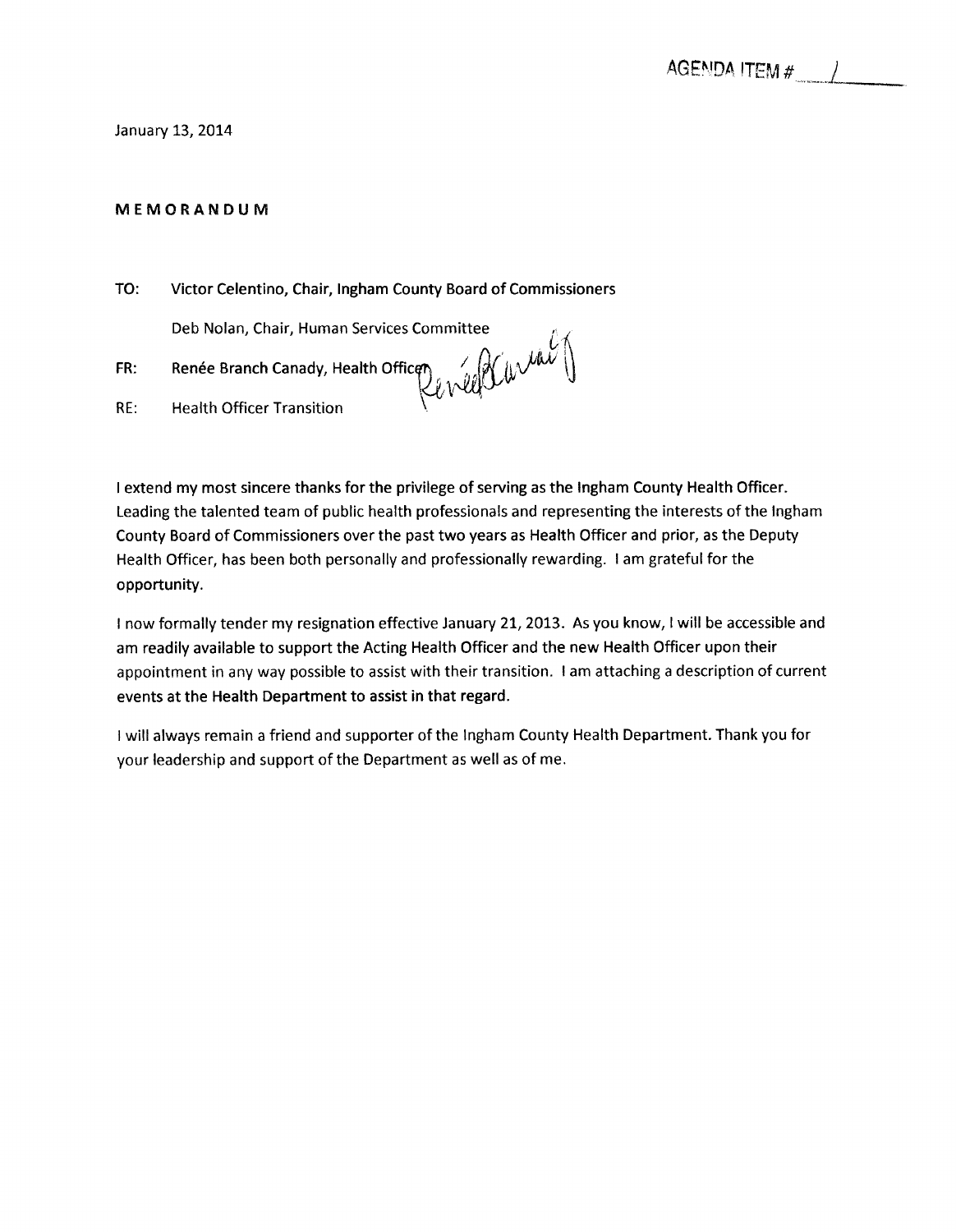Dear Board of Commissioners:

With a heavy heart I am writing to inform you that I will be resigning from my current position as Director of Ingham County Animal Control (ICAC) effective 5 February 2014. I have accepted a new position out of state.

I would like to thank you for nine years of support in this position. Thanks to your commitment to helping people and their companion animals --ICAC has become known and respected as an animal control department throughout the region and even the state to be modeled after. I am proud to have worked for Ingham County Government and I appreciate the time and patience you have shown in allowing me, the staff and the volunteers to serve the community while protecting the people and their beloved animal companions. I have gained much from this relationship within county government and I will take those skills and that knowledge with me as I continue to serve other communities.

My entire career in animal welfare (26 years this month) has been dedicated to working to improve shelters and animal welfare protection. Nine years ago this shelter certainly needed a lot of work in those areas-but now there's no more fixing to be done at Ingham County Animal Control and my work is finished. It's time for a new adventure.

I have been fortunate to have been a part of a great working team at the shelter which included Deputy Director Anne Burns who has full knowledge and the capabilities to continue the work of ICAC. She has strong relationships with community partners and volunteers. I leave ICAC in very good hands. I have been preparing for this eventual transition with other staff members who are very passionate and dedicated and ready and able to move the department even further into the future all while running smoothly during this transition.

I wish you every success in the future. I certainly hope the county will continue its part and efforts which began in 2013 to BUILD A NEW SHELTER! The County's citizens are counting on it.

Please acknowledge this letter of resignation and know that I will do my best to ensure that all of my projects are completed and ensure a smooth transition. Thank you.

Sincerely,

Jamie McAloon Lampman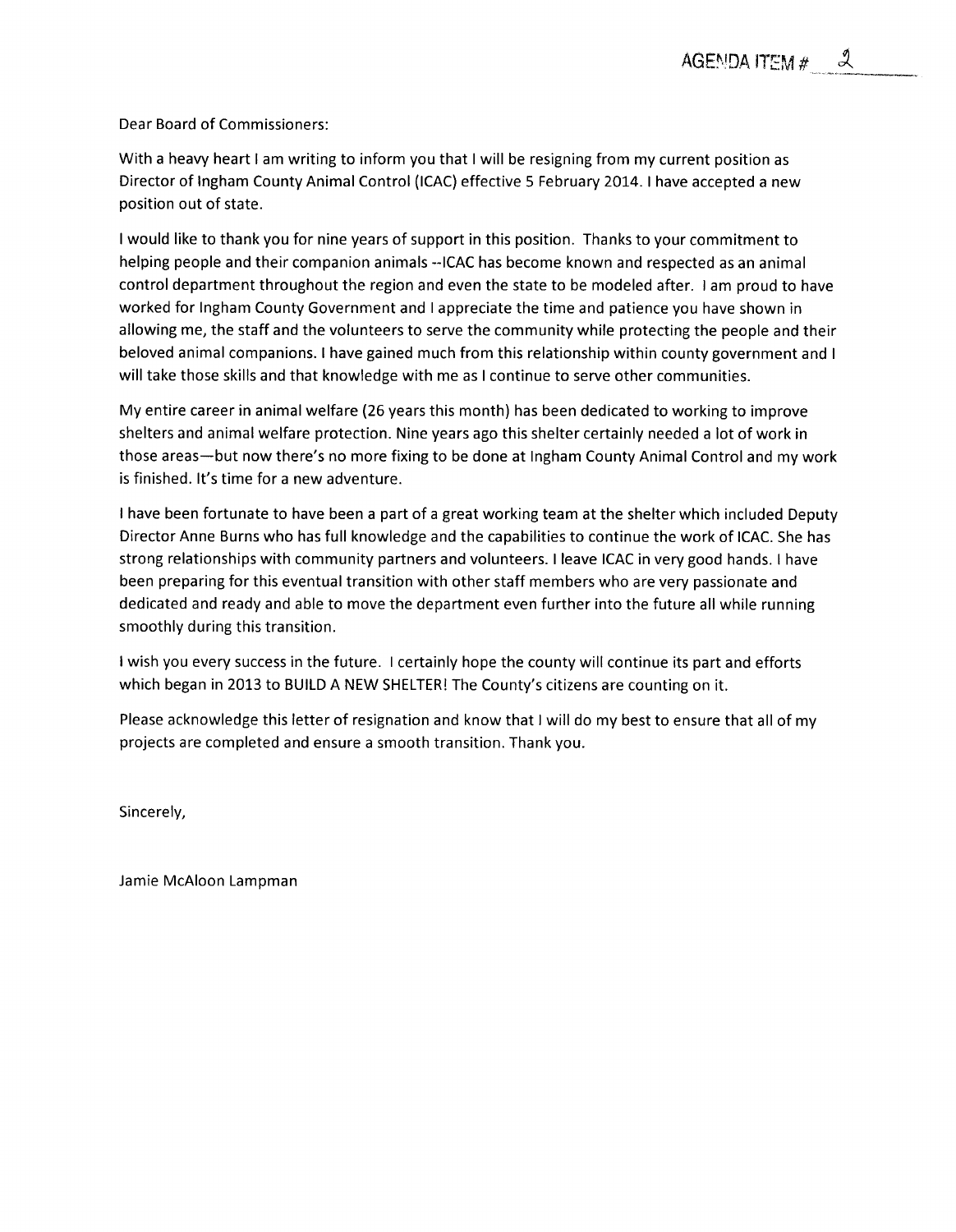From: Bradley Merritt [mailto:merrittb@cooley.edu] Sent: Wednesday, December 11, 2013 8:06 AM To: Graham, Sherrie; Masseau, Teresa Subject: Zoo Board

It is with a heavy heart that I am unfortunately writing this email to resign from my post on the zoo board. I love the zoo and have enjoyed being part of this board the last three years but unfortunately due to work restraints and some health issues I need to resign from my post.

Sent from my iPhone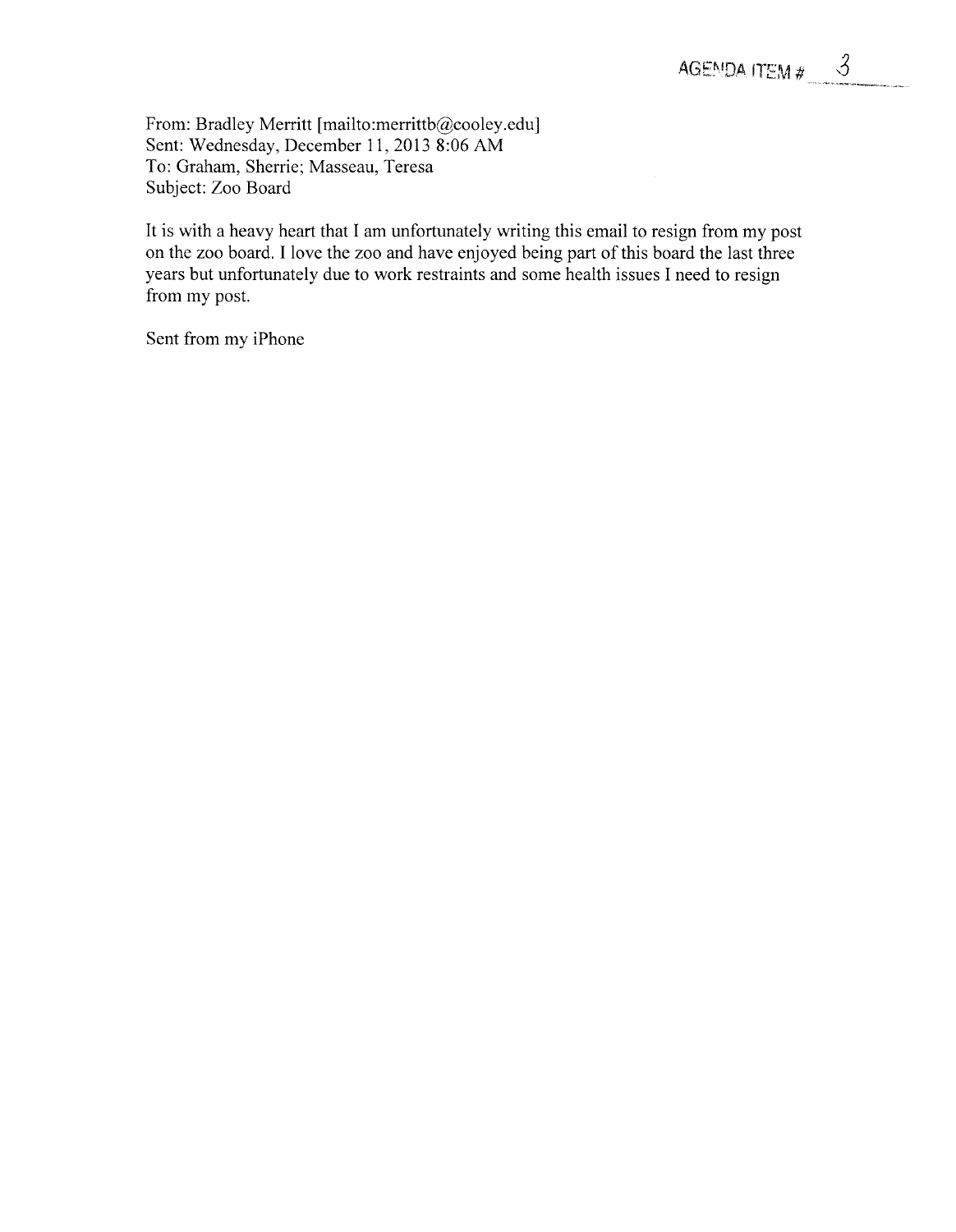### Pamela Kreiner, MBA CHRS

On Thu, Jan 2, 2014 at 7:28 PM, Anne Barna <annekbarna@gmail.com> wrote:

Hi Pamela!

Sorry to write this resignation letter to you by email.

I don't believe I can regularly attend board meetings due to family obligations, so I need to resign from the Women's Commission.

I have thoroughly enjoyed getting to know all of the ladies and discussing issues with them.

Please let me know if there is anything I can do to assist the board in the future!

Sincerely,

Anne Barna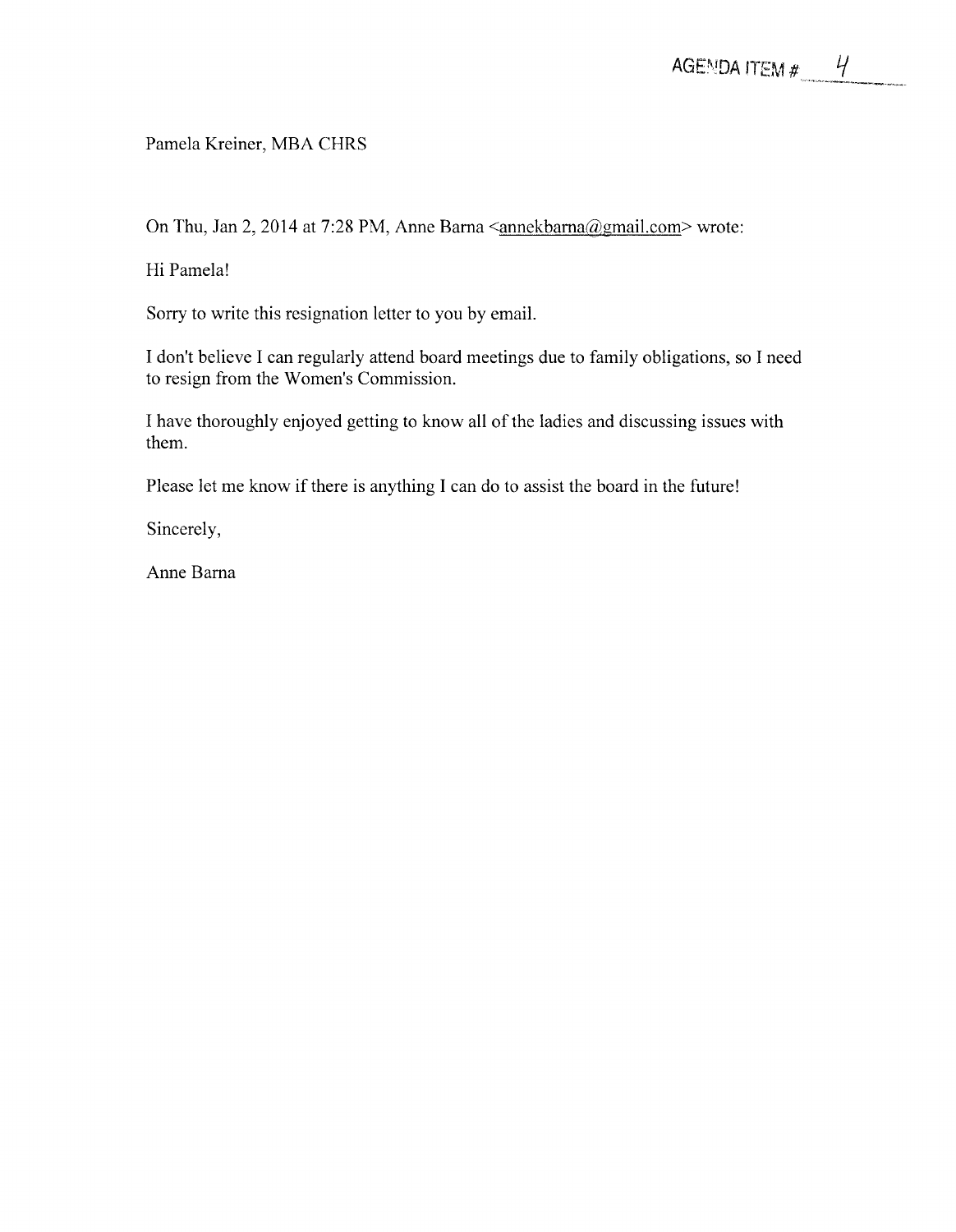AGENDA ITEM  $#$  5

No. 13- $2/7C$ 

#### **RESOLUTION**

To: The Honorable Board of Commissioners Huron County Michigan

WE, the LEGISLATIVE COMMITTEE, respectfully beg leave to submit the following resolution for your consideration:

WHEREAS, SB 636 and/or its subsequent substitutions would revise the procedure by which a telephone provider could discontinue basic local exchange service beginning January 1, 2017; and

WHEREAS, this legislation could diminish the Michigan Public Service Commission's (MPSC) role in allowing a telephone provider to discontinue service and potentially put the decision-making function with the Federal Communications Commission unless a customer requests the MPSC to investigate the availability of comparable voice service with reliable access to 911 and emergency services; and

WHEREAS, comparable voice services such as VoIP and wireless service can be unreliable and/or non-existent in rural areas and during power outages; and

WHEREAS, this Board feels that landlines remain the best form of service for Huron County and other rural communities; now

THEREFORE, BE IT RESOLVED that the Huron County Board of Commissioners opposes SB 636 for the above reasons; and

BE IT FURTHER RESOLVED that a copy of this resolution be forwarded to all Michigan counties, Representative Terry Brown, Senator Mike Green, and Michigan Association of Counties.

Respectfully submitted,

LEGISLATIVE COMMITTEE

ux David G. Peruski, Chairman

wghan, Fice Chairman **Steve** 

Jolfn L. Bodis, Member

Dated: December 30, 2013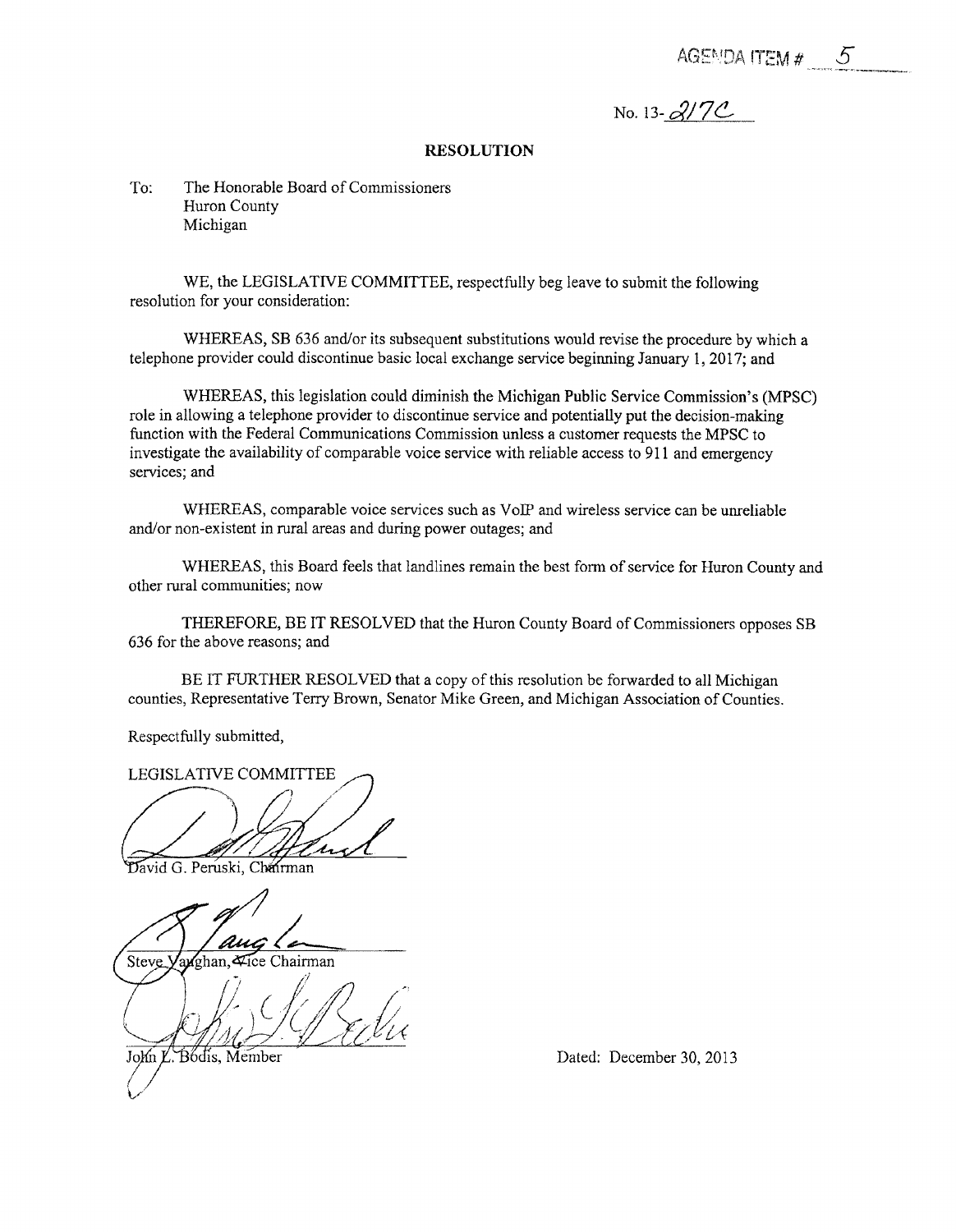Resolution No. 13- 
$$
3^{17}
$$

| Roll Call Vote: |                                                    |                      |  |                       |                                                   |  |  |                                            |  |
|-----------------|----------------------------------------------------|----------------------|--|-----------------------|---------------------------------------------------|--|--|--------------------------------------------|--|
|                 | Tietz                                              | Yes $\Box$ No $\Box$ |  | Absent $\mathbb{Z}^r$ | Bodis                                             |  |  | Yes $\overline{A}$ No $\Box$ Absent $\Box$ |  |
|                 | Peruski Yes $A$ No $\Box$ Absent $\Box$            |                      |  |                       | Wruble Yes $\mathbb{Z}^r$ No $\Box$ Absent $\Box$ |  |  |                                            |  |
|                 | Elftman Yes $\Box$ No $\Box$ Absent $\Box$         |                      |  |                       | Nugent Yes $\Box$ No $\Box$ Absent                |  |  |                                            |  |
|                 | Vaughan Yes $\overline{z}$ No $\Box$ Absent $\Box$ |                      |  |                       |                                                   |  |  |                                            |  |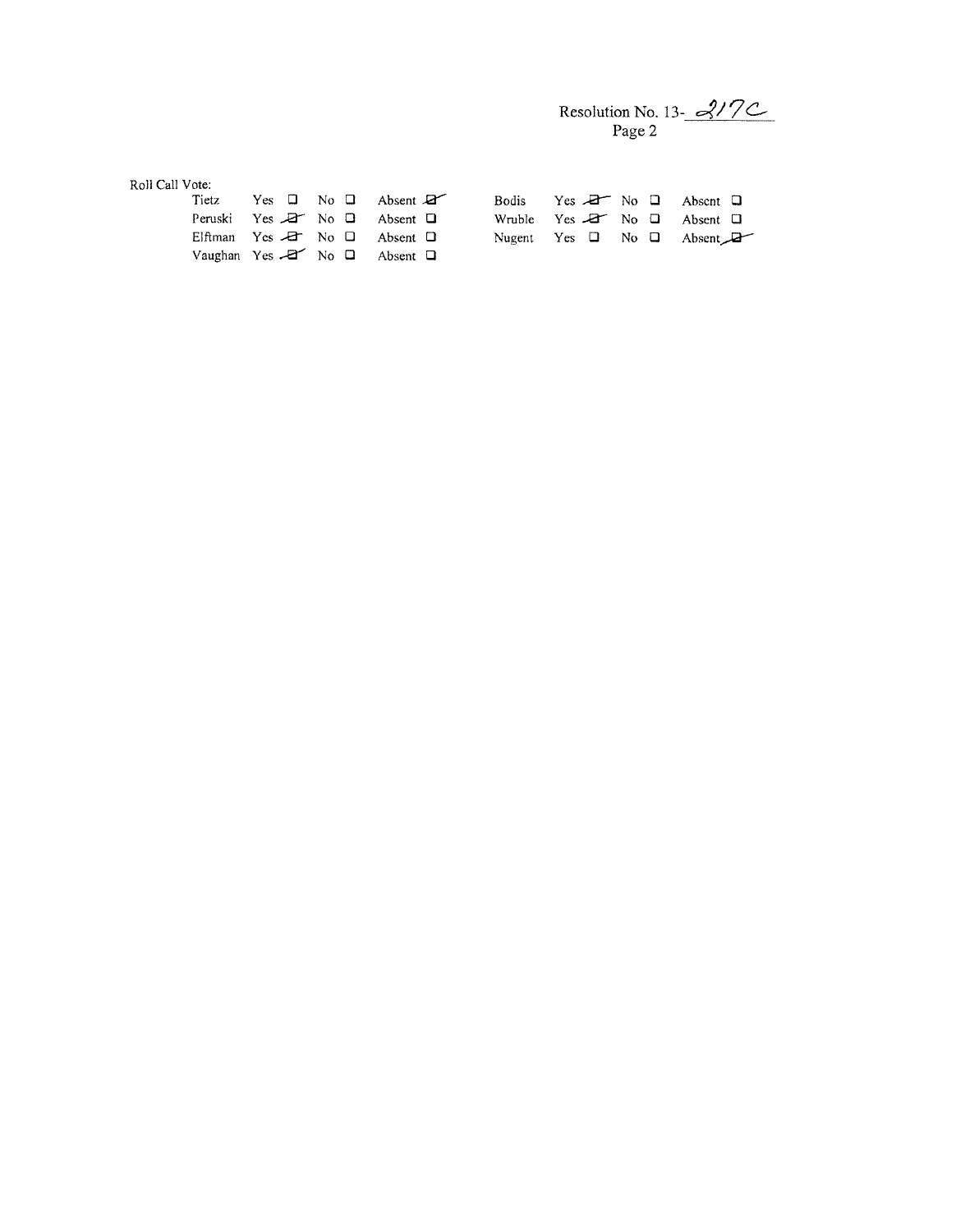AGENDA ITEM #





# **Jackson County Planning Commission**

**Staffed by the Region 2 Planning Commission (R2PC)** 120 W. Michigan Avenue . Jackson, MI 49201 Phone (517) 788-4426 . Fax (517) 788-4635

#### Notice of Intent to Prepare the Jackson County Master Plan

The Jackson County Planning Commission announces its intent to prepare the first edition of the Jackson County Master Plan created under its authority and requests the cooperation of (including comments from) the recipients of this notice. The following types of local governments, commissions/committees, and utility and transportation agencies/companies are receiving this notice of intent as required by Section 39 of the Michigan Planning Enabling Act (MCL 125.3839):

- Each municipality (19 townships, 7 vil- $\bullet$ lages, and 1 city) located within Jackson County [MCL 125.3839(2)(a)]
- The regional planning commission serving Jackson County [MCL 125.3839  $(2)(b)$
- Each county (7) contiguous to Jackson County [MCL 125.3839(2)(c)]
- Each public utility company (11), railroad company (3), and public transit agency (1) owning or operating a public facility in Jackson County and any registered governmental entity (0) [MCL 125.3839(2)(f)]
- The county road commission and the state transportation department [MCL  $125.3839(2)(g)$

The Planning Commission may utilize electronic mail and its website for future required submittals regarding the development and approval of the Jackson County Master Plan. Please notify Grant Bauman in writing if you prefer to receive hard copies of future communications. Other questions and comments should also be directed to Mr. Bauman. His contact information is listed below:

> **Jackson County Planning Commission** c/o Grant Bauman, Principal Planner **Region 2 Planning Commission** 120 W. Michigan Avenue Jackson, MI 49202 (517) 768-6711 gbauman@co.jackson.mi.us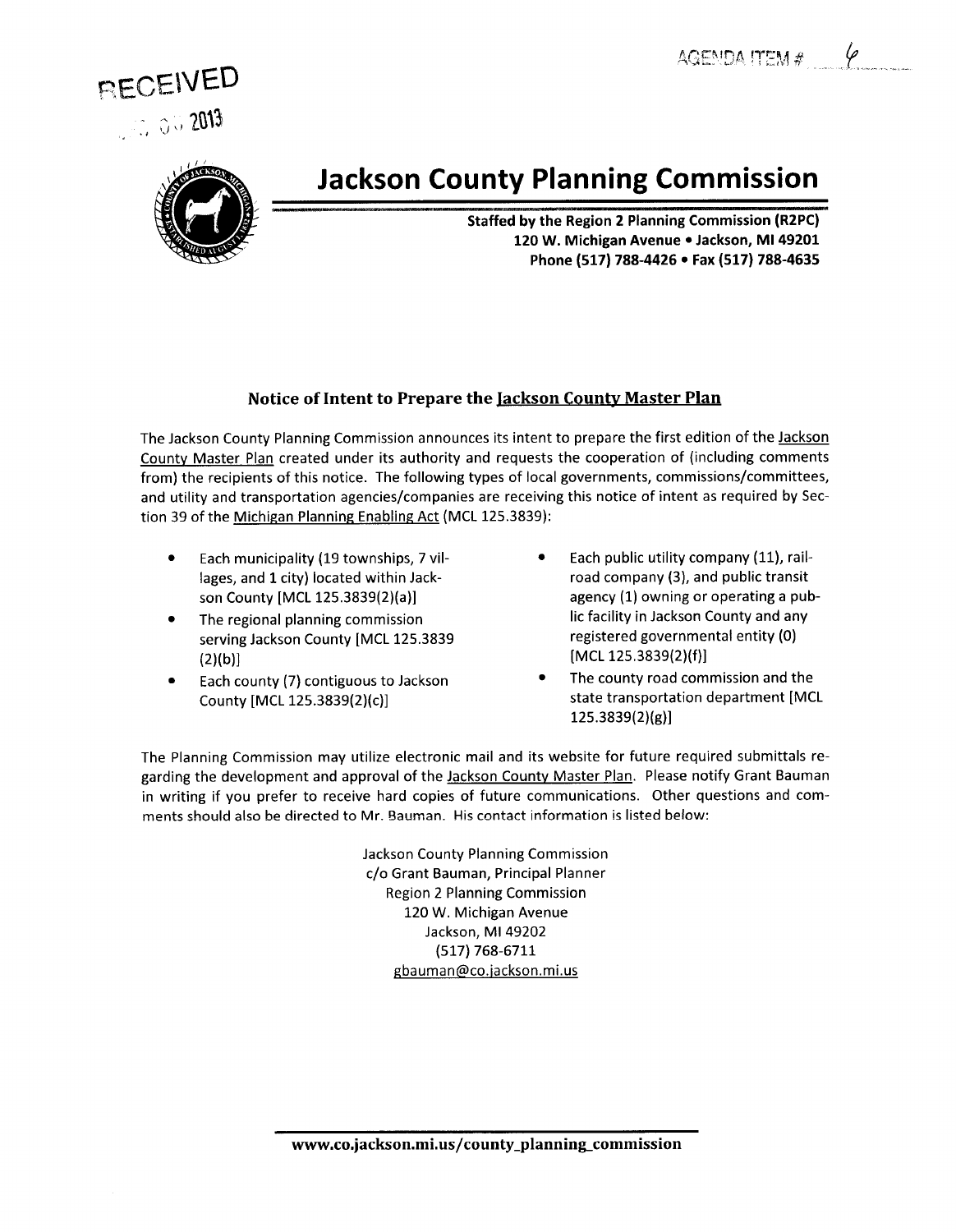AGEMDA ITEM #



**STATE OF MICHIGAN** DEPARTMENT OF ENVIRONMENTAL QUALITY LANSING



DAN WYANT DIRECTOR

December 10, 2013

Dear Interested Party:

Pursuant to Act 451, Section 5511, the Michigan Department of Environmental Quality, Air Quality Division's Pending New Source Review Application Report is enclosed. This report lists all of the pending applications submitted for sources within your county.

The Pending New Source Review Applications Report includes the following information: county, city, date received, applicant's name, site address, application permit number, and a brief description of the nature of the source or process.

This report will be sent to you on a monthly basis unless you request that your name be deleted from our mailing list. Please note that this information is updated weekly and is also available on the Internet. A query is accessible on the Permits page at the following address: http://www.deq.state.mi.us/aps. Click on "NSR Pending Application Query," select the county name from the drop down list, then click the "Submit Query" button. You may obtain information on sources located in neighboring counties by accessing the above query or by contacting me.

Thank you for your interest in this matter.

Sincerely,  $\frac{1}{\sqrt{2\pi}\epsilon^2} \frac{1}{\sqrt{2\pi}} \frac{1}{\sqrt{2\pi}} \frac{1}{\sqrt{2\pi}} \frac{1}{\sqrt{2\pi}} \frac{1}{\sqrt{2\pi}} \frac{1}{\sqrt{2\pi}} \frac{1}{\sqrt{2\pi}} \frac{1}{\sqrt{2\pi}} \frac{1}{\sqrt{2\pi}} \frac{1}{\sqrt{2\pi}} \frac{1}{\sqrt{2\pi}} \frac{1}{\sqrt{2\pi}} \frac{1}{\sqrt{2\pi}} \frac{1}{\sqrt{2\pi}} \frac{1}{\sqrt{2\pi}} \frac{1}{\sqrt{2\pi}} \frac{1}{\sqrt{2\pi}}$ 

a tij die keel Sue Thelen **Permit Section** 

**Air Quality Division** 517-284-6804

Enclosure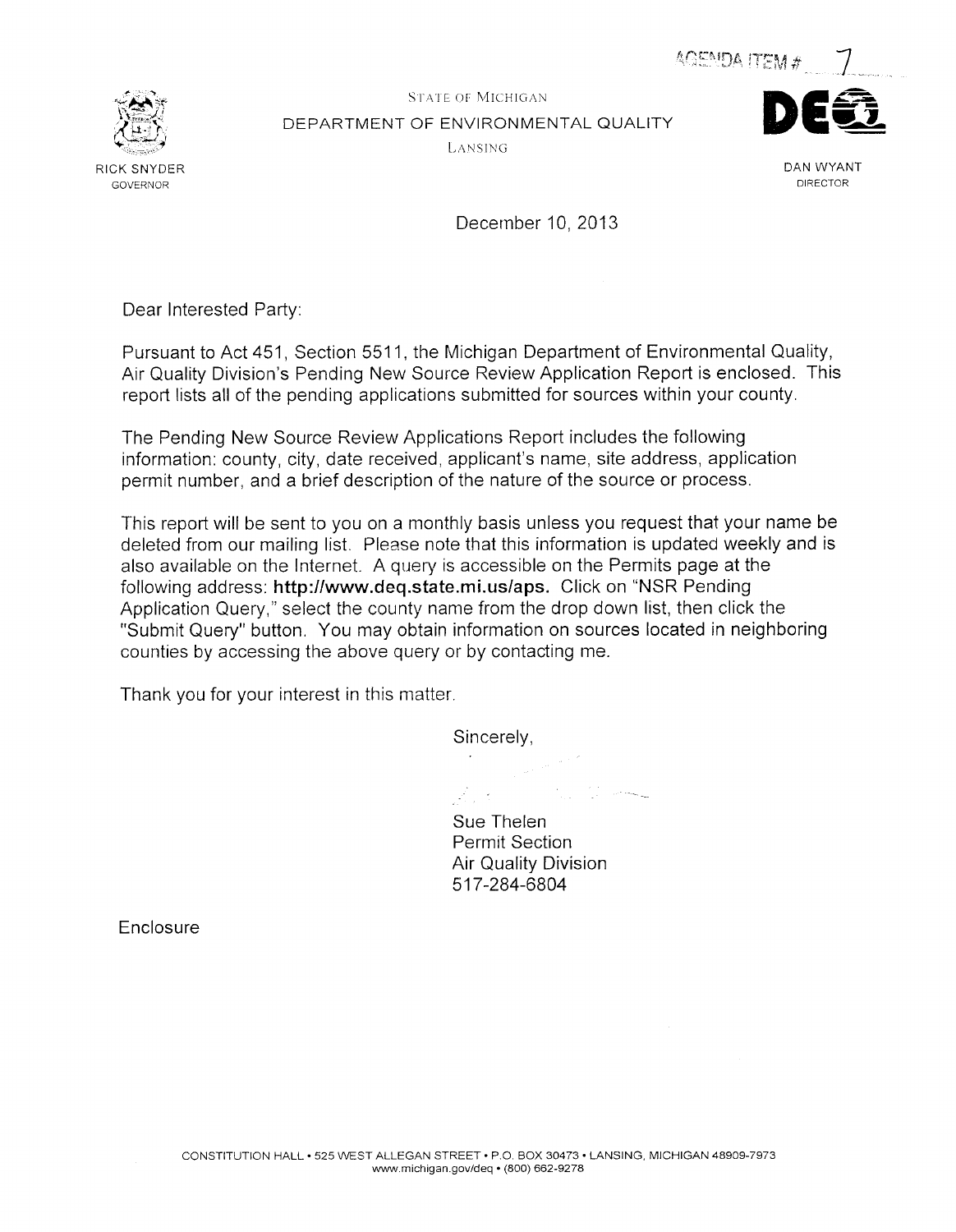| District: Lansing |                    |              |                                       |                                           |             |                                                                       |
|-------------------|--------------------|--------------|---------------------------------------|-------------------------------------------|-------------|-----------------------------------------------------------------------|
| County            | 틦                  | <b>SRN</b>   | <b>Site Address</b>                   | Applicant                                 | Permit No.  | <b>Application Reason</b><br>Received                                 |
| EATON             | LANSING            | N6950        | 8175 MILLETT HIGHWAY<br>LANSING DELTA | GENERAL MOTORS, LLC                       | 209-00C     | REVISION OF PERMIT CONDITIONS<br>10/28/2013                           |
| GENESEE           | DAVISON            | N2664        | 301 W RISING STREET                   | PIONEER CABINETRY, INC                    | 1004-90H    | ELIMINATE EUBOOTH3 & ADD NEW UNIT<br>9/27/2013                        |
| GENESEE           | FLINT              | B1606        | G-3100 VAN SLYKE ROAD                 | GENERAL MOTORS, LLC FLINT<br>ASSEMBLY     | $173 - 13$  | NEW PAINT SHOP<br>11/4/2013                                           |
| <b>GENESEE</b>    | FLINT              | M3641        | 502 MILL STREET                       | UNIVERSITY OF MICHIGAN - FLINT            | $140 - 13$  | 9/23/2013 BOILERS                                                     |
| GENESEE           | FLINT              | N7256        | 5204 ENERGY DRIVE                     | UNIVERSAL COATING, INC                    | 96-03C      | SPINDLE CONVEYOR ADHESIVE<br>COATING LINE<br>10/17/2013               |
| INGHAM            | MASON              | <b>D8065</b> | 432 HOGSBACK ROAD                     | DART CONTAINER CORPORATION<br>OF MICHIGAN | $177 - 13$  | 11/21/2013 EMERGENCY GENERATOR UNIT                                   |
| LIVINGSTON        | <b>FOWLERVILLE</b> | N7413        | 8887 W GRAND RIVER AVENUE             | VENTRA FOWLERVILLE. LLC                   | 247-04B     | INCREASE THE UTILIZATION OF THE<br>EXISTING COATING LINE<br>10/3/2013 |
| SHIAWASSEE        | <b>LENNON</b>      | N5910        | 9536 E LENNON ROAD<br>VENICE PARK RDF | NORTH AMERICAN NATURAL<br>RESOURCES, INC  | $123 - 11A$ | 5/2/2013 INTERNAL COMUSTION ENGINE-<br>GENERATOR SET                  |

**MDEQ Air Quality Pending Permit to Install Applications** 

# Printed Tuesday, December 10, 2013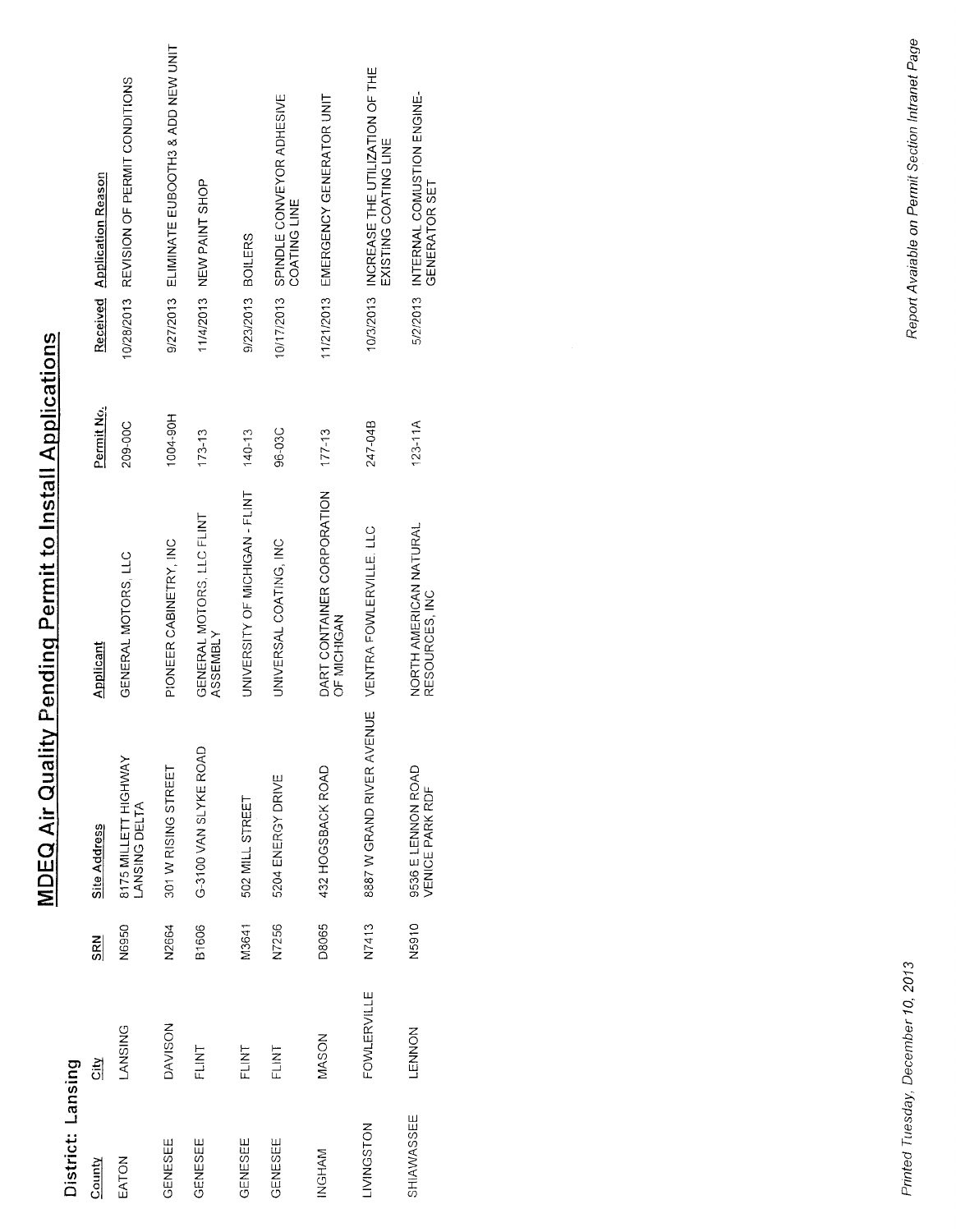

**STATE OF MICHIGAN** DEPARTMENT OF ENVIRONMENTAL QUALITY LANSING



DAN WYANT **DIRECTOR** 

RECEIVED

January 15, 2014

Dear Interested Party:

Pursuant to Act 451, Section 5511, the Michigan Department of Environmental Quality. Air Quality Division's Pending New Source Review Application Report is enclosed. This report lists all of the pending applications submitted for sources within your county.

The Pending New Source Review Applications Report includes the following information: county, city, date received, applicant's name, site address, application permit number, and a brief description of the nature of the source or process.

This report will be sent to you on a monthly basis unless you request that your name be deleted from our mailing list. Please note that this information is updated weekly and is also available on the Internet. A query is accessible on the Permits page at the following address: http://www.deq.state.mi.us/aps. Click on "NSR Pending Application Query," select the county name from the drop down list, then click the "Submit Query" button. You may obtain information on sources located in neighboring counties by accessing the above query or by contacting me.

Thank you for your interest in this matter.

Sincerely,

Sue Thelen **Permit Section Air Quality Division** 517-284-6804

Enclosure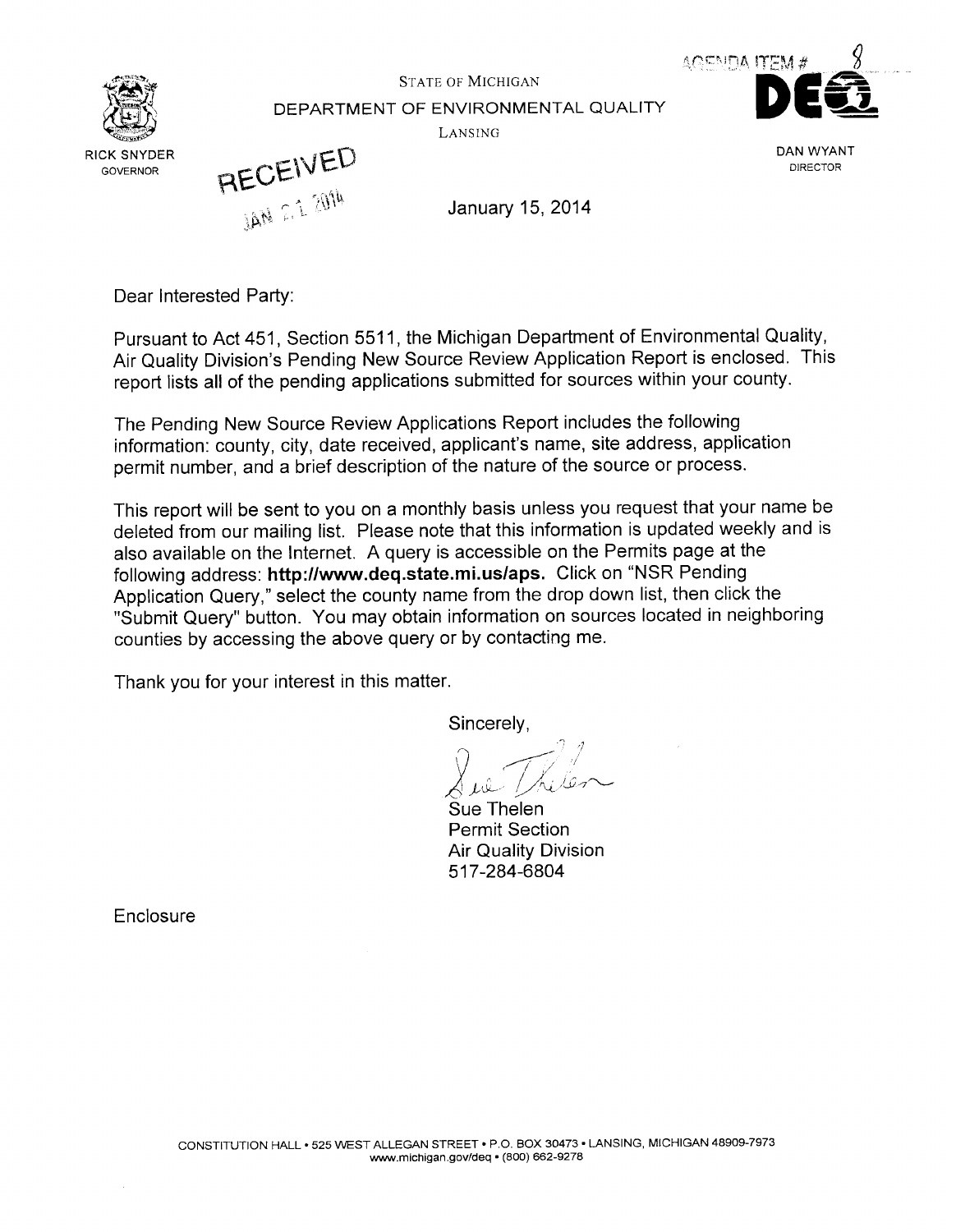| District: Lansing |                    |            |                                                    |                                       |            |                                                                    |
|-------------------|--------------------|------------|----------------------------------------------------|---------------------------------------|------------|--------------------------------------------------------------------|
| County            | 흼                  | <b>SRN</b> | Site Address                                       | Applicant                             | Permit No. | Received Application Reason                                        |
| EATON             | <b>LANSING</b>     | N6950      | 8175 MILLETT HIGHWAY<br>ANSING DELTA               | GENERAL MOTORS, LLC                   | 209-00C    | 10/28/2013 REVISION OF PERMIT CONDITIONS                           |
| GENESEE           | FLINT              | B1606      | G-3100 VAN SLYKE ROAI                              | GENERAL MOTORS, LLC FLINT<br>ASSEMBLY | $173 - 13$ | 11/4/2013 NEW PAINT SHOP                                           |
| GENESEE           | FLINT              | N7256      | 5204 ENERGY DRIVE                                  | UNIVERSAL COATING, INC                | 96-03C     | 10/17/2013 SPINDLE CONVEYOR ADHESIVE<br>COATING LINE               |
| INGHAM            | <b>LANSING</b>     | N0710      | <b>SNIX</b><br>3350 N MARTIN LUTHER<br><b>GVJB</b> | MIDEPT OF COMMUNITY HEALTH 185-13     |            | 12/12/2013 INCINERATOR                                             |
| LIVINGSTON        | <b>FOWLERVILLE</b> | N7413      | 8887 W GRAND RIVER AVENUE VENTRA FOWLERVILLE, LLC  |                                       | 247-04B    | 10/3/2013 INCREASE THE UTILIZATION OF THE<br>EXISTING COATING LINE |

**MDEQ Air Quality Pending Permit to Install Applications** 

# Printed Wednesday, January 15, 2014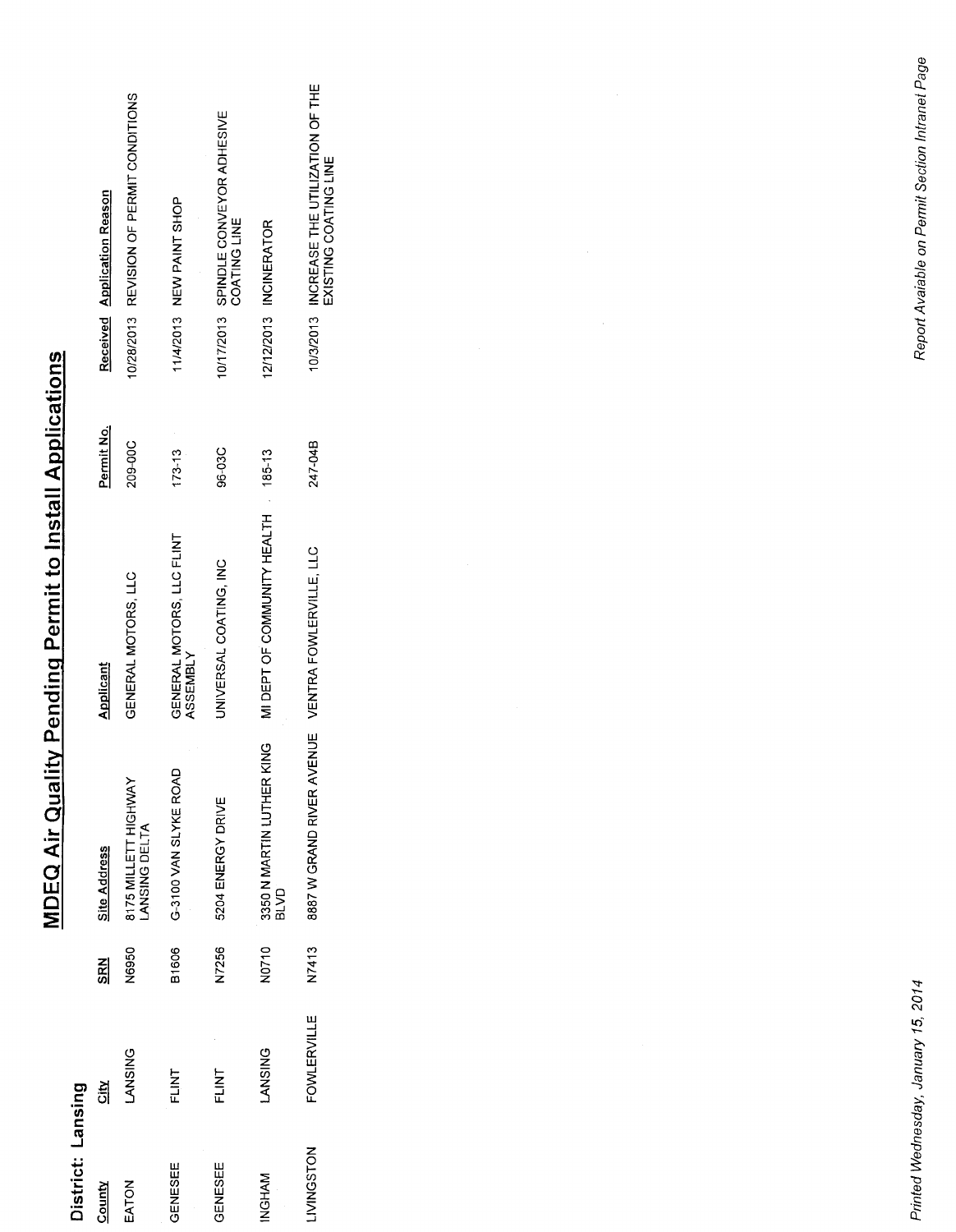# INGHAM COUNTY BOARD OF COMMISSIONERS

## **RESOLUTION HONORING WHITNEY SPOTTS**

### **RESOLUTION # 14 –**

WHEREAS, President Obama proclaimed January, 2014 National Mentoring Month; and

WHEREAS, National Mentoring Month celebrates mentoring and the positive effect it can have on young lives; and

WHEREAS, mentors push our next generation to shape their ambitions, set a positive course, and achieve their boundless potential; and

WHEREAS, Capital Area Mentoring Partnership (CAMP) is a coalition of Ingham County and Lansing area organizations with the goal of raising awareness of mentoring and positive adult relationships in Ingham County; and

WHEREAS, Capital Area Mentoring Partnership (CAMP) has recognized Whitney Spotts as an outstanding adult mentor for her work as a big sister with the Big Brothers Big Sisters – Michigan Capital Region; and

WHEREAS, Whitney has been an exceptional Big Sister to her Little Sister Devroe since September 25, 2012, she has played a key role in encouraging Devroe's dreams and continues to be a strong source of support and encouragement; and

WHEREAS, Whitney has also helped the agency in the creation and coordination of an event at Schuler Books to commemorate Reading Month in March for the past two years, together, Whitney and Devroe helped to introduce a young author to BBBS matches and facilitate conversation around great books for young adults.

THEREFORE BE IT RESOLVED, that the Ingham County Board of Commissioners hereby honors Whitney Spotts as the Capital Area Mentoring Partnership's outstanding adult mentor.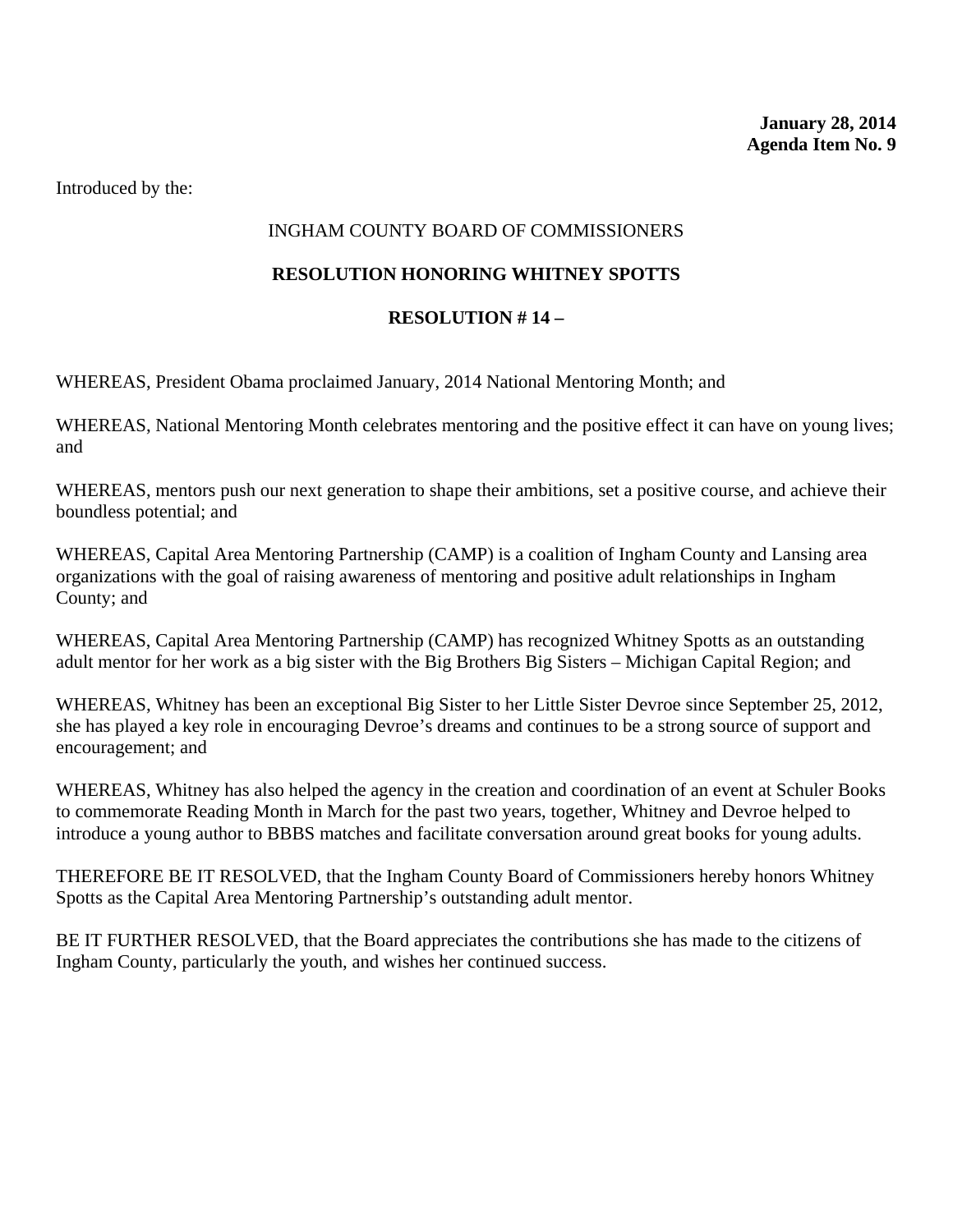## INGHAM COUNTY BOARD OF COMMISSIONERS

#### **RESOLUTION HONORING ELIZABETH "SUZIE" CHAMBERLAIN-CANTWELL**

#### **RESOLUTION # 14 –**

WHEREAS, President Obama proclaimed January, 2014 National Mentoring Month; and

WHEREAS, National Mentoring Month celebrates mentoring and the positive effect it can have on young lives; and

WHEREAS, mentors push our next generation to shape their ambitions, set a positive course, and achieve their boundless potential; and

WHEREAS, Capital Area Mentoring Partnership (CAMP) is a coalition of Ingham County and Lansing area organizations with the goal of raising awareness of mentoring and positive adult relationships in Ingham County; and

WHEREAS, Capital Area Mentoring Partnership (CAMP) has recognized Elizabeth "Suzie" Chamberlain-Cantwell as an outstanding adult mentor for her time, wisdom and support in impacting the lives of young people in Lansing and Ingham County; and

WHEREAS, Suzie takes an active role in the lives of 4-H participants, where she loves working with the youth in her 4-H club and in the other programs in which she lends her creative expertise; and

WHEREAS, whether she is teaching youth how to be good citizens or how to make one of the famous 4-H Milk Shakes, Suzie's patience and attention allow youth in 4-H programming to blossom.

THEREFORE BE IT RESOLVED, that the Ingham County Board of Commissioners hereby honors Elizabeth "Suzie" Chamberlain-Cantwell as the Capital Area Mentoring Partnership's outstanding adult mentor.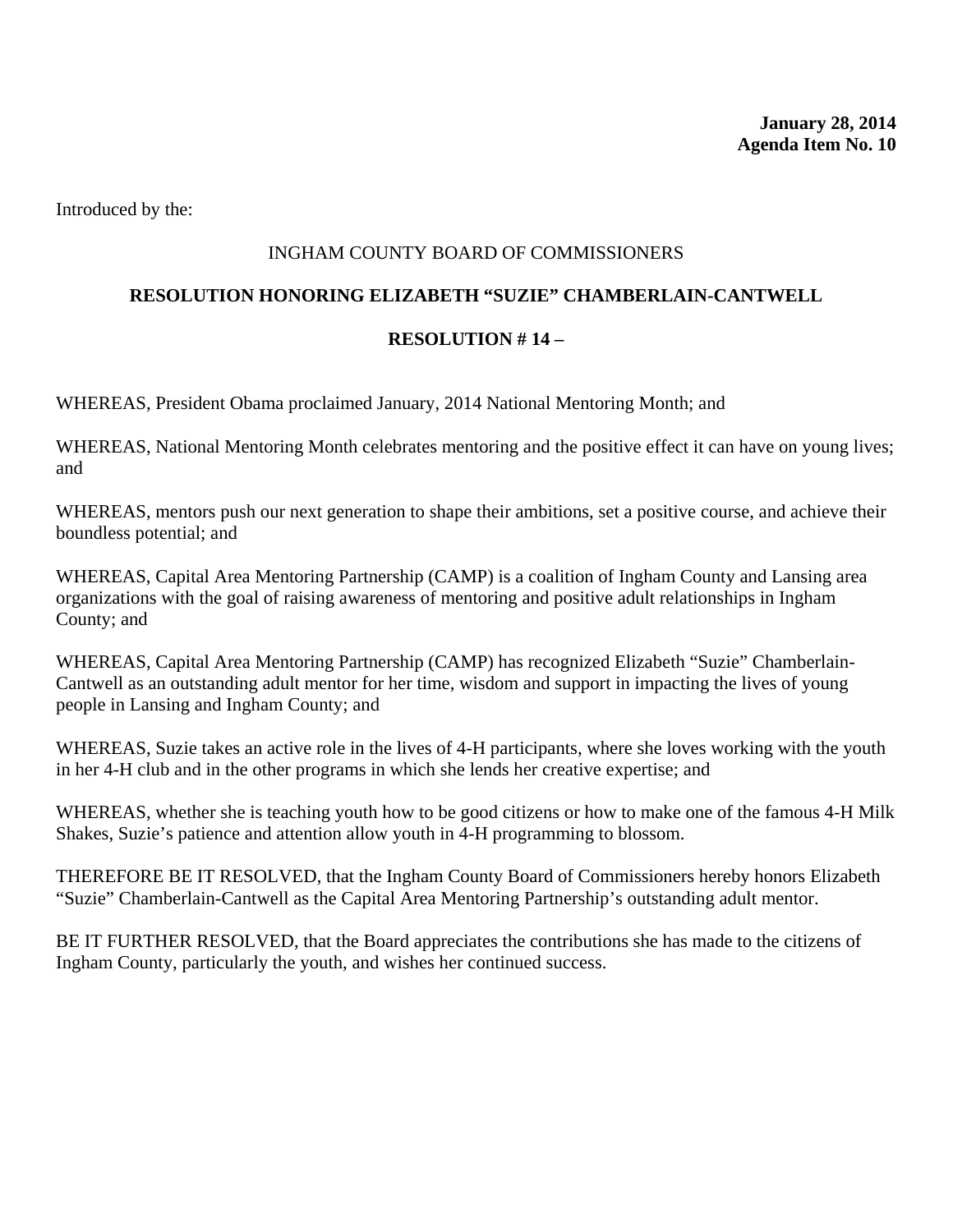# INGHAM COUNTY BOARD OF COMMISSIONERS

# **RESOLUTION HONORING GRAHAM FILLER**

#### **RESOLUTION # 14 –**

WHEREAS, President Obama proclaimed January, 2014 National Mentoring Month; and

WHEREAS, National Mentoring Month celebrates mentoring and the positive effect it can have on young lives; and

WHEREAS, mentors push our next generation to shape their ambitions, set a positive course, and achieve their boundless potential; and

WHEREAS, Capital Area Mentoring Partnership (CAMP) is a coalition of Ingham County and Lansing area organizations with the goal of raising awareness of mentoring and positive adult relationships in Ingham County; and

WHEREAS, Capital Area Mentoring Partnership (CAMP) has recognized Graham Filler as an outstanding adult mentor for his work as a big brother with the Big Brothers Big Sisters – Michigan Capital Region; and

WHEREAS, Big Brother Graham and Little Brother Savion were introduced to each other on February 26, 2013 and are about to celebrate their one year anniversary, during this time they have developed a relationship that only lifelong friends would have; and

WHEREAS, Graham is a present and supportive force in all of Savion's events and successes, as an attorney for the Attorney General's office, he has had the opportunity to expose Savion to some great experiences.

THEREFORE BE IT RESOLVED, that the Ingham County Board of Commissioners hereby honors Graham Filler as the Capital Area Mentoring Partnership's outstanding adult mentor.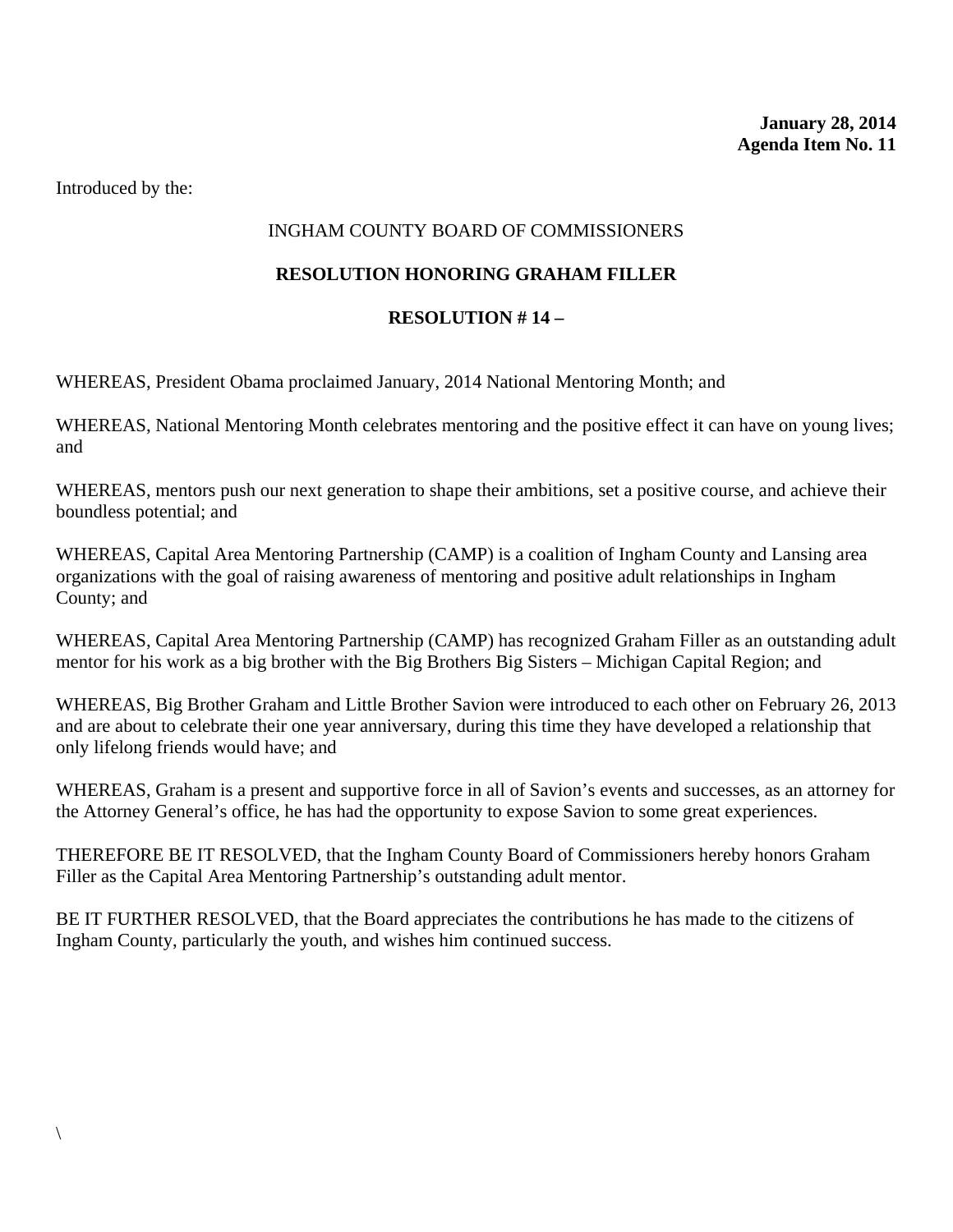# INGHAM COUNTY BOARD OF COMMISSIONERS

#### **RESOLUTION HONORING LAURIE RHODES-GRIFFITH**

#### **RESOLUTION # 14 –**

WHEREAS, President Obama proclaimed January, 2014 National Mentoring Month; and

WHEREAS, National Mentoring Month celebrates mentoring and the positive effect it can have on young lives; and

WHEREAS, mentors push our next generation to shape their ambitions, set a positive course, and achieve their boundless potential; and

WHEREAS, Capital Area Mentoring Partnership (CAMP) is a coalition of Ingham County and Lansing area organizations with the goal of raising awareness of mentoring and positive adult relationships in Ingham County; and

WHEREAS, Capital Area Mentoring Partnership (CAMP) has recognized Laurie Rhodes-Griffith as an outstanding adult mentor for supporting 4-H programming for years by working with youth one-on-one to develop their skills with dogs; and

WHEREAS, by sharing both her knowledge and passion, she teaches them lessons that can be used in all aspects of their lives; and

WHEREAS, the young people who work with Laurie develop both self-confidence and a sense of sportsmanship as she leads them in competition.

THEREFORE BE IT RESOLVED, that the Ingham County Board of Commissioners hereby honors Laurie Rhodes-Griffith as the Capital Area Mentoring Partnership's outstanding adult mentor.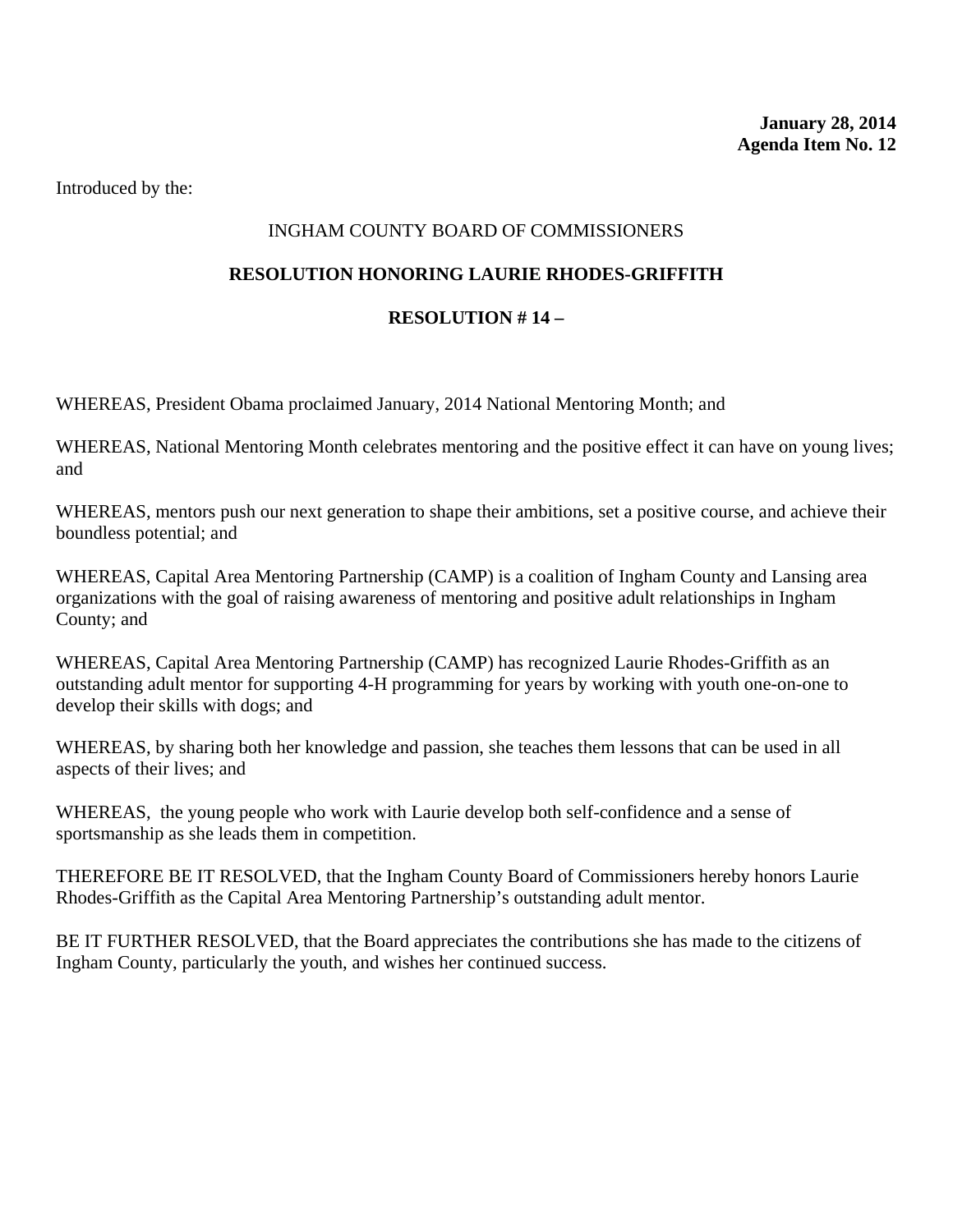# INGHAM COUNTY BOARD OF COMMISSIONERS

#### **RESOLUTION HONORING LAURYN HOLMES**

### **RESOLUTION # 14 –**

WHEREAS, President Obama proclaimed January, 2014 National Mentoring Month; and

WHEREAS, National Mentoring Month celebrates mentoring and the positive effect it can have on young lives; and

WHEREAS, mentors push our next generation to shape their ambitions, set a positive course, and achieve their boundless potential; and

WHEREAS, Capital Area Mentoring Partnership (CAMP) is a coalition of Ingham County and Lansing area organizations with the goal of raising awareness of mentoring and positive adult relationships in Ingham County; and

WHEREAS, Capital Area Mentoring Partnership (CAMP) has recognized Lauryn Holmes as an outstanding adult mentor for her work in the Girl Scouts Heart of Michigan outreach programs; and

WHEREAS, Lauryn is a hard working Michigan State University student and the girls gravitate to her humor, passion, and motherly demeanor; and

WHEREAS, working with girls from broken homes, low socioeconomic backgrounds, and single-parent homes takes a special individual, Lauryn Holmes is that person.

THEREFORE BE IT RESOLVED, that the Ingham County Board of Commissioners hereby honors Lauryn Holmes as the Capital Area Mentoring Partnership's outstanding adult mentor.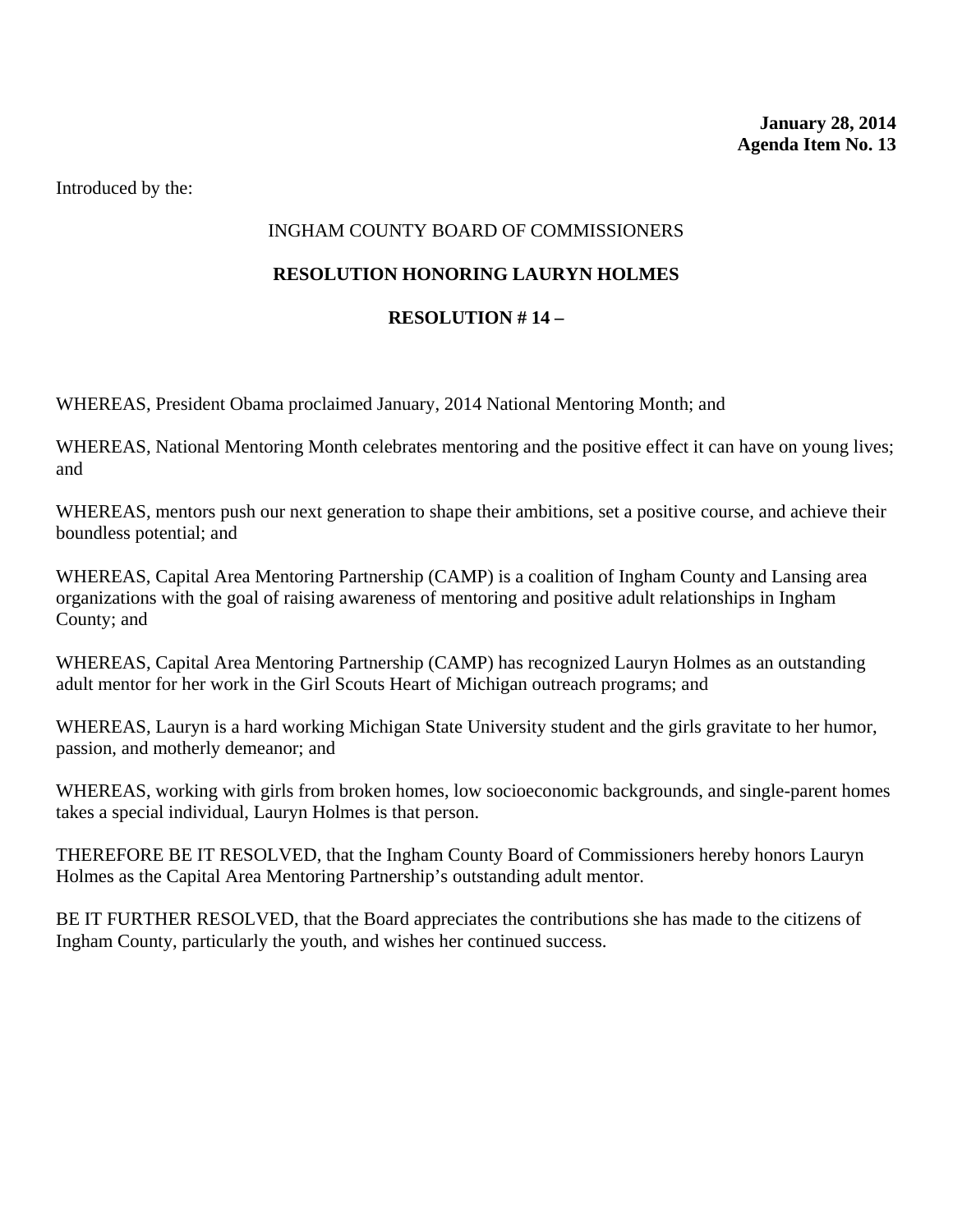# INGHAM COUNTY BOARD OF COMMISSIONERS

## **RESOLUTION HONORING TABITHA SJOBERG**

# **RESOLUTION # 14 –**

WHEREAS, President Obama proclaimed January, 2014 National Mentoring Month; and

WHEREAS, National Mentoring Month celebrates mentoring and the positive effect it can have on young lives; and

WHEREAS, mentors push our next generation to shape their ambitions, set a positive course, and achieve their boundless potential; and

WHEREAS, Capital Area Mentoring Partnership (CAMP) is a coalition of Ingham County and Lansing area organizations with the goal of raising awareness of mentoring and positive adult relationships in Ingham County; and

WHEREAS, Capital Area Mentoring Partnership (CAMP) has recognized Tabitha Sjoberg as an outstanding college student mentor for her work with Peckham's RAMP (Ready to Achieve Mentoring Program) for the past 3 years, during which time she has not only been a mentor, but also a teacher and friend; and

WHEREAS, Tabitha has spent countless hours with her mentees teaching them how to budget effectively, create resumes and cover letters, and how to successfully navigate personal challenges and is always willing to help other RAMP staff when needed; and

WHEREAS, Tabitha has a selfless and loving personality that puts youth at ease.

THEREFORE BE IT RESOLVED, that the Ingham County Board of Commissioners hereby honors Tabitha Sjoberg as the Capital Area Mentoring Partnership's outstanding college student mentor.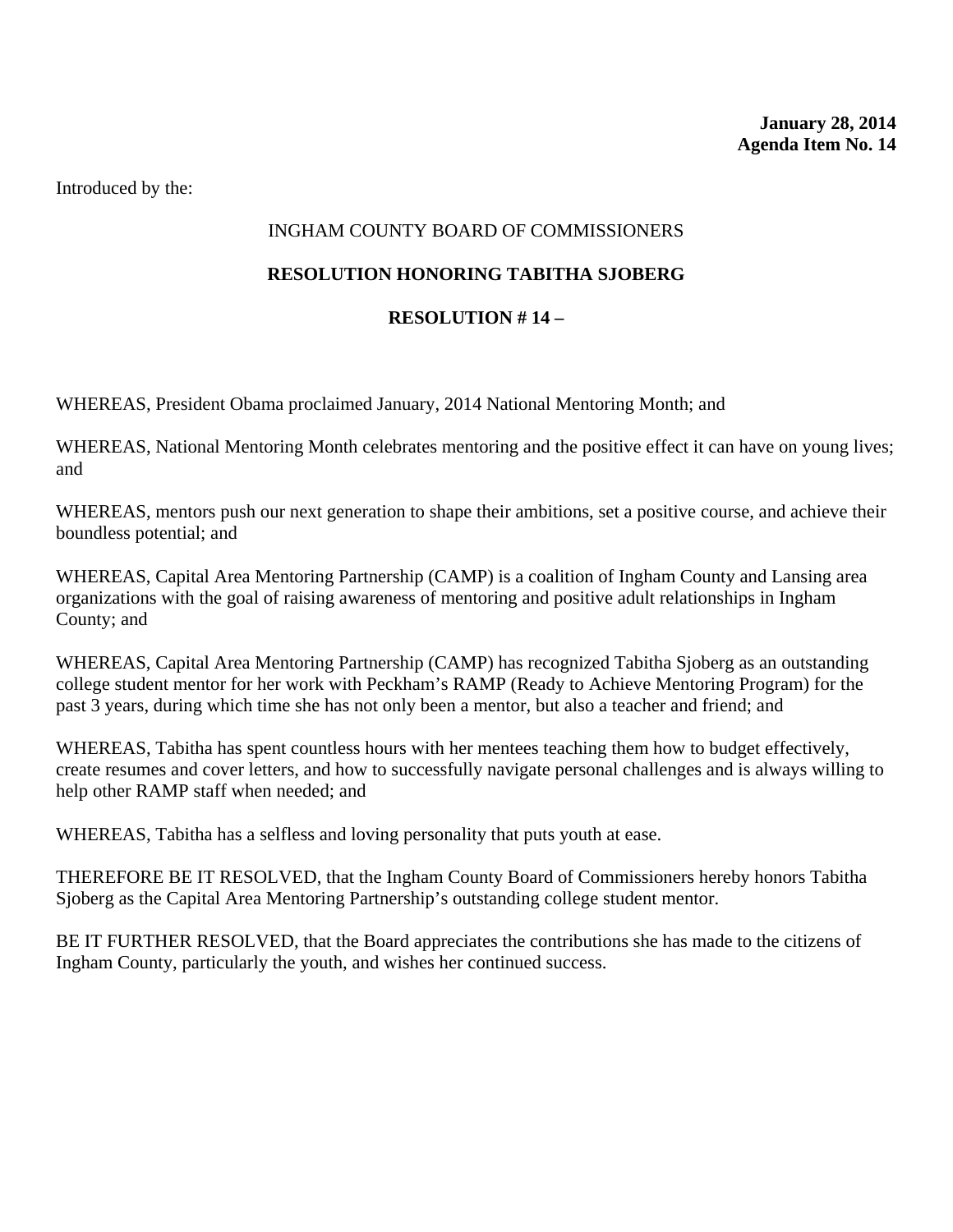Introduced by the County Services Committee of the:

#### INGHAM COUNTY BOARD OF COMMISSIONERS

#### **RESOLUTION AWARDING KRISTY MEDES WITH THE 2013 INGHAM COUNTY WOMEN'S COMMISSION LUCILE E. BELEN AWARD**

#### **RESOLUTION # 14 –**

WHEREAS, Kristy Medes is known for devoting her time and energy to the community by contributing personal time, effort, and talents to help local charities & non-profit organizations; and

WHEREAS, Kristy opens her home to foster children and is always willing to lend a helping hand to youth; and

WHEREAS, Kristy sets an example of community spirit for the youth she supports and is known in the Holt Community for her easy smile, a herd of happy kids, and a get-it-done attitude; and

WHEREAS, Kristy is an active volunteer and participant in school groups and the Holt schools; and

WHEREAS, Kristy is devoted to Girl Scouts, Destination Imagination, and Boy Scouts, she is especially effective as area manager for Girl Scouts in Holt and has increased area activities by 120 percent by demonstrating her scouting commitment and spreading its message and confidence-building curriculum; and

WHEREAS, Kristy Medes leads by example, doing what is right and good to make the world a better place and seeks no accolades for her actions and contributions; and

WHEREAS, Kristy Medes was nominated as the recipient of the Ingham County Women's Commission 2013 Lucile E. Belen Award.

THEREFORE BE IT RESOLVED, that the Ingham County Board of Commissioners and the Ingham County Women's Commission applaud Kristy for her contributions to individuals, families and community outreach and hereby award her with the Ingham County Women's Commission 2013 Lucile E. Belen Award.

BE IT FURTHER RESOLVED, that the Board of Commissioners and the Women's Commission extend their best wishes to Kristy and hopes for continued success in her future endeavors.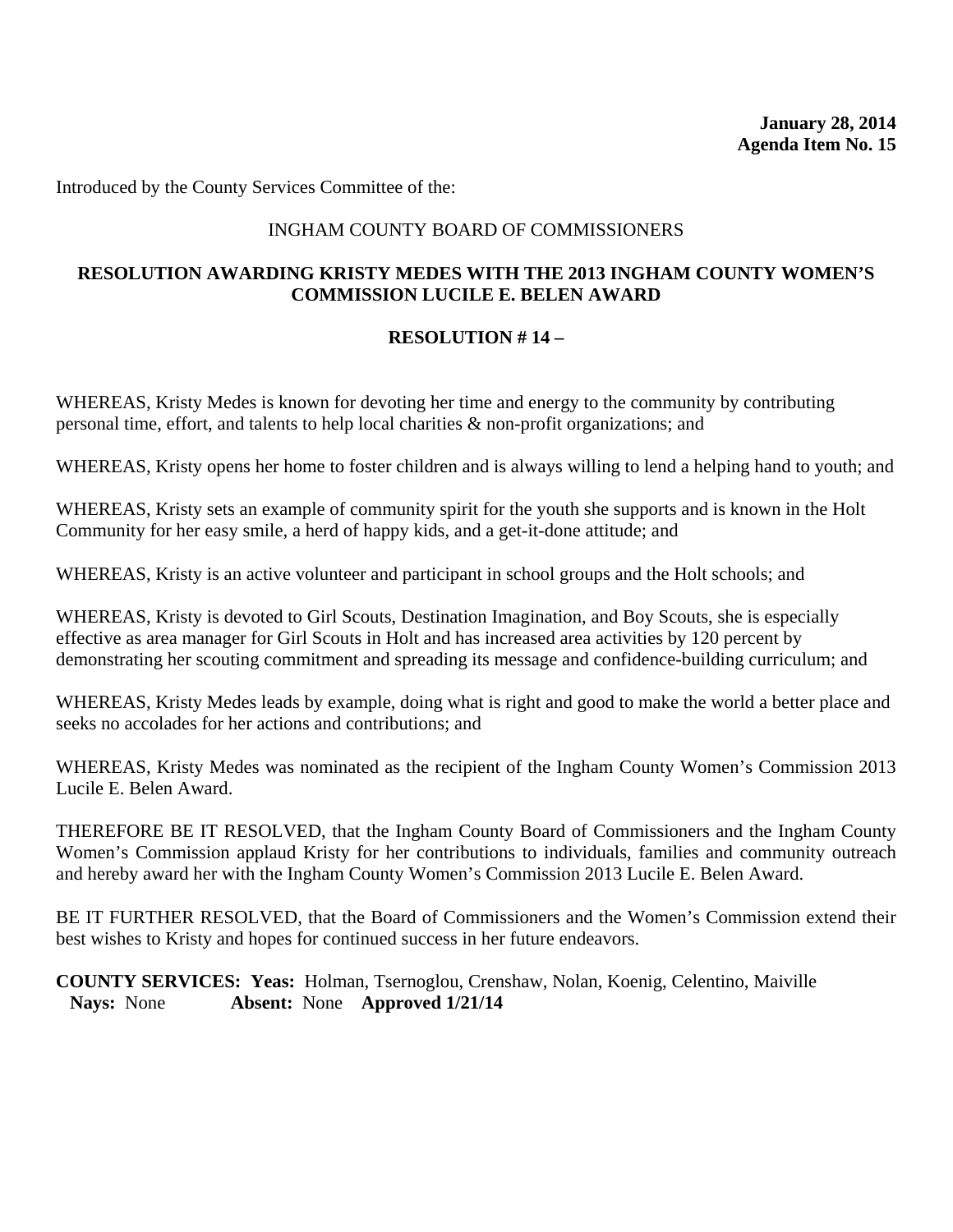Introduced by the County Services Committee of the:

#### INGHAM COUNTY BOARD OF COMMISSIONERS

#### **RESOLUTION RECOGNIZING BLACK HISTORY/CULTURAL DIVERSITY MONTH IN INGHAM COUNTY**

#### **RESOLUTION # 14 –**

WHEREAS, each February "National African American History Month" also known as "Black History Month" is observed to celebrate and honor the many achievements and contributions made by African Americans to our economic, cultural, spiritual, and political development; and

WHEREAS, in 1915, Dr. Carter Godwin Woodson founded the Association for the Study of Negro Life and History and through that Association, he began pressing for the establishment of Negro History Week as a way to bring national attention to the accomplishments of African Americans; and

WHEREAS, Dr. Woodson's dream became a reality in 1926, he chose the second week of February for the observance because of its proximity to the birthdays of Abraham Lincoln and Frederick Douglass, two individuals whom Dr. Woodson felt had dramatically affected the lives of African Americans; and

WHEREAS, in the early 1970's the event was called Black History Week, and in 1976, the Association succeeded in expanding the observance, which then became Black History Month; and

WHEREAS, the United States is a diverse nation comprised of citizens from various ethnic groups and cultures; and

WHEREAS, it is important to promote a greater awareness of the history and culture of all ethnic groups across our country.

THEREFORE BE IT RESOLVED, that the Ingham County Board of Commissioners hereby recognizes the month of February, 2014 as "Black History/Cultural Diversity Month" in Ingham County.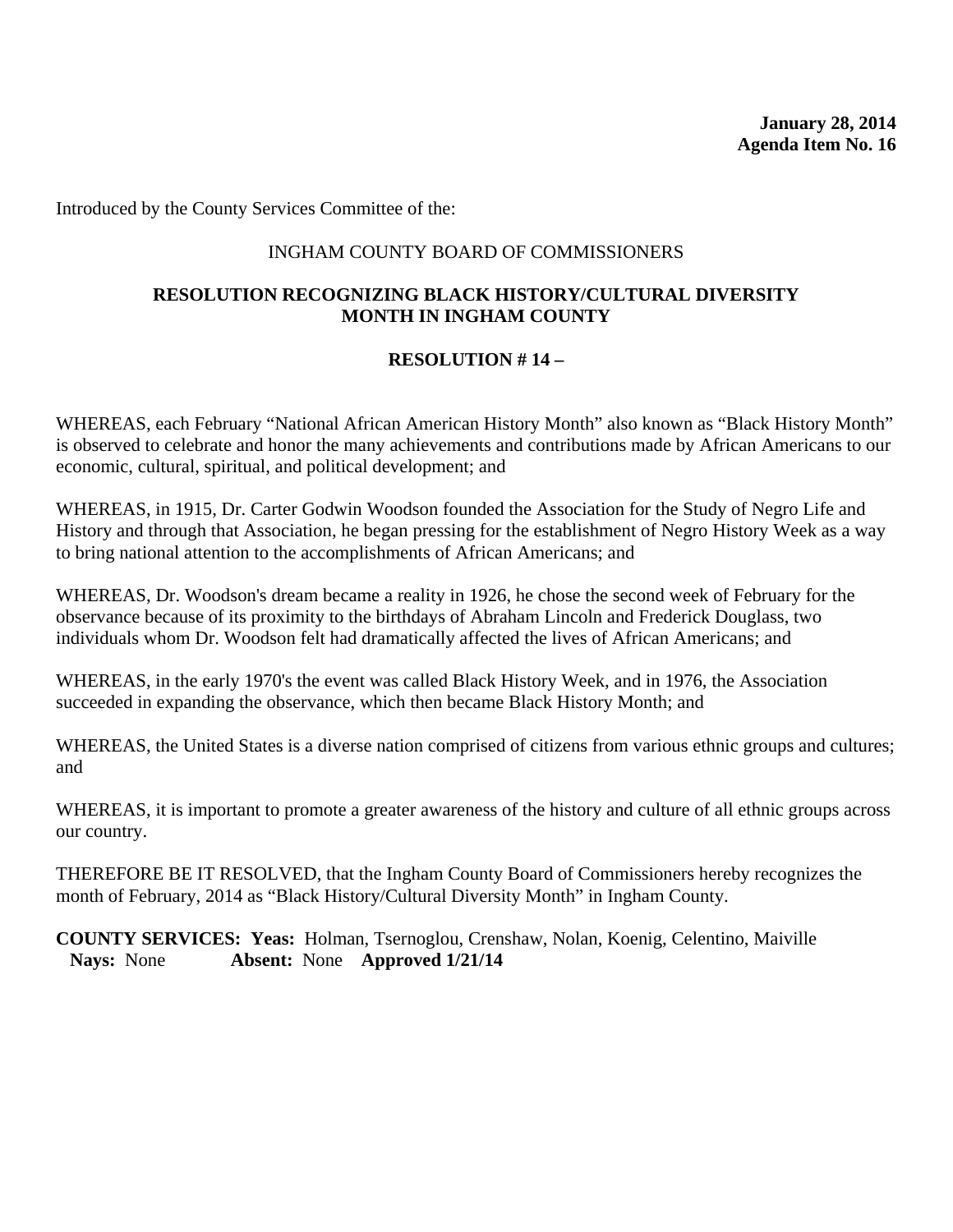**January 28, 2014 Agenda Item No. 17** 

Introduced by the County Services Committee of the:

#### INGHAM COUNTY BOARD OF COMMISSIONERS

#### **RESOLUTION SETTING A PUBLIC HEARING FOR A BROWNFIELD PLAN FOR THE DART BANK HEADQUARTERS 222 W. ASH STREET AND 368 S. PARK STREET CITY OF MASON, MICHIGAN**

#### **RESOLUTION # 14 –**

WHEREAS, the Ingham County Board of Commissioners created the Ingham County Brownfield Redevelopment Authority (ICBRA) in September 2001 (resolution #01-279) pursuant to PA 381 of 1996, as amended (the Act) in order to promote the redevelopment of environmentally distressed, functionally obsolete, and/or blighted areas of the County; and

WHEREAS, the ICBRA recommends approval a Brownfield Plan to redevelop deteriorating, contaminated properties in the City of Mason, Michigan identified with tax ID Numbers 33-19-10-08-235-026 and 33-19-10- 08-235-025 (the Property) containing 3.17 acres for a new headquarters building for Dart Bank which will increase the City's tax base while creating new jobs; and

WHEREAS, the description of the Property along with any maps and Brownfield (finance) Plan are available for public inspection at the office of the ICBRA, Hilliard Building 121 E Maple Street, Room 104, Mason, Michigan 48854; and

WHEREAS, pursuant to the Act, the Board of Commissioners is required to hold a public hearing on the approval and adoption of the Brownfield Plan and to publish that notice in accordance with the Act.

THEREFORE BE IT RESOLVED, a public hearing shall be set for February 11, 2013 at 6:30 PM in the Board of Commissioners' Room, Ingham County Courthouse, Mason, Michigan to hear any interested persons on the adoption of a resolution approving the Brownfield Plan called Dart Bank Headquarters in Mason, Michigan.

BE IT FURTHER RESOLVED, that pursuant to the Act, notice of the public hearing shall be provided to taxing jurisdictions that levy taxes subject to capture under the Act and shall give notice to the public by causing notice to be published in a newspaper of general circulation in the County before the date set for the public hearing.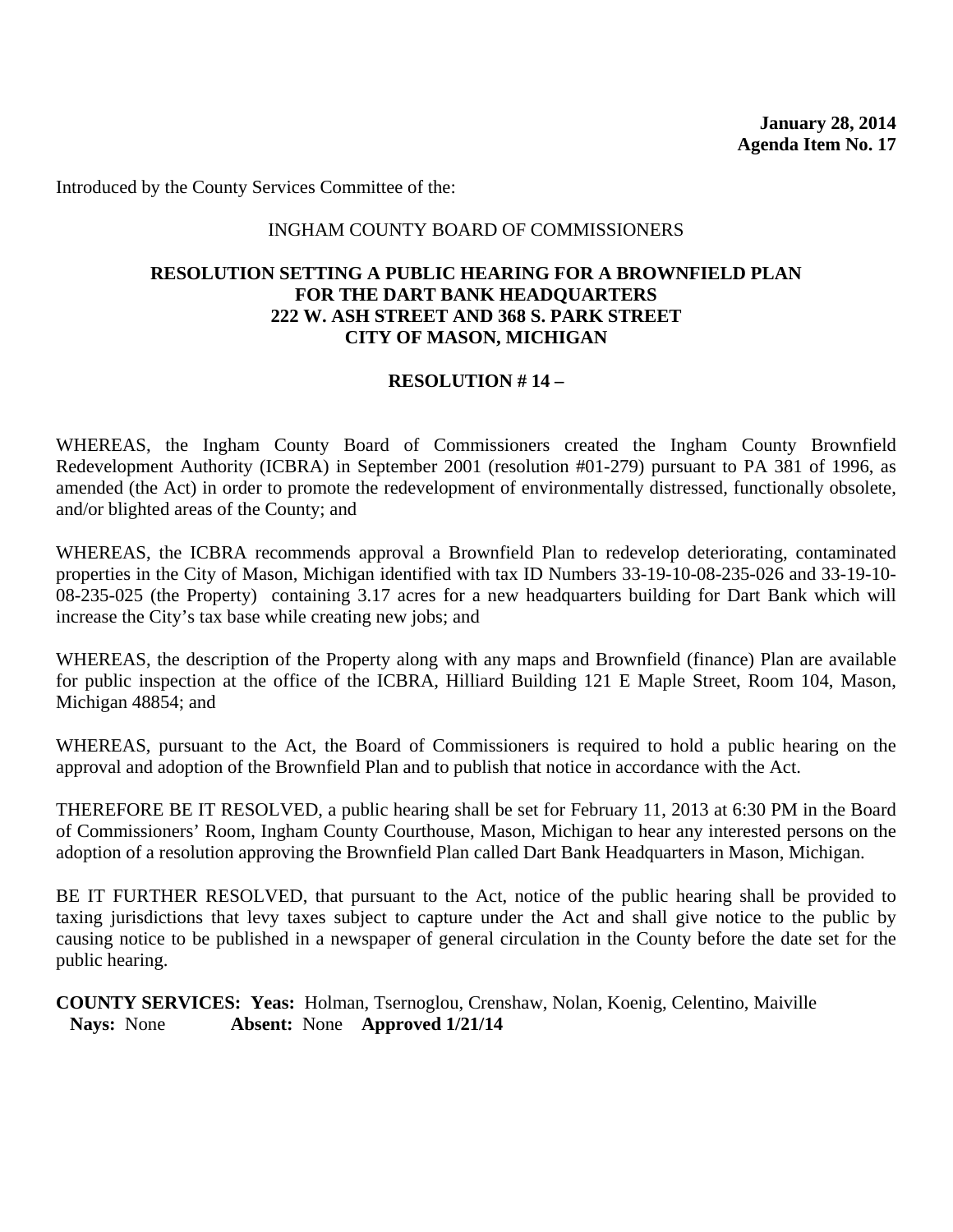Introduced by the County Services Committee of the:

#### INGHAM COUNTY BOARD OF COMMISSIONERS

#### **RESOLUTION TO APPROVE THE SPECIAL AND ROUTINE PERMITS FOR THE INGHAM COUNTY ROAD DEPARTMENT**

#### **RESOLUTION # 14 –**

WHEREAS, as of July 23, 2013, the Ingham County Department of Transportation and Roads became the Ingham County Road Department per Resolution #13-289; and

WHEREAS, the Ingham County Road Commission periodically approved Special and Routine permits as part of the their roles and responsibilities; and

WHEREAS, it is now the responsibility of the Board of Commissioners to approve these permits as necessary.

THEREFORE BE IT RESOLVED, that the Ingham County Board of Commissioners approves the attached list of Special and Routine Permits dated January 9, 2014 as submitted.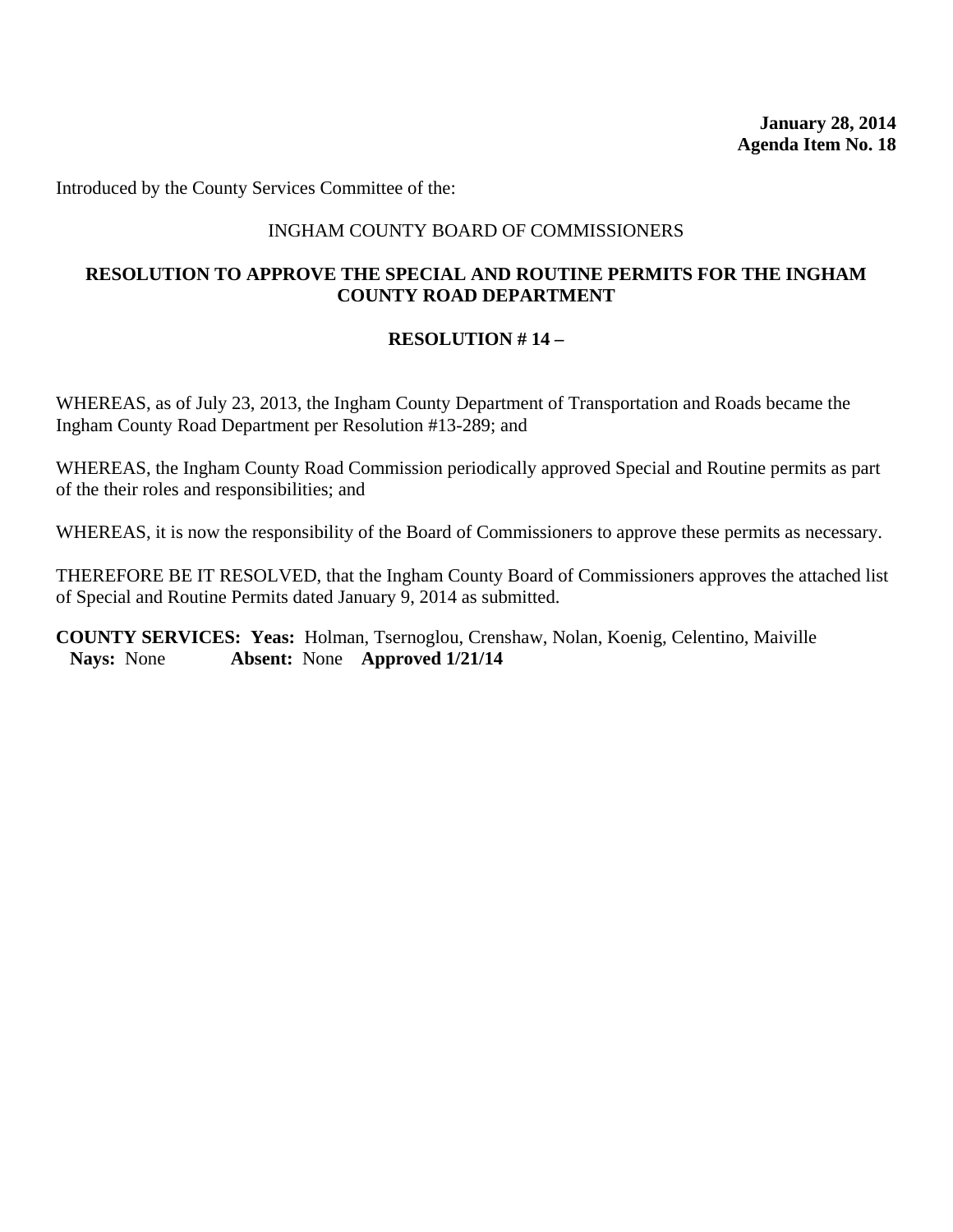#### **INGHAM COUNTY ROAD DEPARTMENT**

DATE: January 9, 2014

#### LIST OF CURRENT PERMITS ISSUED

| <b>R/W PERMIT#</b> | <b>R/W APPLICANT /CONTRACTOR   R/W WORK</b> |                                  | <b>R/W LOCATION</b>                                     | R/W CITY/TWP.       | <b>R/W SECTION</b> |
|--------------------|---------------------------------------------|----------------------------------|---------------------------------------------------------|---------------------|--------------------|
| 2013-579           | <b>KEITH OTTO</b>                           | <b>LAND DIVISION</b>             | DEXTER TR & M52                                         | <b>STOCKBRIDGE</b>  | 15                 |
| 2013-582           | <b>TRUELOCE HOMES</b>                       | WALKWAY CONSTR.                  | CALYPSO LN & SAPLING RD                                 | <b>DELHI</b>        | 13                 |
| 2013-584           | <b>CONSUMERS ENERGY</b>                     | ELECTRIC / OH                    | <b>VARIOUS</b>                                          | <b>VARIOUS</b>      |                    |
| 2013-585           | DBC, LLC                                    | <b>LAND DIVISION</b>             | <b>CORWIN RD &amp; GRAND RIVER</b>                      | WILLIAMSTOWN        | 34                 |
| 2013-586           | DBC, LLC                                    | <b>LANDSCAPING</b>               | <b>CORWIN RD &amp; GRAND RIVER</b>                      | <b>WILLIAMSTOWN</b> | $\overline{34}$    |
| 2013-587           | <b>CONSUMERS ENERGY</b>                     | <b>GAS</b>                       | ARDMORE AVE BET METHODIST<br><b>ST &amp; CLINTON ST</b> | <b>MERIDIAN</b>     | 21                 |
| 2013-588           | AT & T                                      | CABLE/UG                         | CEDAR ST & EDGAR RD                                     | <b>DELHI</b>        | 24                 |
|                    | AT & T                                      | CABLE/UG                         |                                                         | <b>DELHI</b>        | $\overline{22}$    |
| 2013-589           |                                             |                                  | TUPELO TR & DOGWOOD DR                                  |                     |                    |
| 2013-591           | <b>COMCAST</b>                              | CABLE / UG                       | <b>CORNELL RD &amp; TIHART RD</b>                       | <b>MERIDIAN</b>     | $\overline{14}$    |
| 2013-592           | <b>FRONTIER</b>                             | CABLE / UG                       | NOBLE RD BET MEECH RD & DIETZ<br>RD                     | <b>LEROY</b>        | $\overline{17}$    |
| 2013-594           | <b>CHASCO PLUMBING &amp; HEATING</b>        | <b>SANITARY</b>                  | <b>GAY LANE</b>                                         | <b>LANSING</b>      | 11                 |
| 2013-595           | <b>DTE</b>                                  | <b>ANNUAL BLANKET</b>            | <b>VARIOUS</b>                                          | <b>VARIOUS</b>      |                    |
| 2013-598           | <b>FRONTIER</b>                             | CABLE / UG                       | <b>IOSCO RD &amp; BROGAN RD</b>                         | WHITE OAK           | 12                 |
| 2013-600           | <b>CITY OF EAST LANSING</b>                 | DETOUR/TRAFFIC<br><b>CONTROL</b> | LAKE LANSING RD BET ABBOTT<br>RD & TOWAR AVE            | <b>MERIDIAN</b>     | 6                  |
| 2013-601           | LANSING BOARD OF WATER &<br><b>LIGHT</b>    | <b>MISCELLANEOUS</b>             | KALAMAZOO ST BET HOMER ST &<br><b>CLIPPERT ST</b>       | <b>LANSING</b>      | 14                 |
| 2013-602           | AT & T                                      | <b>ANNUAL BLANKET</b>            | <b>VARIOUS</b>                                          | <b>VARIOUS</b>      |                    |
| 2013-603           | <b>COMCAST</b>                              | <b>ANNUAL BLANKET</b>            | <b>VARIOUS</b>                                          | <b>VARIOUS</b>      |                    |
| 2013-605           | <b>CONSUMERS ENERGY</b>                     | GAS                              | BARNES RD BET AURELIUS RD &<br><b>EIFFERT RD</b>        | <b>AURELIUS</b>     | 27                 |
| 2013-606           | HOMEWORKS TRI-COUNTY<br><b>ELECTRIC</b>     | <b>ANNUAL BLANKET</b>            | <b>VARIOUS</b>                                          | <b>VARIOUS</b>      |                    |
| 2013-607           | <b>ITC TRANSMISSION</b>                     | <b>ANNUAL BLANKET</b>            | <b>VARIOUS</b>                                          | <b>VARIOUS</b>      |                    |
| 2013-608           | <b>METC</b>                                 | <b>ANNUAL BLANKET</b>            | <b>VARIOUS</b>                                          | <b>VARIOUS</b>      |                    |
| 2013-611           | <b>ACD. NET</b>                             | CABLE / UG                       | PARK LN & HOLT RD                                       | <b>DELHI</b>        | 14                 |
| 2013-612           | LANSING BOARD OF WATER &<br><b>LIGHT</b>    | ELECTRIC / UG                    | BELLE CHASE WAY & PINE TREE<br>RD                       | <b>DELHI</b>        | $\overline{2}$     |
| 2013-614           | <b>CONSUMERS ENERGY</b>                     | <b>ANNUAL BLANKET</b>            | <b>VARIOUS</b>                                          | <b>VARIOUS</b>      |                    |
|                    |                                             |                                  |                                                         |                     |                    |
| 2014-001           | AT & T                                      | CABLE / UG                       | FITCHBURG RD BET MERIDIAN RD<br>& WILLIAMSTON RD        | <b>BUNKER HILL</b>  | 28                 |
| 2014-002           | AT & T                                      | CABLE/UG                         | <b>BABBIT ST &amp; HASLETT RD</b>                       | <b>MERIDIAN</b>     | 11                 |
| 2014-003           | AT & T                                      | CABLE / UG                       | <b>CORNELL RD &amp; HASLETT RD</b>                      | <b>MERIDIAN</b>     | 11                 |
| 2014-004           | <b>COMCAST</b>                              | CABLE / UG                       | <b>WAVERLY RD &amp; WILLOW ST</b>                       | <b>LANSING</b>      | $\overline{7}$     |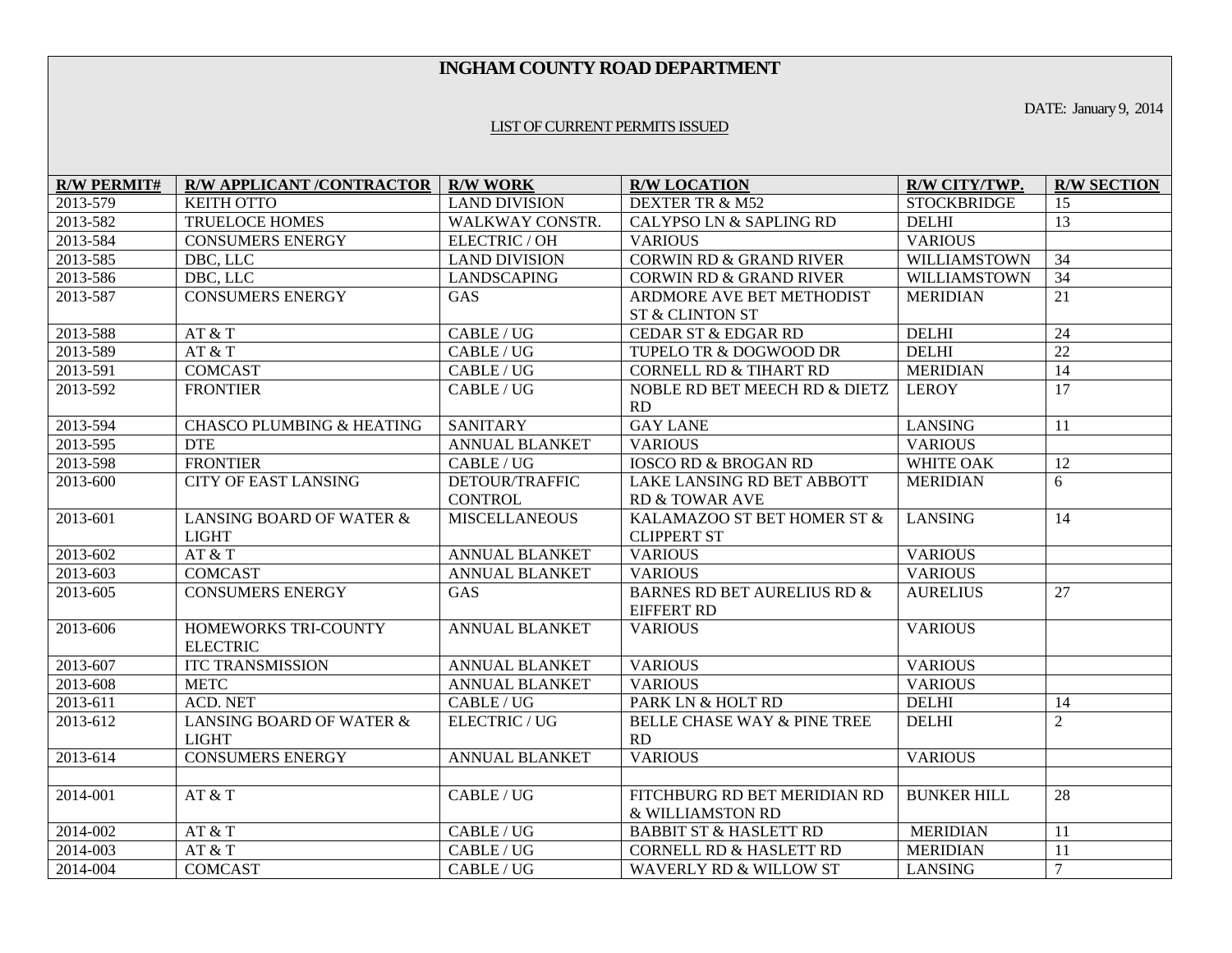| 2014-005 | G & G DIRECTIONAL DRILLING | <b>SANITARY</b> | WILLOUGHBY RD BET                    | <b>DELHI</b>    | 16     |
|----------|----------------------------|-----------------|--------------------------------------|-----------------|--------|
|          |                            |                 | WASHINGTON RD & GUNN RD              |                 |        |
| 2014-006 | AT & T                     | CABLE/UG        | CORNELL RD BET HASLETT RD &          | <b>MERIDIAN</b> |        |
|          |                            |                 | <b>BUCKINGHAM RD</b>                 |                 |        |
| 2014-007 | AT & T                     | CABLE/UG        | <b>GREEN RD BET HASLETT RD &amp;</b> | <b>MERIDIAN</b> |        |
|          |                            |                 | <b>SHOESMITH RD</b>                  |                 |        |
| 2014-008 | AT & T                     | CABLE / UG      | <b>CARLTON ST &amp; LAKE DR</b>      | <b>MERIDIAN</b> | 11 & 2 |
| 2014-009 | <b>COMCAST</b>             | CABLE/UG        | WAVERLY RD & LANSING RD              | <b>LANSING</b>  | 24     |
| 2014-010 | <b>CONSUMERS ENERGY</b>    | <b>GAS</b>      | PROSPECT ST BET HOMER ST AND         | <b>LANSING</b>  | 14     |
|          |                            |                 | <b>CLIPPERT ST</b>                   |                 |        |
|          |                            |                 |                                      |                 |        |

**PERMIT SUPERVISOR: \_\_\_\_\_\_\_\_\_\_\_\_\_\_\_\_\_\_\_\_\_\_\_\_\_\_\_\_\_\_ MANAGING DIRECTOR: \_\_\_\_\_\_\_\_\_\_\_\_\_\_\_\_\_\_\_\_\_\_\_\_\_\_\_\_\_\_**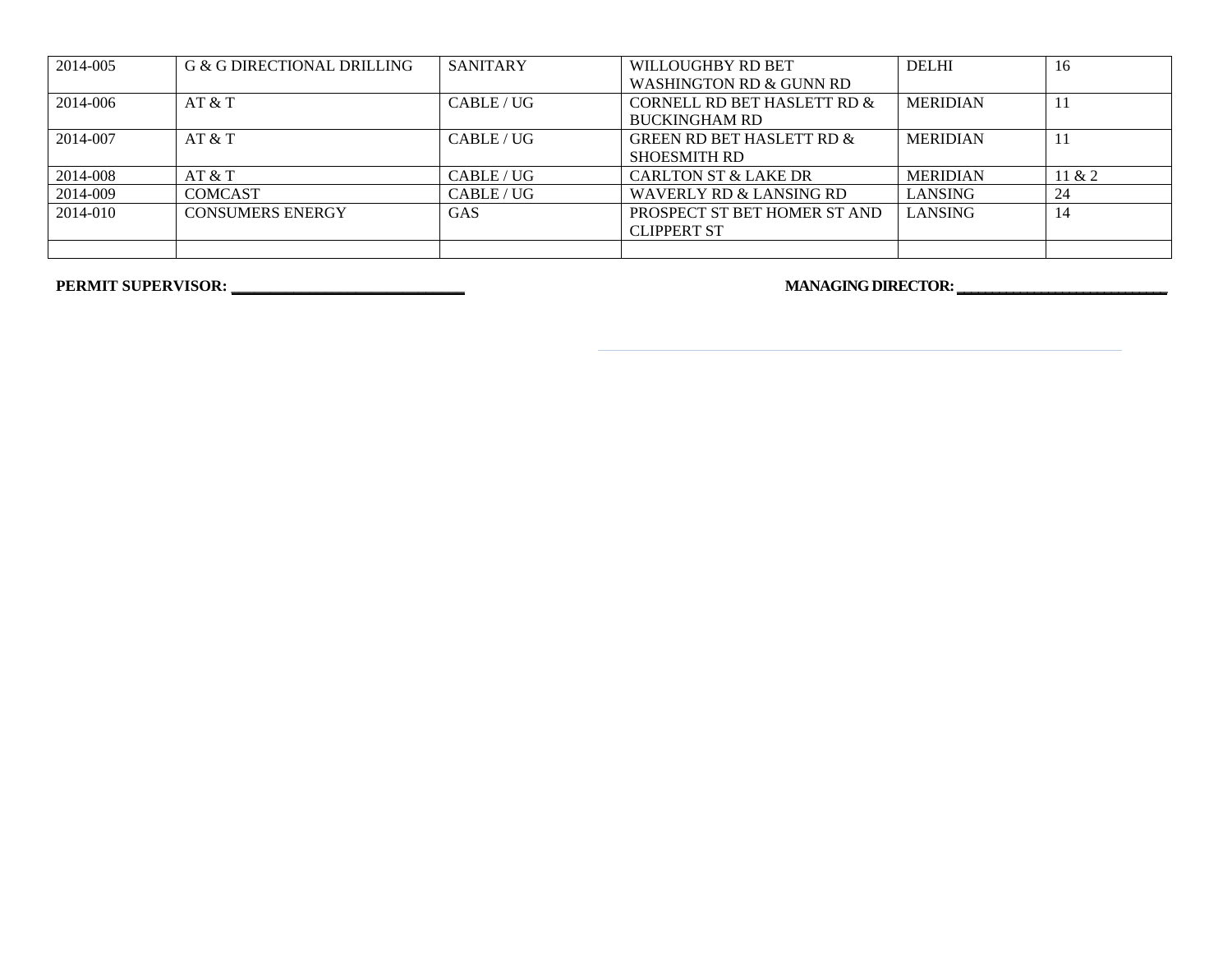Introduced by County Services and Finance Committees of the:

#### INGHAM COUNTY BOARD OF COMMISSIONERS

#### **RESOLUTION COMMITTING INGHAM COUNTY TO CONTINUED ACTION AGAINST NON-POINT SOURCE POLLUTION IN COMPLIANCE WITH PHASE II OF THE FEDERAL CLEAN WATER ACT BY: 1) CONTINUING MEMBERSHIP IN THE GREATER LANSING REGIONAL COMMITTEE FOR STORMWATER MANAGEMENT, 2) AGREEING TO THE COMMITTEE'S DECEMBER 13, 2012 MEMORANDUM OF AGREEMENT, AND 3) DEFINING THE TERMS UPON WHICH THE DRAIN COMMISSIONER WILL REPRESENT ("NEST") COUNTY DEPARTMENTS FOR PHASE II COMPLIANCE**

#### **RESOLUTION # 14 –**

WHEREAS, Ingham County has been a member of the Greater Lansing Regional Committee (GLRC) for Stormwater Management since 2003; and

WHEREAS, participation in the GLRC advances local efforts to improve responsible stewardship of natural resources; and

WHEREAS, participation in the GLRC allows for the cooperative management of the watersheds in which the County is located; and

WHEREAS, the GLRC assists the County and its departments in complying with the regulatory requirements promulgated by the Michigan Department of Environmental Quality (DEQ) Municipal Separate Storm Sewer System (MS4) stormwater discharge permit; and

WHEREAS, the County now wishes to approve the Memorandum of Agreement (as revised on December 13, 2012) and commit itself and its departments to continued participation in the GLRC; and

WHEREAS, the Ingham County Drain Commissioner has represented County Departments since 2003 in DEQ permit compliance so that only one annual report need be filed, only one annual membership fee to the GLRC (currently at \$6104.50) need be paid and only one DEQ annual permit fee (currently at \$3000) need be paid; and

WHEREAS, the vast majority of the costs just referenced and the staff time required for Phase II compliance in the past decade have been paid by the taxpayers of County Drains; and

WHEREAS, the Drain Commissioner is willing to continue this representation (called "nesting" by the DEQ) if the County Departments partially share the costs of such compliance; and

WHEREAS, the Drain Commissioner and the Controller on behalf of and in consultation with the Department Heads, have agreed to the attached cost-sharing plan, contingent on the agreement of the Board of Commissioners.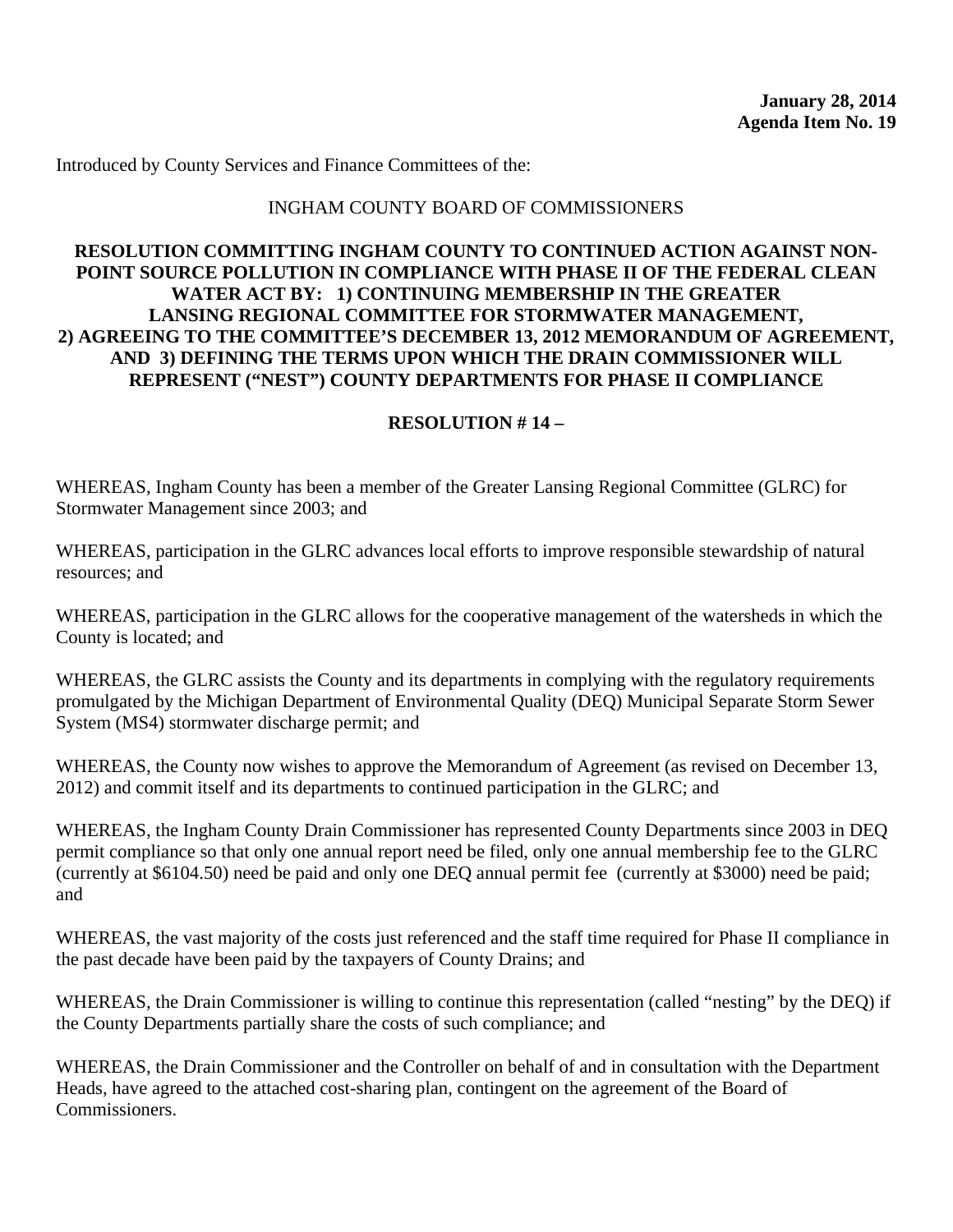THEREFORE BE IT RESOLVED, the Board of Commissioners appoints the Drain Commissioner or his/her designee to serve as the County representative to the GLRC.

BE IT FURTHER RESOLVED, that the Board of Commissioners hereby approves the December 13, 2012 Memorandum of Agreement and authorizes the Chairperson of the Board to sign the Memorandum after approval as to form by the County Attorney.

BE IT FURTHER RESOLVED, continued membership dues to the GLRC for 2013 through 2017 be paid in accordance with the attached cost-sharing plan.

BE IT FURTHER RESOLVED, annual DEQ permit fees for 2013 through 2017 be paid in accordance with the attached cost-sharing plan.

BE IT FURTHER RESOLVED, the attached cost-sharing plan is approved for use through 2017, and may be joined by the Capital Region International Airport Authority if that body wishes to remain "nested" with the Ingham County Drain Commissioner's MS4 permit.

**COUNTY SERVICES: Yeas:** Holman, Tsernoglou, Crenshaw, Nolan, Koenig, Celentino, Maiville **Nays:** None **Absent:** None **Approved 1/21/14** 

**FINANCE: Yeas:** Koenig, Anthony, McGrain, Bahar-Cook, Schafer **Nays:** None **Absent:** Tennis, Vickers **Approved 1/22/14**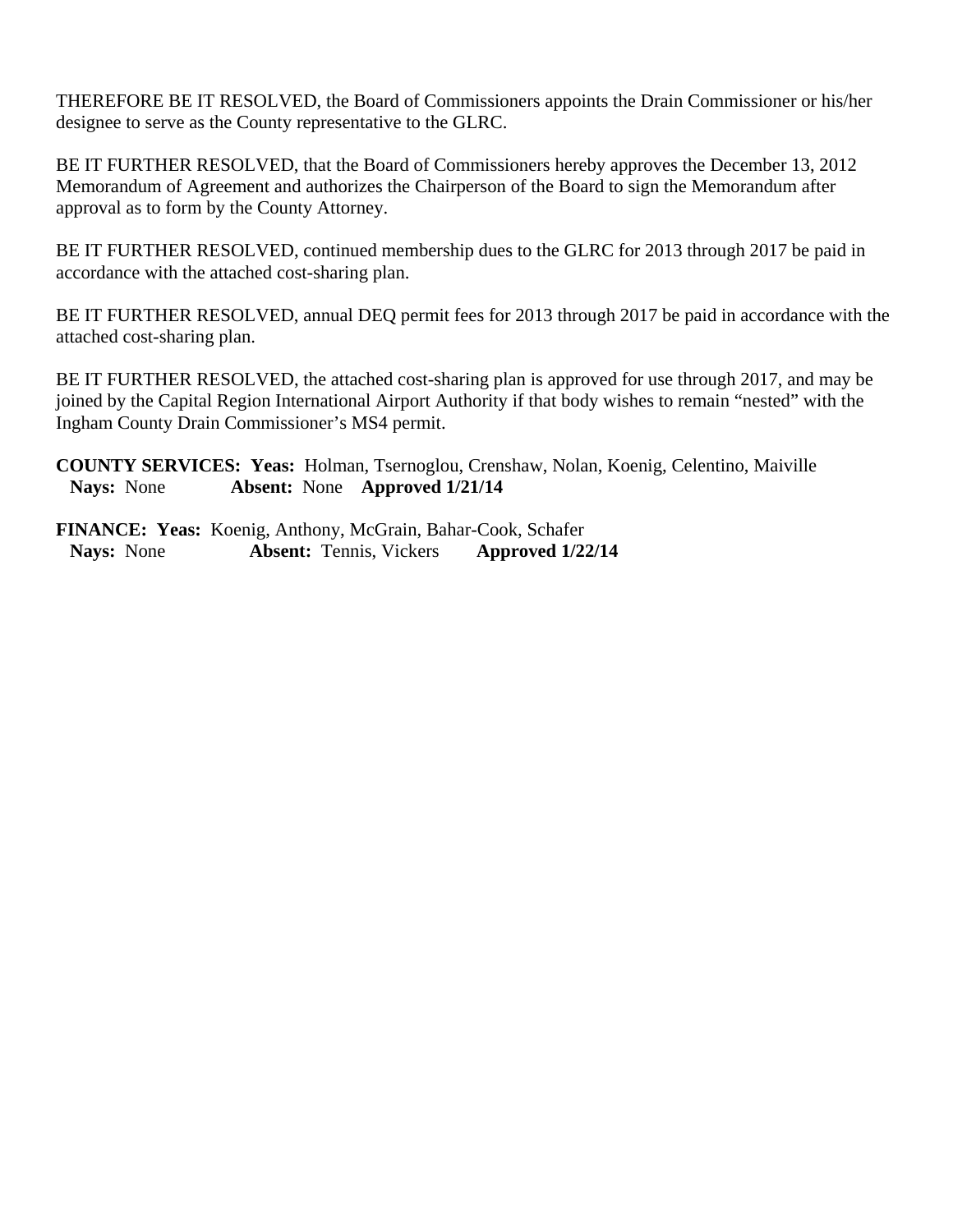#### **COST-SHARING PLAN**

County Departments to be "nested" by the Drain Commissioner

| Roads      | Parks |
|------------|-------|
| Zoo        | Fair  |
| Facilities |       |

Costs as listed below will be divided among the 5 County Departments as decided by the County Controller and Board of Commissioners. The Drains will pay one-sixth of the permit and dues items. Capital Region International Airport Authority has been nested with the Ingham County Drain Commissioner since 2003. If it agrees to this cost-sharing method, it and the Drains will each pay one-seventh of the permit and dues items below.

STAFF—One Deputy and one assistant Project Coordinator are assigned most Phase II duties at the Drain Office. Only the assistant Project Coordinator's time (currently \$68/hour) will be shared under this agreement, as follows: Roughly one half of her 40 hour week is taken up with Phase II responsibilities; one half of that (10 hours) will be subject to cost-sharing among the Ingham County Departments. At current rates, this means that \$36,360 per year would be split among the 5 County Departments (dividing by 5), or among 6 entities if the Airport Authority agrees. The Drains will continue to pay for the assistant Project Coordinator's other quarter time that is devoted to Phase II, as well as all of the Deputy's time, and that of any needed consultants.

GLRC Dues—The dues (currently \$6,104.50 per year) would be shared, divided among the 5 Departments, the Drains and the Airport Authority if it wishes to remain nested. The dues for 2013 are in arrears and will be brought current using this same split.

DEQ Permit—The current annual fee of \$3000 would be shared, divided among the 5 Departments, the Drains and the Airport Authority if it wishes to remain nested. The 2013 fee was paid by the Drains and does not need to be reimbursed.

NOTE: Occasionally Phase II requires a specific kind of facility to engage in site-specific planning and continuing compliance inspections. A recent example was the requirement that all maintenance garages prepare Storm Water Pollution Prevention Plans (SWPPPs) and conduct quarterly and or semiannual compliance inspections. All 5 Departments and the Drains had garages. Each had to pay a consultant to draft its plan and for ongoing compliance inspections. These situations will be coordinated by the Drain Office and billed directly to the affected Department outside of this plan. They should NOT be a major expense. Ongoing compliance inspections for the SWPPPs have been conducted by a Drain Office staffperson qualified as an "industrial operator" at a total cost in 2013 of \$3,687.03. Of course, any Department is entitled to qualify its own staff member as an "industrial operator."

#### **Payment Examples**

\$36,360=One quarter assistant Project Coordinator. Paid totally by the 5 Departments or 1/6 by the Airport Authority (\$6.060), 5/6 by the 5 Departments

\$6,104.50=One year of Dues to GLRC. Paid 5/6 or 5/7 by the 5 Departments; Drains pay 1/6 or 1/7. (2013 AND 2014 Dues are payable now.)

3,000=One year DEQ permit fee. Paid 5/6 or 5/7 by the 5 Departments; Drains pay 1/6 or 1/7.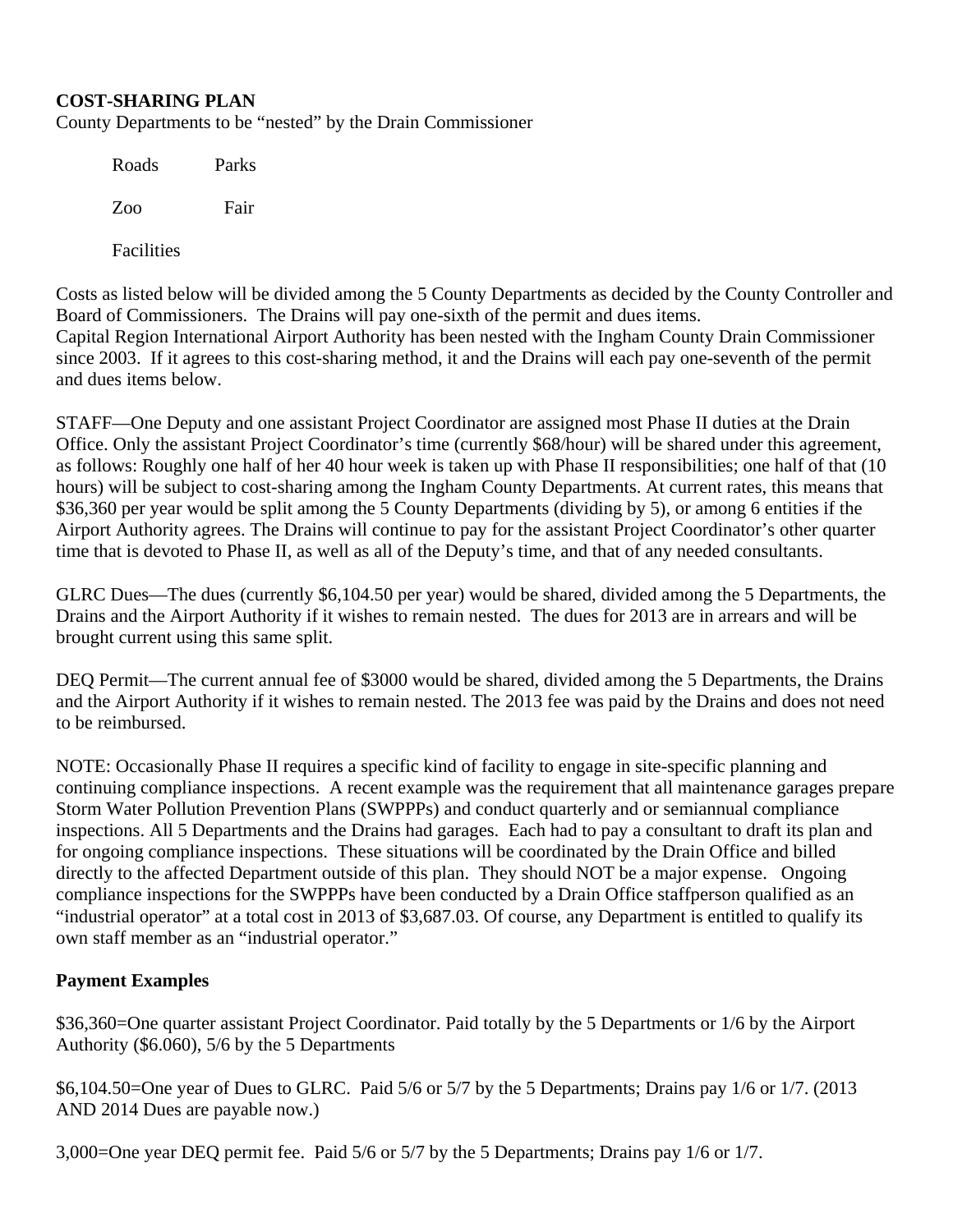# **GREATER LANSING REGIONAL COMMITTEE for Stormwater Management**

# **MEMORANDUM OF AGREEMENT - MAY 21, 2004 REVISED-DECEMBER 13, 2012**

#### **I. PURPOSE**

It is the purpose of this Memorandum of Agreement (hereinafter the Agreement) to set forth the composition, duties and responsibilities of the Greater Lansing Regional Committee for Stormwater Management (hereinafter the "GLRC") to be formed as more particularly described below. Local public agencies, institutions, and communities believe there are substantial benefits that can be derived under this Agreement through cooperative management of the Grand River, Red Cedar River and Looking Glass River watersheds to protect the Waters of the State; to meet local initiatives for protecting the environment; and in providing mutual assistance in meeting the requirements under the Michigan Department of Environmental Quality (MDEQ) National Pollutant Discharge Elimination System (NPDES) Permit for Municipal Separate Storm Sewer Systems, (hereinafter the "MS4 Permit") or similar stormwater discharge permits issued to public entities within the Grand River, Red Cedar River, and Looking Glass River watersheds.

The Agreement will also provide a framework for consideration of new, permanent watershed organizations with potentially broader responsibilities that could provide a more cost effective and efficient means to meet state and federal requirements, and public expectations for restoration and maintenance of the beneficial uses of the watersheds.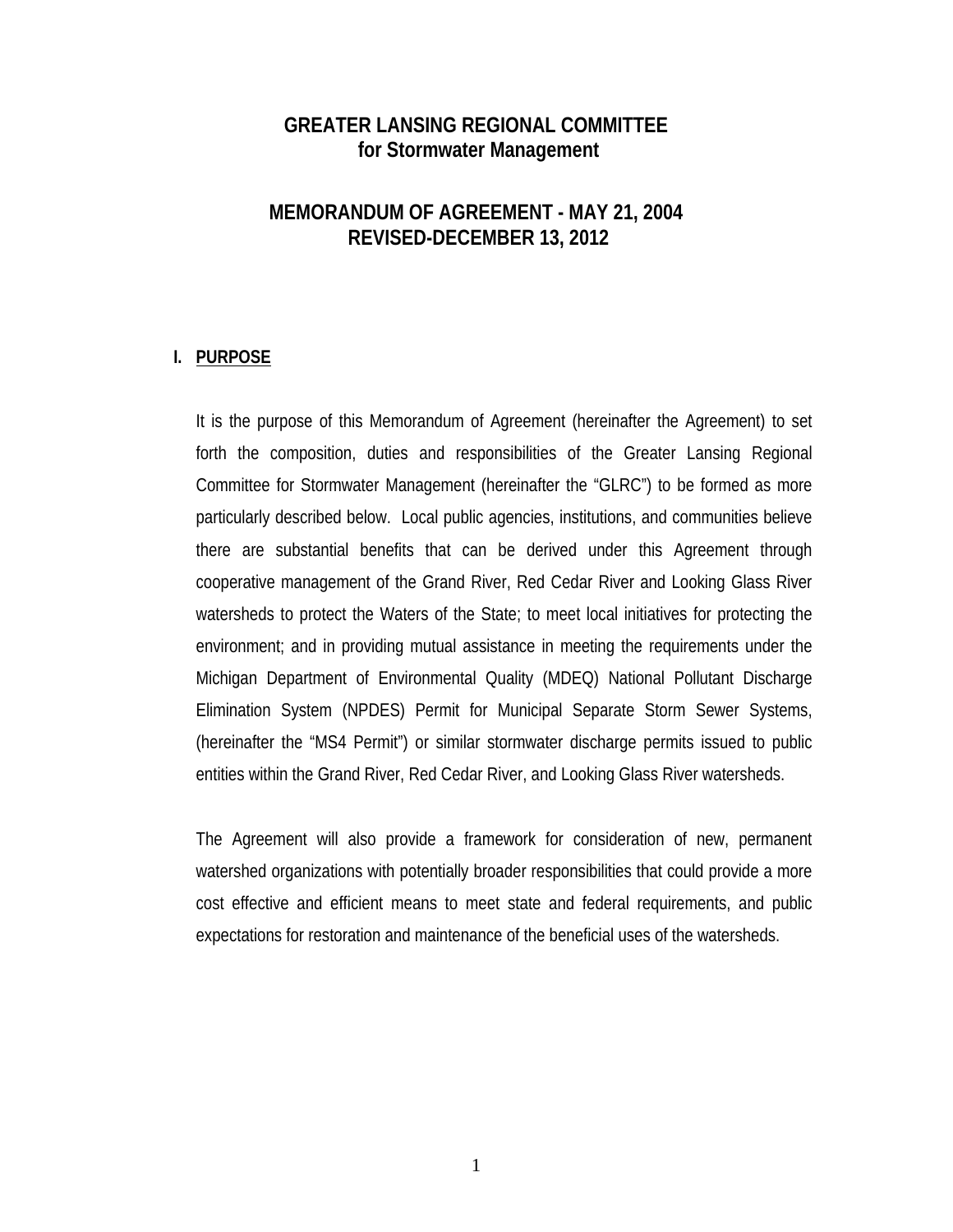#### **II. HISTORY OF GLRC**

On November 15, 1999, Delta Township and the City of Lansing hosted a meeting for several local communities. The meeting notice stated that this was to be "an informal meeting to discuss the Stormwater Phase II program (now referred to as the MS4 program) and how, or if, there may be a way to pool resources on a regional basis".

Representatives from various communities, counties and MDEQ discussed the Federal Regulations for Stormwater Phase II and the MDEQ's program allowing a "Voluntary Permit Program." Originally nine communities and three counties were listed as designated communities by MDEQ.

Subsequent meetings were held to continue exploring the feasibility and cost of a cooperative effort. On June 8, 2000, a draft Resolution was prepared for the establishment of the "Greater Lansing Area Regional NPDES Phase II Stormwater Regulations Committee" and for each community to name a representative to serve on the committee.

Throughout the remainder of 2000, the committee obtained Resolutions from each community; elected officers; received proposals and interviewed four consulting firms. Tetra Tech MPS was selected to assist the Committee in determining how to best comply with the Phase II Stormwater Rules. Tri-County Regional Planning Commission (TCRPC) also assisted the Committee in providing contractual, fiduciary, and administrative support.

In May 2001, Tetra Tech MPS completed the "Step 1 – Permit Strategy Development" study which incorporated the Committee's decision (April 20, 2001) to proceed as a group using the State's Voluntary General Permit approach. The Committee then agreed to retain Tetra Tech MPS to prepare the Voluntary General Permit Application for each of the nine communities. The cost for each community was based on a formula that included weighted factors for population and land area. Eight of the nine communities then passed a second resolution agreeing to continue as a group with voluntary general permits using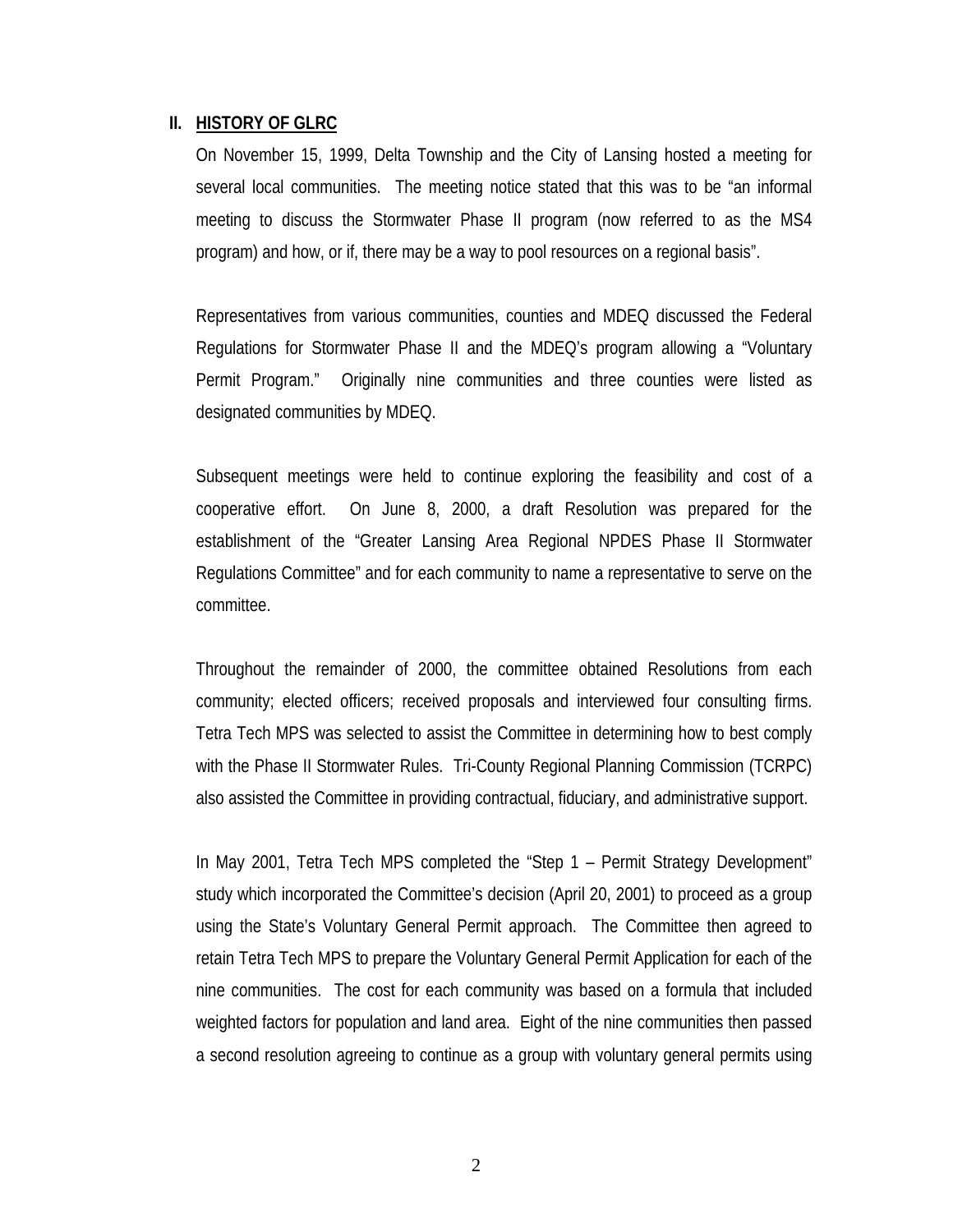the distribution of costs as presented. Williamstown Township elected to proceed with a jurisdictionally based permit.

The eight communities proceeding under the voluntary general permit, also formally agreed to have the watershed management plans developed under the individual drain commissioners.

On January 25, 2002, the Committee agreed to retain Tetra Tech MPS to prepare a watershed management plan for the Grand River, Looking Glass River, and the Red Cedar River. Again, the allocation of cost agreed to by everyone was based on weighted factors involving the percent of population and land in each watershed. Each community adopted a third resolution committing their appropriate funds for the watershed management plans.

A Public Education Advisory Committee was organized to assist in the educational portion of Voluntary General Permit Applications.

Throughout 2002 and 2003 fourteen additional communities within the three watersheds were invited to join the committee. Ten communities were required to meet the MS4 Permit requirements based on the 2000 census.

Eight communities ultimately joined and participated in the regional approach and completed the Voluntary General Permit Application utilizing Tetra Tech MPS.

In March 2003, all sixteen communities and the three counties submitted their Voluntary General Permit Applications to MDEQ. In November 2003, certificates of coverage were issued to each of the sixteen communities and to each of the three counties.

In 2006 Lansing Public Schools and DeWitt Public Schools joined the GLRC.

In 2007, a lawsuit filed by a Township in Kalamazoo County, established that some townships no longer required an MS4 Permit from MDEQ. As this case relates to the

3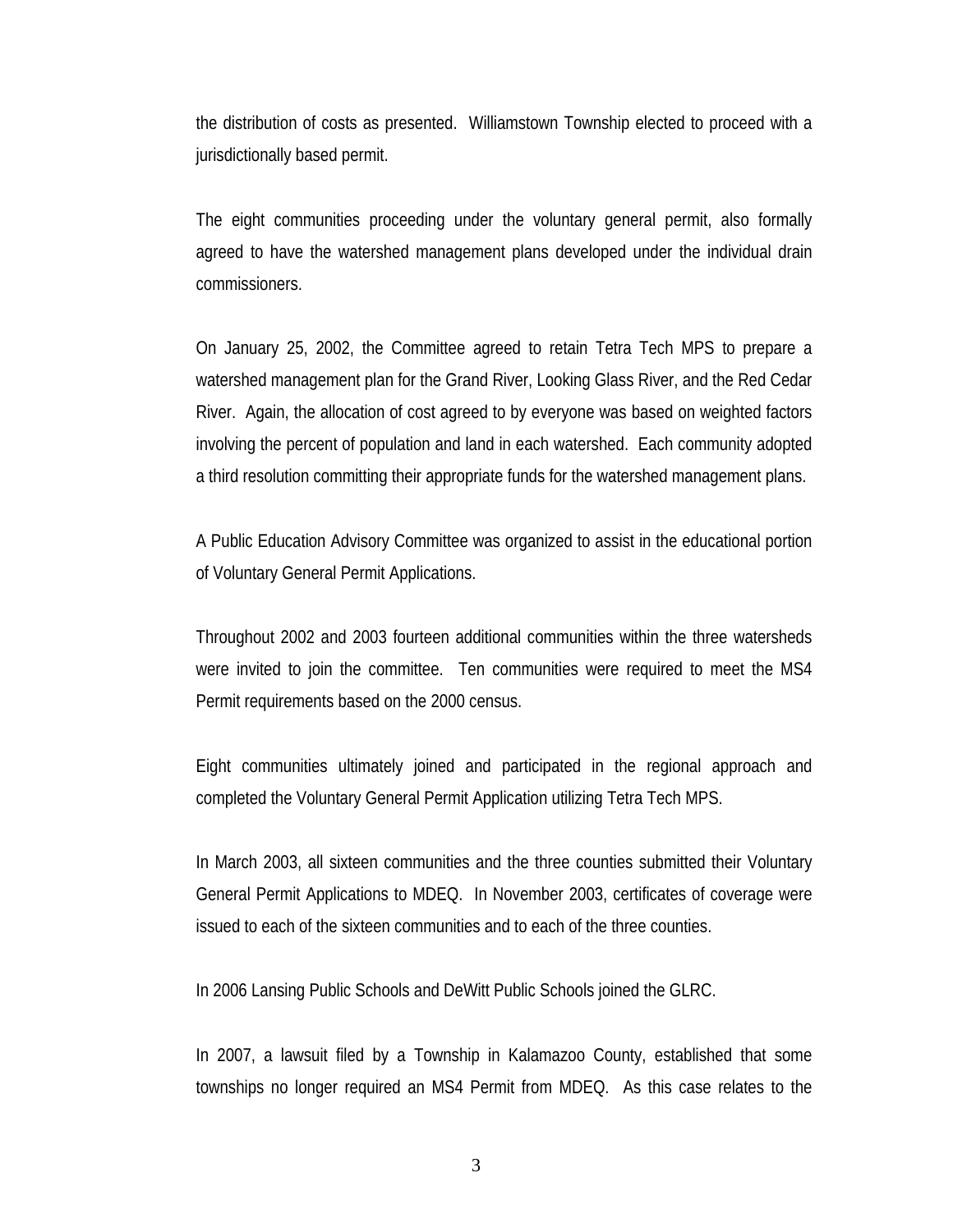GLRC, MDEQ determined that Alaiedon, Bath, Oneida, Watertown, and Windsor Townships would no longer need an MS4 Permit.

At the December 14, 2007 GLRC meeting, the GLRC membership took formal action to establish an Associate Membership category to encourage any public agency, institution, or community who did not have an MS4 Permit to join the GLRC.

In 2012, the City of DeWitt entered into an agreement nesting DeWitt Public Schools.

In 2012, the MDEQ changed the process for permit renewal, instead of issuing a general watershed based permit; individual MS4 permits will be issued. The application process will detail all activities of the GLRC and members through two separate applications. Then, the MDEQ will review and negotiate, with the end result being MDEQ issuing a permit specific for each member.

#### **III. GREATER LANSING REGIONAL COMMITTEE (GLRC)**

#### **A. Term**

While the ultimate organization of the GLRC and its responsibilities has evolved over time and after thoughtful review of alternatives, the signatories to this Agreement want to continue to work together under the following terms to assure the continuation of responsibility for essential services. These stormwater management services provide for the legal and financial responsibility to meet state and federal stormwater discharge permit requirements as well as local initiatives to protect the Waters of the State.

The current GLRC agreement expires on April 30, 2013. This agreement replaces the current GLRC agreement in its entirety for the period expiring April 30, 2017. As confirmed by MDEQ, expiration of the current permit is September 30, 2017; an application will be due to MDEQ by April 17, 2017. The members may mutually

4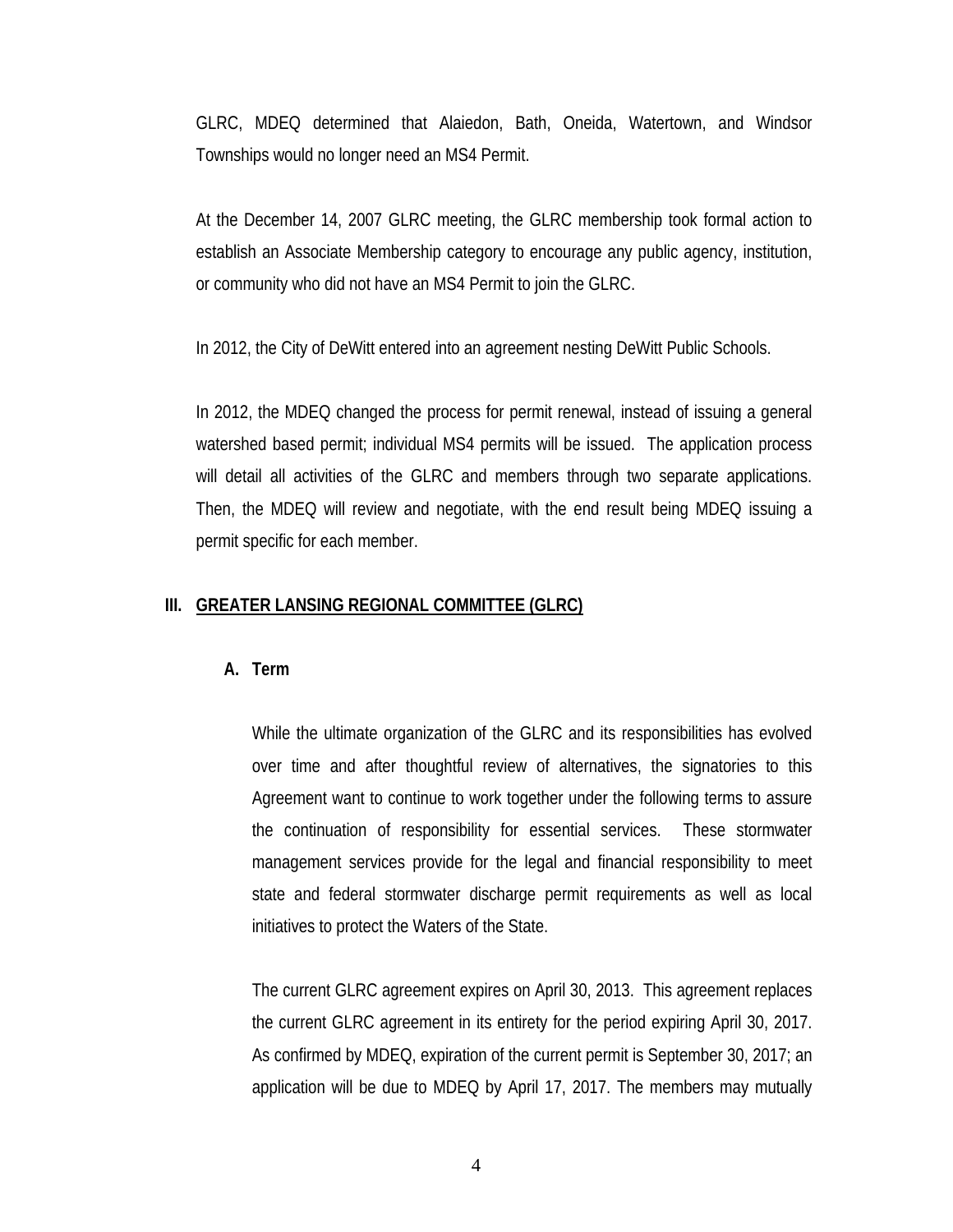agree to renew and/or extend the term of the GLRC under the provisions contained in this Agreement.

Any member community may withdraw from this Agreement and the GLRC by delivering to the Executive Committee a resolution of withdrawal adopted by its governing body. Any such withdrawal adopted shall be effective 30 days following delivery of withdrawal, provided however, that any withdrawing community shall remain liable for payment of its annual assessment through the end of the current fiscal year.

#### **B. Composition**

Membership in the GLRC shall consist of "full members", "associate members", and "ex-officio members".

The full members of the GLRC shall consist of a representative, or designated alternate, appointed by the appropriate governing body in each township, city, village, school district, institution, and county within the Grand River, Red Cedar River and Looking Glass River watersheds that has an MDEQ NPDES MS4 Permit and that are signatory to this Agreement.

The associate members of the GLRC shall consist of a representative, or designated alternate, appointed by the governing body in each township, city, village, school district, institution, and county within the Grand River, Red Cedar River and Looking Glass River watersheds that does not have an MDEQ NPDES MS4 permit and that are signatory to this Agreement. However, once an associate member obtains an MDEQ NPDES MS4 Permit, they must become a full member of the GLRC.

Members, and designated alternates, shall serve until replaced in writing by the appointing authority.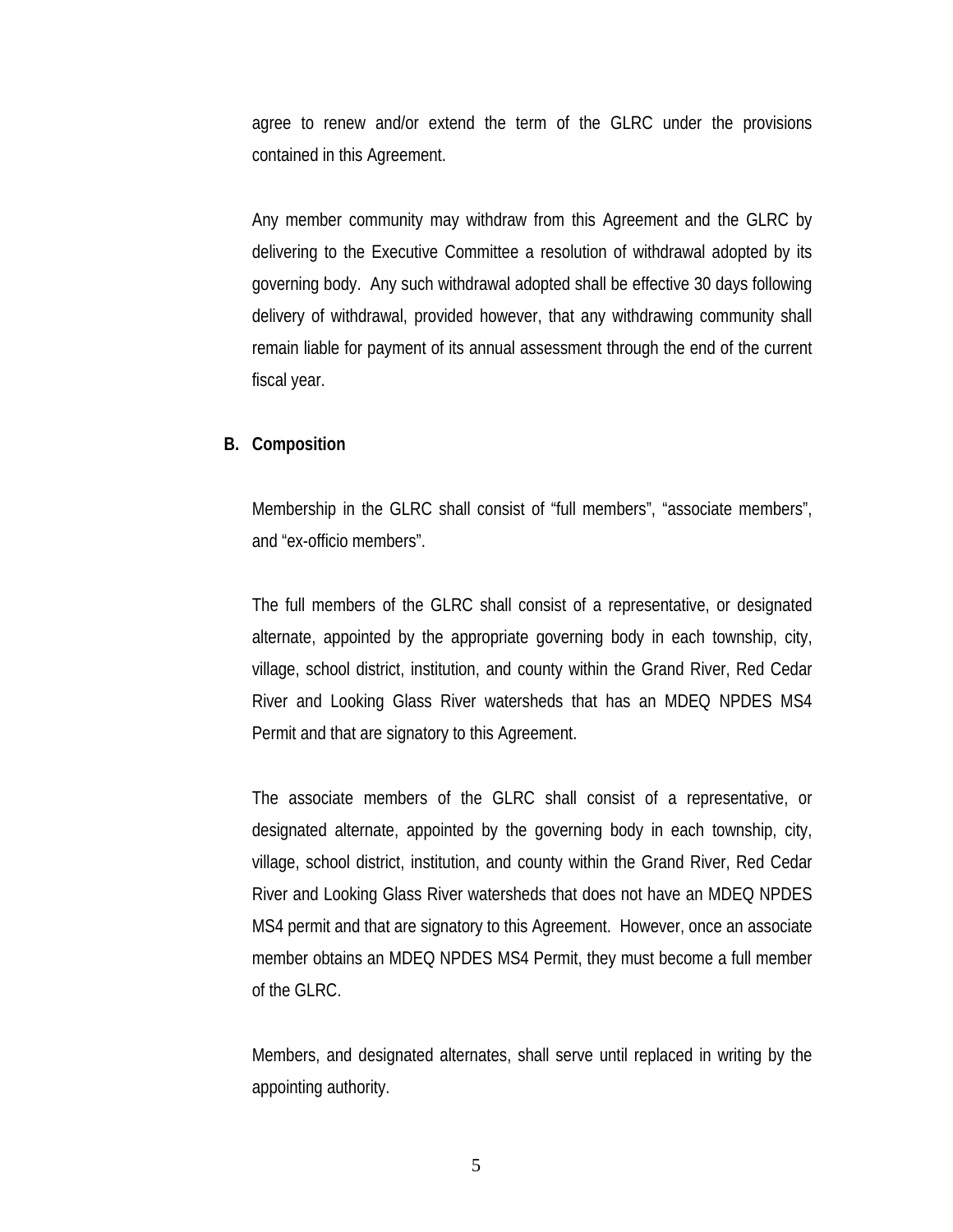The GLRC may also include ex-officio representatives from such agencies as Tri-County Regional Planning Commission (TCRPC), MDEQ and others as determined by the GLRC.

#### **C. Public Participation**

All meetings of the GLRC shall be noticed and conducted in accordance with the Michigan Open Meetings Act, MCL 15.261, et seq. The GLRC and/or its Executive Committee shall:

- **Determine the rules for public participation**
- Schedule meetings at facilities that are fully accessible to the interested public, and
- Routinely provide notice of meeting times and places at publicly accessible locations

#### **D. Voting**

The GLRC shall take all formal actions by a simple majority vote of a quorum. A quorum shall consist of one more than fifty (50%) of the GLRC members, or their designated alternates, eligible to vote. Members eligible to vote are those full members and associate members authorized in writing by an appropriate governing authority that has adopted this Agreement and that has paid its assessment. Ex-officio members shall be non-voting members of the GLRC.

#### **E. Election of Officers and Appointment of Executive Committee**

The GLRC shall annually elect, from among its members, a Chair, a Vice-Chair, a Secretary and a Treasurer. The Chair and the Vice-Chair shall be elected or appointed officials, or employees of a voting full member of the GLRC. The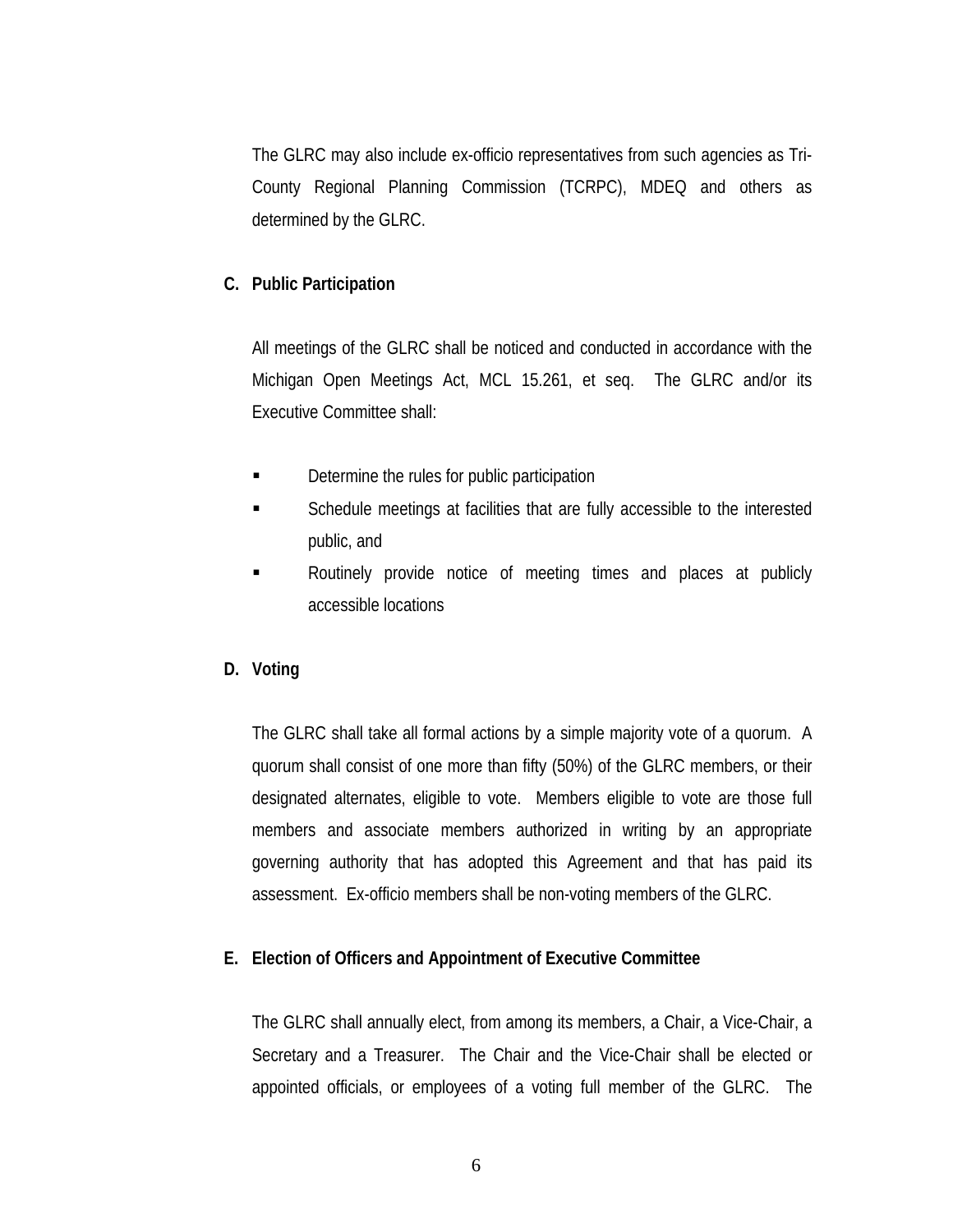Secretary and Treasurer may be representatives of any full, associate, or ex-officio member of the GLRC. Officers elected by the GLRC may serve up to three consecutive terms. All terms shall be for one calendar year. The Vice Chair, or the Treasurer in the event the Vice-Chair is unavailable, may assume the duties of the Chair if the Chair is unavailable.

The Executive Committee shall have a maximum of eight voting members consisting of:

- (2) the Chair and Vice Chair of the GLRC
- (3) one representative or alternate from each member county
- (3) the Chairs of the Illicit Discharge Elimination Plan (IDEP), Public Education Plan (PEP), and Ordinance/Best Management Practices (BMP) **Committees**

The Chair of the GLRC shall chair the Executive Committee, with the responsibility succeeding to the Vice Chair, then the Chair of the PEP Committee if the Chair of the GLRC is absent. If neither the Vice Chair of the GLRC nor the Chair of the PEP Committee is present at an Executive Committee meeting, the Chair of the IDEP Committee shall serve as Chair for the meeting. The Chair of the GLRC shall not have an alternate serve on his behalf on the Executive Committee.

The Executive Committee will seek consensus on all issues brought before it. In the absence of consensus, the Executive Committee will adopt motions only when a majority of its members vote in favor of a motion. Each full and associate member will have one vote. A County or Committee may designate an alternate to serve and vote on behalf of their appointed representative to the Executive Committee.

**F. Meetings**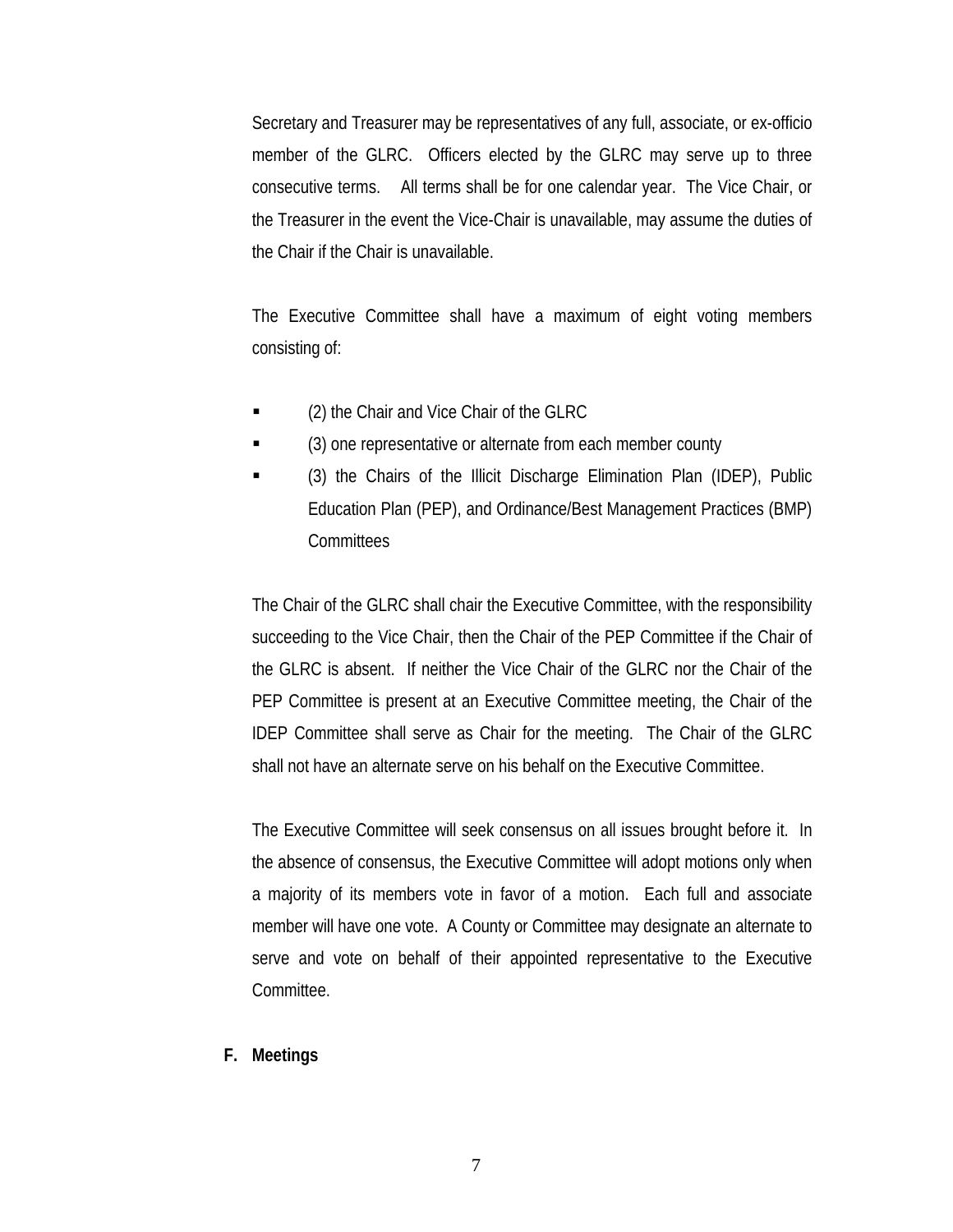The GLRC shall meet at least twice each year at a designated time and location established by the Executive Committee. Agendas for GLRC meetings will be distributed and circulated to all members at least two weeks in advance of all meetings. The Executive Committee will meet at least five times each year at the call of the Chair. All meetings of the GLRC, Executive Committee, standing committees or special committees established under the GLRC shall operate under the Robert's Rules of Order unless modified by a majority vote of the GLRC members. The meetings of the GLRC may be rotated to locations throughout the three watersheds allowing any member or community agency to host a meeting.

#### **G. GLRC Duties**

The GLRC shall have the following duties:

#### **1. Budget and Assessments**

The fiscal year for the GLRC shall coincide with the calendar year.

Upon execution of this Agreement, review and approve the annual budget for the GLRC and establish the allocation of annual assessments for each member category. The GLRC shall adopt a budget before each December 31 for the calendar year that follows.

#### **2. Standing Committees**

Establish and outline a charge for up to three standing committees. The IDEP, PEP, and Ordinance/BMP Committees will continue to function. Any member or designated alternate may serve on any standing committee. See Appendix A for a flow chart of the GLRC structure.

#### **3. Watershed Management**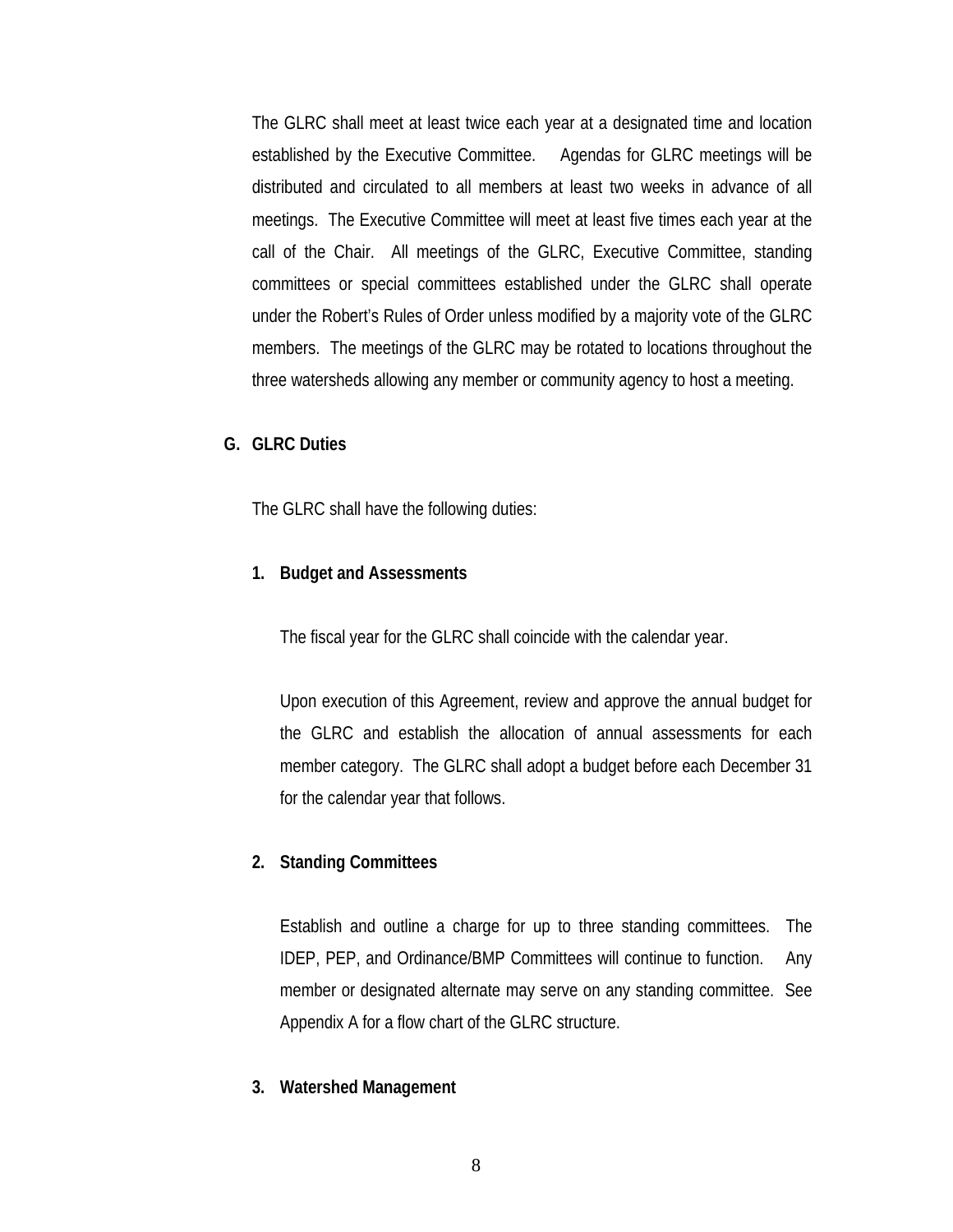The GLRC is committed to working with watershed partners in the region. This includes but is not limited to: Middle Grand River Watershed Planning Project (319), Red Cedar River Watershed Planning Project (319), Friends of the Looking Glass River Watershed, Middle Grand River Organization of Watersheds (MGROW), Mid-Michigan Environmental Action Council (Mid-MEAC), student groups, etc. The GLRC values the watershed efforts being conducted and will work with these groups to improve water resources in the Tri-County region.

#### **4. Other Duties**

- Maintain official written record of meetings that includes attendance, issues discussed and votes taken.
- Recommend to member communities, institutions, school districts, and counties any subsequent changes needed to this Agreement.
- Take other actions required, including delegation of responsibilities to the Chair or Executive Committee to carry out the purposes and conduct the business of the GLRC including, but not limited to, directing the activities of any committees established under this Agreement or subsequently authorized by the GLRC.
- Encourage and promote public input into decisions and recommendations of the GLRC, and of all committees established by the GLRC.

#### **H. Executive Committee Duties**

The Executive Committee shall have the following duties:

**1. Budget**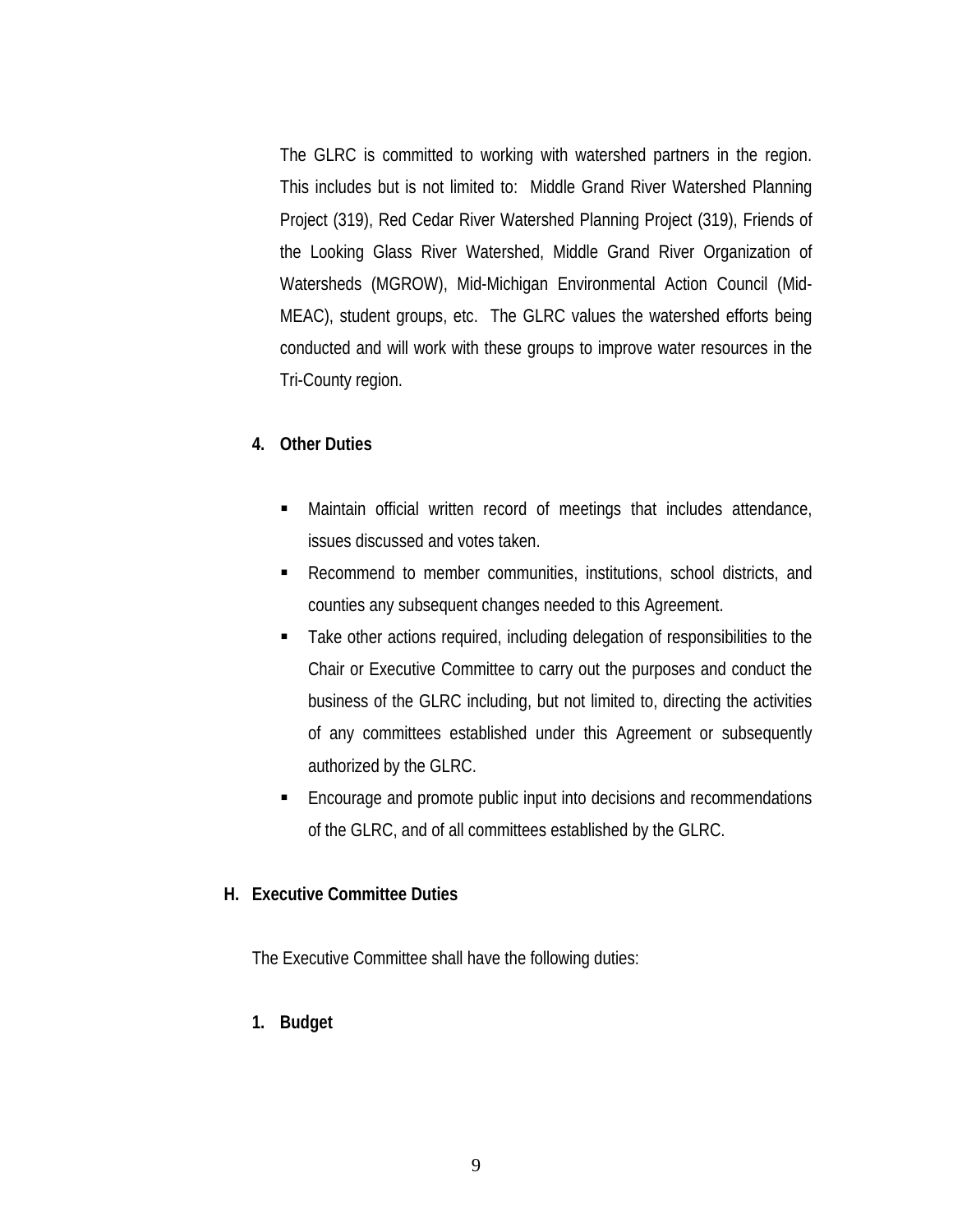With the advice of the standing committees, supervise the expenditure of GLRC monies consistent with the approved annual budget.

### **2. Supervise Staff and Arrange Support Services**

Arrange for the services of staff responsible for facilitating meetings, preparing agendas, and negotiating and advocating on behalf of the GLRC. Supervise and provide direction to staff of the GLRC, make provisions for necessary management support services for operation of the GLRC.

All staff or employees employed by the GLRC shall be and remain at all times solely the agents, servants, or employees of the GLRC and shall not be construed for any purposes to be an agent, servant, or employee of any constituent member of the GLRC.

#### **3. Provide Forum for Discussion**

Provide a forum for discussion, and, if appropriate, resolution of issues related to the implementation of this Agreement brought to its attention by any member of the GLRC.

## **4. Other Duties**

- Assist the standing committees and special committees of the GLRC in meeting their respective responsibilities.
- Maintain a brief written record of each Executive Committee meeting including, at a minimum, attendance, list of issues, and a record of decisions.
- Take other actions that are consistent with the provisions of this Agreement and direction provided by the GLRC.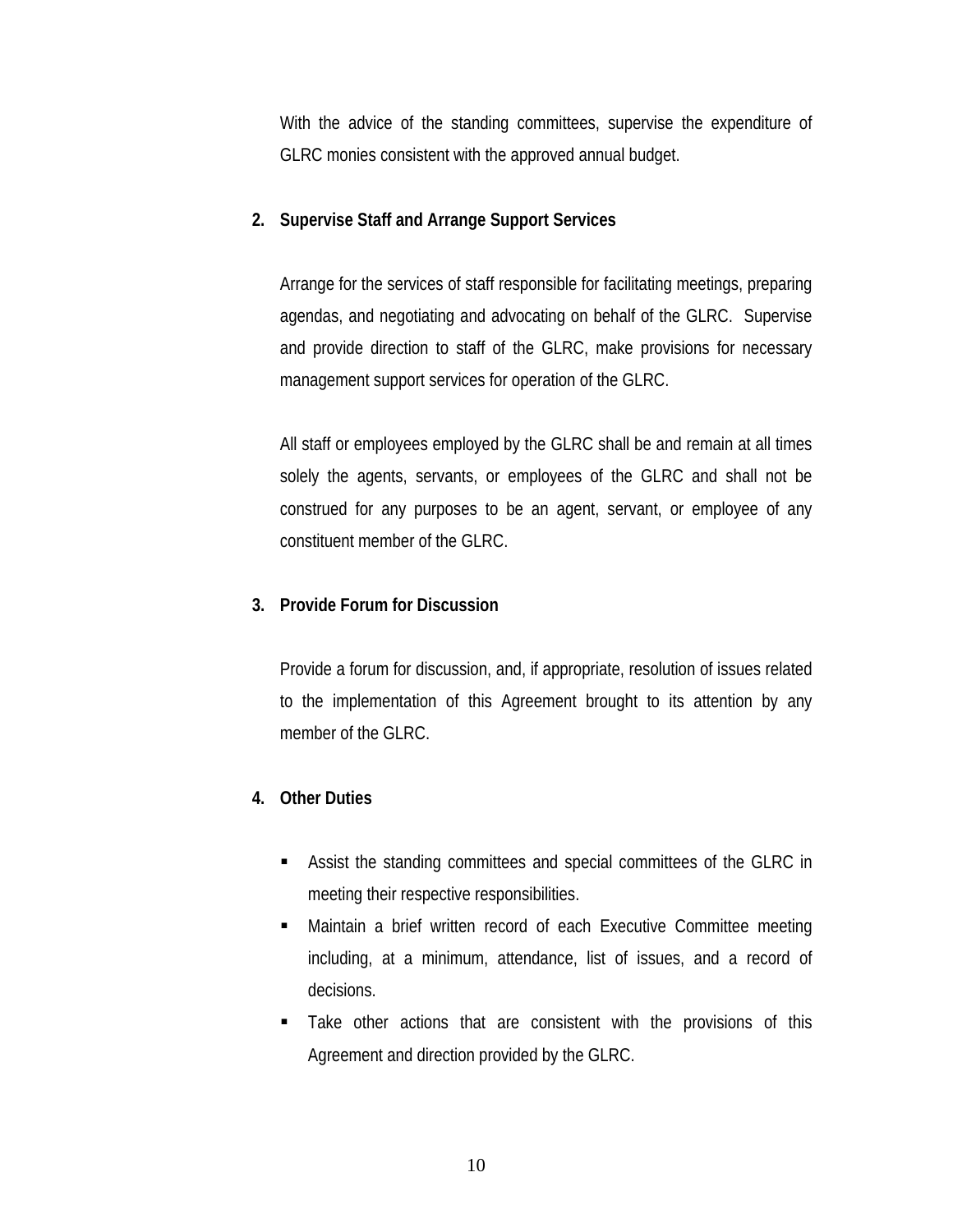### **IV. RESOLUTION**

The communities, institutions, school districts, and counties entering into this Agreement shall do so by the passage of a formal resolution, or exercising authority that includes the ability to commit to the payment of their appropriate assessments based on their membership category for support of the GLRC. In subsequent years, communities, institutions, school districts, and counties shall indicate their acceptance to continue this Agreement, should it remain unchanged, through the payment of their appropriate annual assessment in support of annual budgets approved by the GLRC.

Modifications to this Agreement as may be recommended by formal action of the GLRC shall be subject to acceptance of the appropriate authority of each community, institution, school district, or county.

Services provided through the GLRC and grant funds if obtained for stormwater management shall be, to the extent practical, limited to members that have signed and met their respective financial obligations under this Agreement.

## **V. FIDUCIARY SERVICES**

The TCRPC has agreed to provide fiduciary services for the collection and expenditure of assessments paid under the terms of this Agreement. It is understood that the assessments paid under the terms of this Agreement will be used only for the services identified in the GLRC Annual Budget as adopted by the GLRC members. It is further understood that the assessments paid may be used to provide the required local match for federal grant dollars used to support the annual GLRC budget.

TCRPC has agreed to provide the Executive Committee full and complete access to records concerning the use of the funds collected from the members so that all expenditures of monies collected through assessments to members can be audited through a process determined to be appropriate by the Executive Committee. TCPRC has further agreed to provide a financial accounting of all funds collected and expended to the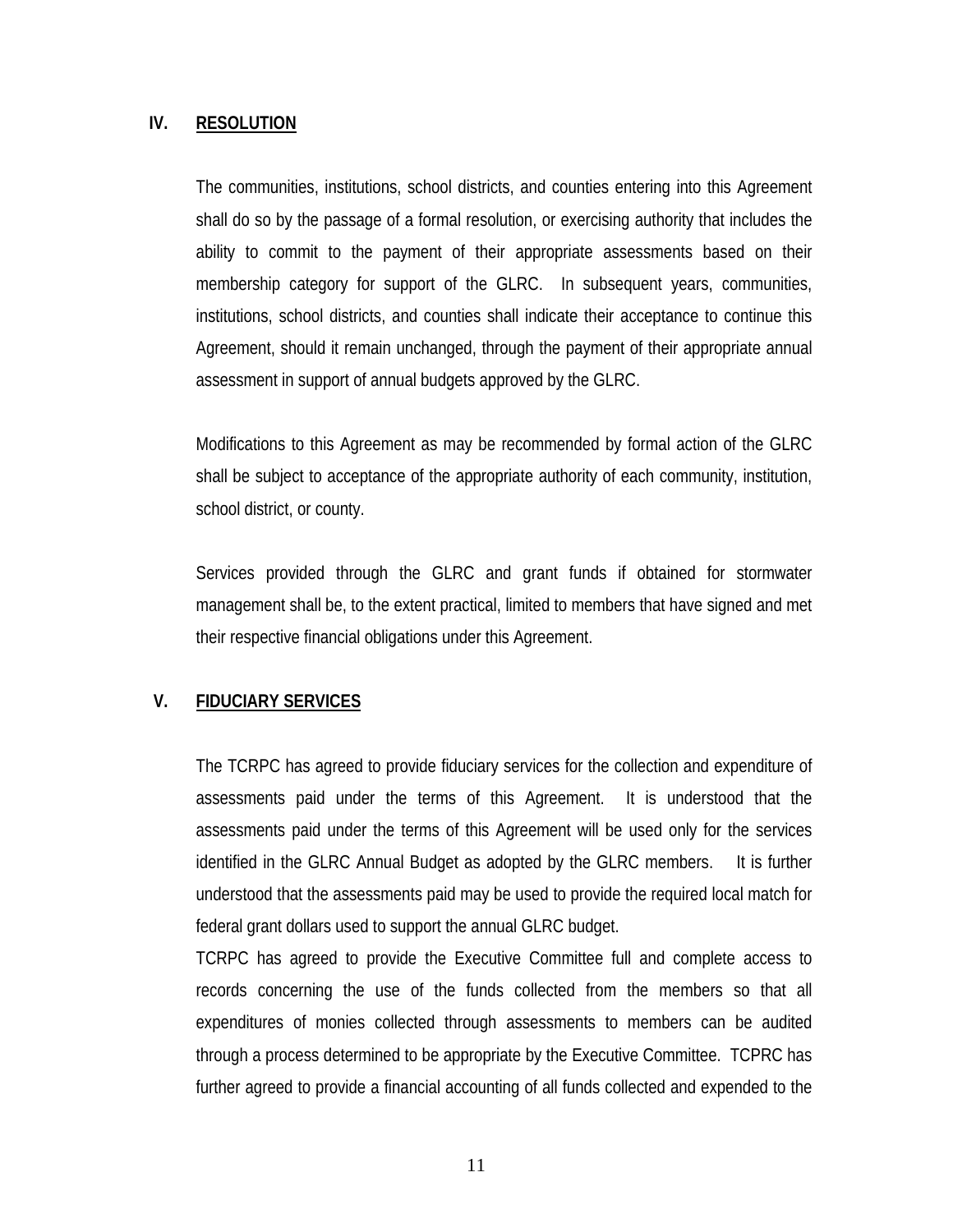GLRC within 45 days following the end of each calendar year. Copies of the annual accounting and audit reports shall be made available to all GLRC member communities upon request. TCRPC shall obtain Executive Committee consensus before expenditure of any of the assessments collected.

#### **VI. INDEMNIFICATION, INSURANCE AND LEGAL FEES**

Each signatory to this agreement, as part of its general liability coverage, shall maintain coverage for any damages, claims, causes of action, or actions of any nature whatsoever arising from this agreement, and does hereby agree to indemnify and save and hold harmless each other signatory, respectively, its officers, employees, and agents from and against any and all such damages, claims, actions and causes of action, including legal fees, based on this agreement, as may arise form any action taken or permitted by each signatory, respectively.

This agreement is not intended to create a legal entity subject to suit. Nothing in this section shall be construed to give any third party any claim to which said third party would not otherwise be entitled, nor shall it abrogate or diminish the defense of governmental immunity, or any other defense, for any claim against any party.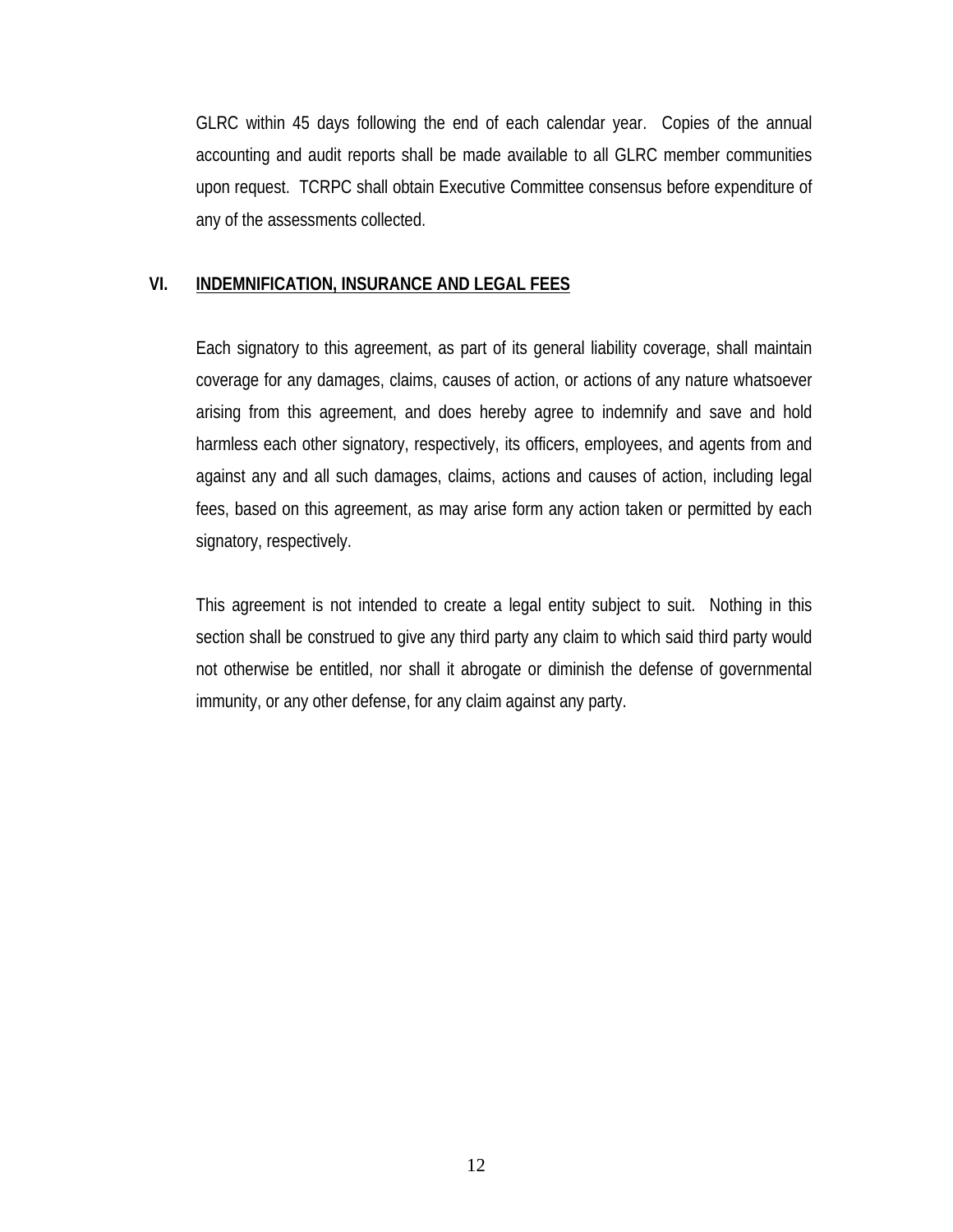#### APPENDIX A GLRC MEMORANDUM OF AGREEMENT

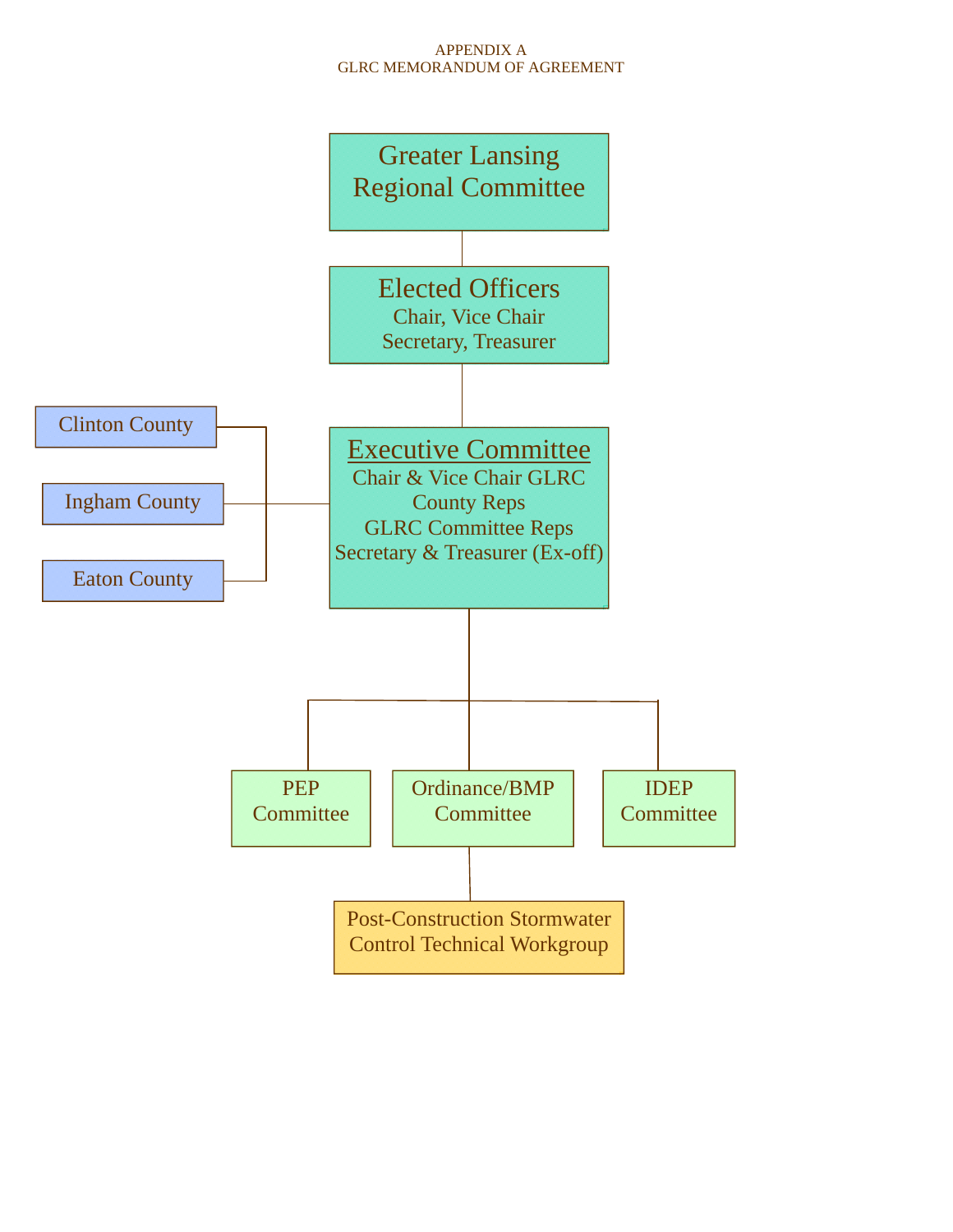### INGHAM COUNTY BOARD OF COMMISSIONERS

### **RESOLUTION AUTHORIZING AN AGREEMENT WITH THE INGHAM CONSERVATION DISTRICT**

#### **RESOLUTION # 14 –**

WHEREAS, Conservation Districts were established in response to the "Dust Bowl" to improve farming practices and be protective of the environment; and

WHEREAS, the Ingham Conservation District was established in 1946; and

WHEREAS, the role of Conservation Districts has expanded to be protective of all natural resources including soil, water, wildlife, etc.; and

WHEREAS, Ingham Conservation District made a budget request to provide operational funding in support of education and outreach, conservation oriented events, vehicle and property maintenance and office support; and

WHEREAS, the 2014 Ingham County budget includes \$7,895 for the Ingham Conservation District.

THEREFORE BE IT RESOLVED, the Ingham County Board of Commissioners authorizes an agreement with the Ingham Conservation District to provide operational funding in support of education and outreach, conservation oriented events, vehicle and property maintenance and office support.

BE IT FURTHER RESOLVED, this agreement shall be for the period of January 1, 2014 through December 31, 2014 in an amount not to exceed \$7,895.

BE IT FURTHER RESOLVED, the Chairperson of the Board of Commissioners is hereby authorized to sign any necessary contract documents on behalf of the County after approval as to form by the County Attorney.

**COUNTY SERVICES: Yeas:** Holman, Tsernoglou, Crenshaw, Koenig, Celentino, Maiville **Nays:** Nolan **Absent:** None **Approved 1/21/14**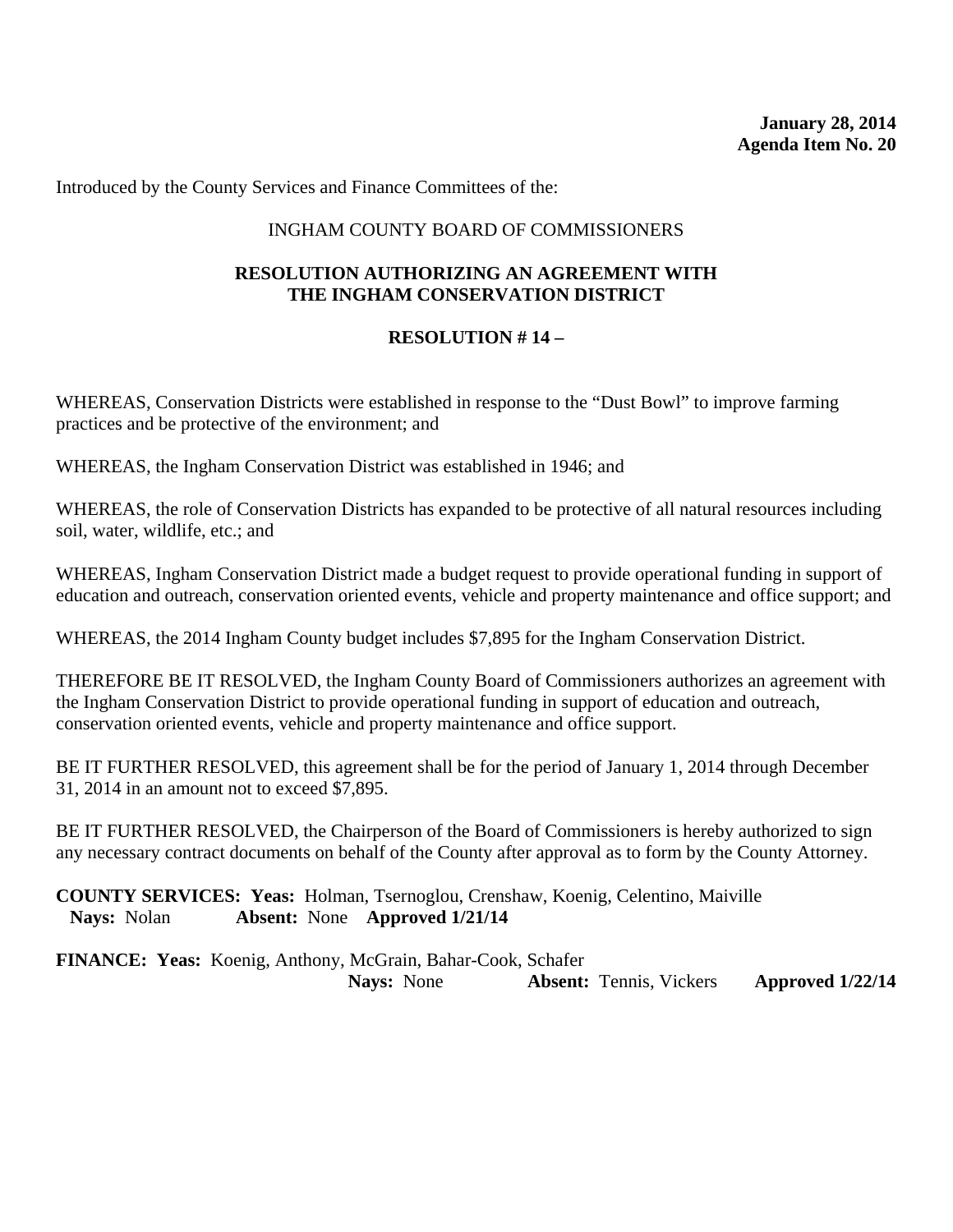#### INGHAM COUNTY BOARD OF COMMISSIONERS

### **RESOLUTION APPROVING A COLLECTIVE BARGAINING AGREEMENT WITH LOCAL #1499 OF THE AMERICAN FEDERATION OF STATE, COUNTY AND MUNICIPAL EMPLOYEES AFL-CIO, COUNCIL 25**

## **RESOLUTION # 14 –**

WHEREAS, an agreement has been reached between representatives of Ingham County and Local #1499 of the American Federation of State, County and Municipal Employees AFL-CIO, Council 25 for the period January 1, 2014 through December 31, 2015; and

WHEREAS, the agreement has been ratified by the employees within the bargaining unit; and

WHEREAS, the provisions of the agreement have been approved by the County Services and Finance Committees.

THEREFORE BE IT RESOLVED, that the Ingham County Board of Commissioners hereby approves the contract between Ingham County and Local #1499 of the American Federation of State, County and Municipal Employees AFL-CIO, Council 25 for the period January 1, 2014 through December 31, 2015.

BE IT FURTHER RESOLVED, that the Chairperson of the Board of Commissioners and the County Clerk are authorized to sign the contract on behalf of the County, subject to the approval as to form by the County Attorney.

**COUNTY SERVICES: Yeas:** Holman, Tsernoglou, Crenshaw, Nolan, Koenig, Celentino, Maiville **Nays:** None **Absent:** None **Approved 1/21/14**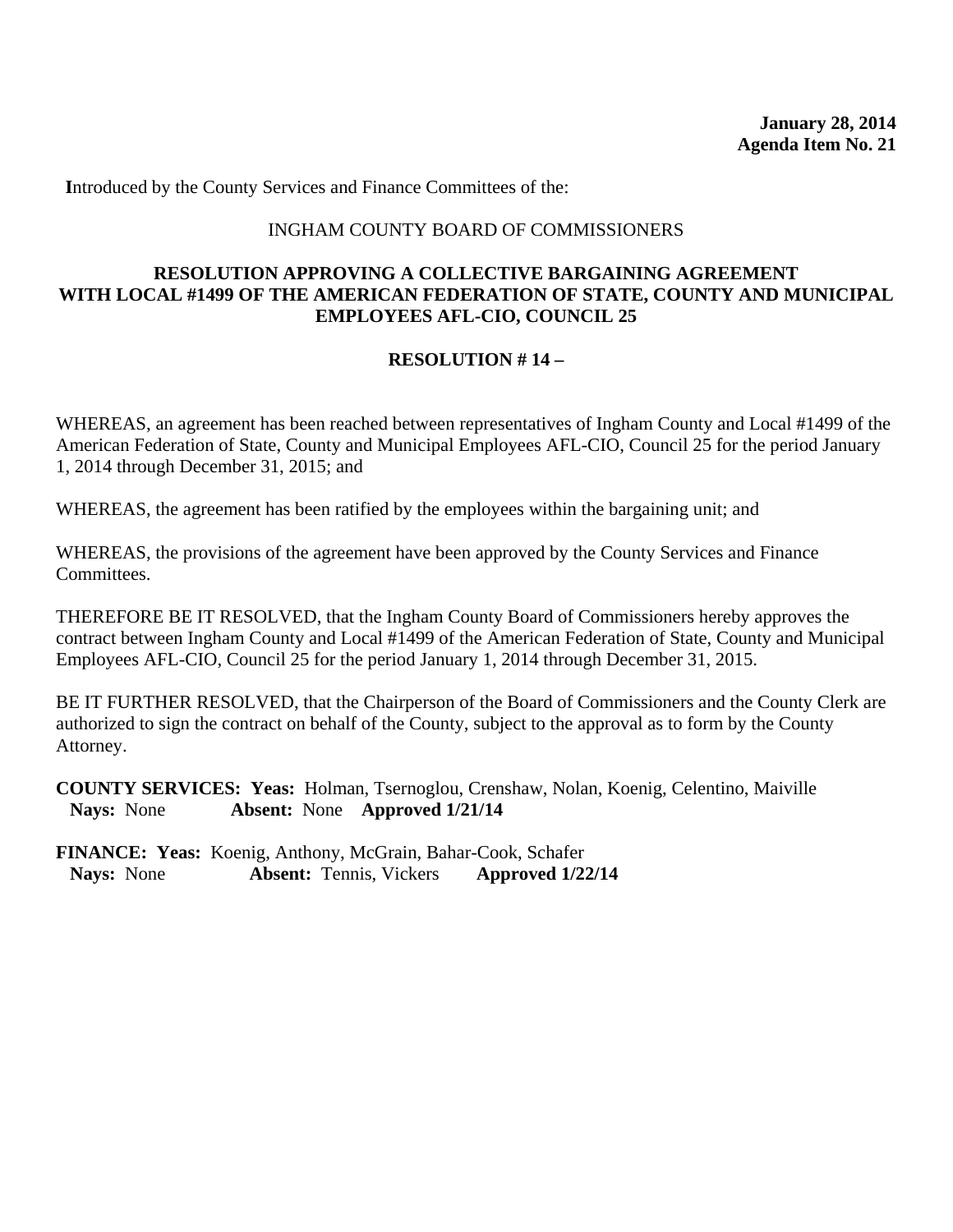#### INGHAM COUNTY BOARD OF COMMISSIONERS

### **RESOLUTION AUTHORIZING THE ESTABLISHMENT OF A MERS HYBRID PLAN FOR NEWLY HIRED EMPLOYEES UNDER LOCAL #1499 OF THE AMERICAN FEDERATION OF STATE, COUNTY AND MUNICIPAL EMPLOYEES AFL-CIO, COUNCIL 25**

#### **RESOLUTION # 14 –**

WHEREAS, the County Board of Commissioners has recognized the escalating cost of the current MERS Defined Benefit Plan; and

WHEREAS, Local #1499 of the American Federation of State, County and Municipal Employees AFL-CIO, Council 25 approved a new collective bargaining agreement that includes the establishment of a Hybrid pension plan for new hires.

THEREFORE BE IT RESOLVED, that the Board of Commissioners authorizes the attached resolutions establishing the MERS Hybrid Pension Plan for new employees in Local #1499 of the American Federation of State, County and Municipal Employees AFL-CIO, Council 25 hired on or after January 1, 2014.

BE IT FURTHER RESOLVED, that the Chair of Board of Commissioners is authorized on behalf of the County to sign and execute all documents to effectuate and finalize this transaction, subject to the approval as to form, by the County Attorney.

**COUNTY SERVICES: Yeas:** Holman, Tsernoglou, Crenshaw, Nolan, Koenig, Celentino, Maiville **Nays:** None **Absent:** None **Approved 1/21/14**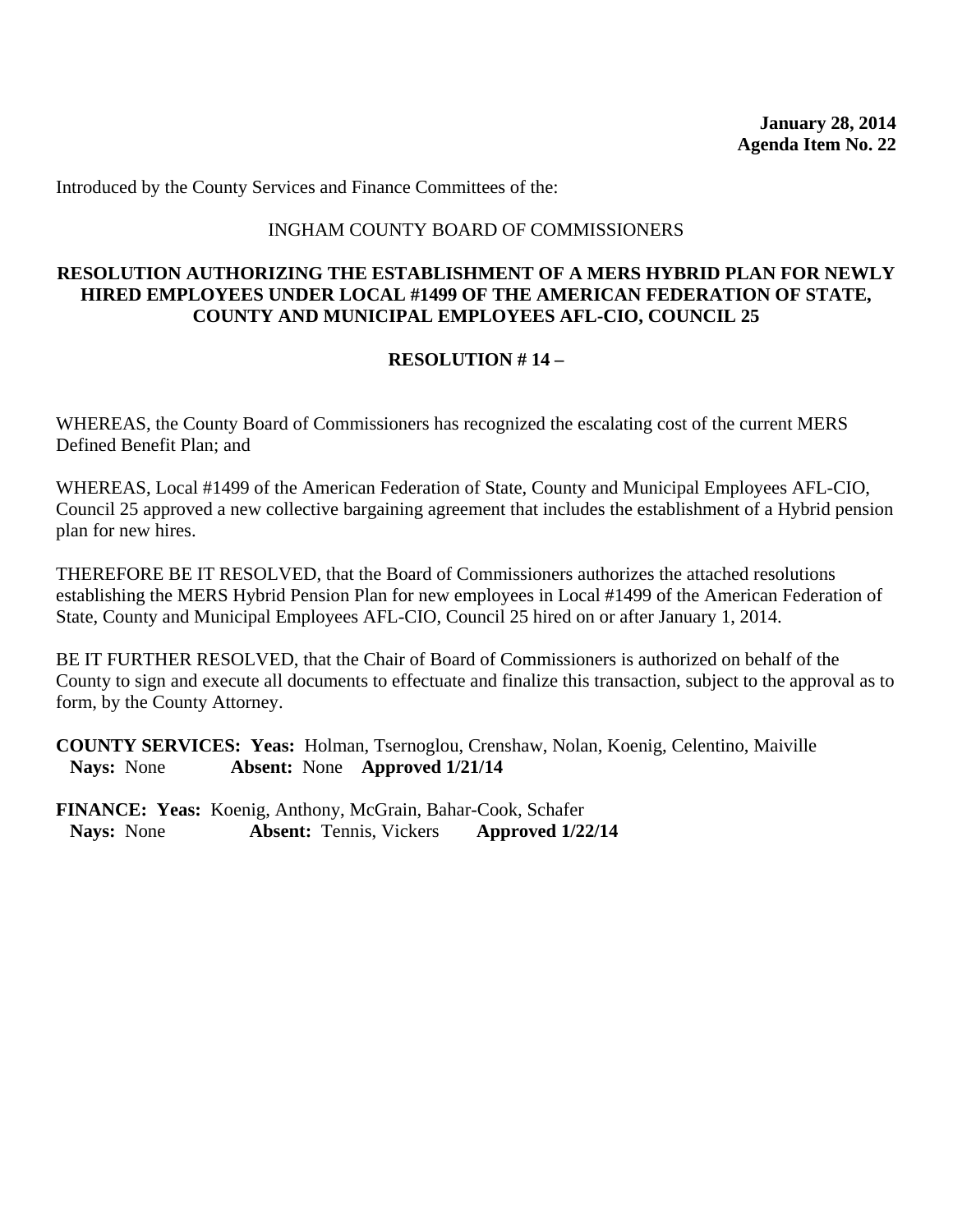### INGHAM COUNTY BOARD OF COMMISSIONERS

### **RESOLUTION APPROVING MODIFICATIONS TO THE 2014 MANAGERIAL AND CONFIDENTIAL EMPLOYEE PERSONNEL MANUAL**

#### **RESOLUTION # 14 –**

WHEREAS, the Managerial and Confidential Employee/Elected Officials Steering Committee discussed benefit and salary changes to the 2014 Managerial and Confidential Employee Personnel Manual; and

WHEREAS, after careful consideration, the Steering Committee recommended changes for the 2014 Managerial/Confidential Personnel Manual.

THEREFORE BE IT RESOLVED, the Ingham Board of Commissioners approves the following recommendations, as proposed by the Managerial and Confidential Employee/Elected Officials Steering Committee, to the 2014 Managerial and Confidential Employee Personnel Manual:

- 1. Change in Appendix C Position Listing Managerial & Confidential Pay Grades. Per the reclassification process the following positions are changed effective upon the adoption of this agreement:
	- a. Assistant Deputy Health Officer (position #601135) from MCF Grade 8 to MCF Grade 10
	- b. Director of Engineering/County Highway Engineer (position #9010) from MCF Road 7 to MCF Road 8
	- c. Director Human Resources (position #226001) from MCF Grade 12 to MCF Grade 13
	- d. Human Resources Clerk (position #226008) from MCF Grade 2 to MCF Grade 3
	- e. Human Resources Specialist (position #226011) from MCF Grade 8 to MCF Grade 9
	- f. Public Health Nurse Director (position #601138) from MCF Grade 11 to MCF Grade 12
- 2. Change in Appendix D (Market Salary Positions) Compensation levels for providers in the Ingham Community Health Centers are established and updated as provided by Board Resolution #13-484.
- 3. No change in the remaining salary grades reflected in Appendix D.
- 4. Appendix E Elimination of the Post Employment Health Program through PEBSCO for nonbargaining unit employees at the Road Department.
- 5. Appendix E Leave time hours accumulated in excess of 480 hours (maximum accumulation) shall be paid to the employee covered by this appendix at the rate of 50% in January of each year.
- 6. Appendix E Employee covered by this appendix will receive a lump sum payment for 50% of any unused leave time upon termination of employment. Upon death or retirement under the Municipal Employees Retirement System an employee (or his/her estate) shall be paid a lump sum payment of 75% of unused leave time.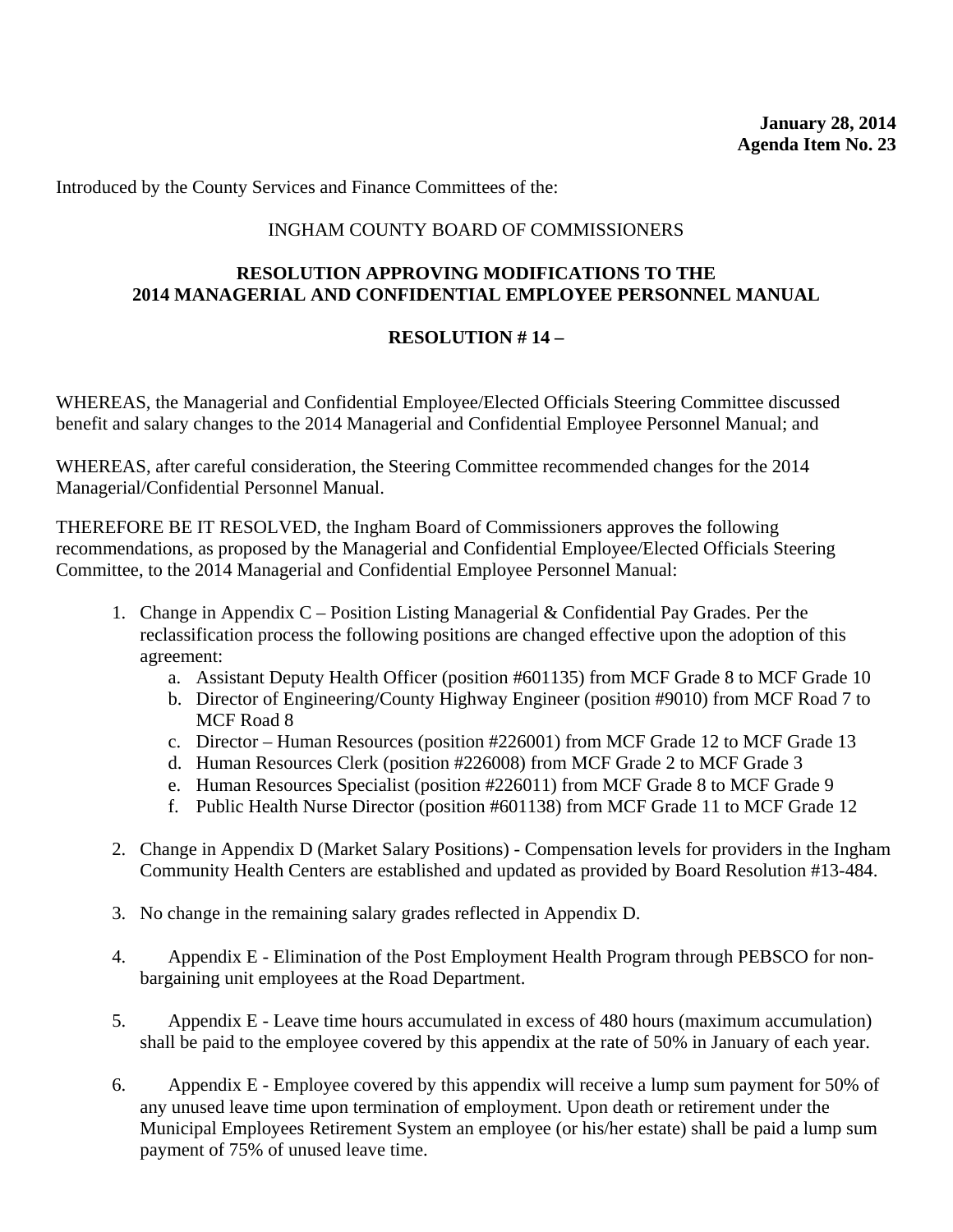7. Appendix E - Longevity Plan: Existing non-bargaining unit employees covered by this appendix shall receive continuous service credit for service with this Employer, inclusive of service with the former Ingham County Road Commission.

BE IT FURTHER RESOLVED, that the Managerial and Confidential Employee Personnel Manual will be effective the date of adoption of this resolution and shall expire on December 31, 2014.

**COUNTY SERVICES: Yeas:** Holman, Tsernoglou, Crenshaw, Nolan, Koenig, Celentino, Maiville **Nays:** None **Absent:** None **Approved 1/21/14**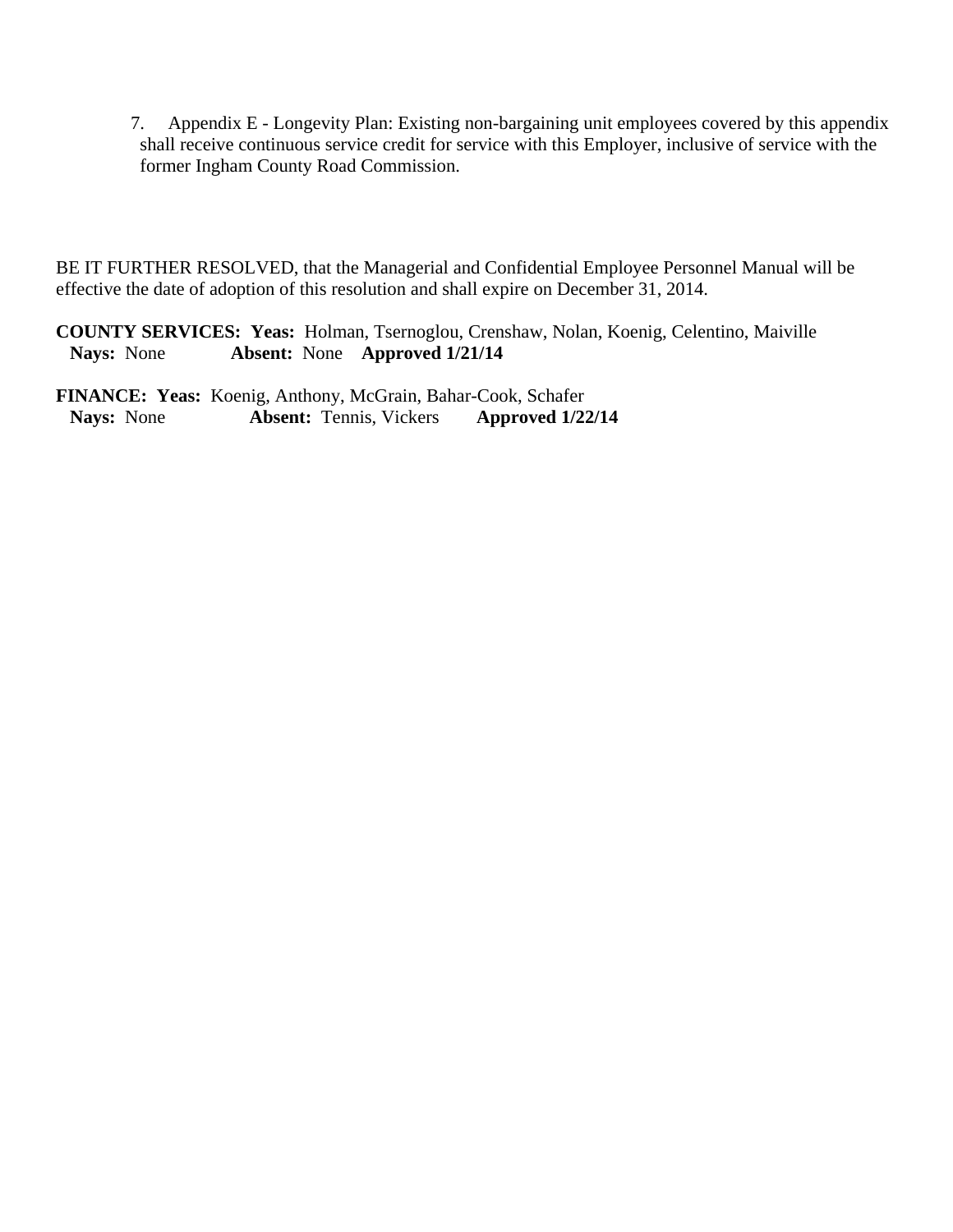#### INGHAM COUNTY BOARD OF COMMISSIONERS

#### **RESOLUTION TO AUTHORIZE A BRIDGE DESIGN PROFESSIONAL ENGINEERING SERVICES CONTRACT WITH DLZ MICHIGAN, INC.**

## **RESOLUTION # 14 –**

WHEREAS, the Ingham County Road Department (ROAD DEPARTMENT) received 2015 Local Bridge Program funding to remove and replace the superstructure of the Marsh Road Bridge over the Canadian National Railroad; and

WHEREAS, the ROAD DEPARTMENT solicited proposals from Michigan Department of Transportation prequalified design consultants to provide professional engineering services for the rehabilitation of the Marsh Road Bridge; and

WHEREAS, the Ingham County Purchasing Department advertised for Marsh Road Bridge Professional Engineering Services and received six (6) proposals; and

WHEREAS, the ROAD DEPARTMENT and Purchasing Department staff evaluated the submitted proposals and recommend that the Board of Commissioners authorize a professional services contract with DLZ Michigan, Inc. of Lansing, Michigan.

THEREFORE BE IT RESOLVED, that the Ingham County Board of Commissioners authorizes entering into a contract with DLZ Michigan, Inc., 1425 Keystone Drive, Lansing, Michigan, based on its proposal dated December 16, 2013, for Marsh Road Bridge Rehabilitation Project Professional Engineering Services.

BE IT FURTHER RESOLVED, that the Chairperson of the Ingham County Board of Commissioners is hereby authorized to sign any necessary contract documents, on behalf of the County, after approved as to form by the County Attorney.

**COUNTY SERVICES: Yeas:** Holman, Tsernoglou, Crenshaw, Nolan, Koenig, Celentino, Maiville **Nays:** None **Absent:** None **Approved 1/21/14**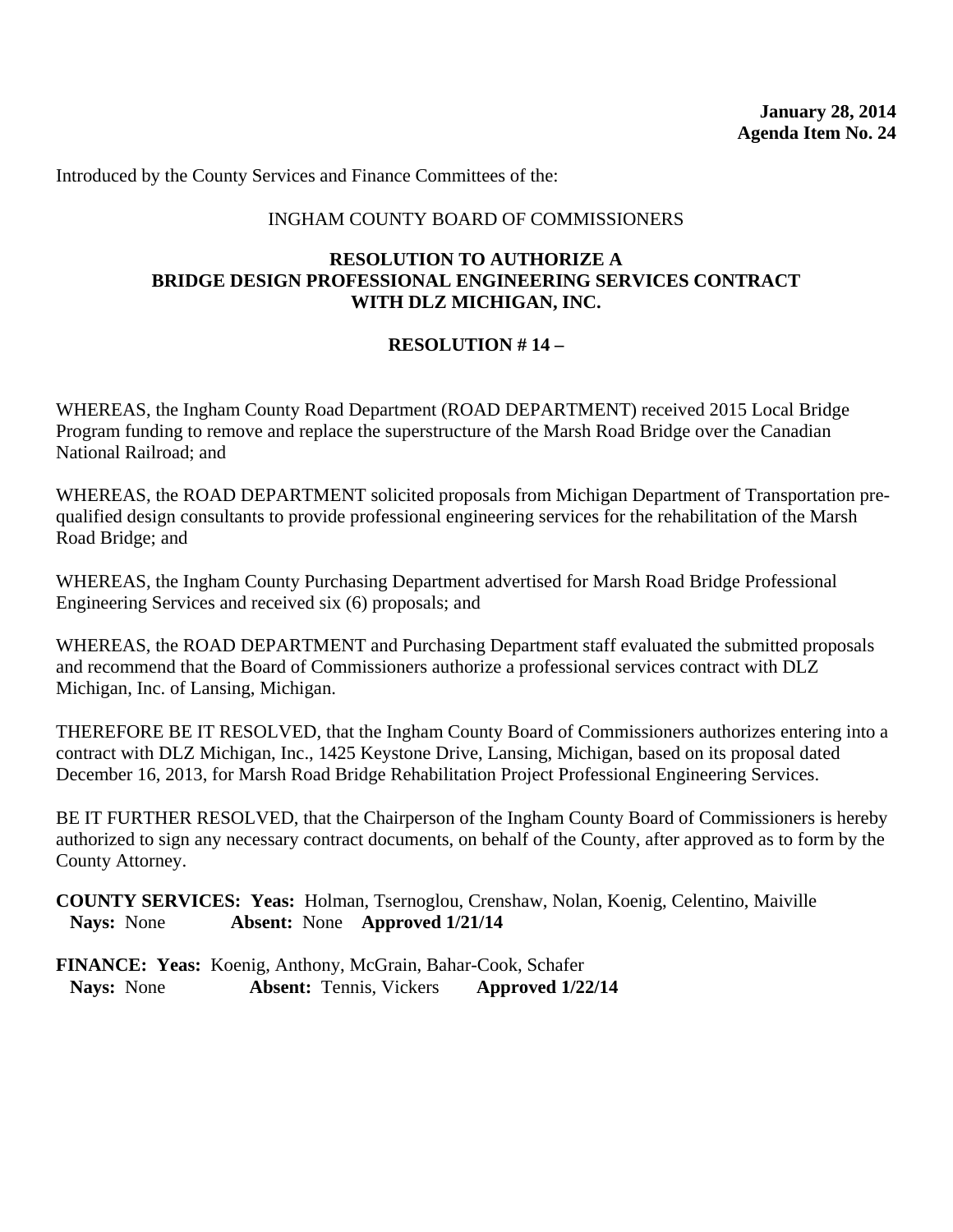#### INGHAM COUNTY BOARD OF COMMISSIONERS

#### **RESOLUTION AUTHORIZING A CONTRACT WITH SHERIDAN LAND CONSULTING FOR CONSULTING SERVICES TO THE INGHAM COUNTY FARMLAND AND OPEN SPACE PRESERVATION BOARD**

#### **RESOLUTION # 14 –**

WHEREAS, Ingham County desires to provide for the effective long-term protection and preservation of farmland in Ingham County from the pressure of increasing residential and commercial development; and

WHEREAS, the Ingham County Board of Commissioners adopted the Ingham County Farmland Purchase of Development Rights Ordinance in July 2004 and the Ingham County Open Space Purchase of Development Rights Ordinance in October 2009; and

WHEREAS, the Ingham County Farmland Purchase of Development Rights Ordinances authorize the Ingham County Farmland and Open Space Preservation Board to oversee the implementation of the Farmland and Open Space Preservation Program; and

WHEREAS, the Ingham County Board of Commissioners was under contract with Sheridan Land Consulting for technical assistance for the implementation of the Farmland and Open Space Purchase of Development Rights Ordinance through December 2014; and

WHEREAS, Sheridan Land Consulting terminated the contract with Ingham County effective January 31, 2014; and

WHEREAS, an RFP process was conducted by the Purchasing Department; and

WHEREAS, the Farmland and Open Space Preservation Board has recommended approval of the contract with Sheridan Land Consulting to provide technical assistance through December 31, 2018; and

WHEREAS, funding for this contract will be derived from the Farmland and Open Space Preservation Millage dollars.

THEREFORE BE IT RESOLVED, that the Ingham County Board of Commissioners authorizes a contract with Sheridan Land Consulting for technical assistance to the Ingham County Farmland and Open Space Preservation Board for the time period of February 1, 2014 through December 31, 2018.

BE IT FURTHER RESOLVED, the amount of the contract shall not exceed \$70,000/year with increases annually at a rate consistent with the Consumer Price Index's Annual Inflation rate as authorized in Board of Commissioners Resolution #13-439.

BE IT FURTHER RESOLVED, that the amount of the contract will be prorated for 2014 to reflect the February 1, 2014 effective date.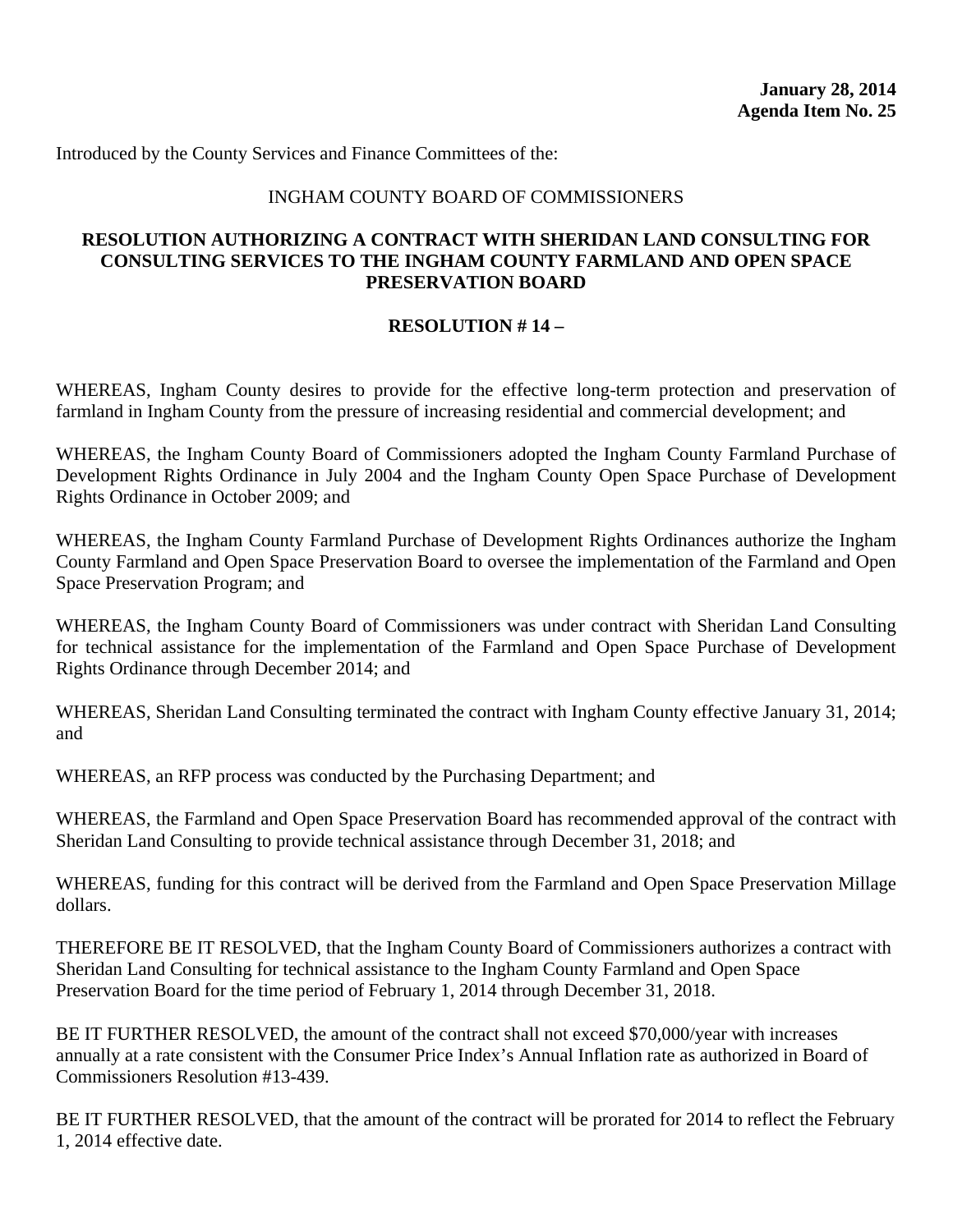BE IT FURTHER RESOLVED, this contract is to be funded solely from Farmland and Open Space Preservation Millage dollars.

BE IT FURTHER RESOLVED, the Chairperson of the Board of Commissioners is hereby authorized to sign any necessary contract documents on behalf of the County after approval as to form by the County Attorney.

**COUNTY SERVICES: Yeas:** Holman, Tsernoglou, Crenshaw, Nolan, Koenig, Celentino, Maiville **Nays:** None **Absent:** None **Approved 1/21/14**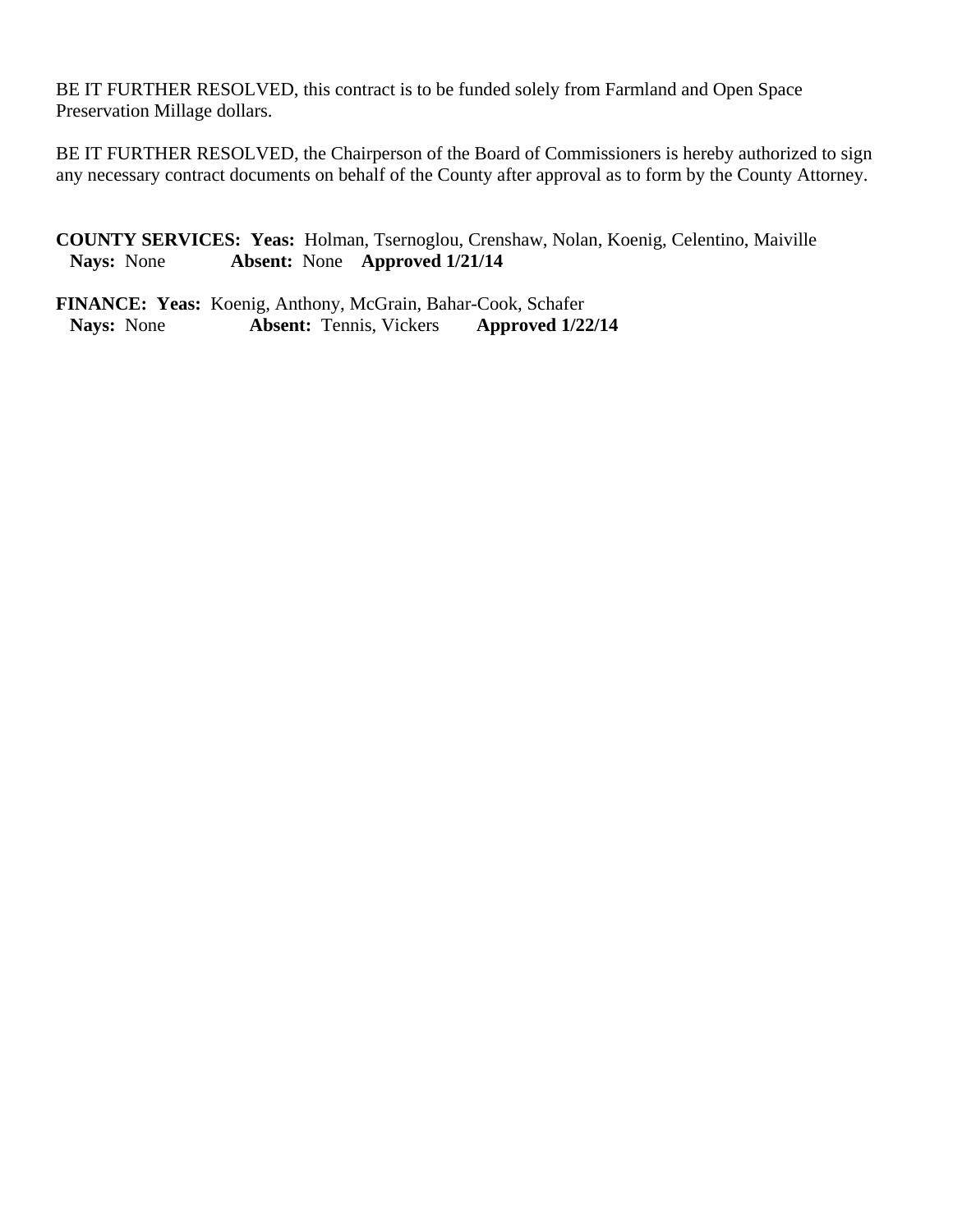#### INGHAM COUNTY BOARD OF COMMISSIONERS

### **RESOLUTION APPROVING PROCEEDING TO CLOSE PERMANENT CONSERVATION EASEMENT DEEDS ON GOODNOE AND STICKLE PROPERTIES**

#### **RESOLUTION # 14 –**

WHEREAS, Ingham County desires to provide for the effective long-term protection and preservation of farmland and open space in Ingham County from the pressure of increasing residential and commercial development; and

WHEREAS, by Resolution #04-210, Ingham County established an Agricultural Preservation Board (currently known as the Farmland and Open Space Board), charged with reducing sprawl and encouraging wise land use by purchasing development rights from owners of undeveloped rural land who might otherwise be forced by economic circumstances to develop their land; and

WHEREAS, the Ingham County Farmland and Open Space Preservation Board has scored and ranked all applications received for the 2012 cycle approved by Resolution #13-031; and

WHEREAS**,** the Ingham County Purchasing Department negotiated prices to be paid for the Conservation Easement Deeds through a "Bid" process and has submitted a final summary; and

WHEREAS, the Ingham County Farmland and Open Space Preservation Board has funding in place to close Permanent Conservation Easement Deeds on the Goodnoe and Stickle properties.

THEREFORE BE IT RESOLVED, that the Ingham County Board of Commissioners approves proceeding to close on the Goodnoe and Stickle properties at a price not to exceed the amount listed in the chart below:

| Name    | Address                             | Appraisal /CE Price | Landowner  | County       |
|---------|-------------------------------------|---------------------|------------|--------------|
| Stickle | 5271 N. Williamston Rd, Williamston | \$127,000.00        | \$7,000.00 | \$120,000.00 |
| Goodnoe | 726 E. Sherwood Rd, Williamston     | \$287,000.00        | \$0.00     | \$287,000.00 |

BE IT FURTHER RESOLVED, that the Chairperson of the Board of Commissioners is hereby authorized to sign any necessary contract documents on behalf of the County after approval as to form by the County Attorney.

**COUNTY SERVICES: Yeas:** Holman, Tsernoglou, Crenshaw, Nolan, Koenig, Celentino, Maiville **Nays:** None **Absent:** None **Approved 1/21/14**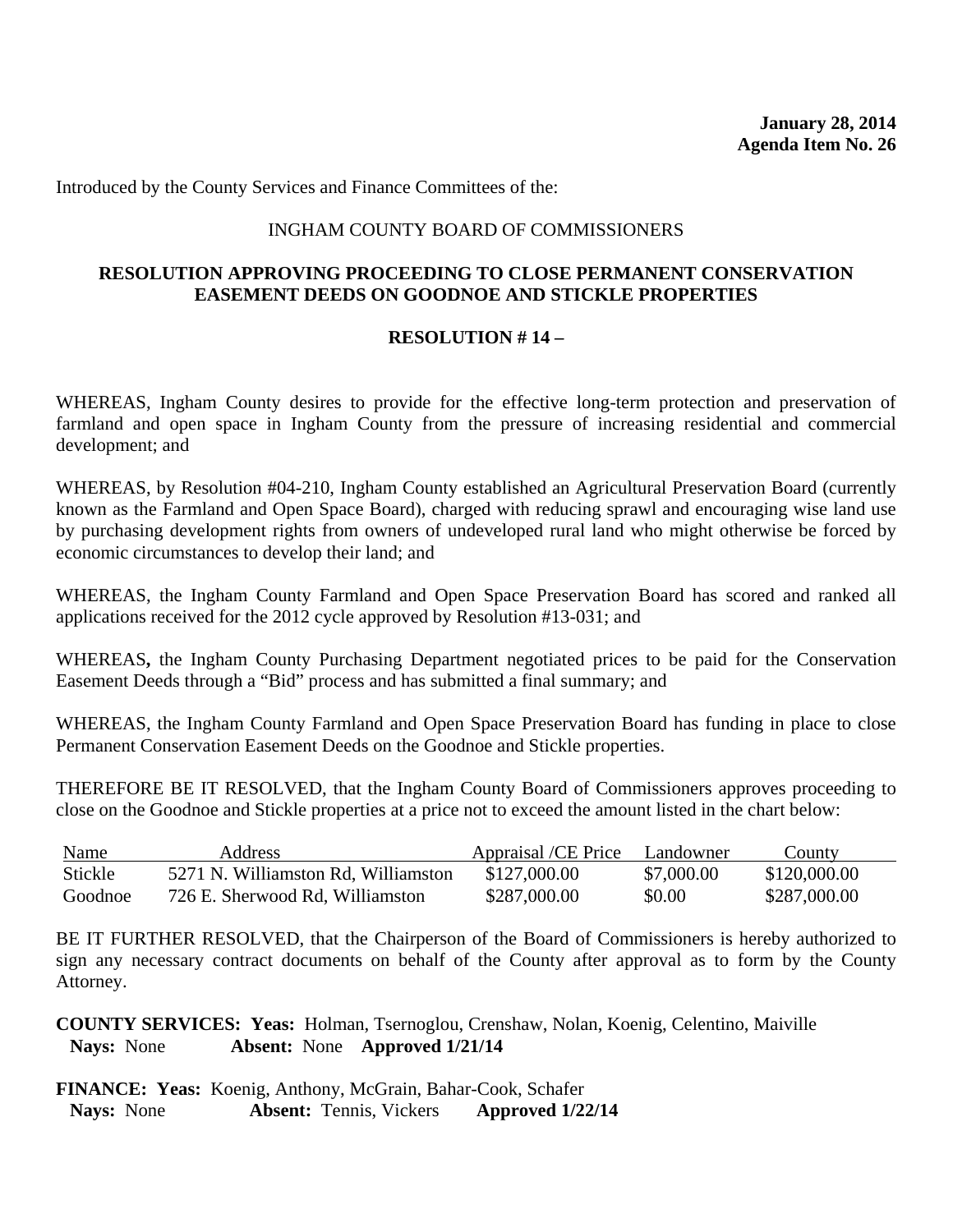#### INGHAM COUNTY BOARD OF COMMISSIONERS

### **RESOLUTION AUTHORIZING THE RECLASSIFICATION OF THE PURCHASING ASSISTANT POSITION**

#### **RESOLUTION # 14 –**

WHEREAS, the Purchasing Assistant position (position #231801) has recently become vacant; and

WHEREAS, the vacancy has provided an opportunity to reevaluate the position; and

WHEREAS, due to changes and increases in job responsibilities and duties, the Purchasing Director, in collaboration with the Human Resources Department and UAW leadership, is recommending reclassifying the position from a UAW-E position to a UAW-F position; and

WHEREAS, additional funding required for the reclassification will be absorbed in the Purchasing Department budget.

THEREFORE BE IT RESOLVED, that the Ingham County Board of Commissioners authorizes the reclassification of the Purchasing Assistant (Position #231801) from a UAW-E to a UAW-F.

BE IT FURTHER RESOLVED, that the Controller/Administrator is authorized to make the necessary budget adjustments consistent with this resolution.

BE IT FURTHER RESOLVED, the Ingham County Board of Commissioners authorizes the Human Resources Department to make pay rate changes consistent with this resolution.

**COUNTY SERVICES: Yeas:** Holman, Tsernoglou, Crenshaw, Nolan, Koenig, Celentino, Maiville **Nays:** None **Absent:** None **Approved 1/21/14**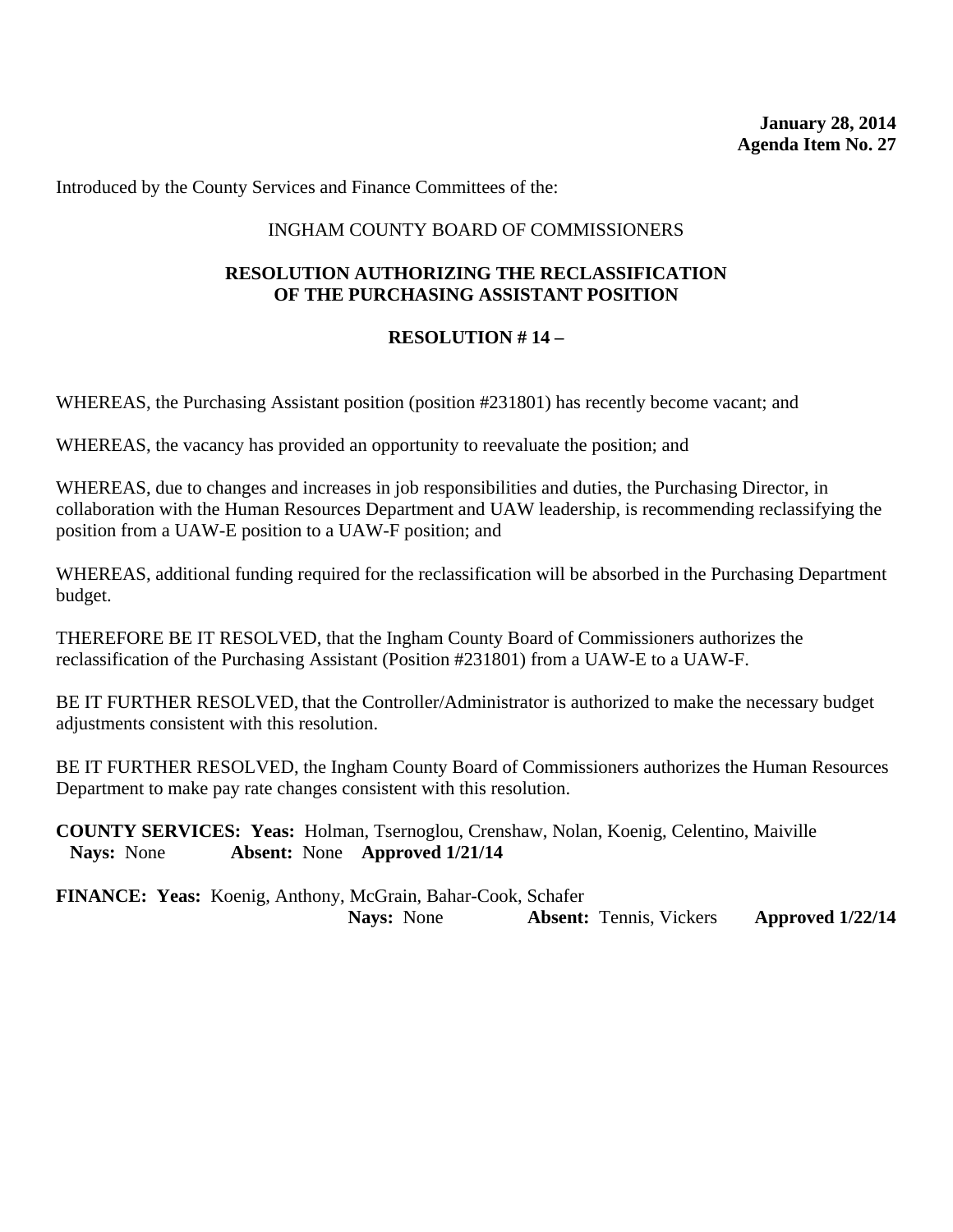### INGHAM COUNTY BOARD OF COMMISSIONERS

#### **RESOLUTION AUTHORIZING A LEASE/OPTION TO PURCHASE AGREEMENT WITH ONONDAGA TOWNSHIP FOR BALDWIN PARK**

#### **RESOLUTION # 14 –**

WHEREAS, Ingham County owns and operates Baldwin Park in Onondaga Township; and

WHEREAS, Onondaga Township, in which Baldwin Park is located, desires to continue Baldwin Park's operation, and is interested in eventually acquiring the Baldwin Park property to use for public park purposes; and

WHEREAS, the parties are agreeable to entering an agreement that will continue to allow Baldwin Park to be available for public park uses for the citizens of the Township and the County.

THEREFORE BE IT RESOLVED, the Ingham County Board of Commissioners authorizes to lease to Onondaga Township, real property located in the Township of Onondaga, Ingham County, Michigan, commonly known as Baldwin Park, legally described as set forth in the legal description, attached and incorporated by reference as Schedule A, together with all improvements, buildings, fixtures and facilities (hereafter, the "Premises"), subject to any easements, utilities, or restrictions or conditions of record.

BE IT FURTHER RESOLVED, at the commencement of the Lease Term, the County shall transfer possession of the premises in good order and condition, normal wear and tear excepted.

BE IT FURTHER RESOLVED, the Lease Term shall commence at 12:01 a.m. on January 15, 2014, or as soon as possible after January 15, 2014, after an Agreement is fully signed by the authorized representatives of both the County and Township, and shall remain in effect through January 14, 2017, unless terminated earlier in the event the Township ceases using the Premises for public park purposes.

BE IT FURTHER RESOLVED, that the County grants the Township an exclusive Option to Purchase the Premises described in the attached Schedule A, with all easements, rights, structures and appurtenances with the purchase price for the premises under this option of ONE AND NO/100 DOLLARS (\$1.00), as more fully set forth in a Lease/Option To Purchase Agreement ("the Agreement").

BE IT FURTHER RESOLVED, that the Option to Purchase shall become effective on January 16, 2014, and shall remain in effect through the balance of the duration of the Agreement.

BE IT FURTHER RESOLVED, that the Township may exercise its Option to Purchase under the Agreement by giving written notice signed by the Township to the County at the address designated by the County.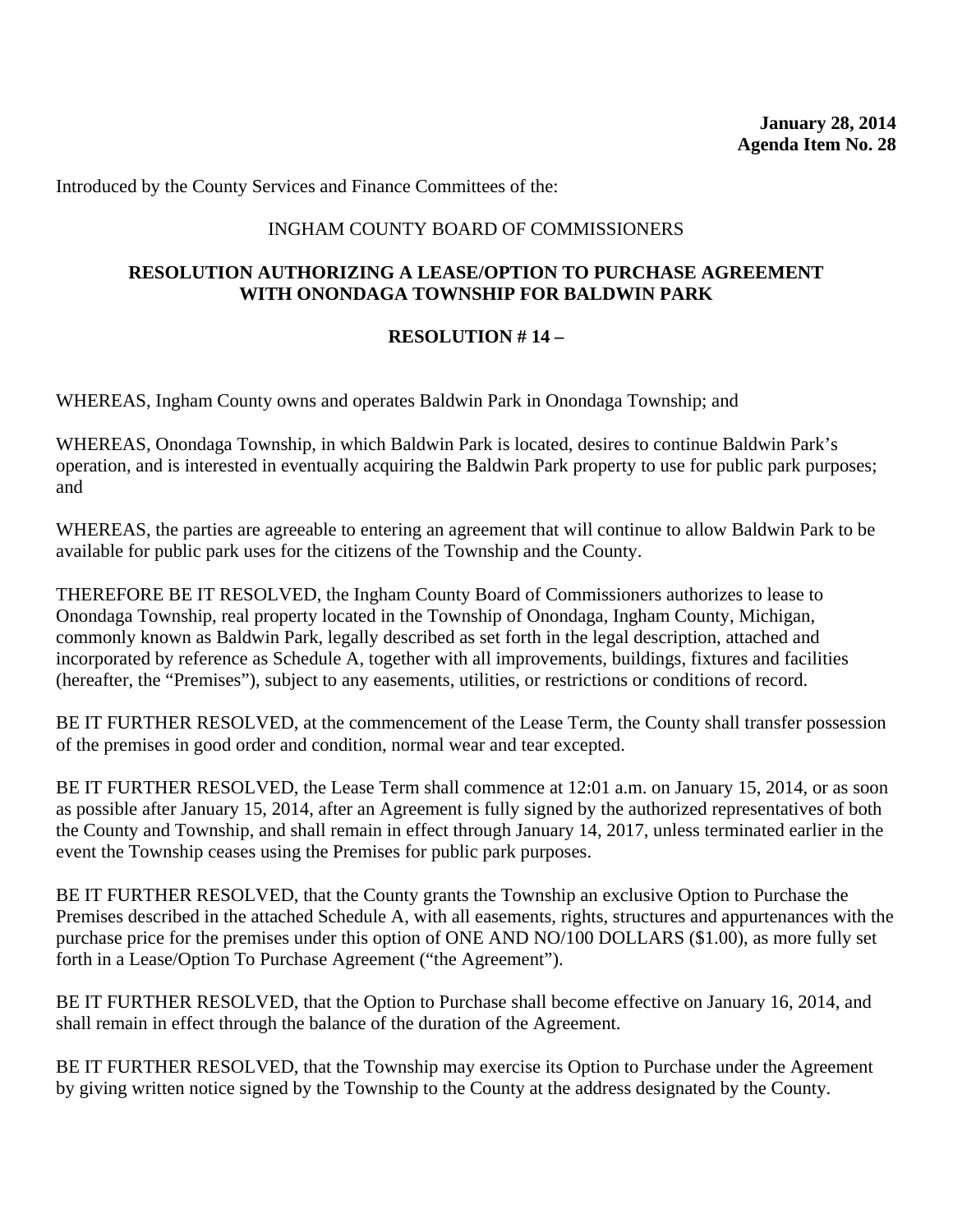BE IT FURTHER RESOLVED, that if the Township fails to properly exercise this Option to Purchase before the Agreement expires, the Option to Purchase shall terminate and the County shall have no further obligation to the Township.

BE IT FURTHER RESOLVED, that if the Township exercises its Option to Purchase under the Agreement, the County, at its expense, will conduct a professional survey of the real property located in the Township of Onondaga, Ingham County, Michigan, commonly known as Baldwin Park, legally described as set forth in the legal description, attached and incorporated by reference as Schedule A.

BE IT FURTHER RESOLVED, that if the Township exercises its Option to Purchase under this Agreement, the deed that is provided pursuant to the Agreement shall contain a restriction which limits the use of the Premises for public park purposes in perpetuity.

BE IT FURTHER RESOLVED, in the event that the Township ceases to use the Premises for public park purposes, the Premises shall automatically revert to the County, except that the Township may transfer title, possession, or use of the Premises to a recreational authority established between the Township and participating municipalities pursuant to the Recreational Authorities Act, 2000 PA 321, MCL 123.1131, or to a similar public entity, that will continue to use the Premises for park purposes, without causing the Premises to revert to the County.

BE IT FURTHER RESOLVED, the Township shall pay the County annual rent for the Premises in the nominal amount of One Dollar (\$1.00) during the term of the lease, unless the Township shall properly exercise its exclusive Option To Purchase pursuant to this resolution during the term of the lease, whereupon the Township's obligation to pay annual rent of One Dollar, (\$1.00) shall be deemed null and void.

BE IT FURTHER RESOLVED, as additional consideration, the Township shall otherwise expend all funds necessary for the operation and maintenance of Baldwin Park.

BE IT FURTHER RESOLVED, that the Chairperson of the Ingham County Board of Commissioners is authorized to sign any necessary lease/purchase documents consistent with this resolution and approved as to form by the County Attorney.

**COUNTY SERVICES: Yeas:** Holman, Tsernoglou, Crenshaw, Nolan, Koenig, Celentino, Maiville **Nays:** None **Absent:** None **Approved 1/21/14**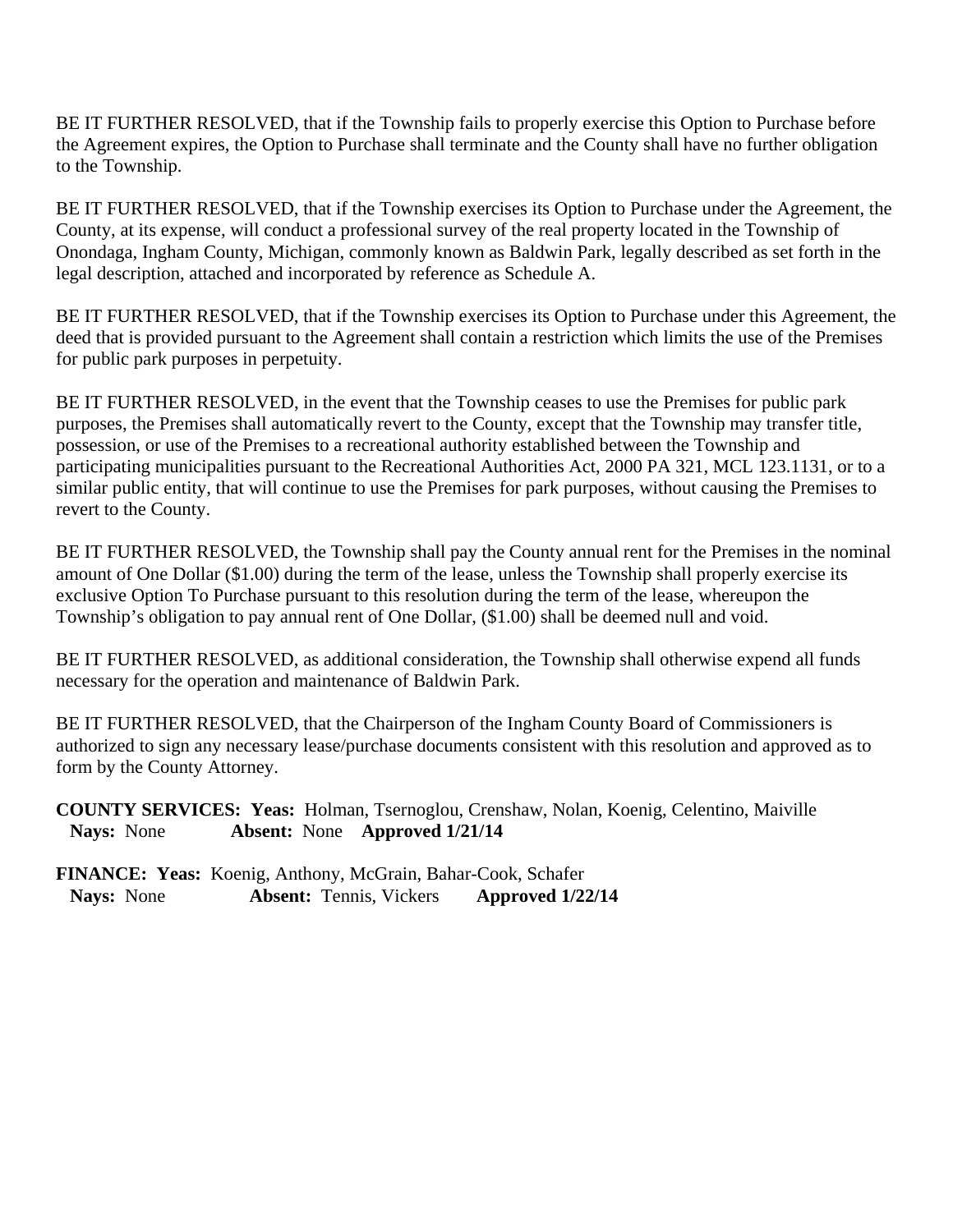#### **Schedule A Legal Description- Baldwin Park**

- 1. Beginning at a point two hundred sixty-four and two-tenths (264.2) feet North of the Southwest corner of Section twenty- eight (28), Onondaga Township, Ingham County, Michigan and running North seventy hundred seventy- six and three tenths (776.3) feet to a point, thence East thirty- three and notenths (33.0) feet to a point, same being in the West bank of the Grand River, thence South-easterly along the West bank of said Grand River a distance of seven hundred fifty-five and four tenths (755.4) feet to a point, thence South seventy-five degrees thirty minutes West three hundred forty-four and no tenths (344.0) feet to point of beginning; containing in all two and ninety- five one- hundredths (2.95) acres more or less.
- 2. Beginning at the Southwest corner of Section twenty-eight (28), Onondaga Township, thence North two hundred sixty-four and two tenths (264.2) feet, thence North seventy-five (75) degrees thirty (30) minutes East three hundred forty- four (344) feet to a point on the South bank of Grand River, thence along the South bank of Grand River in an Easterly direction four hundred eighty (480) feet more or less to a point on said river bank, thence South three hundred fifteen (315) feet, thence North eighty- nine (89) degrees eleven (11) minutes West seven hundred sixty six and five tenths (766.5) feet to the point of beginning, being a portion of the Southwest quarter (1/4) of Section twenty- eight (28), T1N, R2W, Onondaga Township.

Subject to restrictions and easement of record. The grantors herein herewith reserve unto themselves the South one rod of the aforesaid description for the purpose of egress and ingress to property adjoining on the east.

- 3. Beginning at a point three hundred four and eight tenths (304.8) feet North and six hundred eighty-three and four tenths (383.4) feet East of the Southwest corner of Section twenty-eight (28), Onondaga Township, thence North forty-five (45) degrees one and one half (1 1/2) minutes East ninety and two tenths (90.2) feet, thence North twenty-five (25) degrees fifty-nine and one quarter (59 ¼) minutes East sixty-eight and three-tenths (68.3) feet thence North forty-three (43) degrees thirty- three and three quarters (33 ¾) minutes East ninety-eight and three tenths (98.3) feet, thence North four (4) degrees twenty-two and one quarter (22 ¼) minutes West fifty and three tenths (50.3) feet, thence South fortyseven (47) degrees ten and one quarter (10 ¼) minutes West eight-six (86) feet, thence South fifty-one (51) degrees, forty- two and one quarter (42 ¼) minutes West ninety-six and seven tenths (96.7) feet, thence South forty (40) degrees nine and one quarter (9 ¼) minutes West eighty-seven and one tenth (87.1) feet, thence South sixty-nine (69) degrees twelve and three quarter (12 ¾) minutes West one hundred twenty- nine and one tenth (129.1) feet, thence South sixty seven (67) degrees twenty one and one half (21 ½) minutes East one hundred eight and two tenths (108.2) feet, thence North sixty-six(66) degrees one half (1/2) minute East sixty- three and seven tenths (63.7) feet to the point of beginning, being an island in Grand River, Section twenty eight (28), Onondaga Township. Subject to restrictions and easements of record.
- 4. Southwest ¼ of Section 28, T1N., R2 W., lying South and West of the Grand River and East of a line beginning at a point on the South line of said Section 766.5 feet east of the Southwest corner thereof, thence North to Grand River, also beginning at the Southwest corner of Section 28, T1N., R2W., thence East 766.5 feet, thence North 1 Rod, thence West parallel to the Section line 766.5 feet to the West Section line thence South 1 rod to the place of beginning. Subject to any easements of record.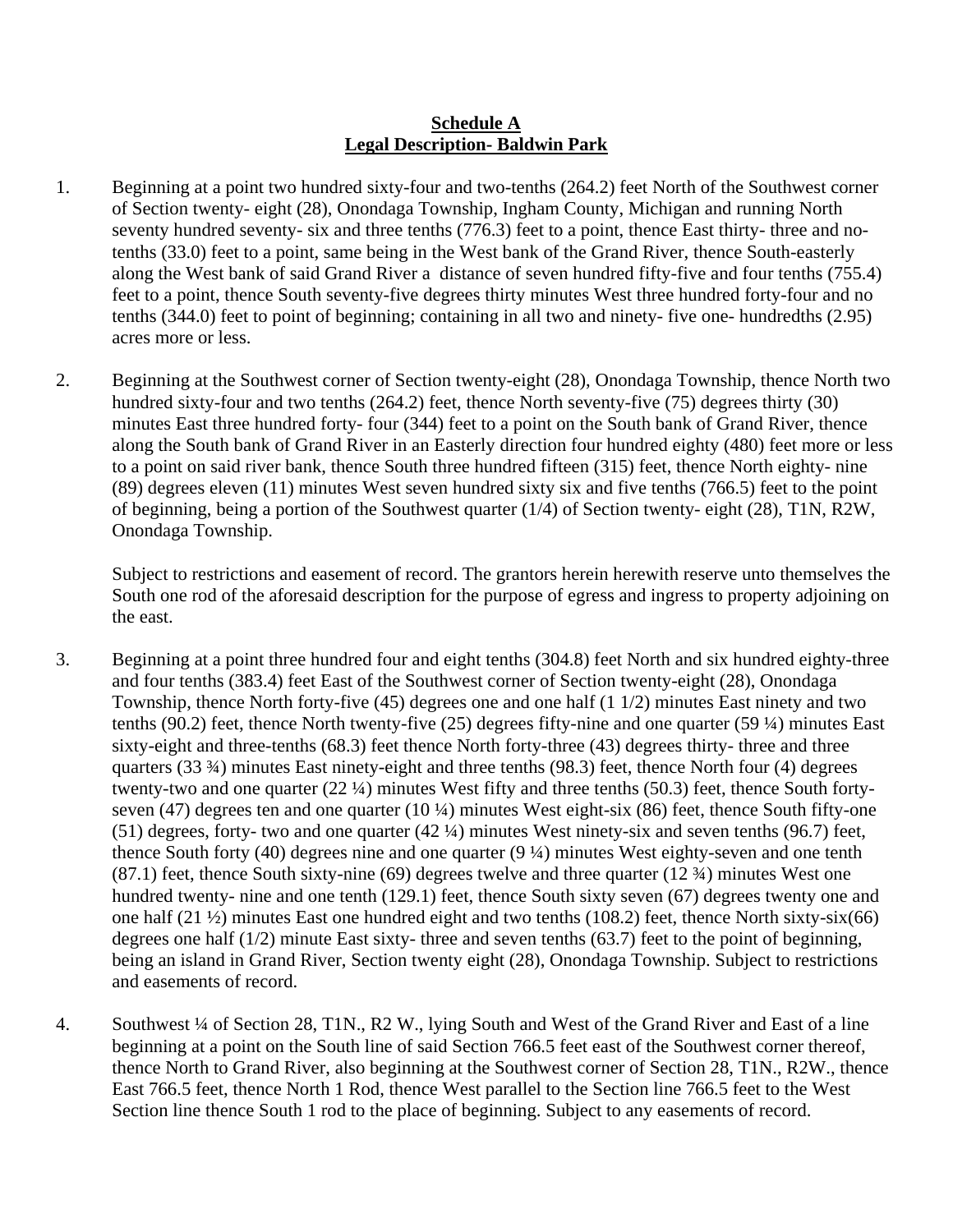### INGHAM COUNTY BOARD OF COMMISSIONERS

### **RESOLUTION AUTHORIZING A FUND TRANSFER TO THE POTTER PARK ZOOLOGICAL SOCIETY FOR 2014 MARKETING**

#### **RESOLUTION # 14 –**

WHEREAS, the electorate of Ingham County overwhelmingly approved the millage renewal proposal in November of 2010 to fund the operation and improvement of Potter Park and the Potter Park Zoo; and

WHEREAS, the Potter Park Zoological Society is a private, 501c(3) nonprofit, fundraising organization that raises funds to support the Zoo; and

WHEREAS, in that capacity the Zoological Society supports: Marketing, Educational Programming, the Docent Association, the Teen Zookeeper Program, Special Events and the Zookambi Summer Camp; and

WHEREAS, the Zoological Society operates on a \$1,600,000 budget, all of which is spent on supporting the Potter Park Zoo through educational programming, special events, operating costs, and capital improvements; and

WHEREAS, the Ingham County Board of Commissioners approved the transfer of \$60,000 from the proceeds of the Potter Park Zoo Millage to the Potter Park Zoological Society for 2013 marketing purposes; and

WHEREAS, the Potter Park Zoological Society Board has proposed \$15,000 for advertising within the 2014 Society budget for a total of \$75,000 to be spent on advertising and marketing.

THEREFORE BE IT RESOLVED, the Board of Commissioners approves a transfer of \$60,000 from the proceeds of the Potter Park Zoo Millage to be used by the Potter Park Zoological Society for the 2014 marketing of the Potter Park Zoo.

BE IT FURTHER RESOLVED, that the Controller/Administrator be authorized to make the necessary transfer of funds.

**COUNTY SERVICES: Yeas:** Holman, Tsernoglou, Crenshaw, Nolan, Koenig, Celentino, Maiville **Nays:** None **Absent:** None **Approved 1/21/14**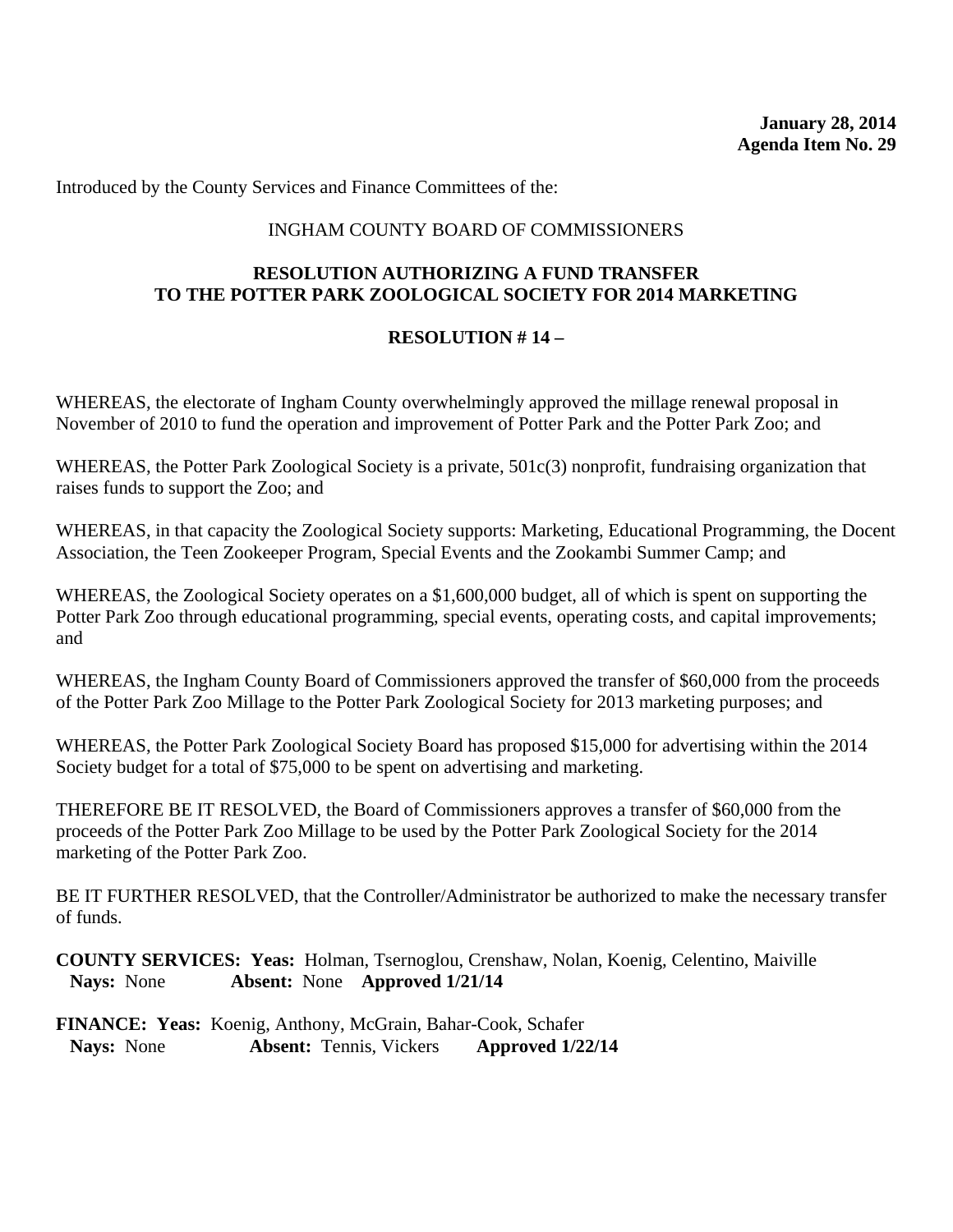### INGHAM COUNTY BOARD OF COMMISSIONERS

#### **RESOLUTION AUTHORIZING A TRANSFER OF FUNDS AND AUTHORIZATION FOR THE POTTER PARK ZOOLOGICAL SOCIETY TO PROVIDE THE MANAGEMENT OF SEASONAL WORKERS**

## **RESOLUTION # 14 -**

WHEREAS, it is the continuing desire of the Potter Park Zoo Board and the Zoo Management Team to work towards a successful Private/Public relationship with the Potter Park Zoological Society; and

WHEREAS, the Zoo Management Team wishes to continue to provide excellent customer service and be able to improve upon existing standards and proceed in a financially prudent manner; and

WHEREAS, the Zoo Management Team recommends that combining resources in the key customer service areas, by having all seasonal staff be hired, trained, supervised and paid by the Potter Park Zoological Society, will allow the Zoo to provide the most effective and consistent customer service; and

WHEREAS, the Zoo Management Team has identified funding within the 2014 approved Potter Park Zoo budget, which will provide for adequate staff as determined by the Zoo Director, as well as additional funds that can be transferred to other line items within the budget; and

WHEREAS, the Board of Commissioners Resolution #13-94 was approved for the transfer of funds to the Potter Park Zoo Society for the year of 2013.

THEREFORE BE IT RESOLVED, that the Ingham County Board of Commissioners authorizes the Potter Park Zoological Society to provide the management of the seasonal employees at the Potter Park Zoo.

BE IT FURTHER RESOLVED, that the Ingham County Board of Commissioners approves the transfer of funds for the year 2014 in the amount of \$131,000 from the Potter Park Zoo Millage to the Potter Park Zoo Society from the following line items:

- \$45,874 from admissions seasonal wages, line item #258-69200-705000-32000
- \$29,700 from seedeater seasonal, line item #258-69200-705000-31300
- \$22,000 from animal/care seasonal, line item #258-69200-705000-31000
- \$12,000 from parking seasonal, line item #258-69300-705000-35000
- \$21,426 from grounds & maintenance seasonal, line #258-69200-705000-30000

BE IT FURTHER RESOLVED, that the Controller/Administrator and the Chair of the Board of Commissioners be authorized to make the necessary transfer of funds.

**COUNTY SERVICES: Yeas:** Holman, Tsernoglou, Crenshaw, Nolan, Koenig, Celentino, Maiville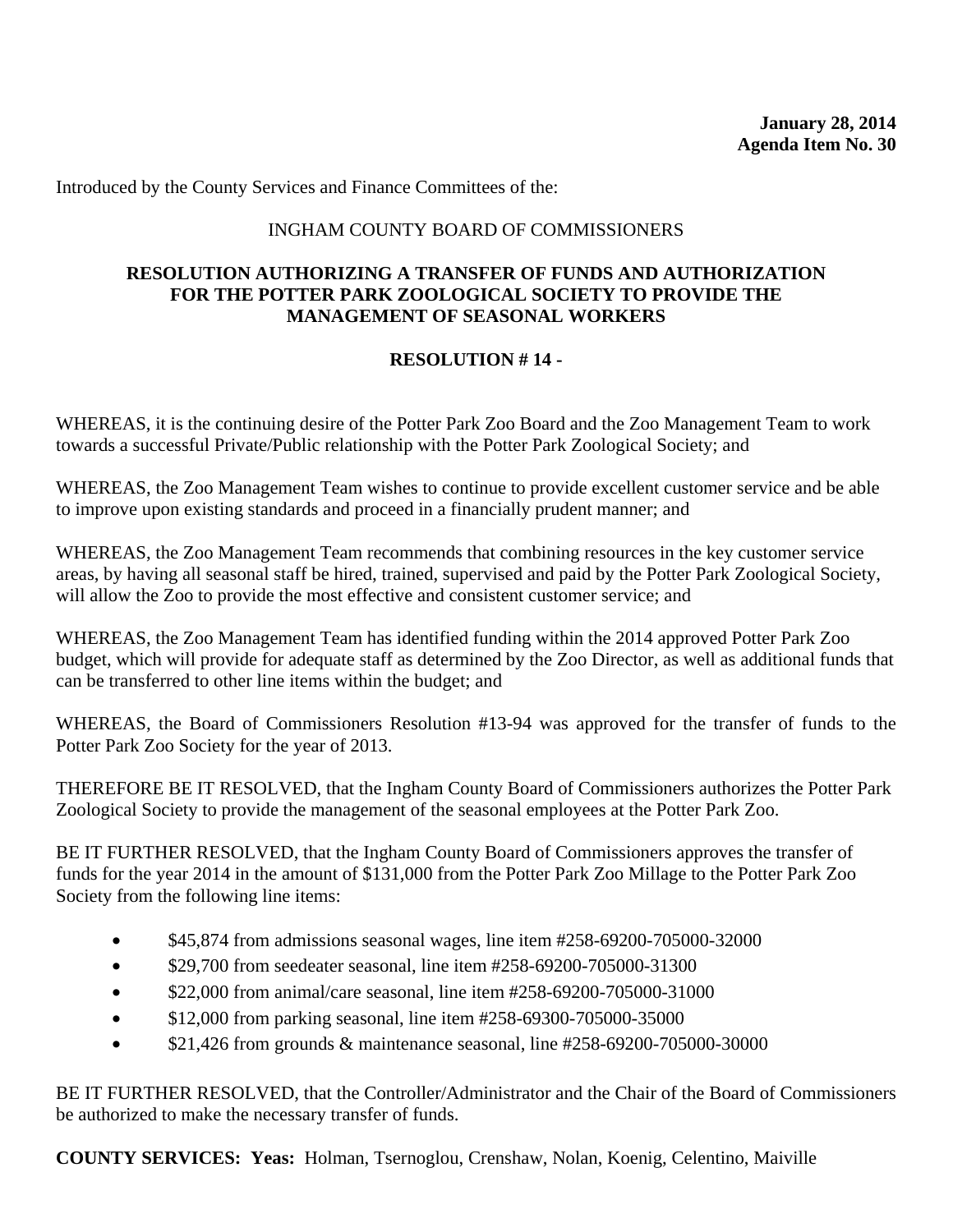**Nays:** None **Absent:** None **Approved 1/21/14**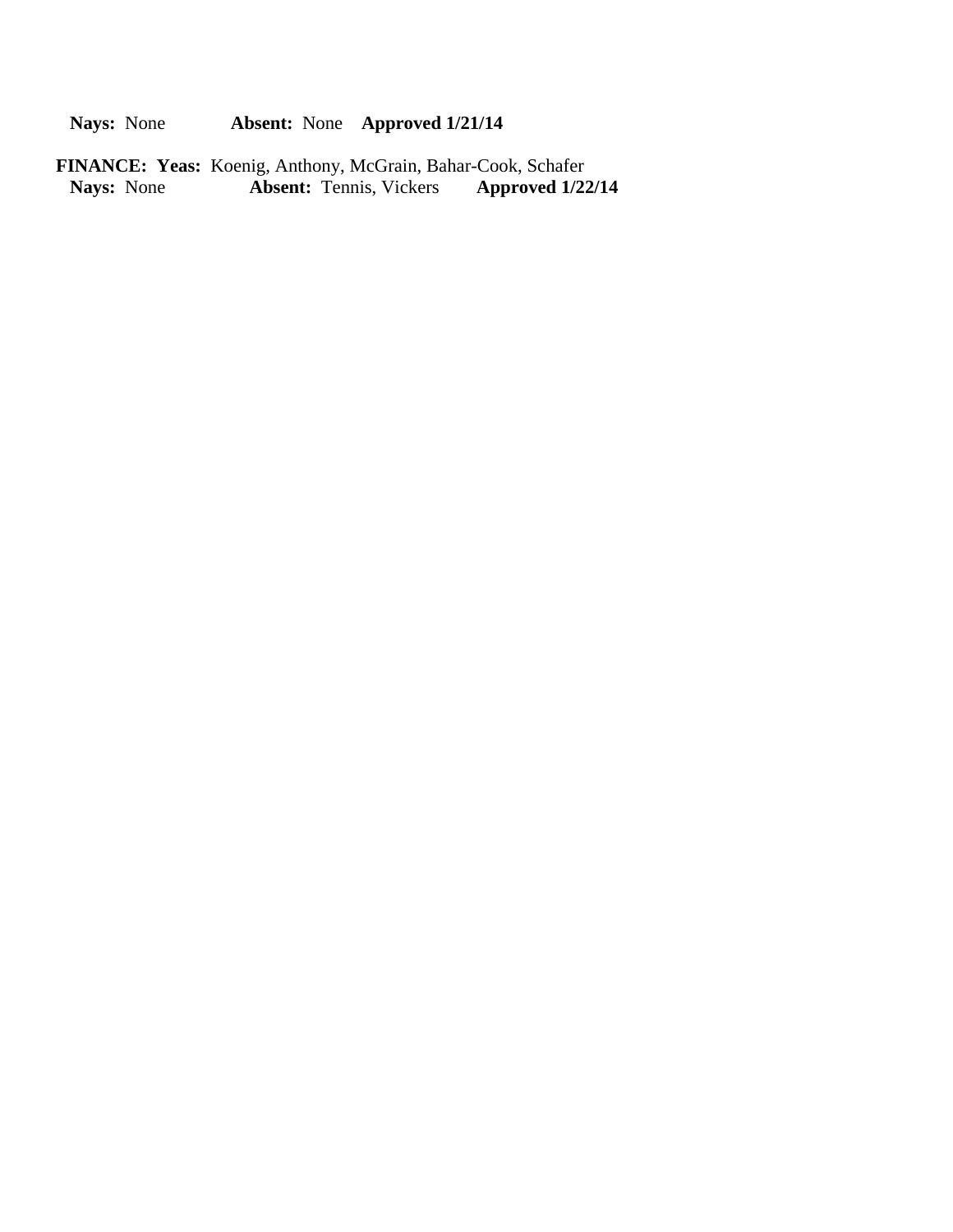#### INGHAM COUNTY BOARD OF COMMISSIONERS

#### **RESOLUTION TO AUTHORIZE THE PURCHASE OF MICROSOFT SOFTWARE LICENSING AND SOFTWARE ASSURANCE THROUGH DELL COMPUTER**

#### **RESOLUTION # 14 –**

WHEREAS, Management Information Systems recommends moving the County Microsoft licensing to a Microsoft Enterprise agreement; and

WHEREAS, Management Information System researched pricing and licensing cost to find the lowest cost for entering into the Microsoft Enterprise agreement; and

WHEREAS, the Chief Information Office along with the Budget and the Controller's offices ensured funds were in the 2014 budget during the budgeting process; and

WHEREAS, the cost for entering into the agreement will not exceed \$406,000 per year for the first three years; and

WHEREAS, the cost for extending the agreement will not exceed \$230,000 per year for years 4-6 with the option to add additional years; and

WHEREAS, DELL maintains a co-operatively bid contract with the State of Michigan that provides the best pricing available to Ingham County and is the vendor of choice for providing the Microsoft Enterprise Agreement.

THEREFORE BE IT RESOLVED, that the Board of Commissioners authorizes the County to purchase software licensing through the Microsoft Enterprise Agreement at a cost not to exceed \$406,000 per year for the first three years and the option to continue the agreement at a cost not to exceed \$230,000 per year in years four through six and this will paid under the MIS Networking Software fund.

BE IT FURTHER RESOLVED, that the Controller/Administrator is authorized to make any necessary budget adjustments.

BE IT FURTHER RESOLVED, that the Chairperson of the Ingham County Board of Commissioners is authorized to sign any contract documents consistent with this resolution and approved as to form by the County Attorney.

**COUNTY SERVICES: Yeas:** Holman, Tsernoglou, Crenshaw, Nolan, Koenig, Celentino, Maiville **Nays:** None **Absent:** None **Approved 1/21/14**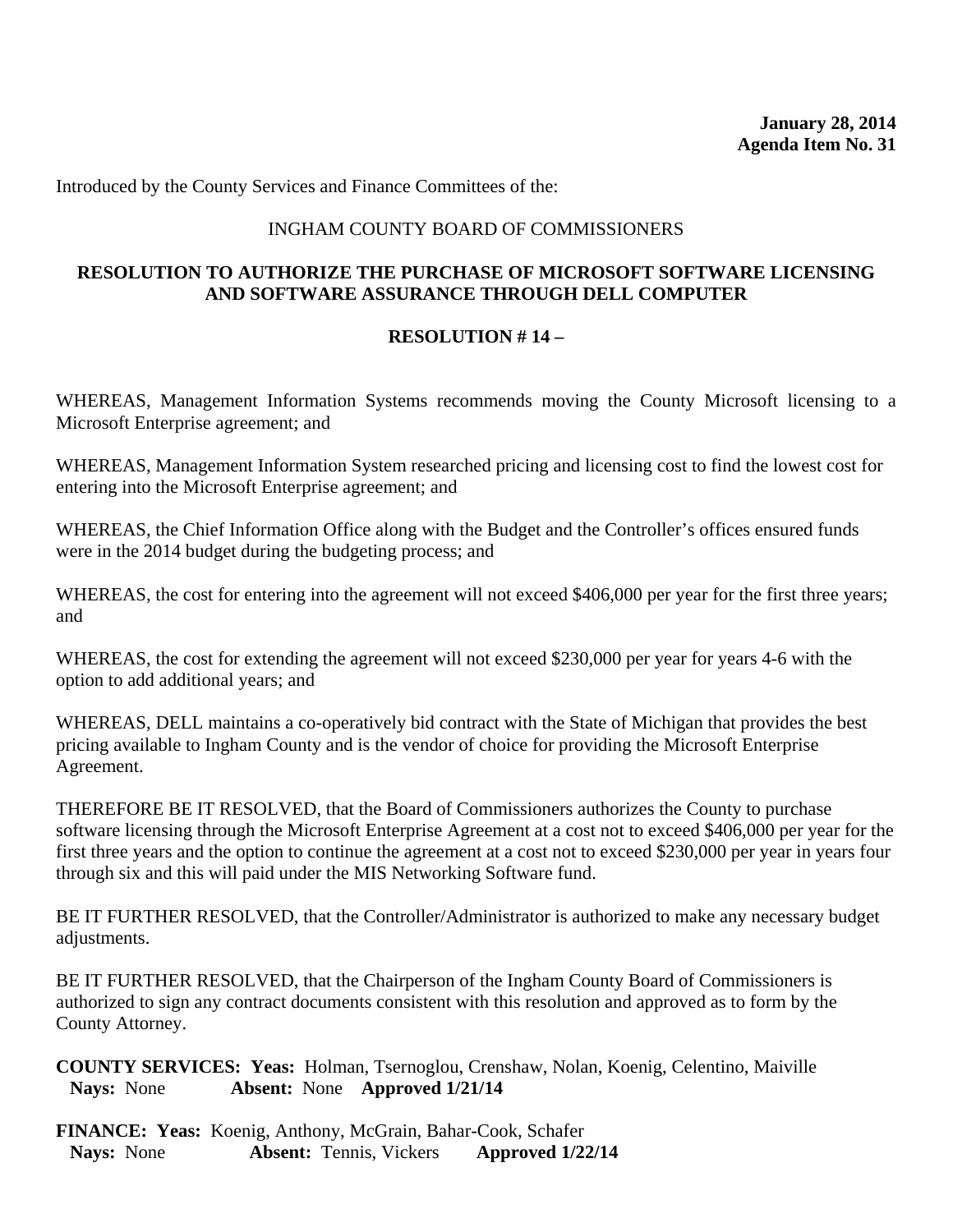Introduced by the Human Services Committee of the:

## INGHAM COUNTY BOARD OF COMMISSIONERS

## **RESOLUTION HONORING BRENDA WEISENBERGER**

## **RESOLUTION # 14 –**

WHEREAS, Brenda Weisenberger began her career with the Ingham County Health Department in May 1989 as a Maternal Infant Outreach Advocate with the Maternal Infant Outreach Program (MIOP); and

WHEREAS, in her position Ms. Weisenberger provided grassroots services, providing home-based support to pregnant women and families with young children throughout Ingham County; and

WHEREAS, Ms. Weisenberger transitioned to a Public Health Advocate with Family Outreach Services in 2008, where she continued to utilize compassion and kindheartedness in her work; and

WHEREAS, Ms. Weisenberger not only links families to medical homes and coverage; she also provides education on prenatal care, developing support systems, and utilizes strengths based approaches helping families access tangible needs; and

WHEREAS, Ms. Weisenberger worked closely with other area service providers, including the Sparrow Perinatal Center and Hannah's House, to provide coordinated case management services for high risk women; and

WHEREAS, Ms. Weisenberger's caring and thoughtful nature will be missed by her colleagues at the Health Department who wish her the best as she transitions to focus on her family and friends, and

WHEREAS, Ms. Weisenberger's dedication and commitment to her many rescue animals will be remembered as she continues to provide support to an area 4H club, where she provides leadership to young people in the areas of animal care and development, along with other life skills; and

WHEREAS, Ms. Weisenberger's legacy to the Ingham County Health Department, Family Outreach Services, and women and families in our community will last many years. Her commitment to her work and her kind and giving nature will be missed.

THEREFORE BE IT RESOLVED, that the Ingham County Board of Commissioners hereby honors Ms. Weisenberger for her nearly 25 years of dedicated service to the community and for the contributions she has made to the Ingham County Health Department.

BE IT FURTHER RESOLVED, that the Board wishes her continued success in all of her future endeavors.

## **HUMAN SERVICES: The Human Services Committee will meet on 1/27/14.**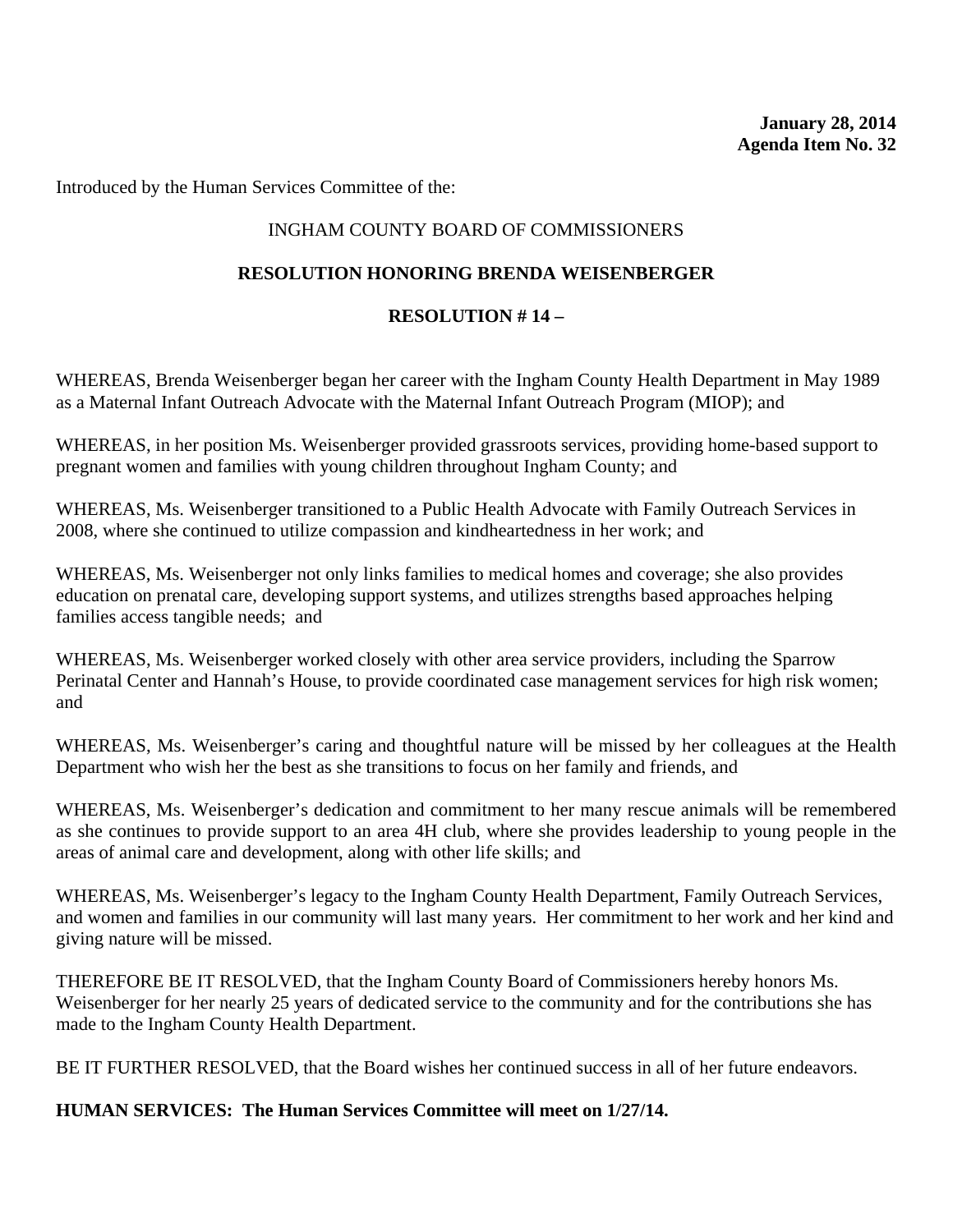Introduced by the Human Services Committee of the:

## INGHAM COUNTY BOARD OF COMMISSIONERS

## **RESOLUTION HONORING RENÉE BRANCH CANADY**

### **RESOLUTION # 14 –**

WHEREAS, Renée Branch Canady began her career with the Ingham County Health Department in 1987 as the AIDS Education Coordinator in the Communicable Disease Control Unit; and began building the framework of her public health career; and

WHEREAS, in 1987, she served as the Adolescent Health Coordinator in Adolescent Health Services where she developed and coordinated programs to reduce rates of adolescent pregnancy and implemented adolescent health care services and prevention programs; and

WHEREAS, in 1989, she left the Health Department to pursue graduate studies and earned an MPA with a Specialization in Health Administration in 1993 and her PhD in Medical Sociology in 2001; and

WHEREAS, Dr. Canady's work has remained community driven through collaborations with state and local public health agencies; and solidified lasting relationships between state, local and private sector health organizations to increase collaboration and innovation in public health; and

WHEREAS, in 2007, Dr. Canady returned to her public health roots as the Deputy Health Officer where she had oversight for several divisions including Public Health Nursing, Family Outreach Services, Disease Control, Health Equity and Social Justice, Environmental Justice, Planning and Assessment, Neighborhood Engagement, Environmental Health and Emergency Preparedness, WIC, Food Bank and BCCCP; and provided the encouragement and expertise necessary to move Public Health Services forward, positioning the department to receive many grants and public accolades for initiatives such as House Calls; and

WHEREAS, in 2011, Dr. Canady was appointed as the Health Officer for the Ingham County Health Department where she provided leadership to carry out the statutory responsibility to protect and promote the health of county residents through its local public health operations and its primary care network of health centers; and

WHEREAS, through her relationship based approach she was able to encourage all to reflect and bring personal and professional purpose to the work of the Ingham County Health Department; and

WHEREAS, Dr. Canady has been an outstanding researcher, advocate, educator, trainer and facilitator in the areas of health disparities and inequities, cultural competence, and social justice throughout her career and personal life; and

WHEREAS, Dr. Canady's public health career reflects her longstanding commitment to health promotion interventions, the need to collaborate with community partners and other public health organizations to address and impact infant mortality and disparities and the promotion of health equity through research.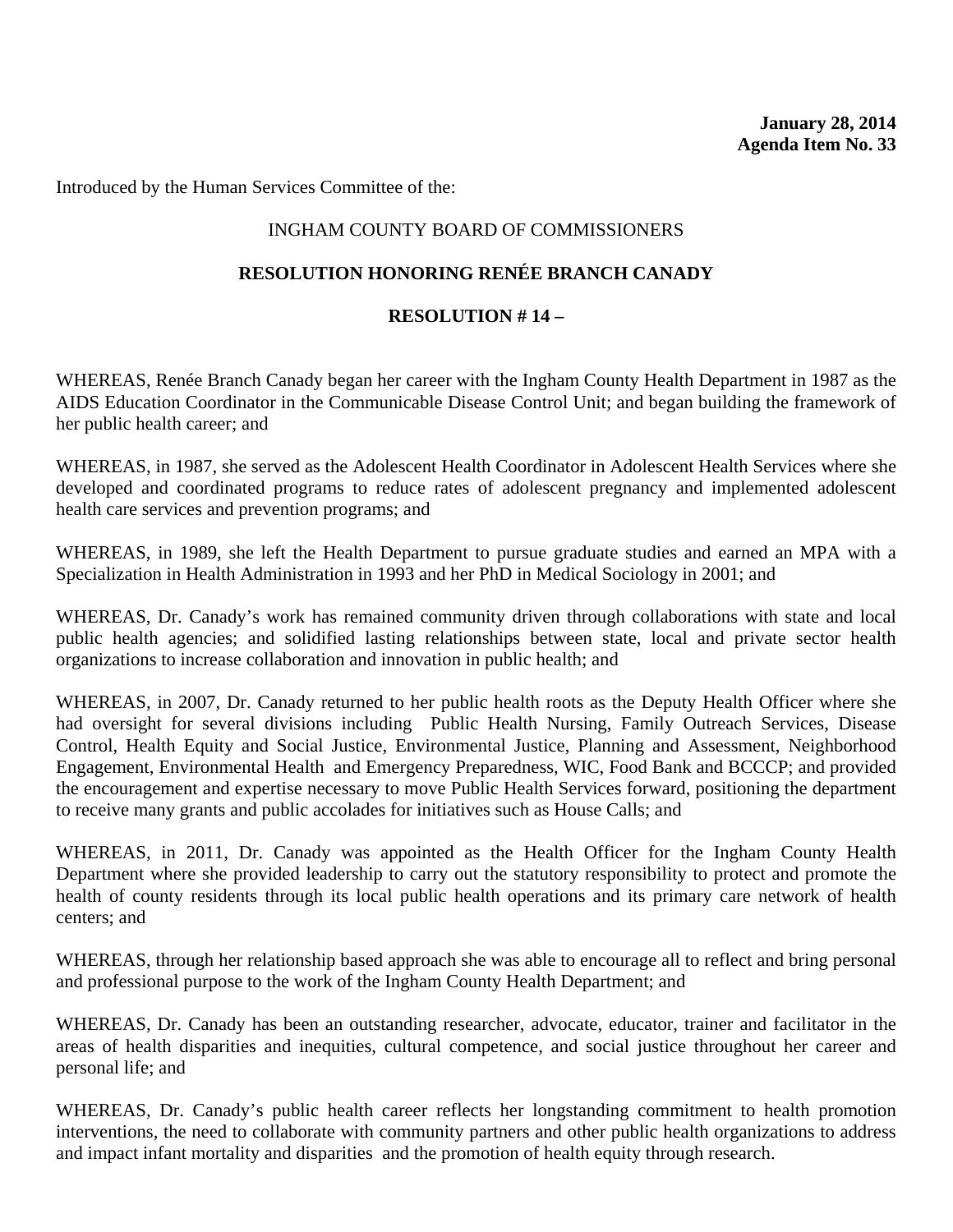THEREFORE BE IT RESOLVED, that the Ingham County Board of Commissioners hereby honors Renée Branch Canady for her years of dedicated service to the community and for the contributions she has made to the Ingham County Health Department and wishes her continued success in all of her future endeavors.

## **HUMAN SERVICES: The Human Services Committee will meet on 1/27/14.**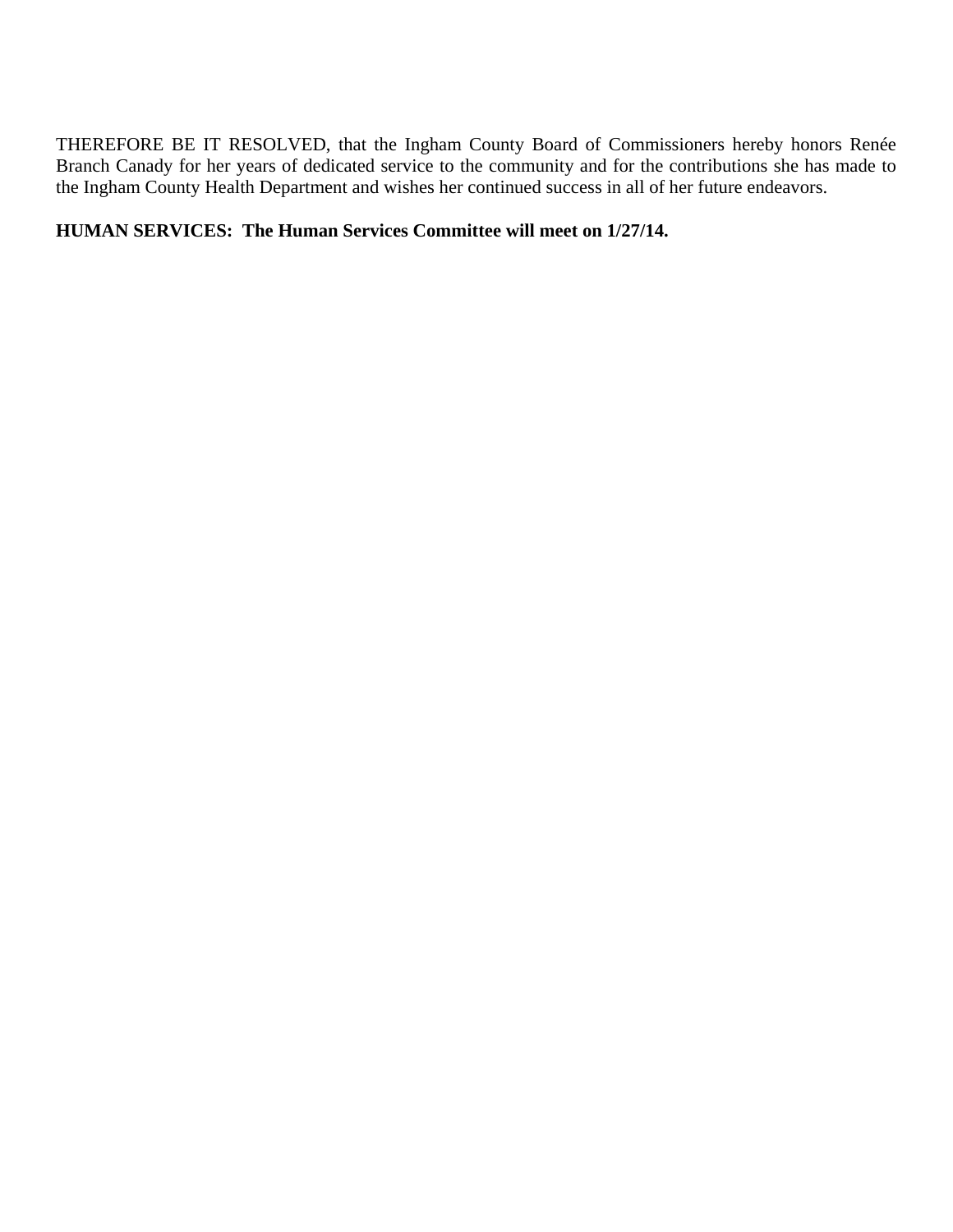### INGHAM COUNTY BOARD OF COMMISSIONERS

#### **RESOLUTION TO AUTHORIZE AN AGREEMENT WITH THE INGHAM HEALTH PLAN CORPORATION TO BE THE MICHIGAN EARLY CHILDHOOD HOME VISITING HUB FOR INGHAM COUNTY**

#### **RESOLUTION # 14 –**

WHEREAS, in Resolution #13-211, an agreement was authorized between the Health Department and the Ingham Health Plan Corporation to be the Maternal Infant Early Childhood Home Visiting HUB for Ingham County through the Comprehensive Agreement with the Michigan Department of Community Health (MDCH); and

WHEREAS, the HUB is a single place or process for people to access services and where outreach, intake, screenings, assessments and referrals take place in order to better distribute services; and

WHEREAS, MDCH is providing Ingham County with \$50,000 for 2013-2014 to continue to support the MIECHV HUB; and

WHEREAS, the Health Department will act as the fiduciary and the Ingham Health Plan Corporation will continue it's role as HUB for Ingham County; and

WHEREAS, funding for this agreement was included in the Comprehensive Agreement with the Michigan Department of Community Health and authorized in Resolution #13-384; and

WHEREAS, the Health Officer recommends that the Board of Commissioners authorize an agreement with the Ingham Health Plan Corporation for the period October 1, 2013 through September 30, 2014.

THEREFORE BE IT RESOLVED, that the Ingham County Board of Commissioners authorizes an agreement not to exceed \$50,000 with the Ingham Health Plan Corporation to act as the HUB for MIECHV.

BE IT FURTHER RESOLVED, that the period of the Agreement shall be October 1, 2013 through September 30, 2014.

BE IT FURTHER RESOLVED, that the Controller/Administrator is authorized to make any necessary budget adjustment consistent with this resolution.

BE IT FURTHER RESOLVED, that the Board Chairperson is authorized to sign any necessary documents consistent with this resolution after review by the County Attorney.

#### **HUMAN SERVICES: The Human Services Committee will meet on 1/27/14.**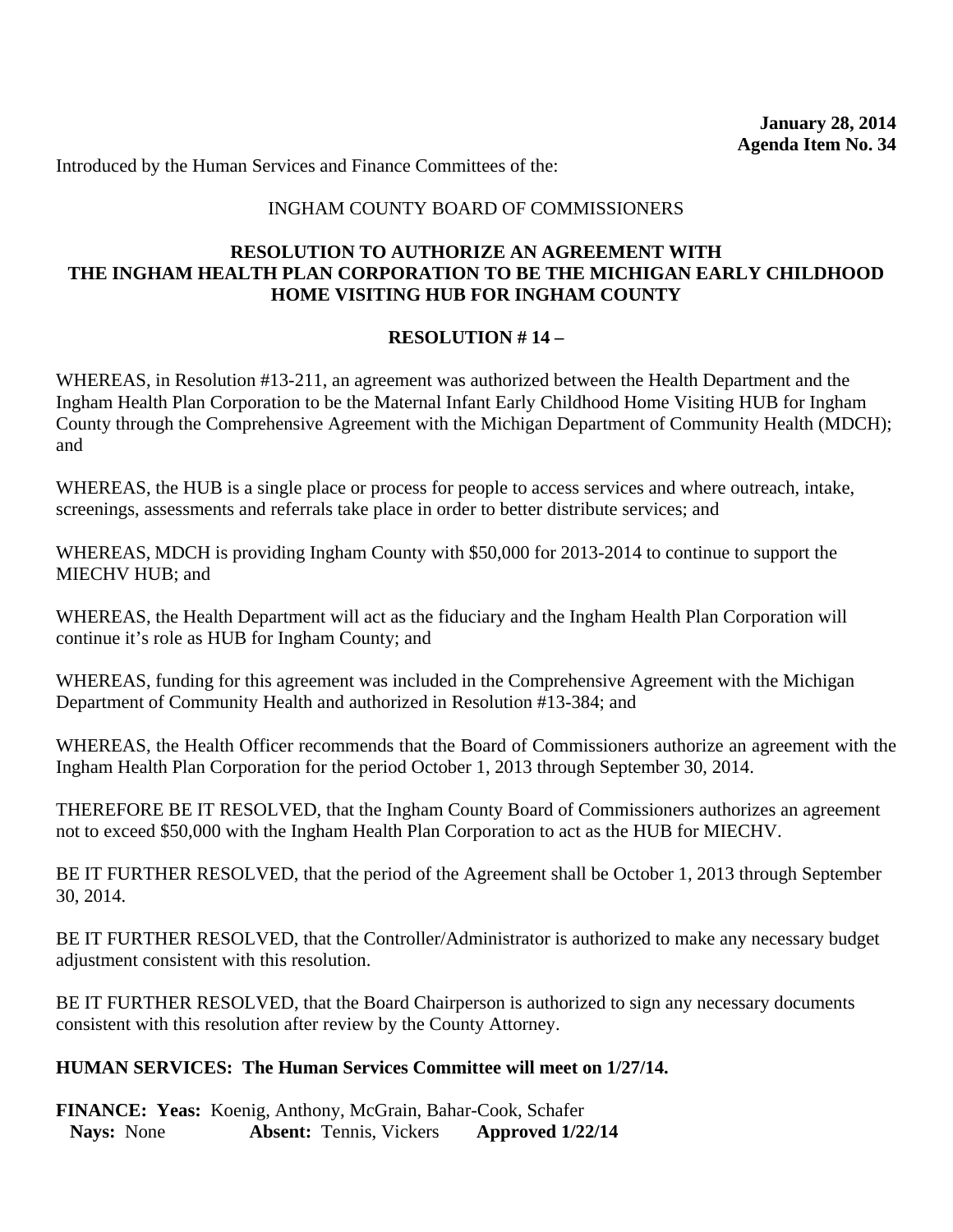#### INGHAM COUNTY BOARD OF COMMISSIONERS

### **RESOLUTION TO AUTHORIZE AN AGREEMENT WITH THE MICHIGAN DEPARTMENT OF ENVIRONMENTAL QUALITY FOR 2013-2014**

## **RESOLUTION # 14 –**

WHEREAS, the State of Michigan has placed responsibility for environmental regulation and environmental quality in Michigan Department Environmental Quality (MDEQ), and WHEREAS, the Michigan Public Health Code places responsibility for environmental protection at the community level with county governments through the network of local health departments; and

WHEREAS, MDEQ proposes to clarify the responsibilities for some environmental services and arrange to purchase environmental monitoring and inspection services from Ingham County; and

WHEREAS, MDEQ will reimburse Ingham County for expenses related to monitor and inspection services; and

WHEREAS, the Health Officer recommends that the Board of Commissioners authorize an agreement with MDEQ.

THEREFORE BE IT RESOLVED, that the Ingham County Board of Commissioners authorizes an agreement with Michigan Department Environmental Quality for Non-Community Programs.

BE IT FURTHER RESOLVED, that the period of the agreement shall be October 1, 2013 through September 30, 2014.

BE IT FURTHER RESOLVED, that MDEQ shall reimburse Ingham County up to \$26,121 for expenses related to testing and inspection services as follows:

 Non-Community Public Water Supply Program – up to \$19,571 Drinking Water Long-Term Monitoring – up to \$700 Public Swimming Pools – up to \$5,600 Campground Requirements – up to \$250

BE IT FURTHER RESOLVED, that the Board Chairperson is authorized to sign the agreement after review by the County Attorney.

#### **HUMAN SERVICES: The Human Services Committee will meet on 1/27/14.**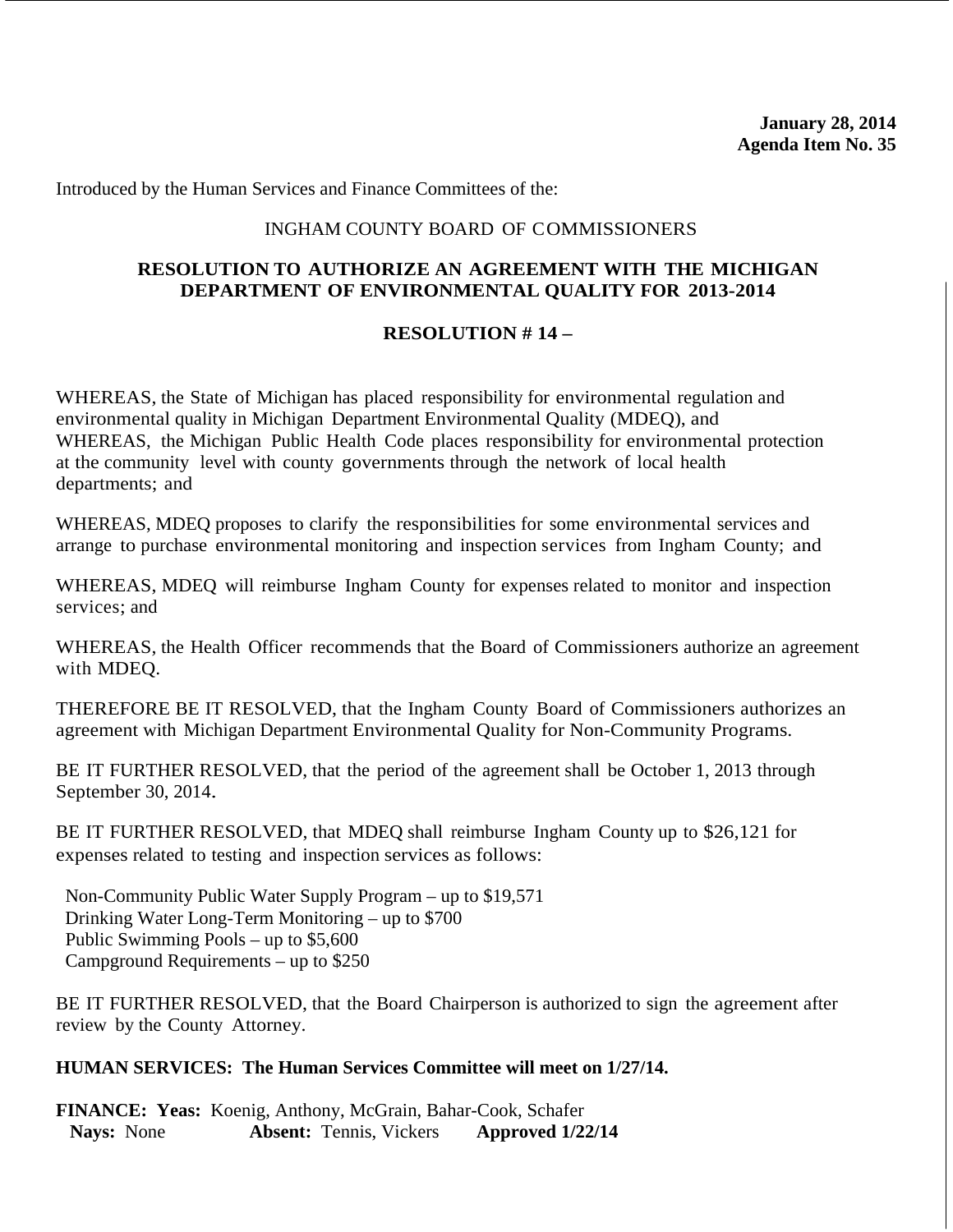#### INGHAM COUNTY BOARD OF COMMISSIONERS

### **RESOLUTION TO AMEND THE INFECTIOUS DISEASE PHYSICIAN SERVICES AGREEMENT WITH MICHIGAN STATE UNIVERSITY'S COLLEGE OF OSTEOPATHIC MEDICINE – TUBERCULOSIS PROGRAM**

#### **RESOLUTION # 14 –**

WHEREAS, the Health Department is obligated under the Public Health Code 333.5115 (4), 333.5301 (1) and 333.5307 to ensure the provision of treatment for patients with active tuberculosis within its jurisdictions; and

WHEREAS, the Health Department has an existing agreement with the Michigan State University's College of Osteopathic Medicine to provide services to patients with active tuberculosis at the Health Department's tuberculosis clinic located at The Lung Institute, 405 West Greenlawn Avenue, Suite 130 in Lansing, Michigan; and

WHEREAS, Michigan State University College of Osteopathic Medicine wishes to continue their contract that provides physician specialty services to patients with active tuberculosis at one hundred and sixty five (\$165.00) dollars per hour up to a maximum of twelve hours per month through December 31, 2015; and

WHEREAS, the Ingham Community Health Center Board has reviewed and supports this amendment to the agreement; and

WHEREAS, the Health Officer recommends that the Board of Commissioners authorize a two year extension of the agreement with Michigan State University's College of Osteopathic medicine to provide physician services for patients with active tuberculosis.

THEREFORE BE IT RESOLVED, that the Board of Commissioners authorize a two year extension of the agreement with Michigan State University's College of Osteopathic Medicine to provide physician specialty services to patients with active tuberculosis.

BE IT FURTHER RESOLVED, that the period of the agreement shall be extended through December 31, 2015.

BE IT FURTHER RESOLVED, that Ingham County shall pay Michigan State University's College of Osteopathic Medicine one hundred and sixty five (\$165.00) dollars per hour, for tuberculosis services up to a maximum of twelve hours per month.

BE IT FURTHER RESOLVED, that the Chairperson of the Board of Commissioners is hereby authorized to sign the necessary contract documents on behalf of the county after approval as to form by the County Attorney.

#### **HUMAN SERVICES: The Human Services Committee will meet on 1/27/14.**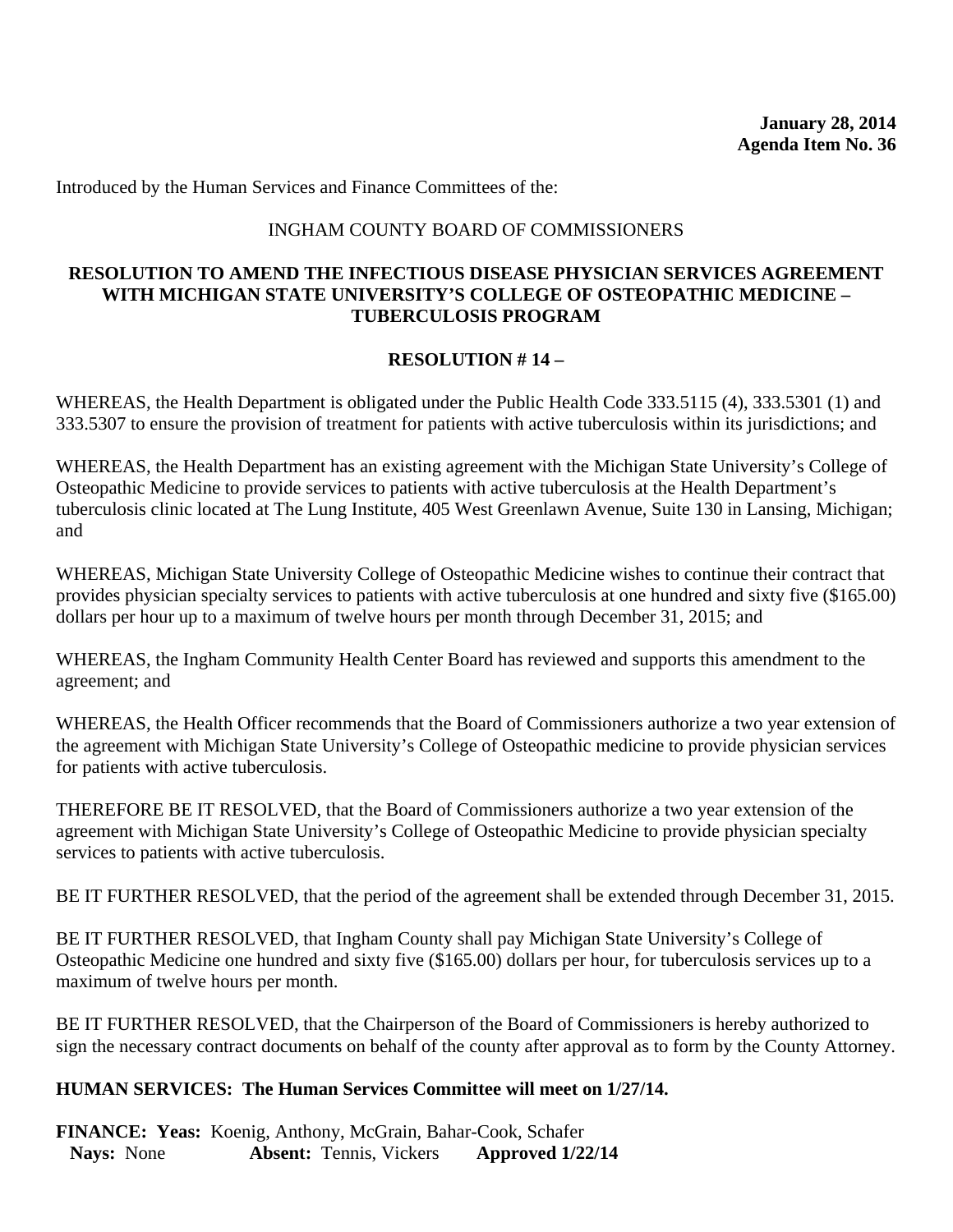#### INGHAM COUNTY BOARD OF COMMISSIONERS

### **RESOLUTION TO AUTHORIZE AN AGREEMENT WITH THE MICHIGAN STATE UNIVERSITY COLLEGE OF NURSING FOR PEDIATRIC NURSE PRACTITIONER SERVICES IN INGHAM COMMUNITY HEALTH CENTERS**

#### **RESOLUTION # 14 –**

WHEREAS, the need for pediatric Nurse Practitioner services at the Health Departments' Community Health Centers continues; and

WHEREAS, Michigan State University College of Nursing (MSU CON) has qualified pediatric Nurse Practitioner services available on a contractual basis; and

WHEREAS, the health care services provided by the pediatric Nurse Practitioners enable the Department to attain its revenue goals; and

WHEREAS, the Health Department advises that the quality of services provided by MSU CON's Nurse Practitioners is very good; and

WHEREAS, the Community Health Center's Board of Directors supports an agreement with MSU CON for up to 12 hours a week of pediatric Nurse Practitioner services; and

WHEREAS, the Health Officer recommends that the Board of Commissioners authorizes an agreement with the Michigan State University College of Nursing for up to 12 hours a week of pediatric Nurse Practitioner services for the period of March 1, 2014 through December 31, 2015 at the following hourly rates:

- March 1, 2014 through December 31, 2014 \$59.00/hour
- January 1, 2015 through December 31, 2015 \$59.59/hour

THEREFORE BE IT RESOLVED, that the Board of Commissioners authorizes an agreement with the Michigan State University College of Nursing for up to 12 hours a week of pediatric Nurse Practitioner services at the Ingham Community Health Centers for the period of March 1, 2014 through December 31, 2015 at the following rates:

- March 1, 2014 through December 31, 2014 \$59.00/hour
- January 1, 2015 through December 31, 2015 \$59.59/hour

BE IT FURTHER RESOLVED, that the Chairperson of the Board of Commissioners is hereby authorized to sign the necessary contract documents on behalf of the County after approval as to form by the County Attorney.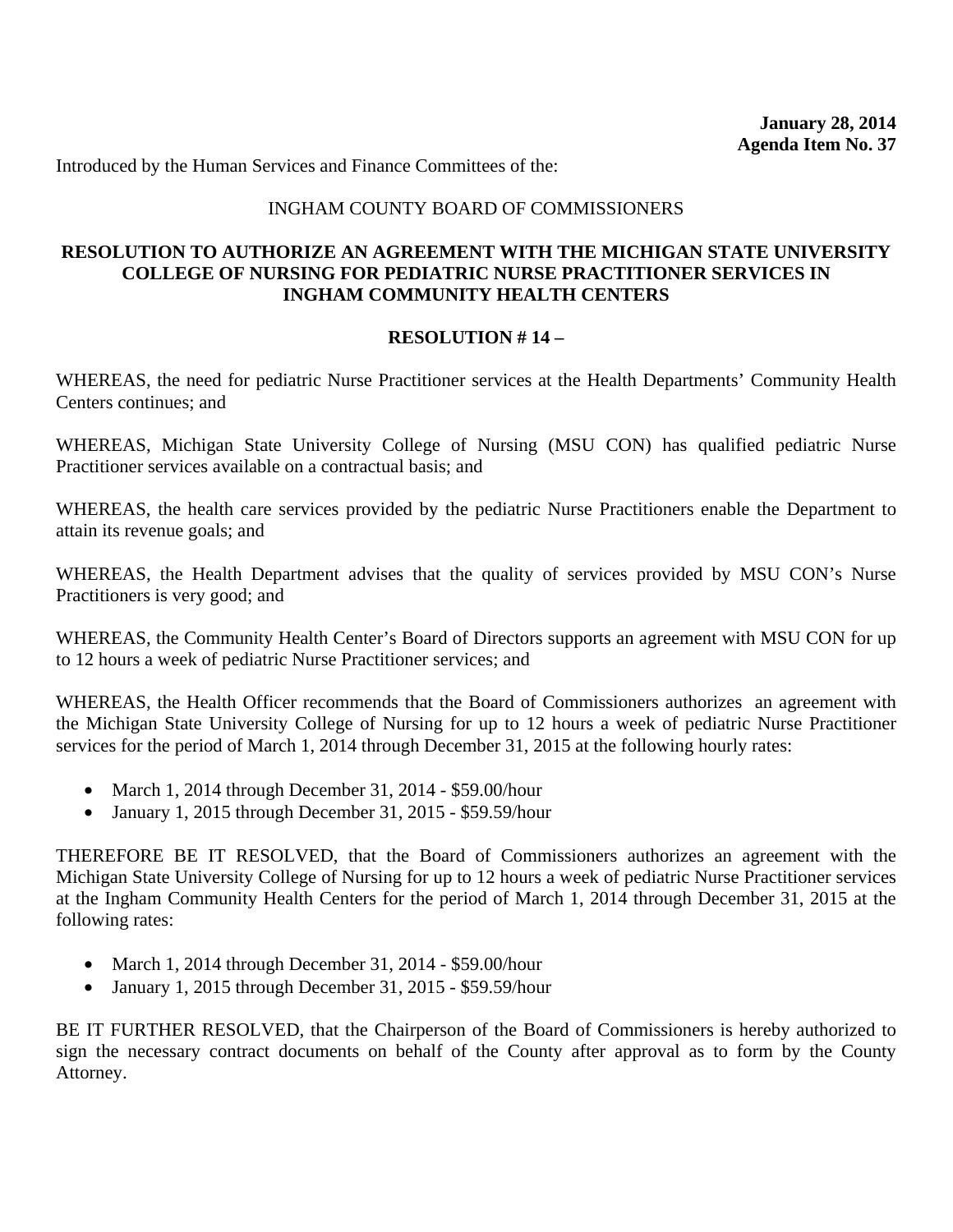# **HUMAN SERVICES: The Human Services Committee will meet on 1/27/14.**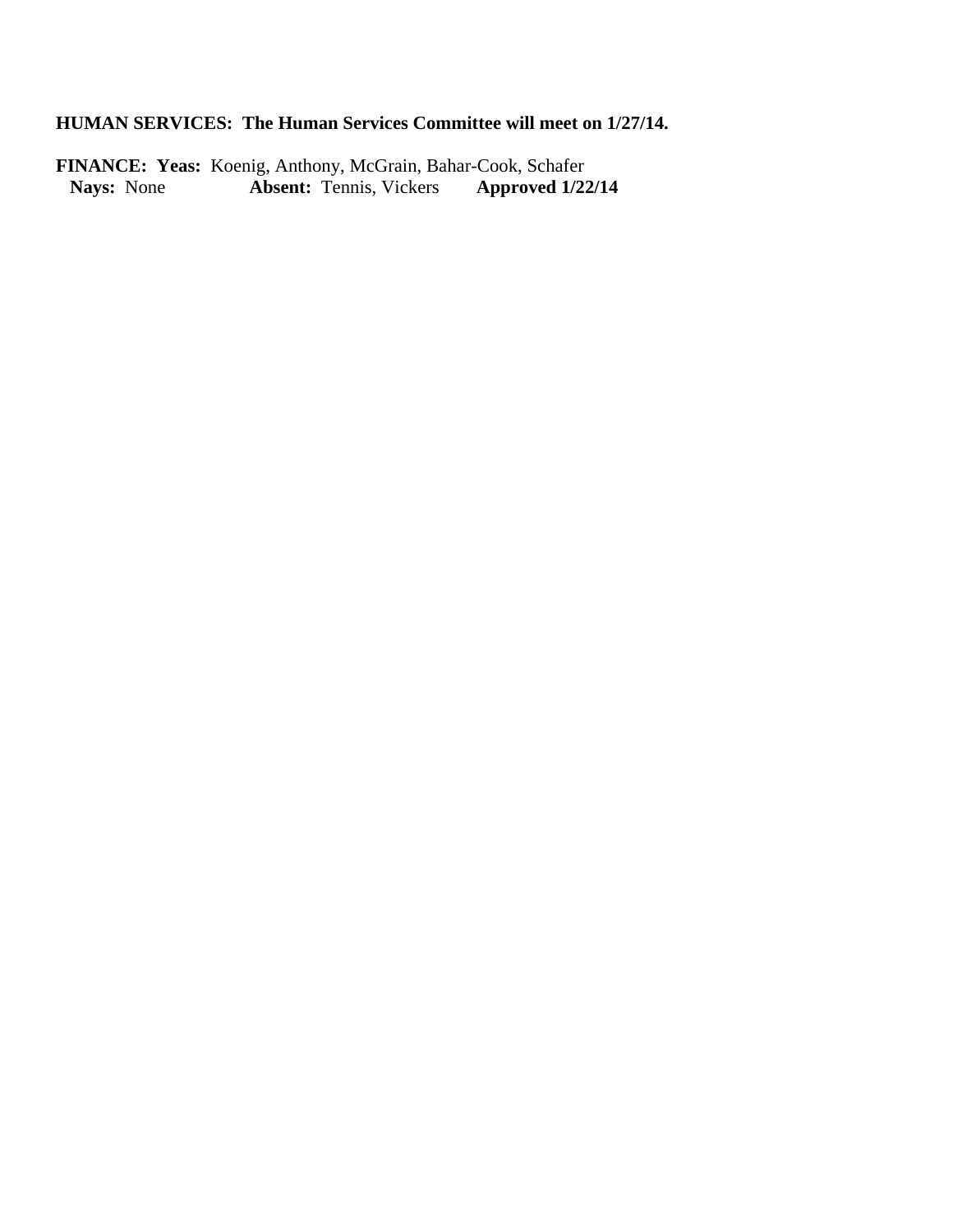Introduced by the Human Services, County Services and Finance Committees of the:

#### INGHAM COUNTY BOARD OF COMMISSIONERS

#### **RESOLUTION TO ACCEPT ADDITIONAL FUNDS FROM THE HEALTH RESOURCES AND SERVICES ADMINISTRATION (HRSA) TO EXPAND OUTREACH AND ENROLLMENT ASSISTANCE ACTIVITIES IN THE INGHAM COUNTY COMMUNITY**

#### **RESOLUTION # 14 –**

WHEREAS, in Resolution #13-321 the Board of Commissioners authorized the acceptance of \$140,653 of supplemental funding from the Health Resources and Services Administration (HRSA) to expand outreach enrollment assistance activities and facilitate enrollment of eligible health center patients to affordable health insurance coverage for the period of July 1, 2013 through June 30, 2014; and

WHEREAS, the Health Department's Community Health Centers has been awarded by HRSA an additional \$76,961 to be used to increase its current outreach and enrollment assistance capacity; and

WHEREAS, the period of this additional funding shall be the same as the initial award: July 1, 2013 through June 30, 2014; and

WHEREAS, to increase outreach and enrollment capacity, temporary Community Health Worker staff positions need to be established to assist the existing project staff in outreaching to uninsured individuals and enrolling them in health coverage; and

WHEREAS, the Community Health Center Board supports the acceptance of these funds; and

WHEREAS, the Health Officer recommends that the Board of Commissioners accept these funds and authorize the use to increase current outreach and enrollment activities.

THEREFORE BE IT RESOLVED, that the Board of Commissioners authorizes the acceptance of the award of \$76,961 from the Health Resources and Services Administration (HRSA) for the period of July 1, 2013 through June 30, 2014 to increase outreach enrollment assistance activities.

BE IT FURTHER RESOLVED, that up to three (3) temporary Community Health Worker (UAW/D) positions be established in addition to the existing project staff for the duration of the grant.

BE IT FURTHER RESOLVED, that the MIS Director is authorized to purchase laptops, cell phones, software, printers, WiFi cards to assist with enrollment activities.

BE IT FURTHER RESOLVED, that the Health Department is authorized to purchase other equipment or furniture as necessary and appropriate in compliance with the grant guidelines to assist with enrollment activities.

BE IT FURTHER RESOLVED, that the Controller/Administrator is authorized to make the necessary adjustments to the Health Department's budget.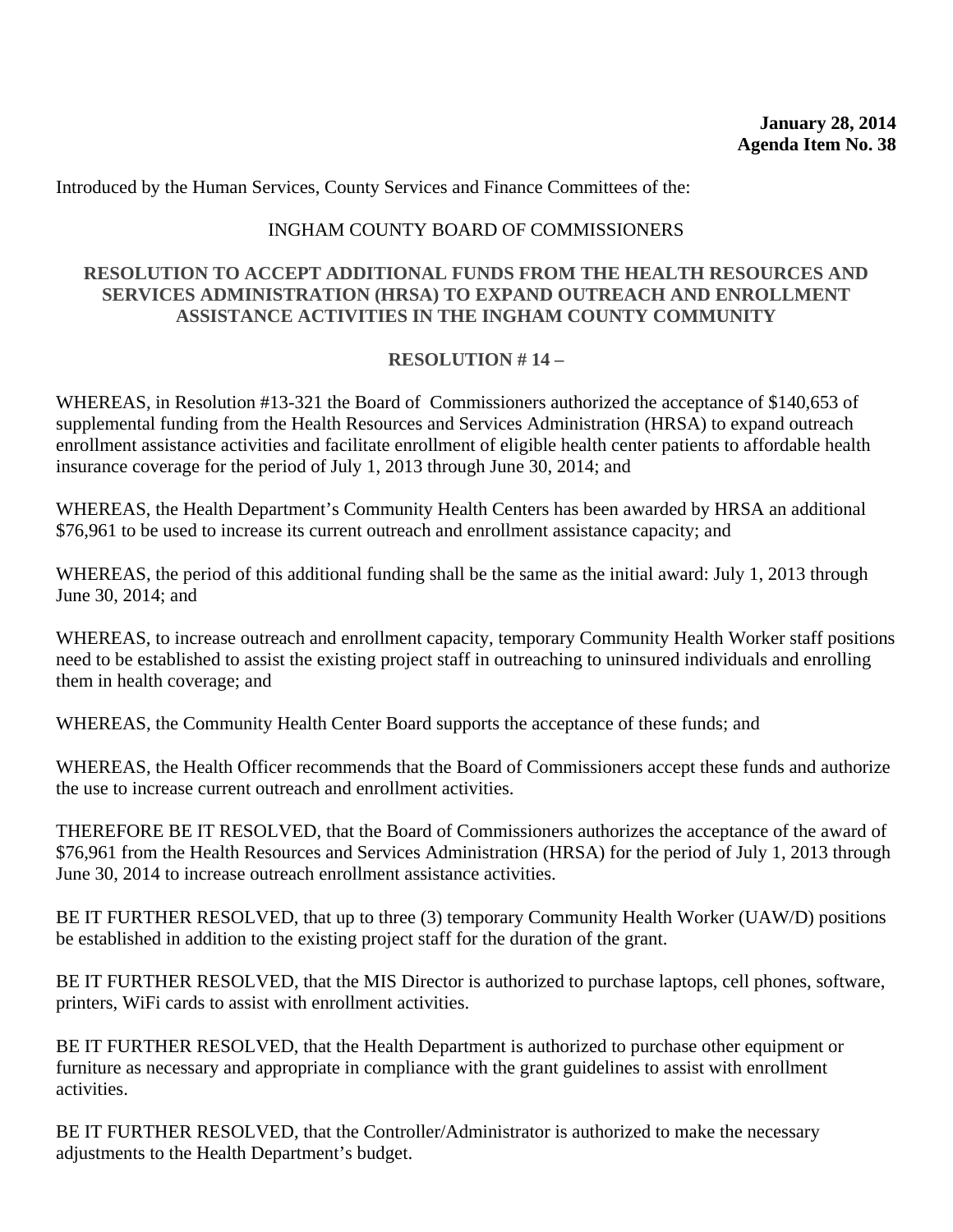BE IT FURTHER RESOLVED, that the Board Chairperson is authorized to sign any necessary documents consistent with this resolution after approval as to form by the County Attorney.

## **HUMAN SERVICES: The Human Services Committee will meet on 1/27/14.**

**COUNTY SERVICES: Yeas:** Holman, Tsernoglou, Crenshaw, Nolan, Koenig, Celentino, Maiville **Nays:** None **Absent:** None **Approved 1/21/14**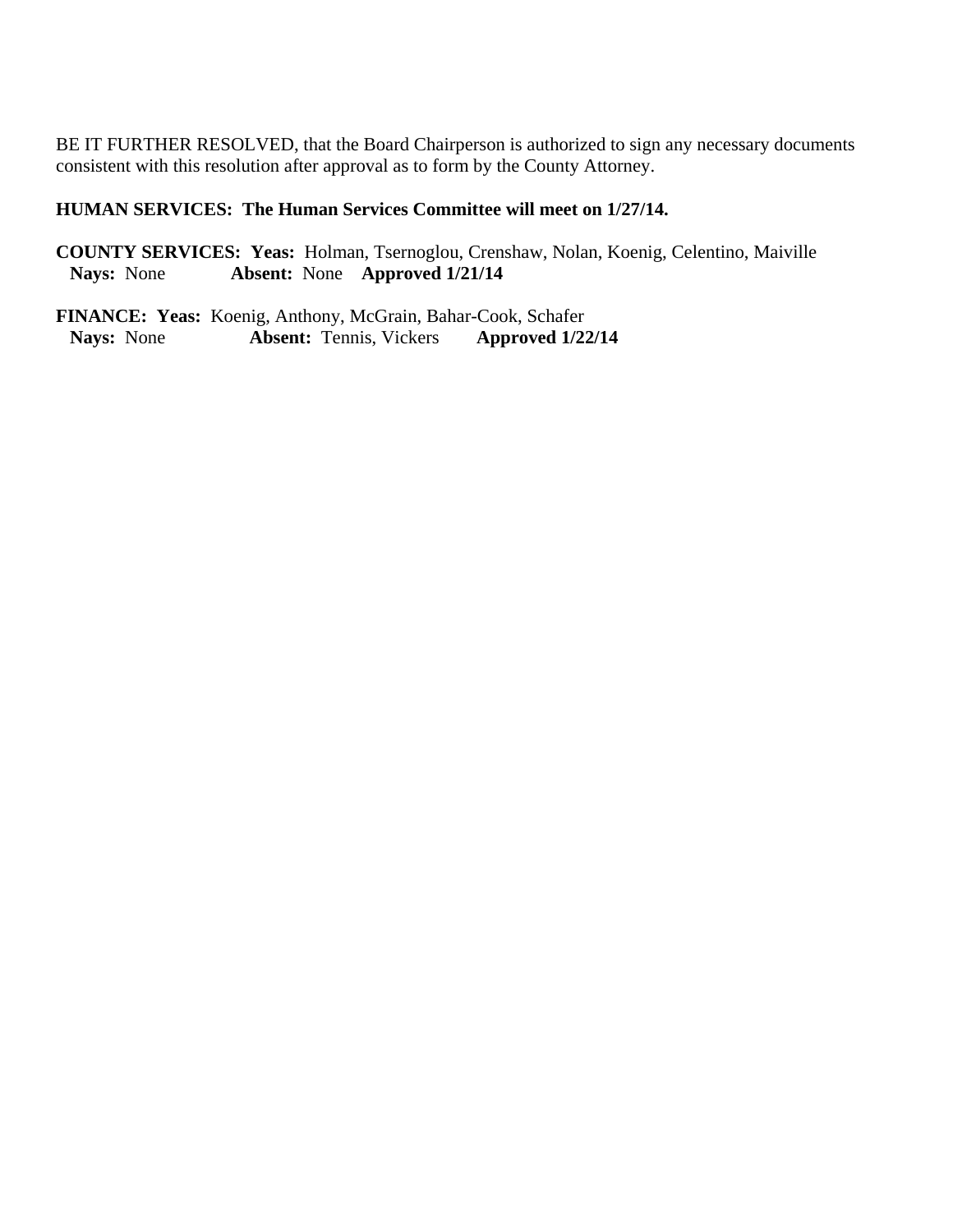Introduced by the Human Services Committee of the:

#### INGHAM COUNTY BOARD OF COMMISSIONERS

#### **RESOLUTION TO ACCEPT FUNDING IN THE AMOUNT OF \$100,000 FROM INGHAM HEALTH PLAN CORPORATION AND AUTHORIZE AN AGREEMENT WITH CAPITAL LINK FOR CAPITAL PROJECT FACILITATION SERVICES**

## **RESOLUTION # 14 –**

WHEREAS, all of the Ingham Community Health Centers (ICHC) are operating at full capacity and do not have the ability to add additional providers and support staff to meet the current demand because of space constraints; and

WHEREAS, on November 14, 2013 the Ingham Health Plan Corporation Board of Directors authorized the funding in the amount of \$100,000 to Ingham County Health Department for the Community Health Centers overall plan for relocation and renovation of its clinical services; and

WHEREAS, in Resolution #13-322, the Board of Commissioners authorized the County Controller/Administrator to procure property for a Community Health Center Facility as a solution to space issues, and to expand the Health Department's capacity to respond to increasing needs and demands for service and support; and

WHEREAS, Capital Link has worked with ICHC over the past three years to develop a Strategic Facilities Development Plan to consolidate of operations, upgrade facilities and increase capacity and breath of services through the reorganization and renovation of existing facilities and acquisition of additional properties; and

WHEREAS, ICHC wishes to contract with Capital Link for Capital Project Facilitation Services to support the goals associated with the acquisition and renovation of acquired property and reorganization and renovation of existing facilities; and

WHEREAS, the Ingham Community Health Center Board supports the acceptance of \$100,000 in funds from the Ingham Health Plan for ICHC's overall plan for relocation and renovation of its clinical services; and

WHEREAS, the Health Officer recommends that the Board of Commissioners accept funds in the amount of \$100,000 from the Ingham Health Plan Corporation and the authorization of an agreement with Capital Link for Capital Project Facilitation Services.

THEREFORE BE IT RESOLVED, that the Board of Commissioners authorizes the acceptance of funding in the amount of \$100,000 from Ingham Health Plan Corporation to support the overall plan for relocation and renovation of its clinical services at three sites.

BE IT FURTHER RESOLVED, that a Memorandum of Understanding between the Ingham Health Plan Corporation and the Health Department is approved for the period of January 1, 2014 through December 31, 2014 to outline the terms and expectations of the acceptance of these funds.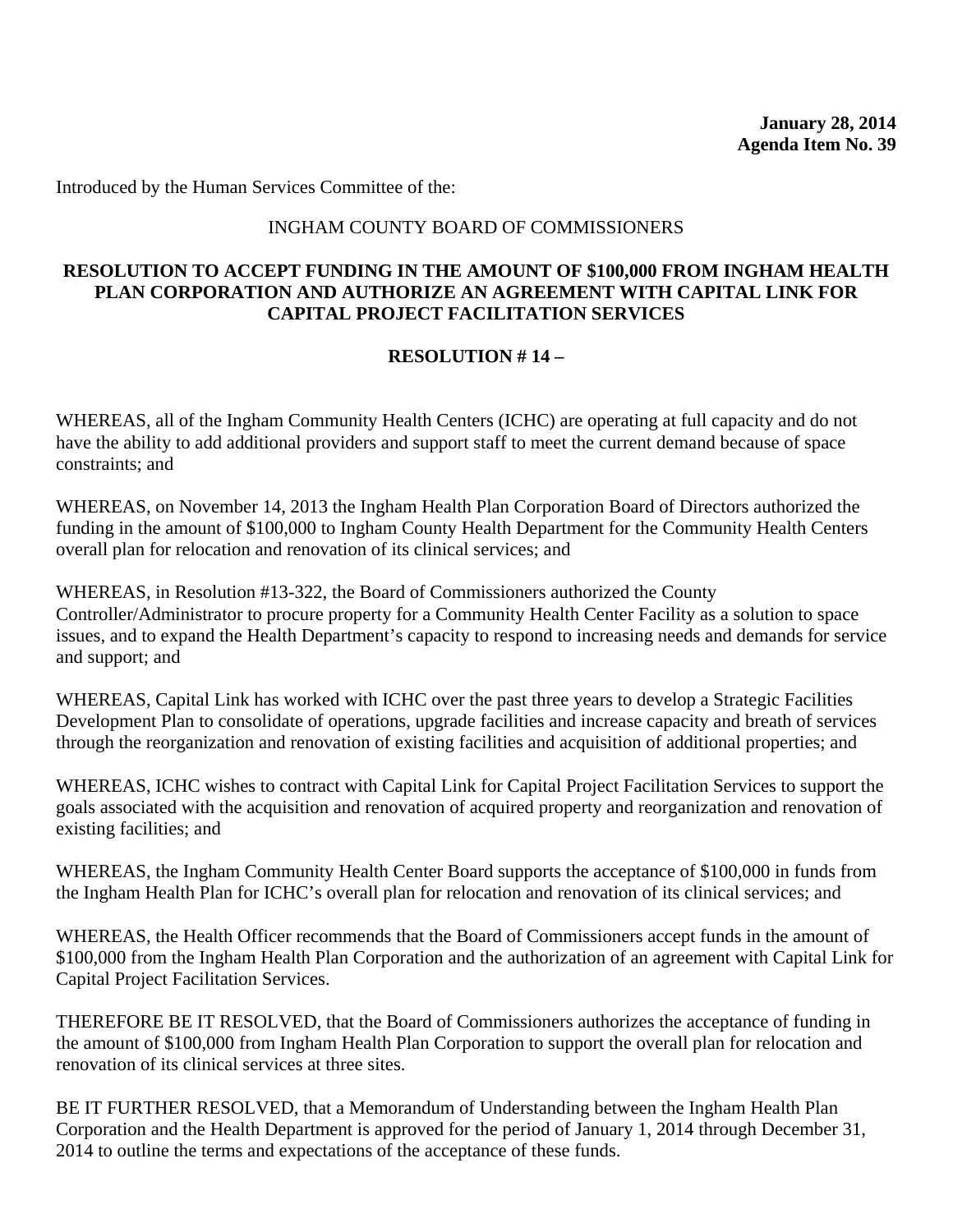BE IT FURTHER RESOLVED, that the Health Department is authorized to enter an agreement with Capital Link for Capital Project Facilitation Services for a total of \$100,000 for the period of January 1, 2014 through December 31, 2014.

BE IT FURTHER RESOLVED that the Chairperson of the Board of Commissioners is hereby authorized to sign the necessary contract and/or memorandum documents on behalf of the county after approval as to form by the County Attorney.

## **HUMAN SERVICES: The Human Services Committee will meet on 1/27/14.**

**FINANCE: The Finance Committee tabled this resolution 1/22/14.**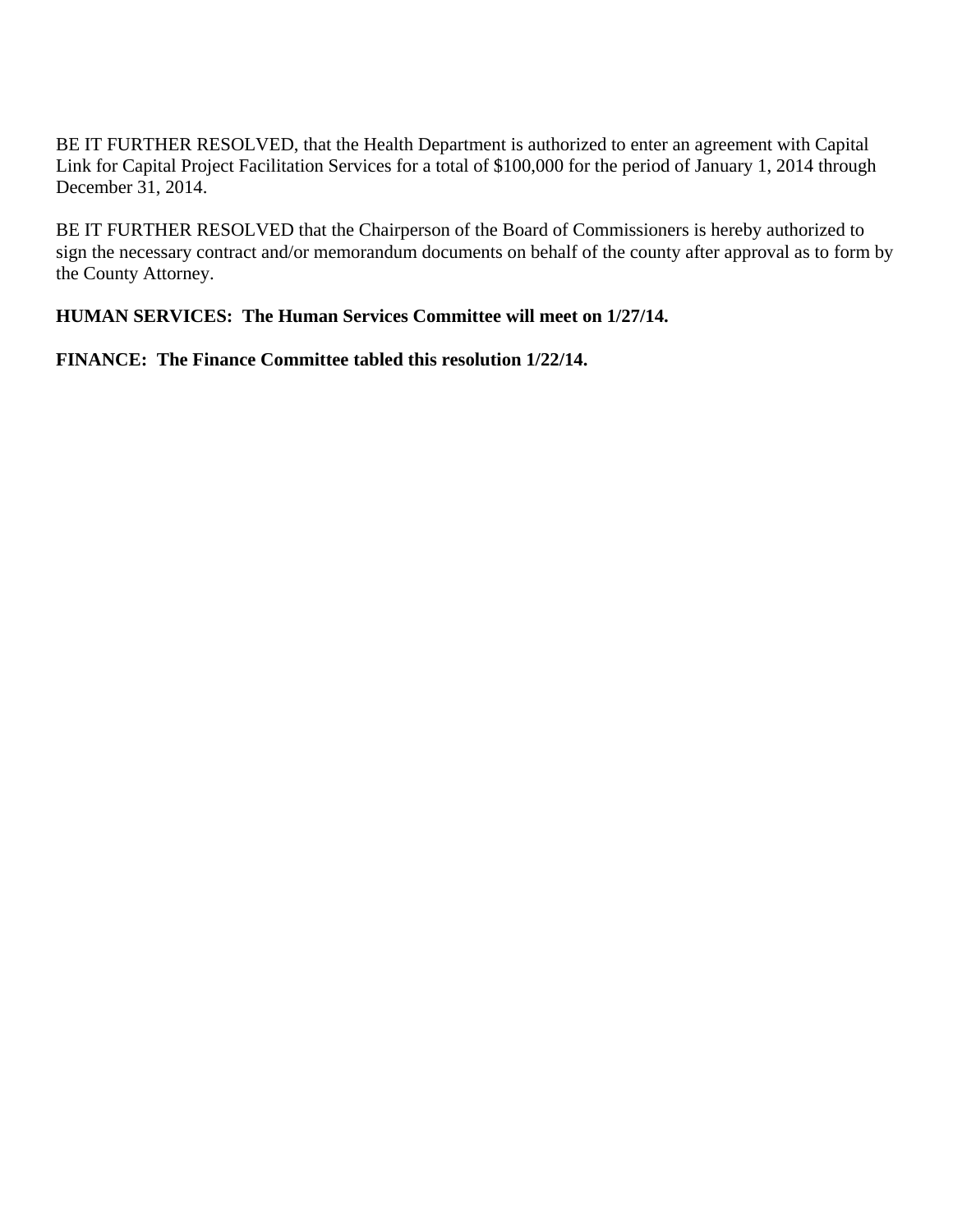#### INGHAM COUNTY BOARD OF COMMISSIONERS

#### **RESOLUTION TO AMEND RESOLUTION #13-417 AND CHANGE THE PERIOD OF THE AGREEMENT WITH INTELLIGENT MEDICAL OBJECTS, INC. (IMO, INC.) FOR IMO PROBLEM IT TERMINOLOGY SERVICE**

## **RESOLUTION # 14 –**

WHEREAS, the Health Department transitioned to the use of Next Gen Electronic Health Records and Patient Management System (Next Gen) throughout its Community Health Centers in 2012; and

WHEREAS, Intelligent Medical Objects, Inc.'s IMO Problem IT Terminology Service (the "Service") provides advanced user-friendly term search functionality to assist providers and clinicians in identifying terminology to document patient diagnosis and histories within Next Gen; and

WHEREAS, Intelligent Medical Objects, Inc.'s (IMO, Inc.) Service is compatible and recommended for use with Next Gen and will enable the Community Health Centers to be fully compliant with required ICD-10-CM diagnostic code use requirements from HRSA by October 1, 2014 and will enhance the efficiency of the diagnostic code search function in Next Gen to ensure quality patient care; and

WHEREAS, the cost of the Service included a one-time implementation fee of \$2,500 and an annual end-user licensing fee per end-user ("Annual End-user Fee") of \$6,000 for 51-100 licensed users and Ingham Community Health Centers has approximately 86 active provider licenses for EHR; and

WHEREAS, in Resolution #13-417 the Board of Commissioners authorized an agreement with IMO, Inc. for a term of service of October 1, 2013 to September 30, 2016 (three years) for a total cost of \$8500; and

WHEREAS, the agreement must be amended to reflect the cost of the Service as \$8,500 for the first initial year of service (\$2,500 implementation fee plus the \$6,000 Annual End-user Fee) with an additional cost of \$6,000 for the Annual End-user Fee for each consecutive year of service; and

WHEREAS, the amendment will change the period of the agreement with IMO, Inc. for a one year term of service at a total cost of \$8,500; and

WHEREAS, the Community Health Center Board supports the amendment; and

WHEREAS, the Health Officer recommends that the Board of Commissioners authorize an amendment to the agreement with IMO, Inc. to provide the Service for the period of November 1, 2013 through October 31, 2014 with automatic renewal at the end of the term unless either party provides notice otherwise.

THEREFORE BE IT RESOLVED, that the Board of Commissioners authorizes an amendment to the agreement with IMO, Inc. to provide the Service for the of period November 1, 2013 through October 31, 2014 with automatic renewal at the end of the term unless either party provides notice otherwise.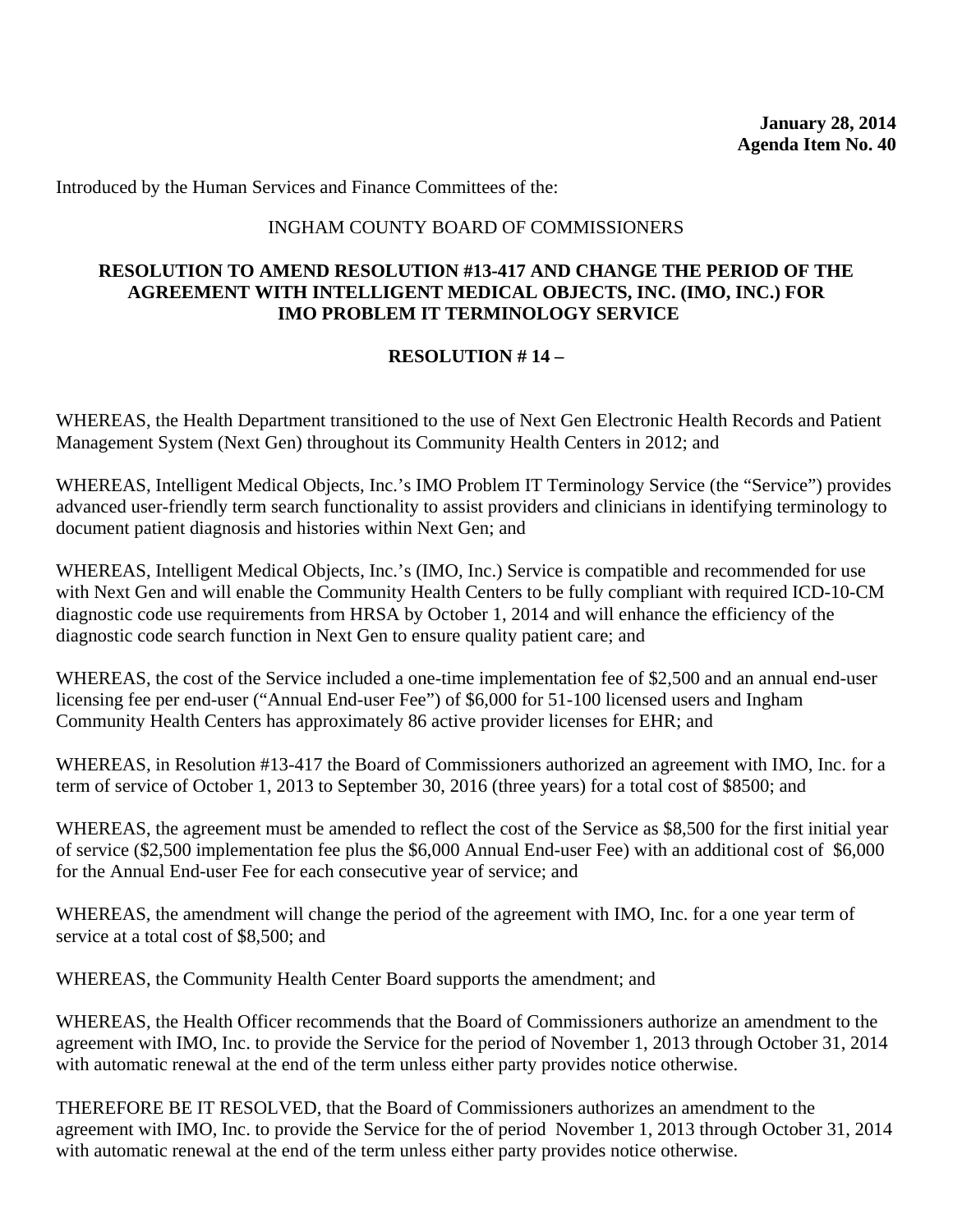BE IT FURTHER RESOLVED, that the agreement term shall be for the period November 1, 2013 through October 31, 2014 and will automatically renew for successive one year periods thereafter at the Annual Enduser Fee cost of \$6,000 per year, for the maximum of two years, unless written notice not to renew is provided not less than 90 days prior to the end of the then current term.

BE IT FURTHER RESOLVED, that the Chairperson of the Board of Commissioners is hereby authorized to sign the necessary contract documents on behalf of the county after approval as to form by the County Attorney.

## **HUMAN SERVICES: The Human Services Committee will meet on 1/27/14.**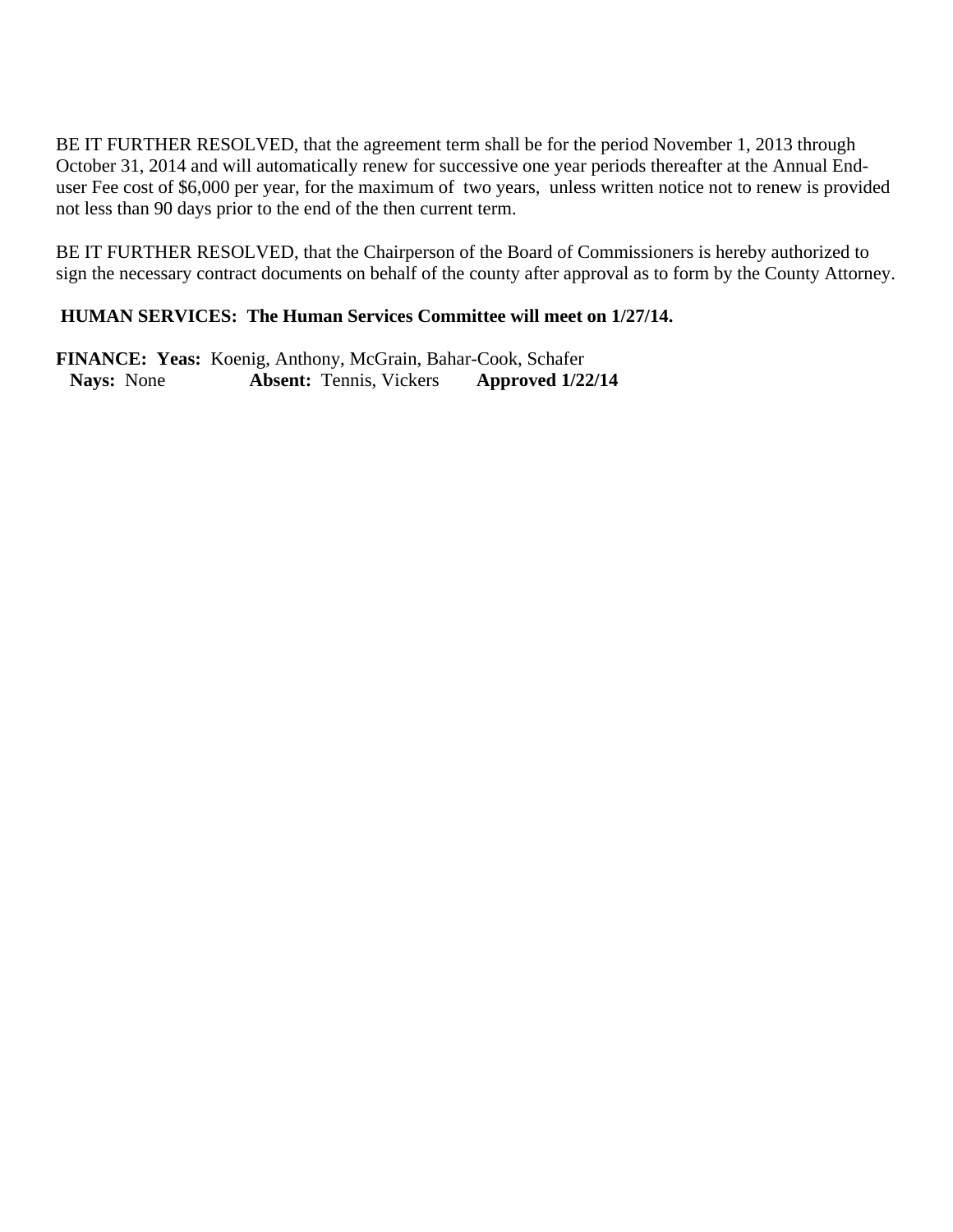Introduced by the Human Services and Finance Committees of the:

# INGHAM COUNTY BOARD OF COMMISSIONERS

# **RESOLUTION APPOINTING NANCY HAYWARD AS ACTING HEALTH OFFICER**

## **RESOLUTION # 14 –**

WHEREAS, Dr. Renee Canady has resigned as Ingham County Health Officer; and

WHEREAS, pursuant to MCL 333.2428(1), the Ingham County Board of Commissioners has initiated a search process to select a new Health Officer; and

WHEREAS, it is necessary for the Ingham County Health Department to have a Health Officer, to act as the administrative head of the Health Department, and to carry out the Health Department's delegated functions to protect the public health and prevent disease; and

WHEREAS, a new Health Officer will not be selected prior to Dr. Canady's departure; and

WHEREAS, Deputy Health Officer Nancy Hayward has been identified as the best candidate to function as Acting Health Officer until a permanent replacement is selected; and

THEREFORE BE IT RESOLVED, that the Ingham County Board of Commissioners appoints Nancy Hayward as Acting Ingham County Health Officer, at the salary level of MCF18 Step 3 (\$115,331) with all the duties and responsibilities inherent in that position, effective January 22, 2014 and remaining in effect until the start date of the new Health Officer.

BE IT FURTHER RESOLVED, the appointment of Nancy Hayward as Acting Health Officer is contingent upon receipt of approval by the Director of the Michigan Department of Community Health (MDCH).

BE IT FURTHER RESOLVED, that the term of this agreement shall not exceed six months unless an extension is approved by the MDCH Director.

BE IT FURTHER RESOLVED, a copy of this Resolution along shall be forwarded to the Michigan Department of Community Health (Local Health Services).

#### **HUMAN SERVICES: The Human Services Committee will meet on 1/27/14.**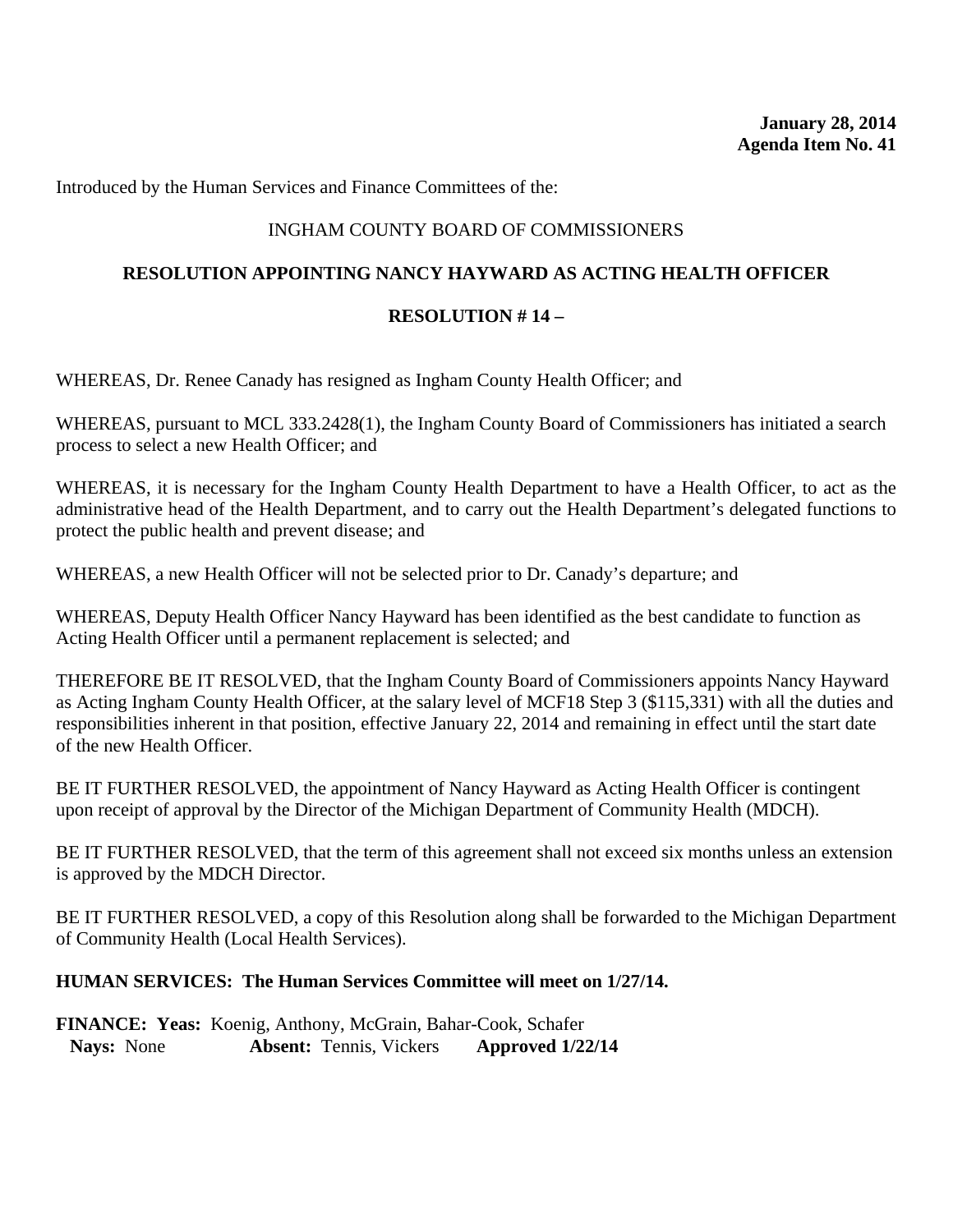Introduced by the Law & Courts and Finance Committees of the:

#### INGHAM COUNTY BOARD OF COMMISSIONERS

### **RESOLUTION AUTHORIZING ACCEPTANCE OF A GRANT FROM THE MICHIGAN MUNICIPAL RISK MANAGEMENT AUTHORITY (MMRMA) AND TO PURCHASE A TRANSPORTATION SECURITY ADMINISTRATION (TSA) BODY SCANNER MACHINE FOR DEPLOYMENT IN THE JAIL**

# **RESOLUTION # 14 –**

WHEREAS, inmates entering the Ingham County Jail have often tried to conceal contraband on and in their persons; and

WHEREAS, the Ingham County Sheriff's Office has to be on constant guard to the possible introduction of contraband into the jail; and

WHEREAS, contraband that has been introduced to the jail has included cellphones, drugs and weapons (not excluding guns); and

WHEREAS, any contraband introduced into the jail effects the safety and security of the deputies, the civilian staff, the inmates, and the facility; and

WHEREAS, the Ingham County Sheriff's Office, in conjunction with the Michigan Sheriff's Association and the Michigan Municipal Risk Management Authority (MMRMA), has been offered the opportunity to purchase a federal surplus Transportation Security Administration (TSA) Body Scanner to enhance jail operations; and

WHEREAS, the Ingham County Sheriff's Office wishes to participate in this purchase program in order to provide our Deputies with the ability to detect concealed objects and eliminate the introduction of concealed objects without direct contact; and

WHEREAS, the budget for this project will be not to exceed \$ 25,000 and consists of revenues including a grant from MMRMA in the amount of \$7,500 with the balance of funds up to \$17,500 from the Inmate Stores Fund; and

WHEREAS, the project expenses will consist of the purchase cost and maintenance contract for the security scanner in the amount of \$16,500, \$1,700 for shipping, \$2,500 for installation and a \$4,300 Contingency Fund for any additional building alterations that may be necessary for the scanner to be installed in the Jails Receiving area.

THEREFORE BE IT RESOLVED, that the Ingham County Board of Commissioners hereby authorizes the Ingham County Sheriff's Office Body Scanner Project to be installed in the Jail Receiving area to aid in the detection of contraband and concealed weapons at a cost not to exceed \$25,000.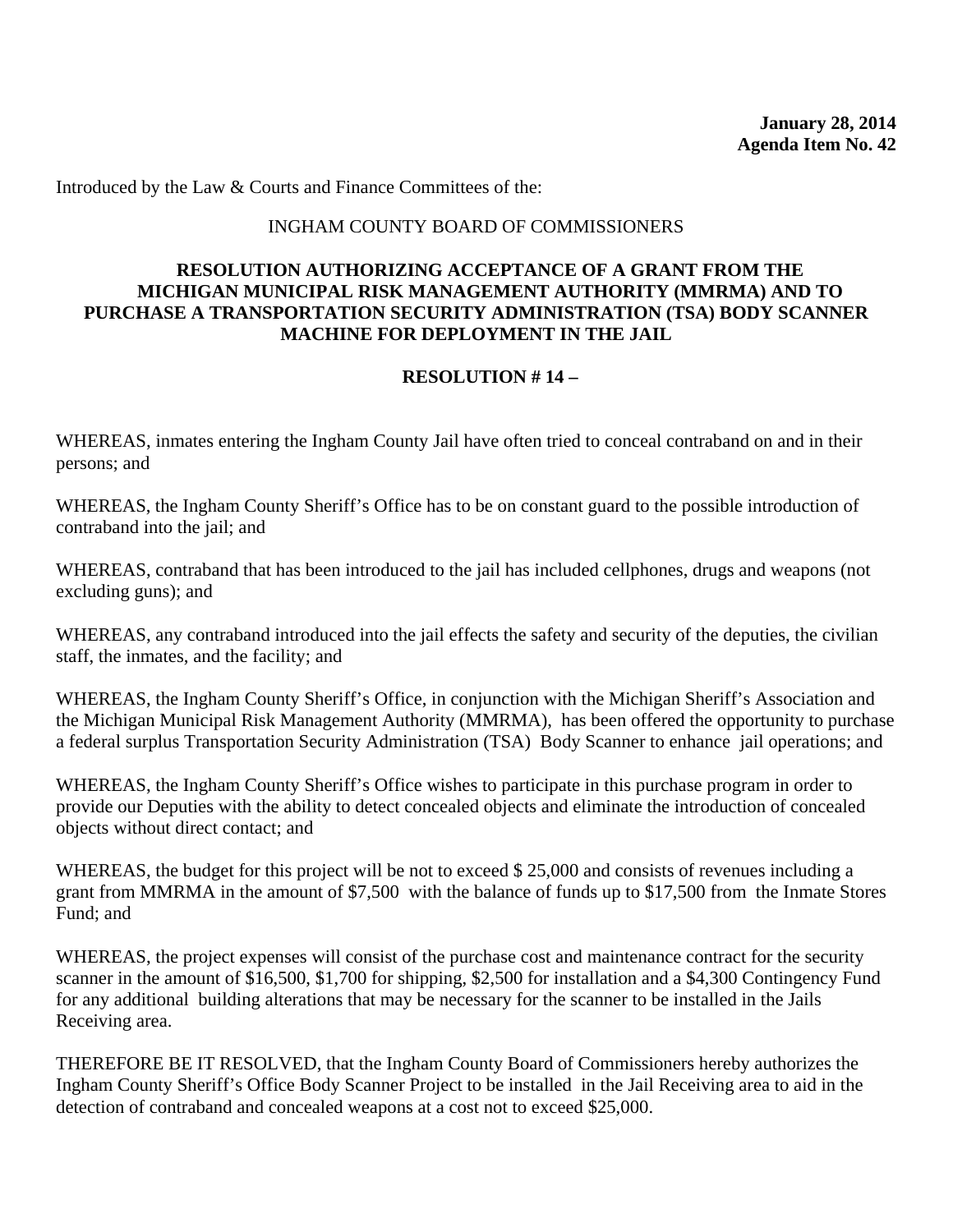BE IT FURTHER RESOLVED, that the Ingham County Board of Commissioners accepts the grant of \$7,500 from MMRMA to offset the cost and first year maintenance of the scanner.

BE IT FURTHER RESOLVED, that the Ingham County Board of Commissioners authorizes the purchase of the body scan system and first year maintenance agreement with the vendor Rapiscan Systems at a cost not to exceed \$16,500.

BE IT FURTHER RESOLVED, that up to \$4,200 is approved for the vendor Senaia International for the shipping (\$1,700) and installation costs (\$2,500) of the Body Scanner.

BE IT FURTHER RESOLVED, that up to \$4,300 for a project Contingency Fund is approved for any additional building alterations that may be necessary for the scanner to be installed in the Jails Receiving area.

BE IT FURTHER RESOLVED, that all Ingham County procurement and property disposition policies will apply for any equipment that the County takes permanent possession of.

BE IT FURTHER RESOLVED, that the Chairperson of the Ingham County Board of Commissioners and the Sheriff are authorized to sign any necessary contract/purchase order or maintenance agreement documents consistent with this resolution and approved as to form by the County Attorney.

LAW & COURTS: Yeas: Bahar-Cook, Hope, Crenshaw, Celentino, Tsernoglou, Schafer, Maiville **Nays:** None **Absent:** None **Approved 1/16/14**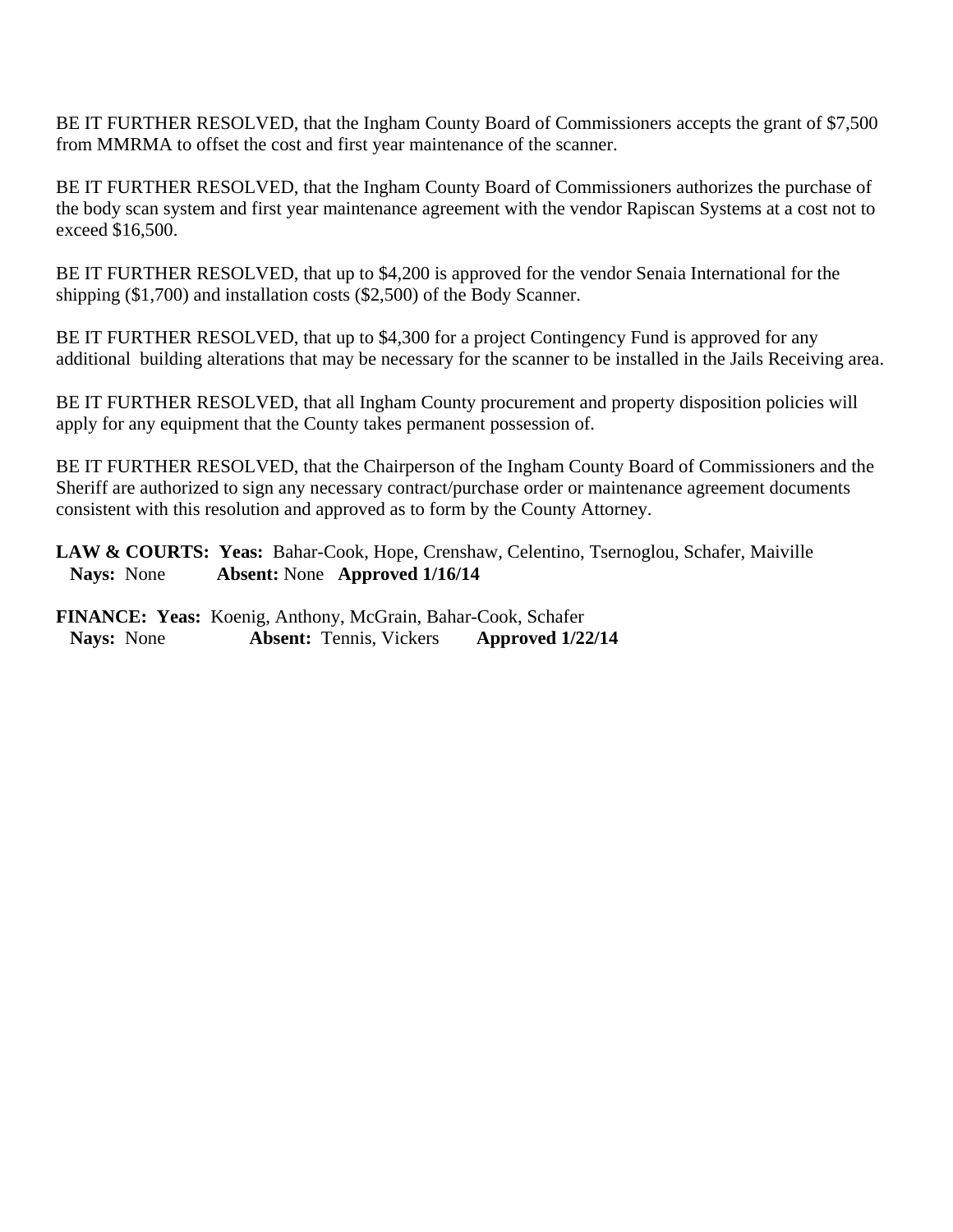Introduced by the Law & Courts and Finance Committees of the:

### INGHAM COUNTY BOARD OF COMMISSIONERS

### **RESOLUTION TO ACCEPT THE 2014 MCOLES ACTIVE VIOLENCE INCIDENT TRAINING GRANT**

### **RESOLUTION # 14 –**

WHEREAS, Ingham County Sheriffs Office applied to receive an Active Violence Incident training program grant from the Michigan Commission on Law Enforcement Standards; and

WHEREAS, the Ingham County Sheriff's Office has conducted this regional training bi-annually for the last six years; and

WHEREAS, the purpose of the training is to improve tactical formations, searches and shooting skills for Tri-County area police, in the event of a active violence in a school or public place so as to reduce risks/injuries to students/civilians from violence; and

WHEREAS, this grant request was initiated as a result of the Ingham County Safe Schools initiative and the Tri-County Law Enforcement Active Shooter Curriculum Committee work, in developing training for both school employees and police officers for action against violent encounters in our schools; and

WHEREAS, the amount of the grant is \$20,467.82 with an in kind match of \$17,535.02 assumed by the Ingham County Sheriff's Office in personnel wages and equipment for a total project cost of \$38,002.84.

THEREFORE BE IT RESOLVED, that the Ingham County Board of Commissioners approves the acceptance of the 2014 Active Violence Incident Training Grant from the Michigan Commission on Law Enforcement Standards in the amount of \$20,467.82 for the time period of January 1, 2014 through December 31, 2014.

BE IT FURTHER RESOLVED, that the Ingham County Board of Commissioners authorizes the Board Chair and the Controller to sign any necessary contract documents that are consistent with this resolution and approved as to form by the County Attorney.

BE IT FURTHER RESOLVED, that the Ingham County Board of Commissioners directs the Controller to make the necessary budget adjustments in the Ingham County Sheriff's Office 2014 budget.

LAW & COURTS: Yeas: Bahar-Cook, Hope, Crenshaw, Celentino, Tsernoglou, Schafer, Maiville **Nays:** None **Absent:** None **Approved 1/16/14**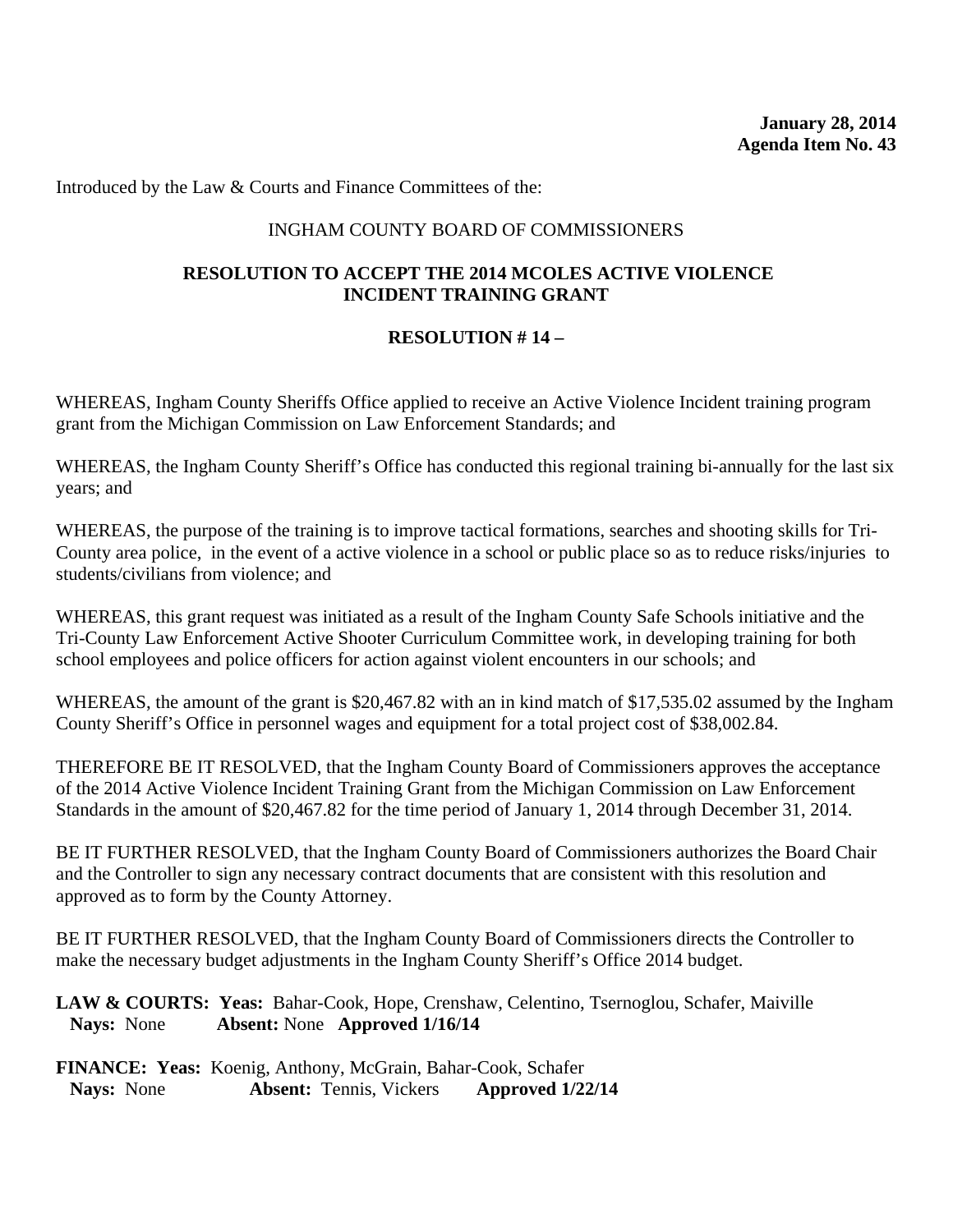Introduced by the Law & Courts and Finance Committees of the:

### INGHAM COUNTY BOARD OF COMMISSIONERS

### **RESOLUTION TO ENTER INTO A CONTRACT WITH THE CITY OF LANSING AND TO ACCEPT THE FY2013 HOMELAND SECURITY GRANT PROGRAM FUNDS**

### **RESOLUTION # 14 –**

WHEREAS, the Ingham County Office of Homeland Security & Emergency Management has applied for and has been approved to receive pass through grant funds from the FY2013 Homeland Security Grant Program (HSGP); and

WHEREAS, the purpose of these grant funds is to purchase equipment and to provide training in the Homeland Security & Emergency Management field; and

WHEREAS, the total amount of grant funds available to Ingham County agencies is \$28,242.80 from the State Homeland Security Program (SHSP) and \$28,747.43 from the Law Enforcement Terrorism Prevention Program (LETPP) for a total of \$56,990.23; and

WHEREAS, there are a number of projects benefiting Ingham County agencies, presently approved or pending approval by the State of Michigan; and

WHEREAS, the City of Lansing has agreed to be the fiduciary agent for these grant funds.

THEREFORE BE IT RESOLVED, the Ingham County Board of Commissioners authorizes entering into a contract with the City of Lansing to be the fiduciary agent for the FY2013 Department of Homeland Security, Homeland Security Grant Program, and the acceptance of grant funds, pending State approval.

BE IT FURTHER RESOLVED, that the Ingham County Board of Commissioners authorizes the Board Chairperson to sign any necessary subcontract or purchase documents that are consistent with this resolution and approved as to form by the County Attorney.

LAW & COURTS: Yeas: Bahar-Cook, Hope, Crenshaw, Celentino, Tsernoglou, Schafer, Maiville **Nays:** None **Absent:** None **Approved 1/16/14**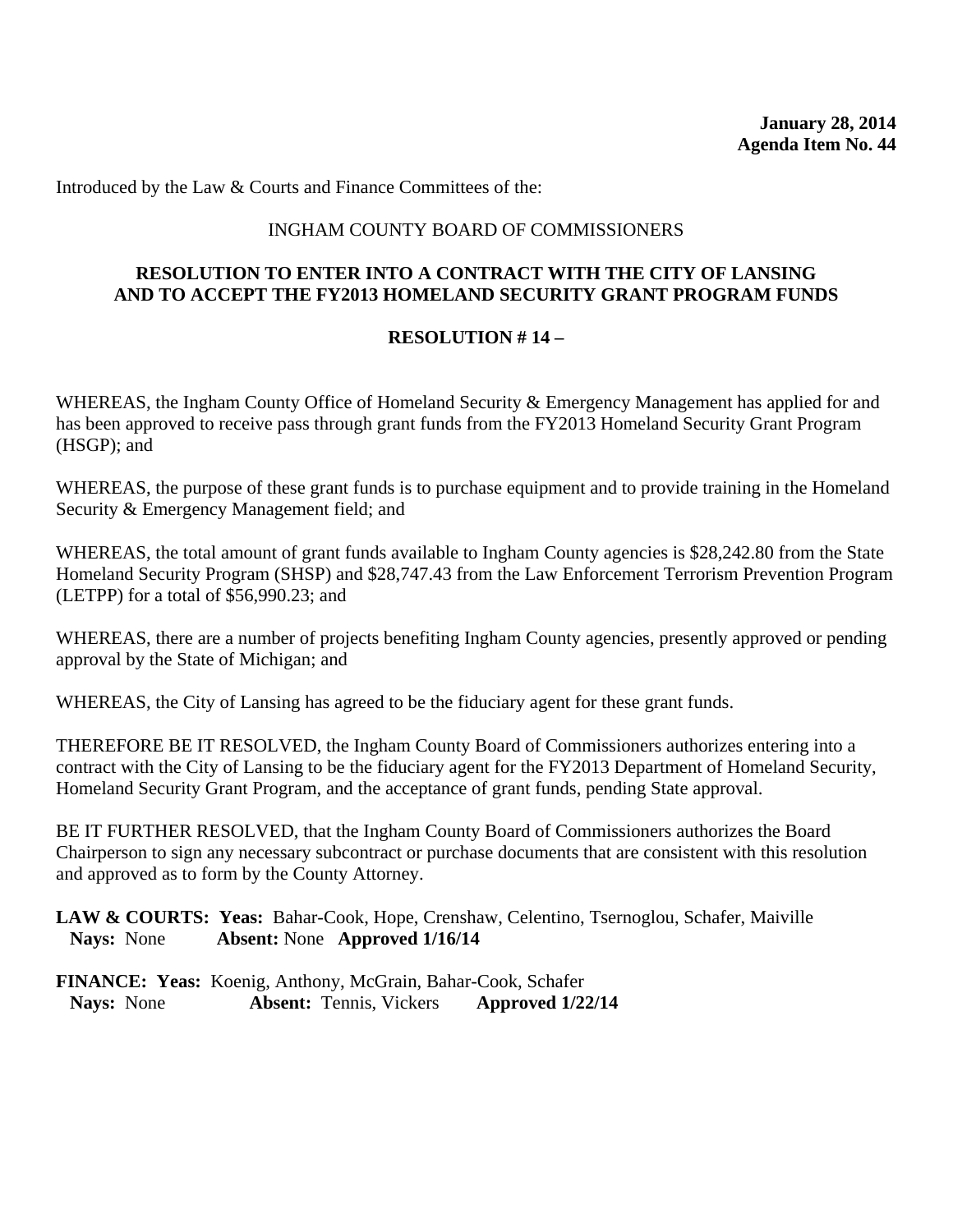Introduced by the Law & Courts, County Services and Finance Committees of the:

#### INGHAM COUNTY BOARD OF COMMISSIONERS

### **RESOLUTION TO AUTHORIZE A ONE YEAR PILOT PROJECT CHANGING THE ENFORCEMENT/COURT OFFICER POSITION FROM A PART-TIME POSITION TO A FULL-TIME ENFORCMENT OFFICER POSITION AND CREATING A HALF-TIME COURT OFFICER POSITION IN THE DISTRICT COURT**

# **RESOLUTION # 14 –**

WHEREAS, prior to 2010 the 55<sup>th</sup> District Court did not have a formal program in place for the collection of delinquent monies owed to the court/county; and

WHEREAS, the Ingham County Board of Commissioners created a full-time Court/Enforcement Officer position (#137030) in 2010 to allow for the implementation of a formal collection program and provide for additional court security; and

WHEREAS, the Court/Enforcement Officer position is split 20 hours/week on collecting monies owed to the court and 20/week providing court security services; and

WHEREAS, since the implementation of the collection program, the program has directly accounted for the collection of \$580,000 in delinquent fines and costs in the first full year of operation (2011) and the collection of \$685,000 of delinquent fines and costs in 2012, and the collection of \$780,000 of delinquent fines and costs in 2013; and

WHEREAS, the court is not able to provide historical collection data prior to 2010, because of the case management software program that was in use at the time, but can demonstrate that the court's collection rate has increased 1.8% since 2010; and

WHEREAS, the court currently has outstanding receivables totaling approximately \$5,000,000; and

WHEREAS, \$4,200,000 of the outstanding receivables is aged seven years or less; and

WHEREAS, the enforcement and collection of delinquent monies owed to the court assists in effective case management practices; and

WHEREAS, the enforcement and collection of delinquent monies owed to the court enhances the credibility of the court, its orders and the judges; and

WHEREAS, the enforcement and collection of delinquent monies owed to the court ensures the disbursement of monies due to receiving agencies and victims of crime.

THEREFORE BE IT RESOLVED, that the Ingham County Board of Commissioners authorizes the Court/Enforcement Officer position (#137030 – UAW Grade Level E) become a full-time Enforcement Officer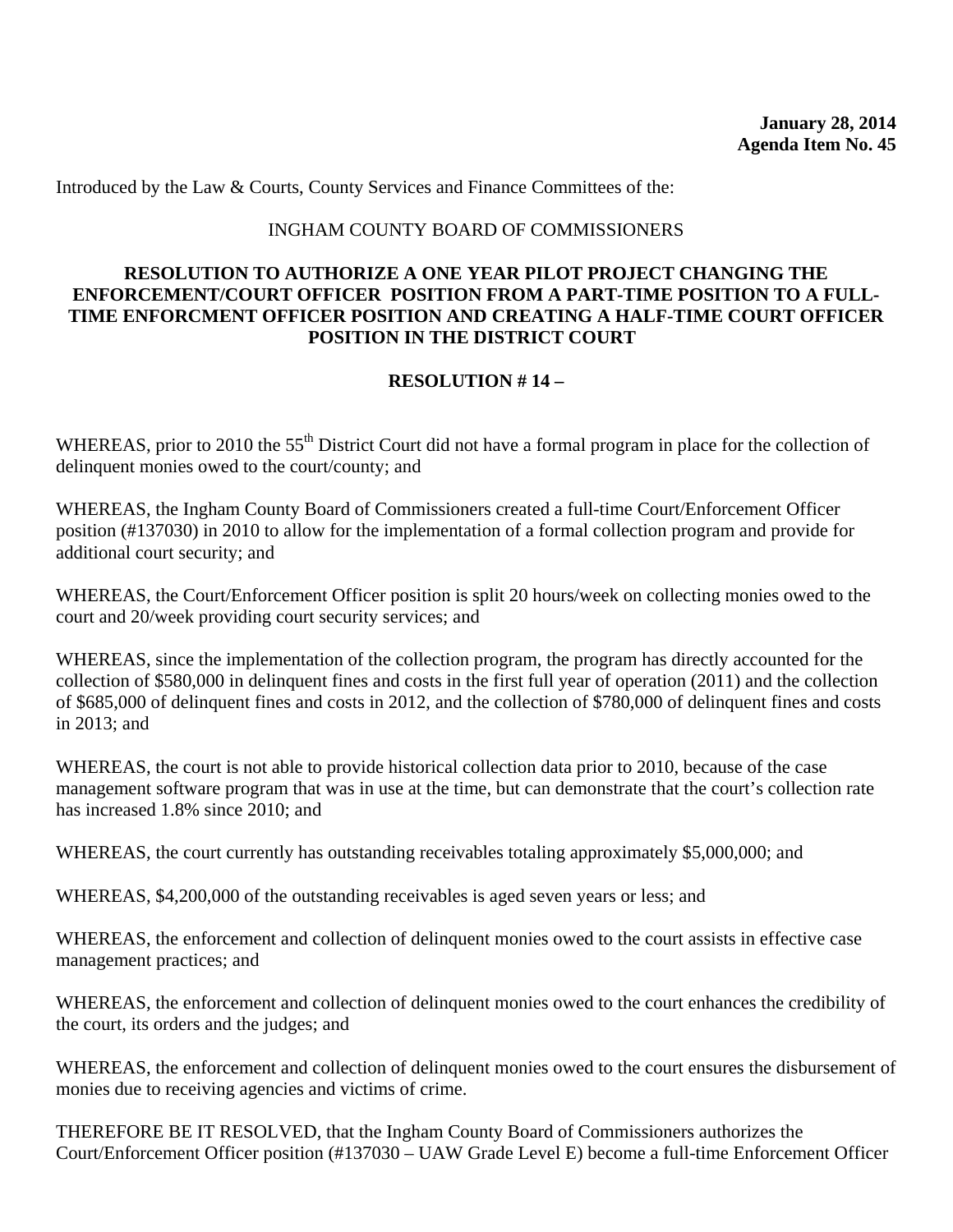position (UAW Grade Level E) for the sole purpose of enforcing and collecting monies owed to the court as a pilot project for a period of one year, effective April 1, 2014 and ending December 31, 2014 at which time the authorization for the full-time Enforcement Officer position will sunset unless otherwise approved by the Ingham County Board of Commissioners.

BE IT FURTHER RESOLVED, that the Ingham County Board of Commissioners approves the creation of a 0.5 FTE court officer position (UAW – Grade Level E) to assume the court security duties of the former Court/Enforcement Officer position as part of the pilot project for a period of one year, effective April 1, 2014 and ending December 31, 2014, at which time the authorization for the position will sunset unless otherwise approved by the Ingham County Board of Commissioners.

BE IT FURTHER RESOLVED that the personnel costs for the 0.5 FTE Court Officer position for a period of one year is projected at \$25,407.

BE IT FURTHER RESOLVED, that the Controller is authorized to transfer up to \$33,876 from the 2014 Ingham County Contingency Fund to the 55<sup>th</sup> District Court Budget for this purpose.

BE IT FURTHER RESOLVED, that the Law & Courts Committee will review the status of this pilot project prior to the expiration of the project to determine its success and potential for continuation prior to the expiration of the pilot project.

BE IT FURTHER RESOLVED, that if the pilot project is not deemed worthy of continuation, the Enforcement Officer position (#137030) will revert back to its original position (Court/Enforcement Officer) with duties being split between collecting fines and costs and court security.

BE IT FURTHER RESOLVED, the Ingham County Board of Commissioners authorizes the Controller/Administrator to make the necessary adjustments to the 55<sup>th</sup> District Court's budget and Position Allocation List.

LAW & COURTS: Yeas: Bahar-Cook, Hope, Crenshaw, Celentino, Tsernoglou, Schafer, Maiville **Nays:** None **Absent:** None **Approved 1/16/14** 

**COUNTY SERVICES: Yeas:** Holman, Tsernoglou, Crenshaw, Nolan, Koenig, Celentino, Maiville **Nays:** None **Absent:** None **Approved 1/21/14**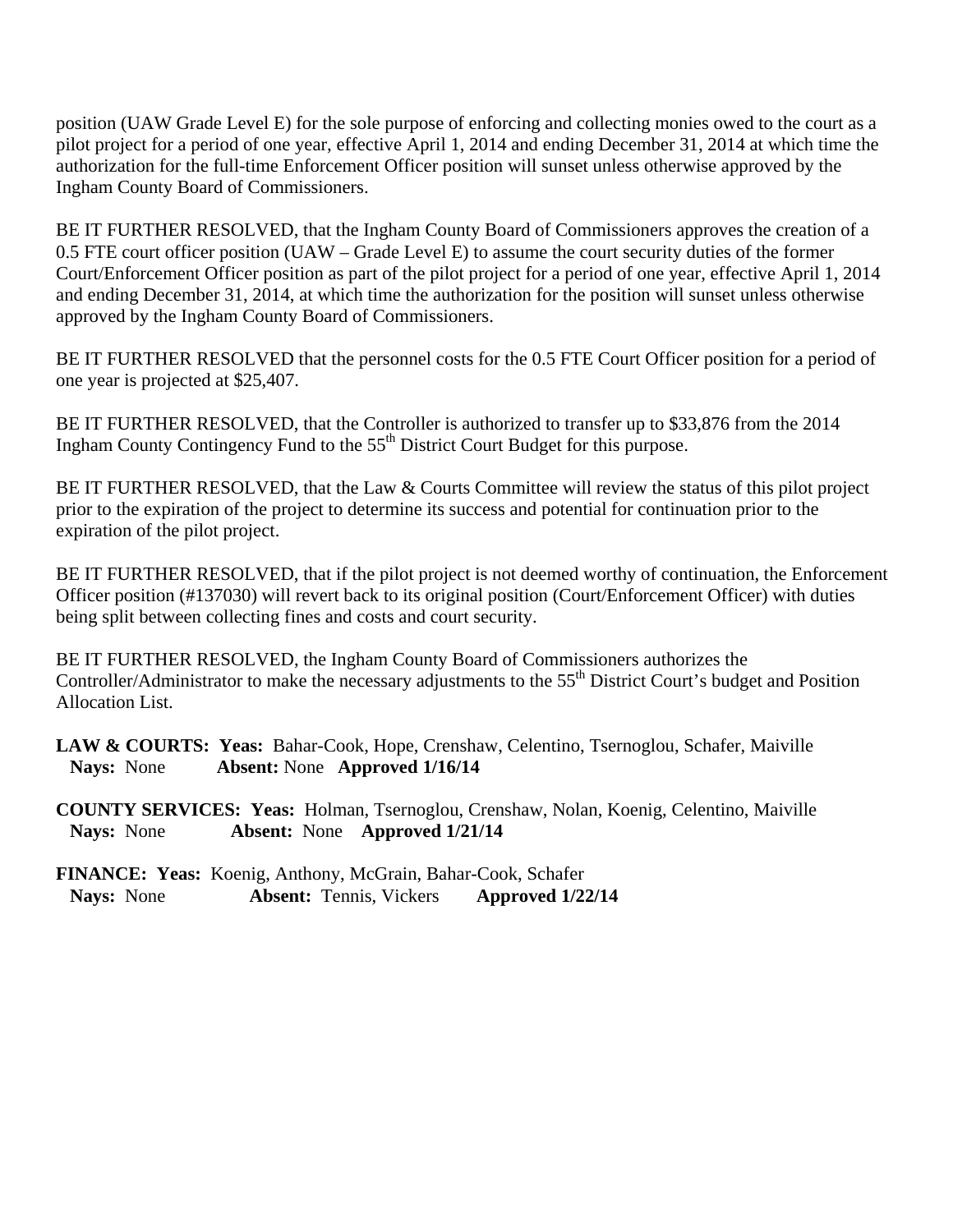**January 28, 2014 Agenda Item No. 46** 

Introduced by the Law & Courts and Finance Committees of the:

### INGHAM COUNTY BOARD OF COMMISSIONERS

### **RESOLUTION AUTHORIZING ENTERING INTO A CONTRACT WITH WALTER MECHANICAL SERVICES INC. DBA: ATI GROUP TO PROVIDE HVAC PREVENTATIVE MAINTENANCE SERVICES AT ELEVEN (11) 911 TOWER SITES**

### **RESOLUTION # 14 –**

WHEREAS, the maintenance contract with John E. Green ended on December 31, 2011; and

WHEREAS, an optional two (2) year renewal was approved which extended the contract through December 31, 2013; and

WHEREAS, the Purchasing Department submitted proposals and after careful review of the bids, it is the recommendation of both the Purchasing and Facilities Departments to award a contract to Walter Mechanical Services Inc. DBA: ATI Group, who submitted the lowest responsive and responsible bid of \$26,299.00 to provide HVAC preventative maintenance services six (6) times per year at eleven (11) 911 tower sites, for a three (3) year period beginning January 1, 2014 through December 31, 2016 with an optional two (2) year renewal; and

WHEREAS, other services required may include, but are not limited to, emergency HVAC repair services, miscellaneous repairs, replacements, and system operations at various facilities on a non-exclusive continuing annual basis; and

WHEREAS, the yearly cost to the county will be billed as follows:

|                                 | Year One - January 1, 2014 through December 31, 2014   | \$8,678.00  |
|---------------------------------|--------------------------------------------------------|-------------|
|                                 | Year Two - January 1, 2015 through December 31, 2015   | \$8,766.00  |
|                                 | Year Three - January 1, 2016 through December 31, 2016 | \$8,855.00  |
|                                 |                                                        |             |
| The total cost for three years: |                                                        | \$26,299.00 |

WHEREAS, the funds for this project are available within the approved CIP Line Item 261-32500-818000.

THEREFORE BE IT RESOLVED, the Ingham County Board of Commissioners hereby authorizes entering into a contract with Walter Mechanical Services Inc. DBA: ATI Group, 3419 Pierson Place, Flushing, MI 48433, to provide HVAC preventative maintenance services six (6) times per year at eleven (11) 911 tower sites, for a three (3) year period, with an optional two (2) year renewal, for a total not to exceed cost of \$26,299.00.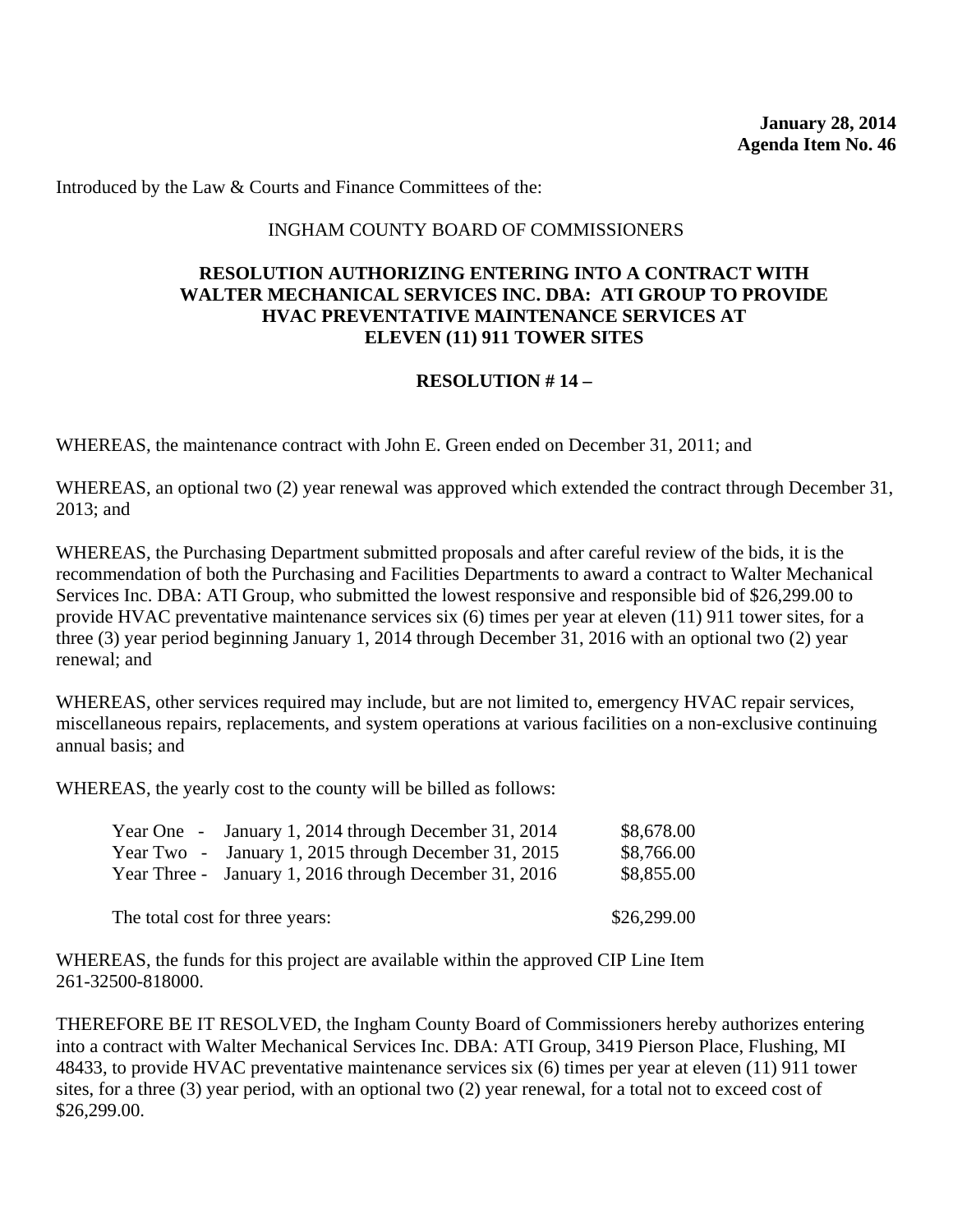BE IT FURTHER RESOLVED, the Ingham County Board of Commissioners authorizes the Board Chairperson to sign any necessary documents that are consistent with this resolution and approved as to form by the County Attorney.

LAW & COURTS: Yeas: Bahar-Cook, Hope, Crenshaw, Celentino, Tsernoglou, Schafer, Maiville<br>Nays: None **Absent:** None **Approved 1/16/14 Nays:** None **Absent:** None **Approved 1/16/14** 

FINANCE: Yeas: Koenig, Anthony, McGrain, Bahar-Cook, Schafer<br>Nays: None **Absent:** Tennis, Vickers **Approved 1/22 Absent:** Tennis, Vickers **Approved 1/22/14**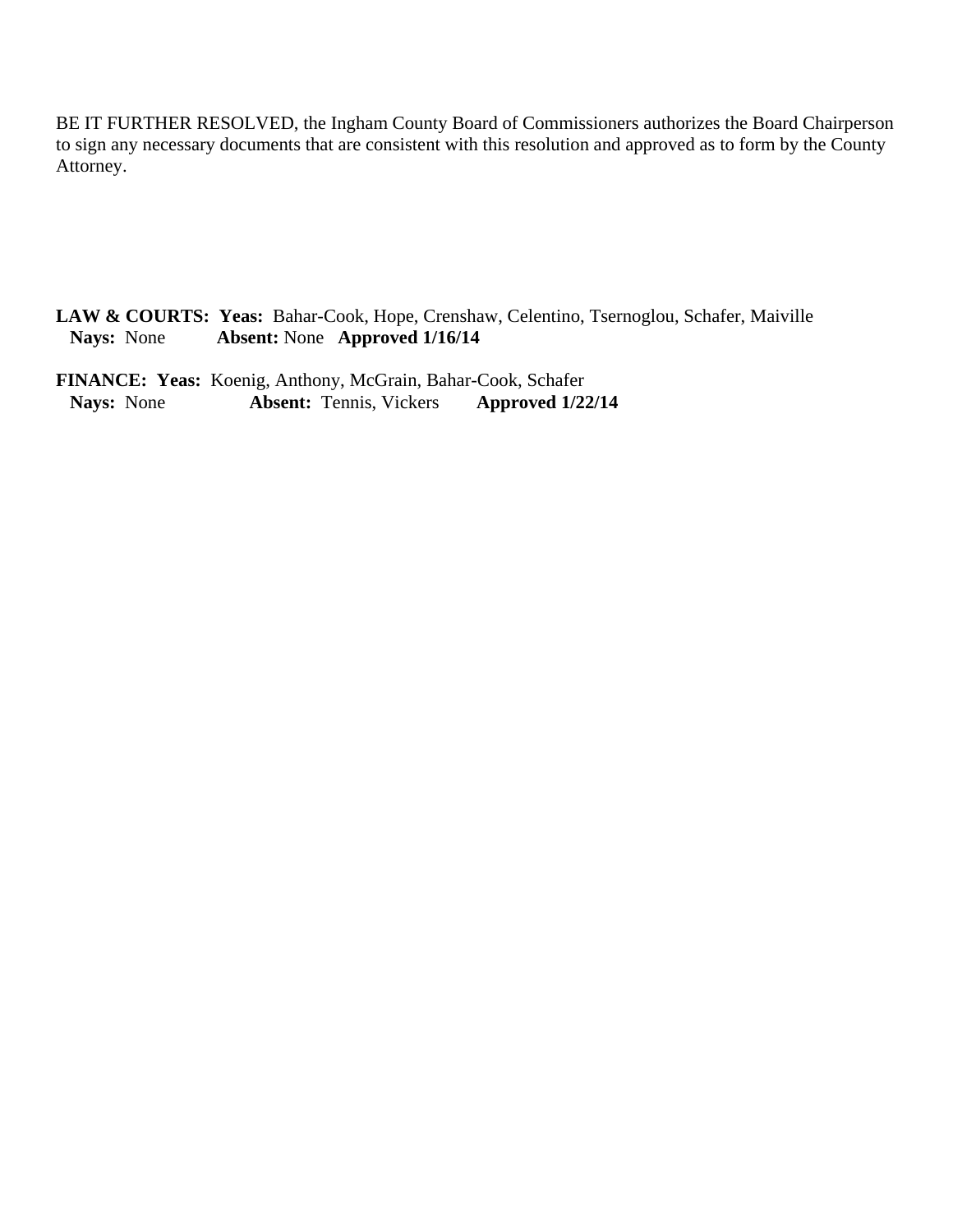Introduced by the Law and Courts Committee of the:

# INGHAM COUNTY BOARD OF COMMISSIONERS

# **RESOLUTION HONORING JAMES B. PAHL**

# **RESOLUTION # 14 –**

WHEREAS, James B. Pahl was appointed by the Hon. Pamela J. McCabe to serve as magistrate for the 55<sup>th</sup> Judicial District Court on March 2, 1992; and

WHEREAS, James Pahl has served the 55<sup>th</sup> Judicial District Court and the People of Ingham County as a dedicated judicial officer for over 21 years; and

WHEREAS, James Pahl has presided over countless traffic hearings and small claims hearings; and

WHEREAS, James Pahl has been responsible for issuing search warrants, including many late night requests, arrest warrants, presiding over arraignment hearings and affixing bail; and

WHEREAS, James Pahl has been responsible for the sentencing of individuals convicted of traffic-related matters, conservation matters and other minor misdemeanors; and

WHEREAS, James Pahl served as the Court's security coordinator; and

WHEREAS, James Pahl served as the Court's terminal agency coordinator (TAC); and

WHEREAS, James Pahl served as a faculty member for the Michigan Judicial Institute educating and training court personnel throughout the State of Michigan; and

WHEREAS, James Pahl has always been willing to assist the Judges of 55<sup>th</sup> Judicial District Court and the other district judges within the Ingham County; and

WHEREAS, James Pahl has been known by co-workers to be genuine and unassuming and consistently displaying an amicable disposition; and

WHEREAS, during his tenure as magistrate, James Pahl has impacted the lives of many people, including plaintiffs, defendants, attorneys, district court staff, law enforcement officers, victims, witnesses and members of the public; and

WHEREAS, James Pahl has demonstrated the highest degree of professionalism, a steadfast commitment to the promotion of justice, and unwavering loyalty to the 55<sup>th</sup> Judicial District Court, the employees of the 55<sup>th</sup> District Court and the people of Ingham County; and

WHEREAS, James Pahl retired from the 55<sup>th</sup> District Court on October 18, 2013.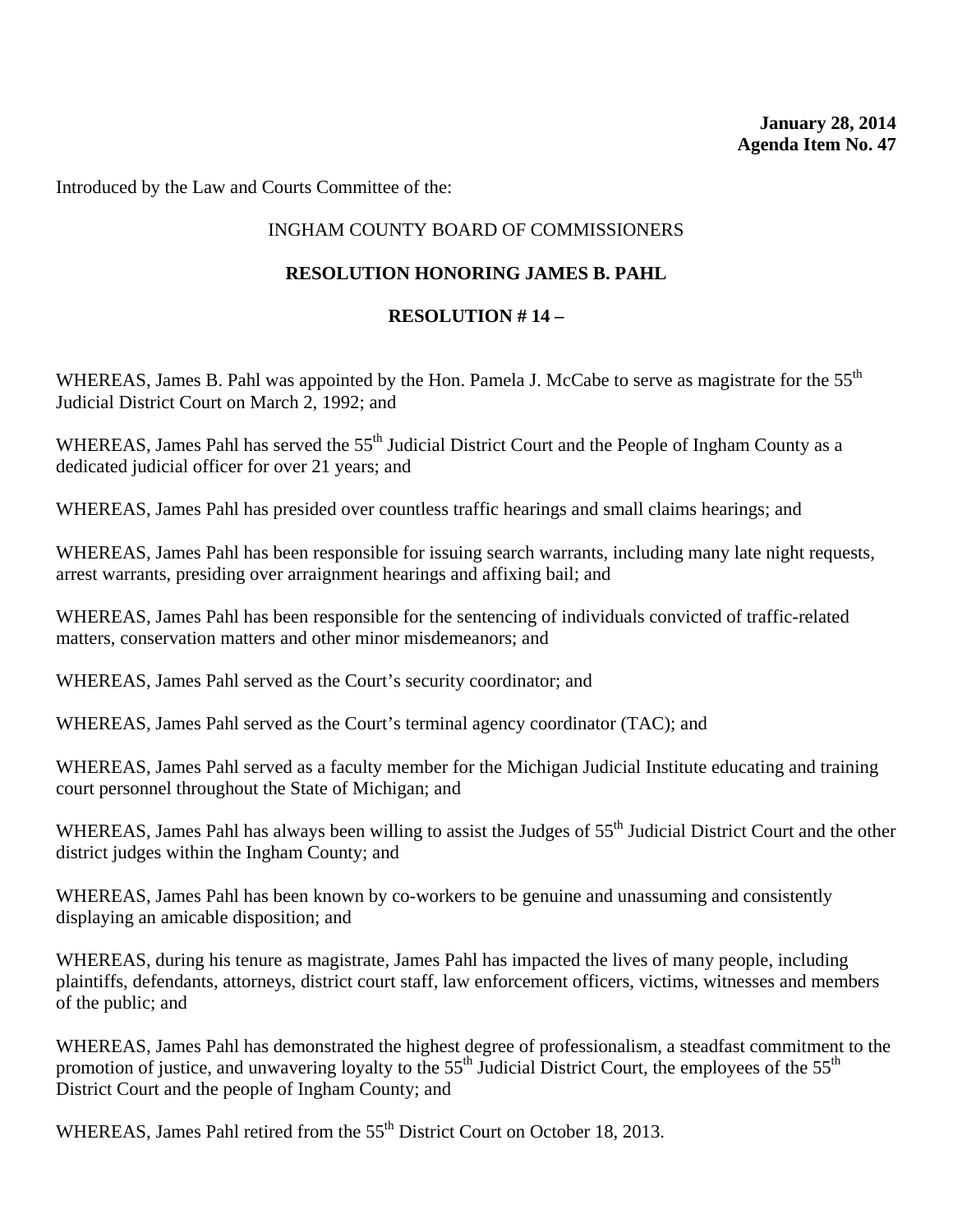THEREFORE BE IT RESOLVED, that the Ingham County Board of Commissioners hereby honors James B. Pahl for over twenty-one years of dedicated service to Ingham County, the 55<sup>th</sup> District Court and the citizens of Ingham County.

BE IT FURTHER RESOLVED, that the Board wishes him the very best in retirement and continued success in all of his future endeavors.

LAW & COURTS: Yeas: Bahar-Cook, Hope, Crenshaw, Celentino, Tsernoglou, Schafer, Maiville<br>Nays: None **Absent:** None **Approved 1/16/14 Nays:** None **Absent:** None **Approved 1/16/14**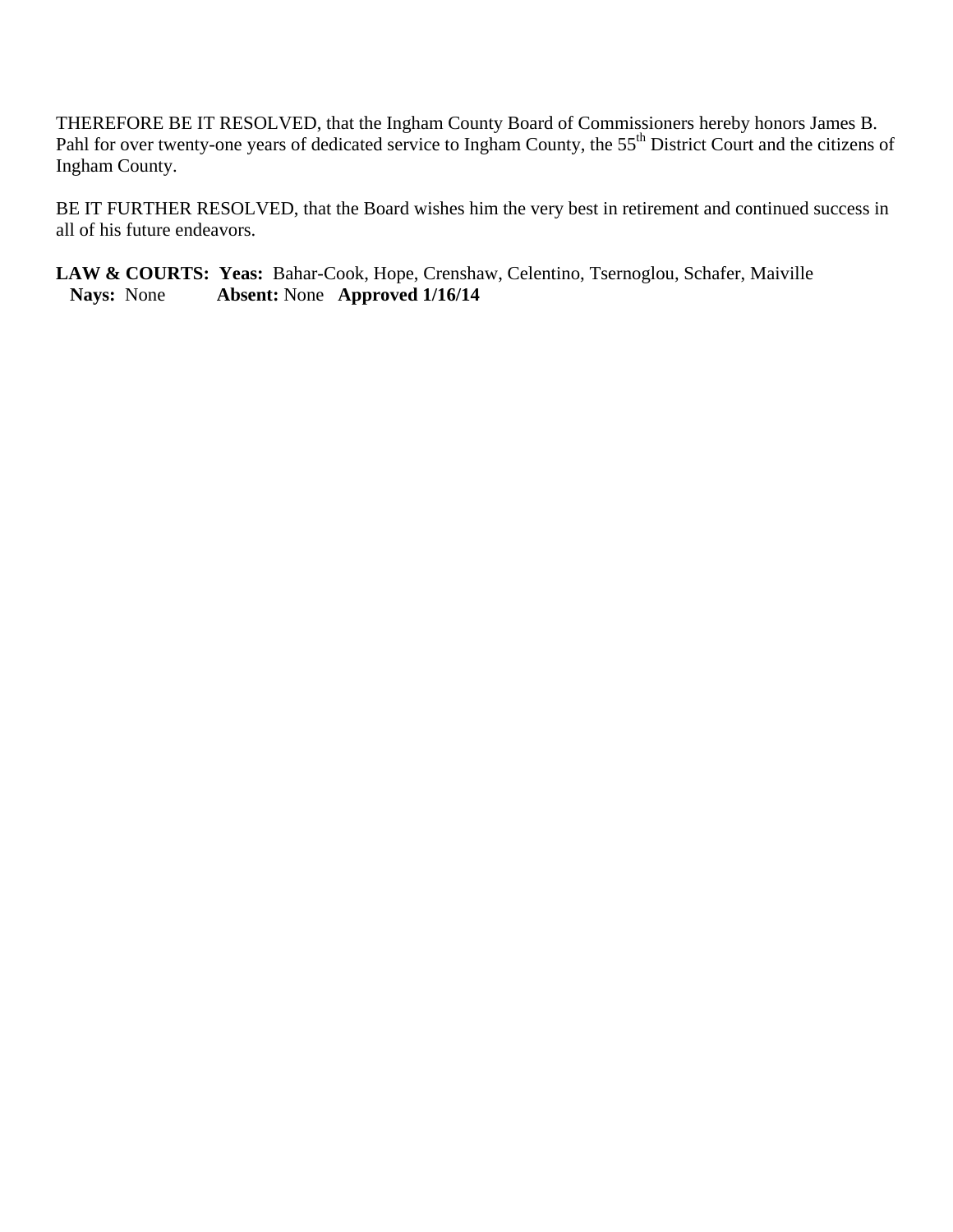Introduced by the Law and Courts Committee of the:

# INGHAM COUNTY BOARD OF COMMISSIONERS

### **RESOLUTION HONORING ROBIN G. KELLEY**

### **RESOLUTION # 14 –**

WHEREAS, Robin Kelley began her career with Ingham County on December 20, 1978 as Clerk Typist I; and

WHEREAS, she transferred to the 55<sup>th</sup> District Court on April 16, 1984 and began working as a Clerk Typist II; and

WHEREAS, she was promoted to Chief Clerk of the civil division; and

WHEREAS, she served as Judicial Assistant to the Honorable Donald Allen Jr. from March 9, 2009 until her retirement; and

WHEREAS, her tenure with the county extended beyond 34 years of service; and

WHEREAS, she demonstrated teamwork and a solid work ethic on a daily basis; and

WHEREAS, she maintained a positive, friendly, and cheerful attitude throughout her career; and

WHEREAS, she assisted thousands of people, including litigants, attorneys, witnesses, victims, jurors and court staff with her extensive knowledge of court practices and procedures; and

WHEREAS, Robin Kelley retired from the 55<sup>th</sup> District Court on September 30, 2013.

THEREFORE BE IT RESOLVED, that the Ingham County Board of Commissioners hereby honors Robin G. Kelley for over thirty-four years of dedicated service to Ingham County, the  $55<sup>th</sup>$  District Court and the citizens of Ingham County.

BE IT FURTHER RESOLVED, that the Board wishes her the very best in retirement and continued success in all of her future endeavors.

**LAW & COURTS: Yeas:** Bahar-Cook, Hope, Crenshaw, Celentino, Tsernoglou, Schafer, Maiville **Nays:** None **Absent:** None **Approved 1/16/14**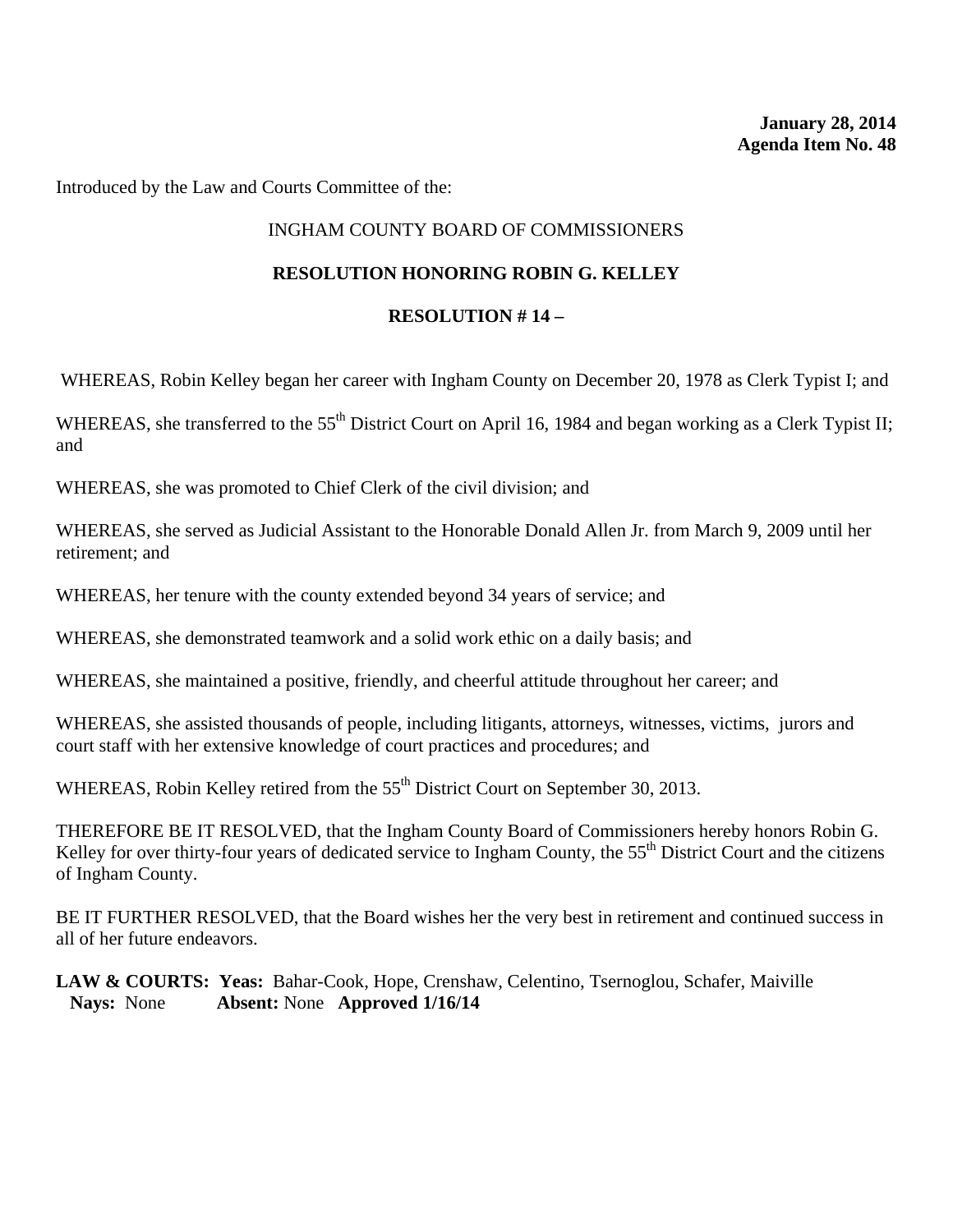Introduced by the Law & Courts Committee of the:

### INGHAM COUNTY BOARD OF COMMISSIONERS

### **RESOLUTION TO APPOINT AN INTERIM ANIMAL CONTROL DIRECTOR**

#### **RESOLUTION # 14 –**

WHEREAS, the position of Ingham County Animal Control Director will soon be vacated and an Interim Director should be appointed until a permanent Director is appointed; and

WHEREAS, this position is a Board-appointed position and as such a Search Committee will be formed to recommend a permanent appointee; and

WHEREAS, the Controller's Office and current Animal Control Director are recommending that the Deputy Animal Control Director, Anne Burns serve as Interim Animal Control Director until such time as a permanent Director begins duties.

THEREFORE BE IT RESOLVED, that the Ingham County Board of Commissioners hereby appoints Deputy Animal Control Director, Anne Burns, to the position of Ingham County Animal Control Interim Director effective February 6, 2014 and until such time as a permanent Director is selected and assumes duties.

BE IT FURTHER RESOLVED, that during this interim appointment the normal County Human Resources practices for compensating employees during temporary appointments will be followed.

LAW & COURTS: Yeas: Bahar-Cook, Hope, Crenshaw, Celentino, Tsernoglou, Schafer, Maiville **Nays:** None **Absent:** None **Approved 1/16/14**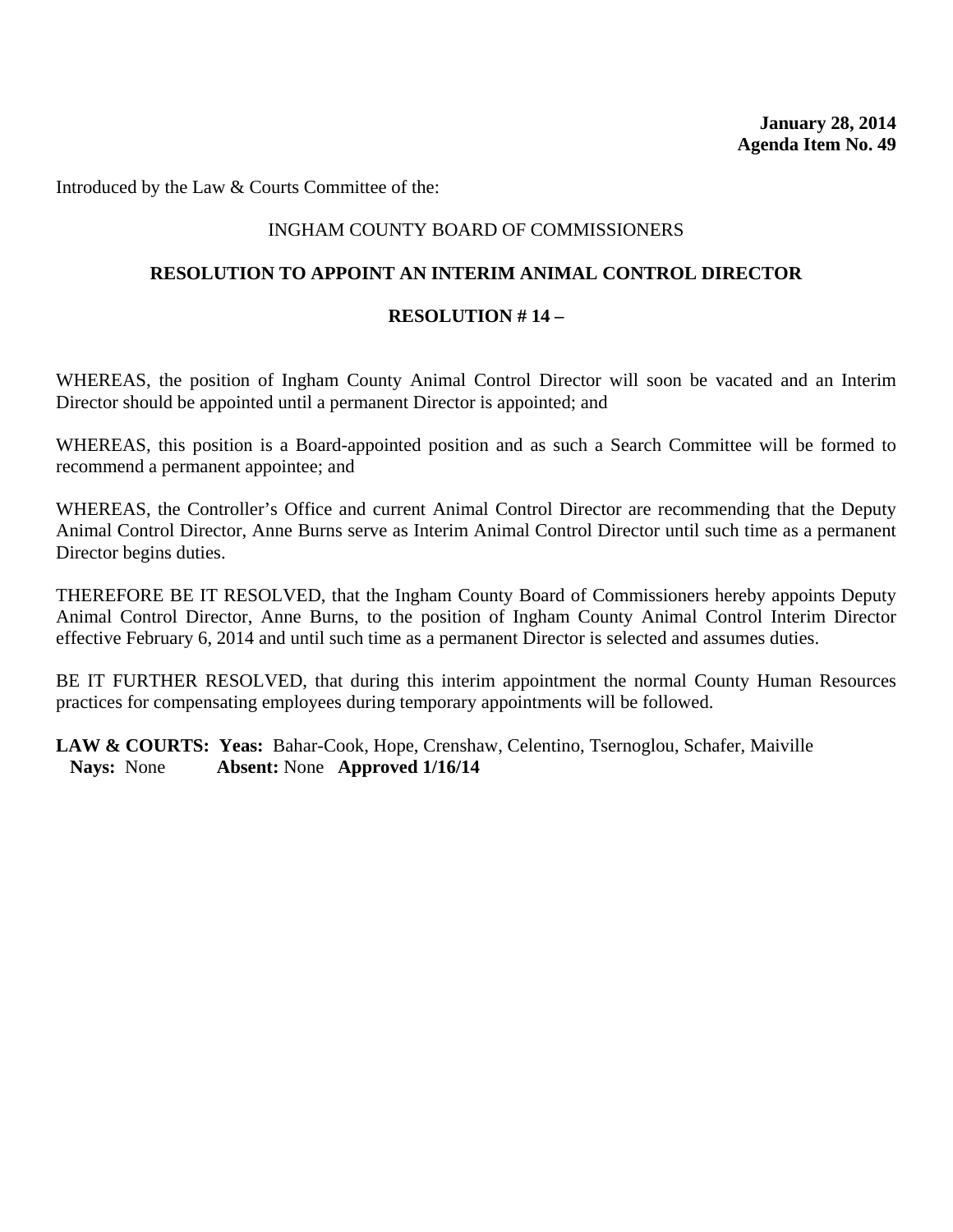**January 28, 2014 Agenda Item No. 50** 

Introduced by the Law & Courts Committee of the:

### INGHAM COUNTY BOARD OF COMMISSIONERS

### **RESOLUTION APPOINTING A SEARCH COMMITTEE TO SELECT AN ANIMAL CONTROL DIRECTOR**

#### **RESOLUTION # 14 –**

WHEREAS, the Ingham County Animal Control Director has resigned from her position effective February 5, 2014; and

WHEREAS, it is necessary to appoint a committee to begin the search process to select a new Animal Control Director.

THEREFORE BE IT RESOLVED, that the Ingham County Board of Commissioners hereby appoints an Animal Control Director Search Committee consisting of the following members:

Commissioner Rebecca Bahar-Cook Commissioner Victor Celentino Commissioner Todd Tennis Commissioner Kara Hope Commissioner Bryan Crenshaw Commissioner Penelope Tsernoglou Commissioner Deb Nolan Chief Deputy Controller John Neilsen

BE IT FURTHER RESOLVED, that Commissioner Rebecca Bahar-Cook will serve as Chairperson of the Animal Control Director Search Committee.

LAW & COURTS: Yeas: Bahar-Cook, Hope, Crenshaw, Celentino, Tsernoglou, Schafer, Maiville **Nays:** None **Absent:** None **Approved 1/16/14**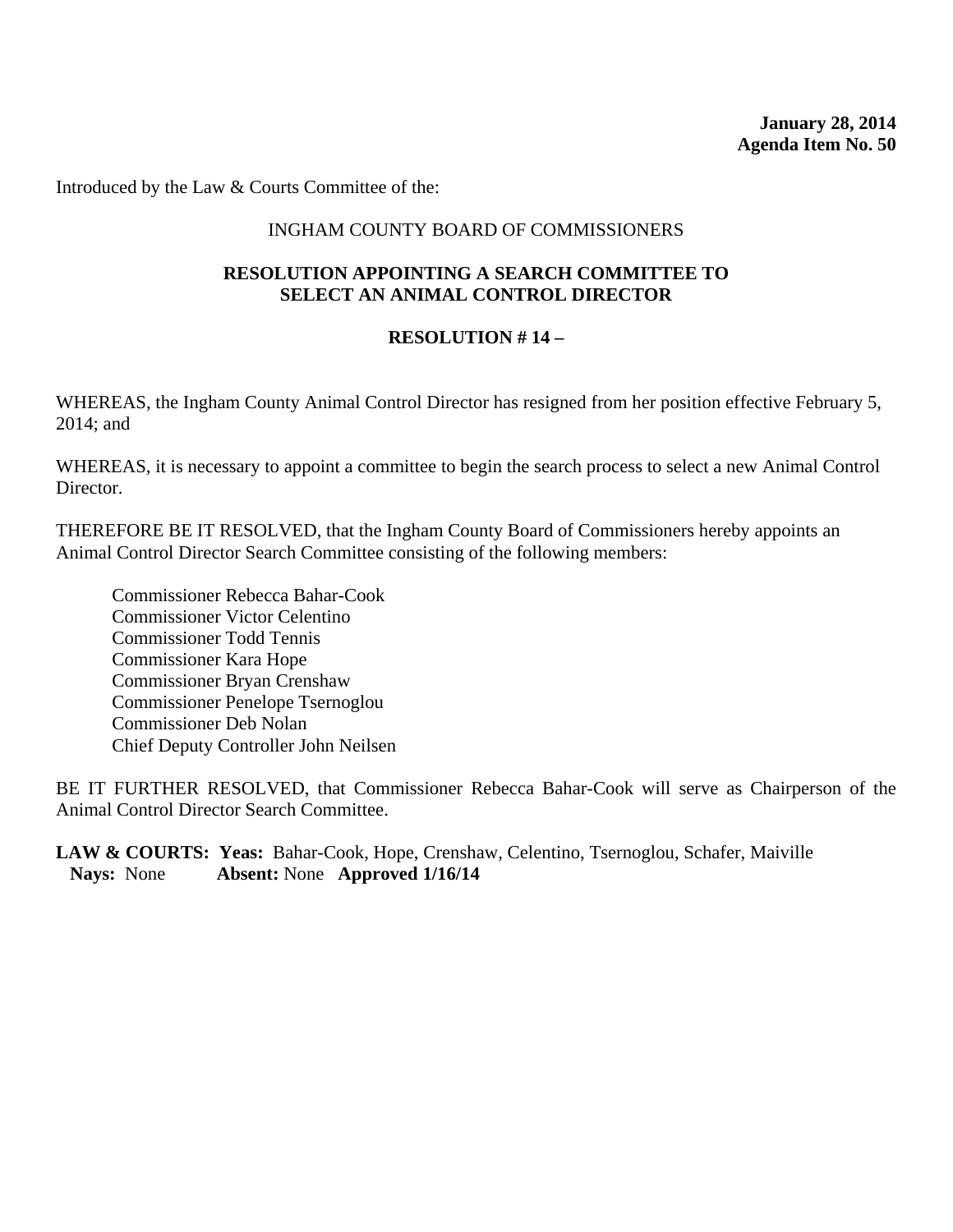Introduced by the Law & Courts Committee of the:

# INGHAM COUNTY BOARD OF COMMISSIONERS

# **RESOLUTION HONORING JAMIE McALOON-LAMPMAN**

# **RESOLUTION # 14 –**

WHEREAS, Jamie McAloon-Lampman has served as the Ingham County Animal Control Director for the past 9 years where she has taken tremendous strides to make countless improvements at the shelter; and

WHEREAS, during her tenure she has implemented numerous programs to assist the citizens of Ingham County and their beloved pets, which include: building an on-site surgical suite which allows Animal Control to spay/neuter every animal adopted, the creation of the Animal Cruelty Investigator position (funded by the Animal Shelter Fund), implementing a low cost spay/neuter program, building outdoor runs for the dogs, constructed Whisker Wednesday, the Annual Adopt-a-thon, Home Fur the Holidays, the Annual Humanitarian Awards banquet, the food bank, dog house and straw program, a NLP (neighborhood licensing program), low cost vaccine clinics and many more; and

WHEREAS, Jamie has been very instrumental in the opening of the Community Outreach Center, located in a house donated by the Ingham County Land Bank, where citizens can go for pet food, educational services, low cost vaccines, low cost spay/neuter assistance, free dog houses and straw and many other services; and

WHEREAS, Jamie has built an enormous network of volunteers and these volunteers have donated countless hours of dedicated service; and

WHEREAS, Jamie has earned a lot of respect from her staff, co-workers and colleagues, she serves on the Board of the National Association of Animal Control Officers (NACA) and was on the Board of the Michigan Association of Animal Control Officers (MAACO); and

WHEREAS, as a result of Jamie's zero tolerance for animal cruelty, fellow Animal Control and welfare agencies look to Jamie for advice and frequently request examples of how she operates the department, she is known in the animal industry as the "fixer" where she goes into a department and fixes the problems; and

WHEREAS, effective February 5, 2014, Jamie will be leaving her position as Animal Control Director.

THEREFORE BE IT RESOLVED, that the Ingham County Board of Commissioners hereby honors Jamie McAloon-Lampman for her years of dedicated service to the County of Ingham and its citizens.

BE IT FURTHER RESOLVED, that the Board extends its sincere appreciation to Jamie for her devotion and compassion to the Ingham County Animal Shelter and for making it a better place.

BE IT FURTHER RESOLVED, that the Board wishes her continued success in all of her future endeavors.

LAW & COURTS: Yeas: Bahar-Cook, Hope, Crenshaw, Celentino, Tsernoglou, Schafer, Maiville **Nays:** None **Absent:** None **Approved 1/16/14**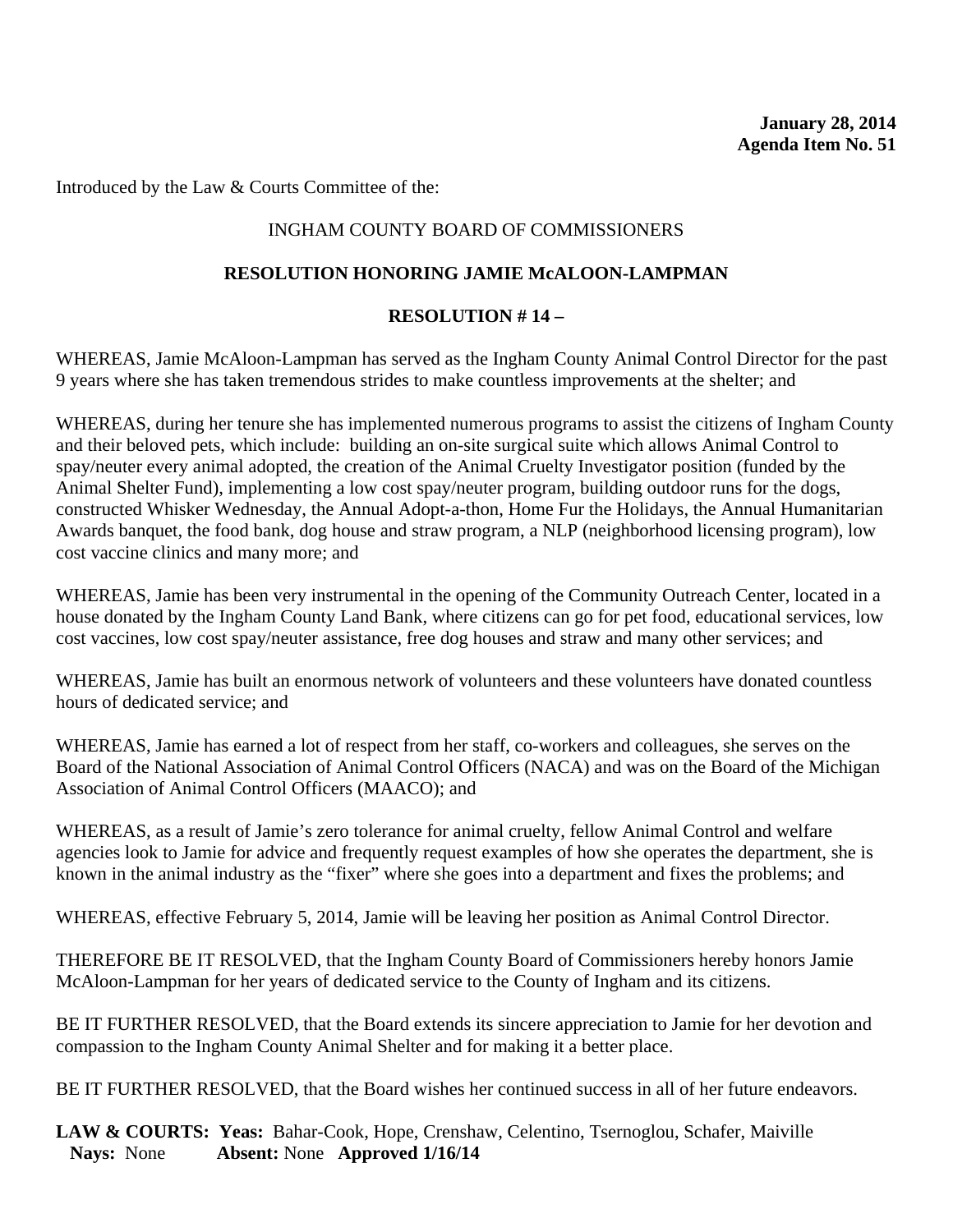Introduced by the Law & Courts Committee of the:

# INGHAM COUNTY BOARD OF COMMISSIONERS

# **RESOLUTION IN OPPOSITION TO SENATE BILL 636**

# **RESOLUTION # 14 –**

WHEREAS, Senate Bill 636 has been introduced in the Michigan Legislature and would amend the Michigan Telecommunications Act to take away the authority of the Michigan Public Service Commission (MPSC) to oversee the discontinuance of basic landline telephone service and instead places that authority with the Federal Communications Commission (FCC) who has not been in the business of regulating Michigan telephone service; and

WHEREAS, the Ingham County 9-1-1 Advisory Committee, which advises Ingham County on all aspects of 9-1-1 Emergency Dispatch operations, has reviewed the content of Senate Bill 636 and is recommending the Ingham County Board of Commissioners pass a resolution in opposition of this bill for the following reasons:

- The elimination of the requirement to provide basic landline service will inhibit the ability of many Michigan residents to call for emergency help.
- Eliminating landline service and replacing it with Voice Over Internet Protocol (VOIP) and cellular phone coverage is unreliable due to sketchy coverage, extended power outages and the inability of law enforcement to identify the exact location of the caller.
- The bill calls for comparable and reliable service, but does not ensure comparable cost and will only require landline service if a consumer files a complaint with the MPSC. This places a significant burden on the consumer who likely does not know who the MPSC is nor how to file a complaint with them.
- VOIP, the alternative to home phone landline service, requires a cable running to the house, but the build-out of this technology is not there yet, nor are there any guarantees this will be completed prior to the discontinuance of landline service.
- Cellular coverage may be available, but it is not reliable, cannot pinpoint location, and calls are often dropped at inopportune times.
- There is nothing in the bill that would prohibit the providers from requiring a "bundled" service for access to a VOIP or cellular telephone line.
- 911 service providers cannot access critical information about a call if it comes from a VOIP line or a cellular line. Traditional land lines convey information about medical equipment, special needs children in the home, elderly in the home, and the like.
- Michigan already has a statute that provides for a process for the landline provider to get out of providing the service, but the proponent of this legislation wants to avoid those requirements and skip Michigan's oversight in favor of a further removed federal body.